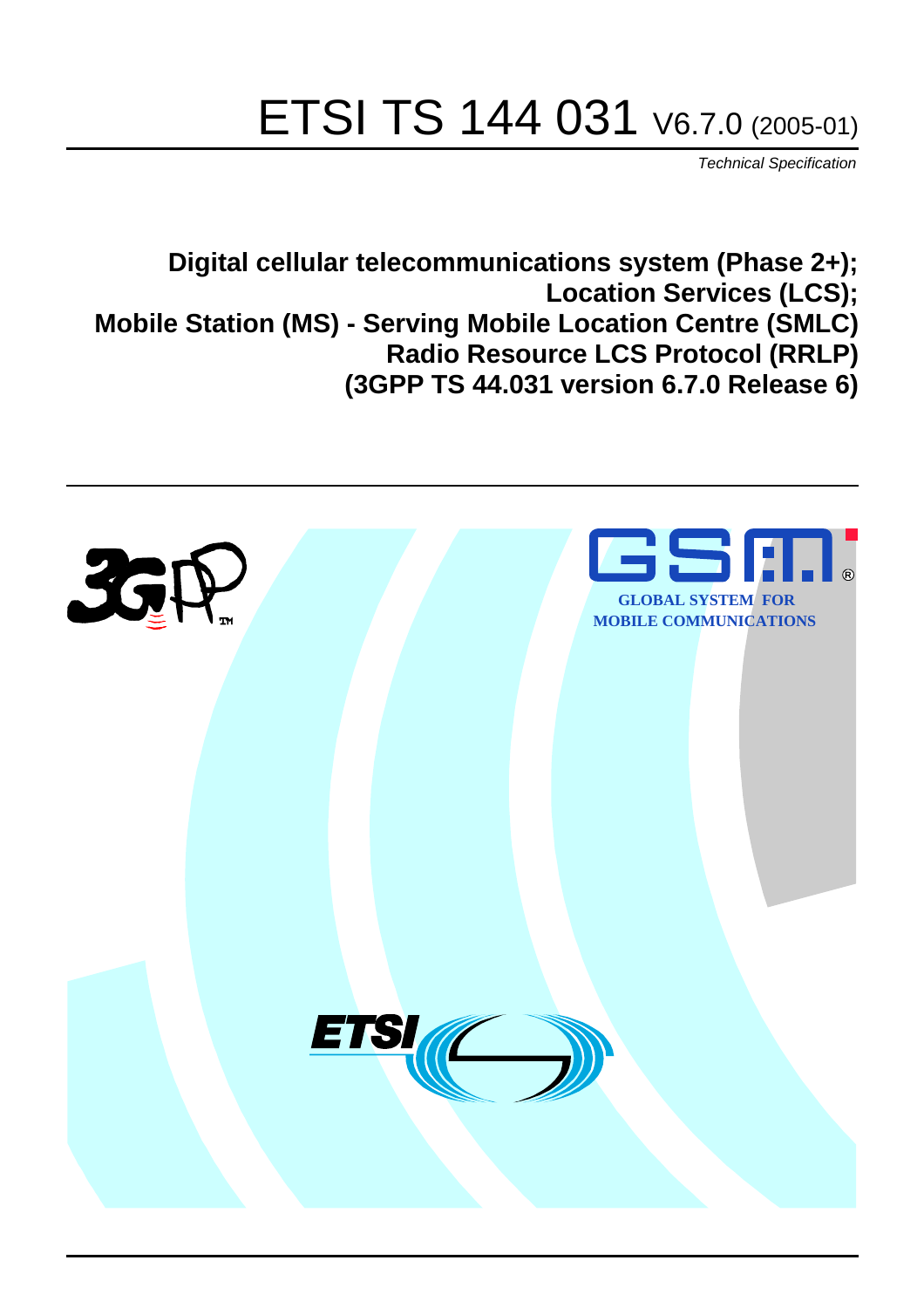Reference

RTS/TSGG-0244031v670

Keywords GSM

#### **ETSI**

#### 650 Route des Lucioles F-06921 Sophia Antipolis Cedex - FRANCE

Tel.: +33 4 92 94 42 00 Fax: +33 4 93 65 47 16

Siret N° 348 623 562 00017 - NAF 742 C Association à but non lucratif enregistrée à la Sous-Préfecture de Grasse (06) N° 7803/88

#### **Important notice**

Individual copies of the present document can be downloaded from: [http://www.etsi.org](http://www.etsi.org/)

The present document may be made available in more than one electronic version or in print. In any case of existing or perceived difference in contents between such versions, the reference version is the Portable Document Format (PDF). In case of dispute, the reference shall be the printing on ETSI printers of the PDF version kept on a specific network drive within ETSI Secretariat.

Users of the present document should be aware that the document may be subject to revision or change of status. Information on the current status of this and other ETSI documents is available at <http://portal.etsi.org/tb/status/status.asp>

If you find errors in the present document, please send your comment to one of the following services: [http://portal.etsi.org/chaircor/ETSI\\_support.asp](http://portal.etsi.org/chaircor/ETSI_support.asp)

#### **Copyright Notification**

No part may be reproduced except as authorized by written permission. The copyright and the foregoing restriction extend to reproduction in all media.

> © European Telecommunications Standards Institute 2005. All rights reserved.

**DECT**TM, **PLUGTESTS**TM and **UMTS**TM are Trade Marks of ETSI registered for the benefit of its Members. **TIPHON**TM and the **TIPHON logo** are Trade Marks currently being registered by ETSI for the benefit of its Members. **3GPP**TM is a Trade Mark of ETSI registered for the benefit of its Members and of the 3GPP Organizational Partners.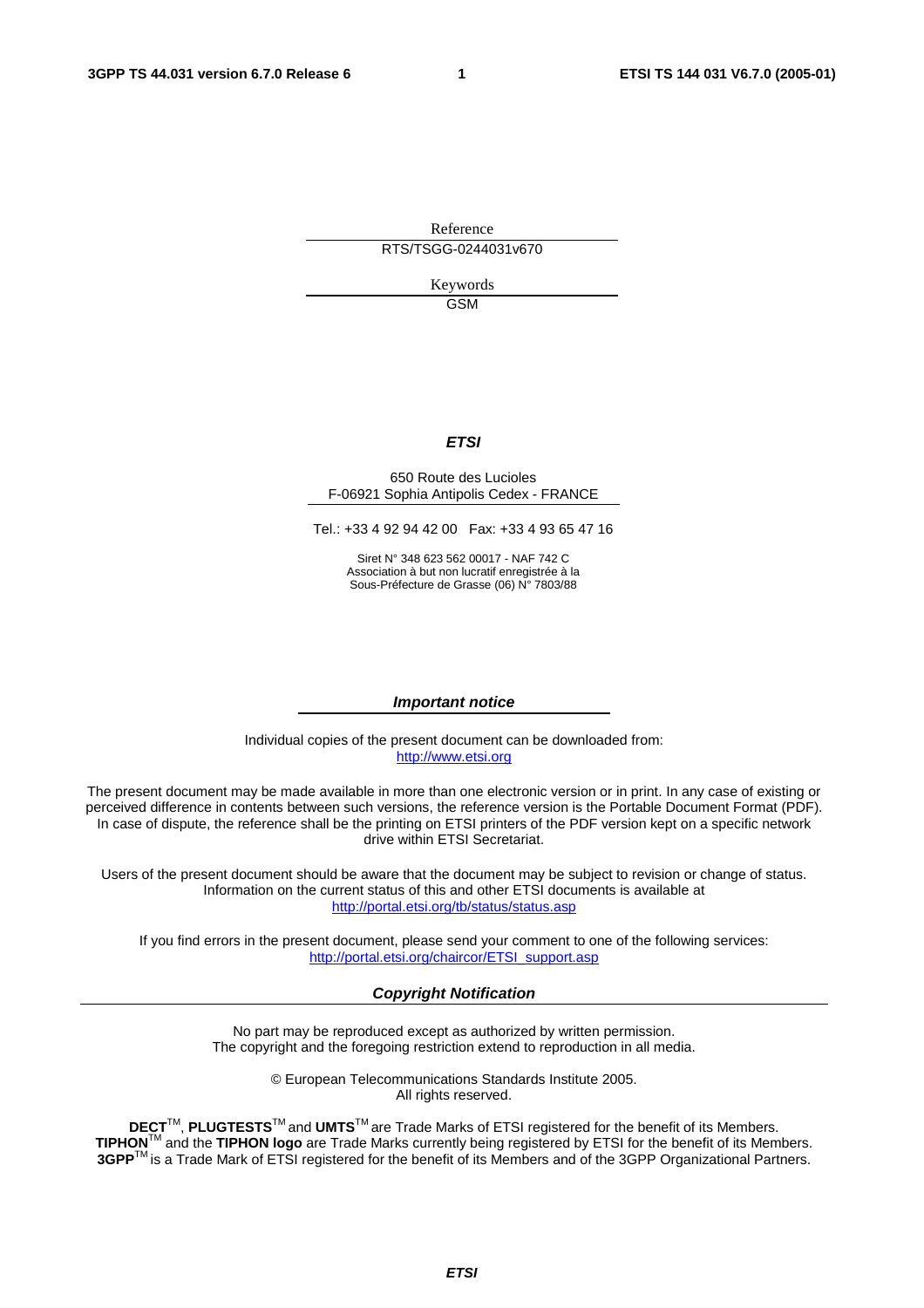## Intellectual Property Rights

IPRs essential or potentially essential to the present document may have been declared to ETSI. The information pertaining to these essential IPRs, if any, is publicly available for **ETSI members and non-members**, and can be found in ETSI SR 000 314: *"Intellectual Property Rights (IPRs); Essential, or potentially Essential, IPRs notified to ETSI in respect of ETSI standards"*, which is available from the ETSI Secretariat. Latest updates are available on the ETSI Web server ([http://webapp.etsi.org/IPR/home.asp\)](http://webapp.etsi.org/IPR/home.asp).

Pursuant to the ETSI IPR Policy, no investigation, including IPR searches, has been carried out by ETSI. No guarantee can be given as to the existence of other IPRs not referenced in ETSI SR 000 314 (or the updates on the ETSI Web server) which are, or may be, or may become, essential to the present document.

## Foreword

This Technical Specification (TS) has been produced by ETSI 3rd Generation Partnership Project (3GPP).

The present document may refer to technical specifications or reports using their 3GPP identities, UMTS identities or GSM identities. These should be interpreted as being references to the corresponding ETSI deliverables.

The cross reference between GSM, UMTS, 3GPP and ETSI identities can be found under <http://webapp.etsi.org/key/queryform.asp>.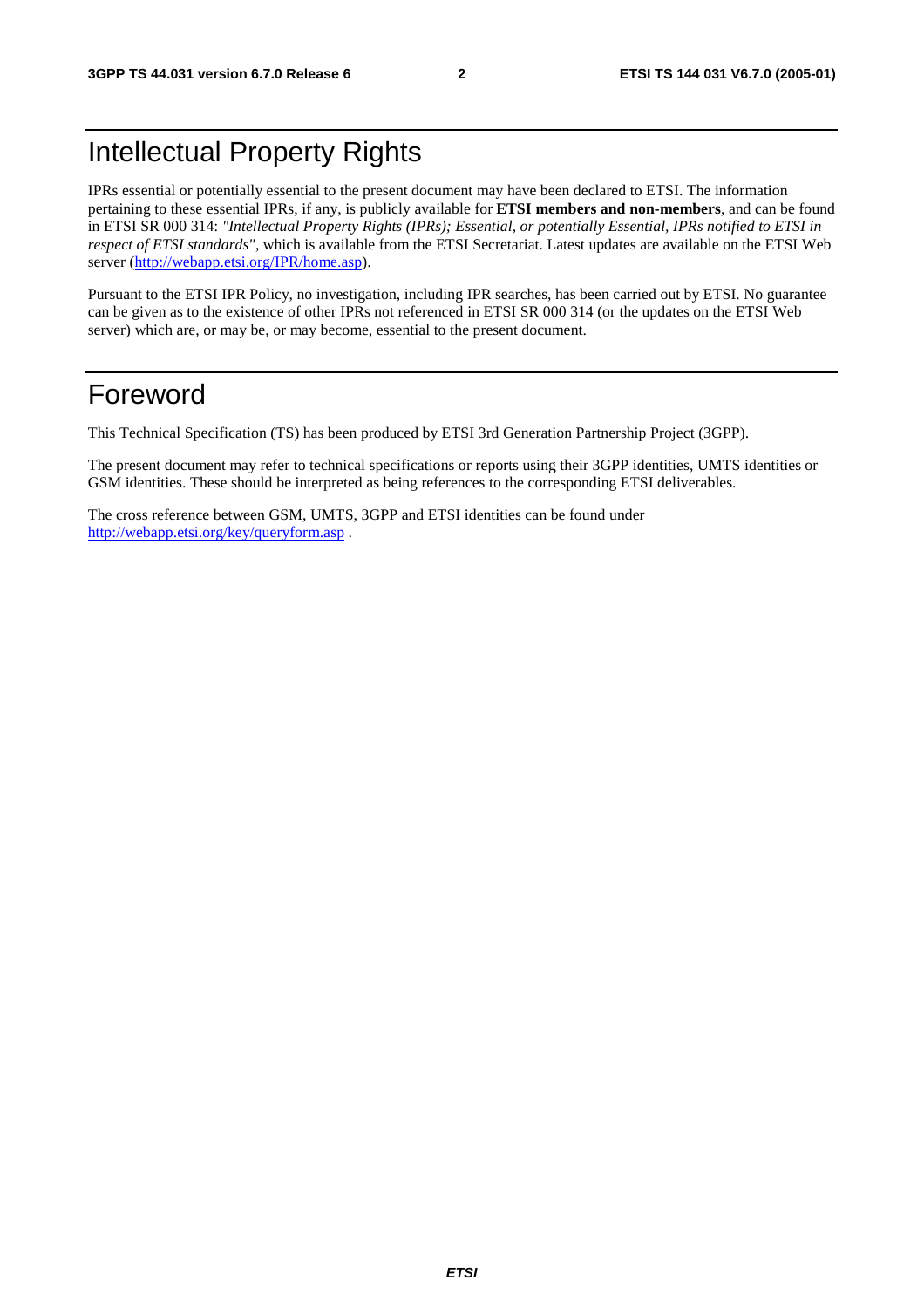$\mathbf{3}$ 

## Contents

| 1              |                               |  |  |
|----------------|-------------------------------|--|--|
| 1.1<br>1.2     |                               |  |  |
|                |                               |  |  |
| $\overline{2}$ |                               |  |  |
| 2.1            |                               |  |  |
| 2.2            |                               |  |  |
| 2.3<br>2.4     |                               |  |  |
| 2.5            |                               |  |  |
| 2.5.1          |                               |  |  |
| 2.5.1a         |                               |  |  |
| 2.5.2          |                               |  |  |
| 2.5.3          |                               |  |  |
| 2.5.4          |                               |  |  |
| 2.5.5          |                               |  |  |
| 2.5.6          |                               |  |  |
| 2.5.7          |                               |  |  |
| 2.5.8          |                               |  |  |
| 2.5.8a         |                               |  |  |
| 2.5.9          |                               |  |  |
| 3              |                               |  |  |
| 3.1            |                               |  |  |
| 3.2            |                               |  |  |
| 3.3            |                               |  |  |
| 4              |                               |  |  |
| 4.1            |                               |  |  |
| 4.2            |                               |  |  |
| 4.3            |                               |  |  |
| 4.4            |                               |  |  |
| 4.5            |                               |  |  |
| 5              |                               |  |  |
| 5.1            |                               |  |  |
|                |                               |  |  |
| 6              |                               |  |  |
| 6.1            |                               |  |  |
| 6.2            |                               |  |  |
|                | <b>Annex A (informative):</b> |  |  |
| A.1            |                               |  |  |
| A.2            |                               |  |  |
| A.2.1          |                               |  |  |
| A.2.2          |                               |  |  |
| A.2.2.1        |                               |  |  |
| A.2.2.2        |                               |  |  |
| A.2.2.3        |                               |  |  |
| A.2.2.4a       |                               |  |  |
| A.2.2.4b       |                               |  |  |
| A.2.2.4        |                               |  |  |
| A.2.2.5        |                               |  |  |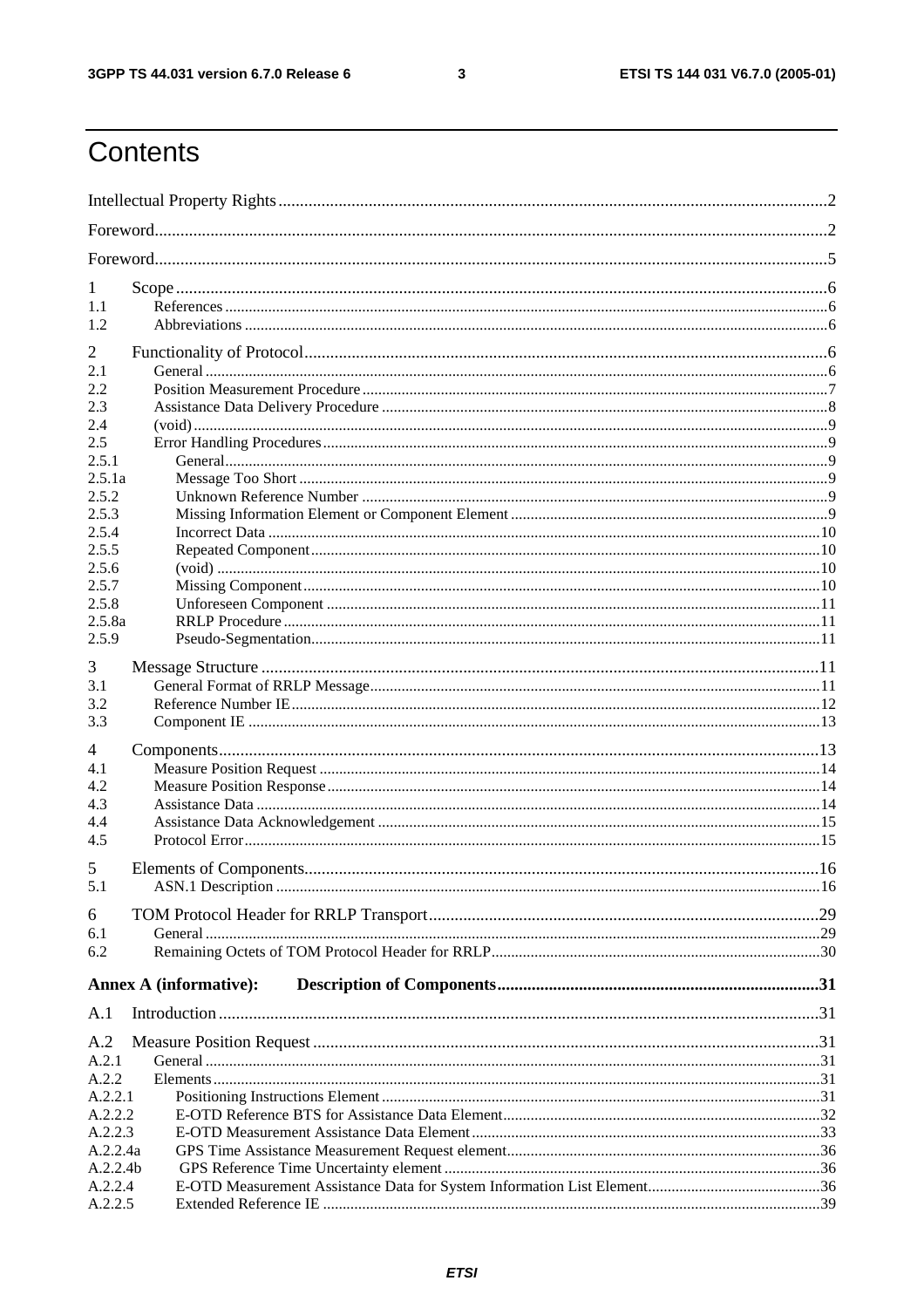#### $\overline{\mathbf{4}}$

| A.3      |                               |  |
|----------|-------------------------------|--|
| A.3.1    |                               |  |
| A.3.2    |                               |  |
| A.3.2.1  |                               |  |
| A.3.2.2  |                               |  |
| A.3.2.3  |                               |  |
| A.3.2.3a |                               |  |
| A.3.2.4  |                               |  |
| A.3.2.5  |                               |  |
| A.3.2.6  |                               |  |
| A.3.2.6a |                               |  |
| A.3.2.7  |                               |  |
| A.3.2.8  |                               |  |
|          |                               |  |
| A.4      |                               |  |
| A.4.1    |                               |  |
| A.4.2    |                               |  |
| A.4.2.1  |                               |  |
| A.4.2.2  |                               |  |
| A.4.2.3  |                               |  |
| A.4.2.4  |                               |  |
| A.4.2.4a |                               |  |
| A.4.2.4h |                               |  |
| A.4.2.5  |                               |  |
| A.5      |                               |  |
| A.5.1    |                               |  |
|          |                               |  |
| A.6      |                               |  |
| A.6.1    |                               |  |
| A.6.2    |                               |  |
|          |                               |  |
|          | <b>Annex B (informative):</b> |  |
|          |                               |  |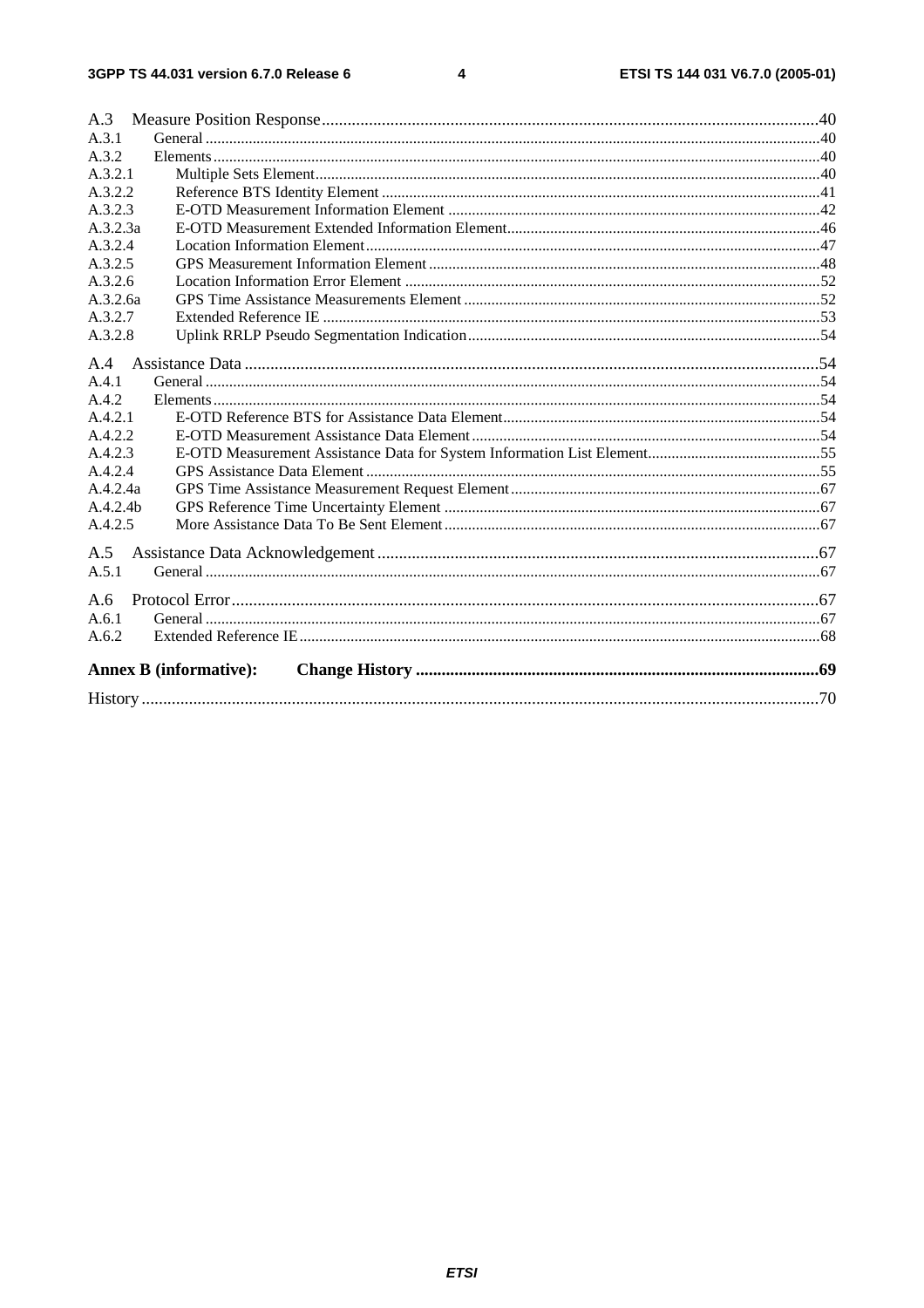## Foreword

This Technical Specification has been produced by the 3<sup>rd</sup> Generation Partnership Project (3GPP).

The contents of the present document are subject to continuing work within the TSG and may change following formal TSG approval. Should the TSG modify the contents of the present document, it will be re-released by the TSG with an identifying change of release date and an increase in version number as follows:

Version x.y.z

where:

- x the first digit:
	- 1 presented to TSG for information;
	- 2 presented to TSG for approval;
	- 3 or greater indicates TSG approved document under change control.
- y the second digit is incremented for all changes of substance, i.e. technical enhancements, corrections, updates, etc.
- z the third digit is incremented when editorial only changes have been incorporated in the document.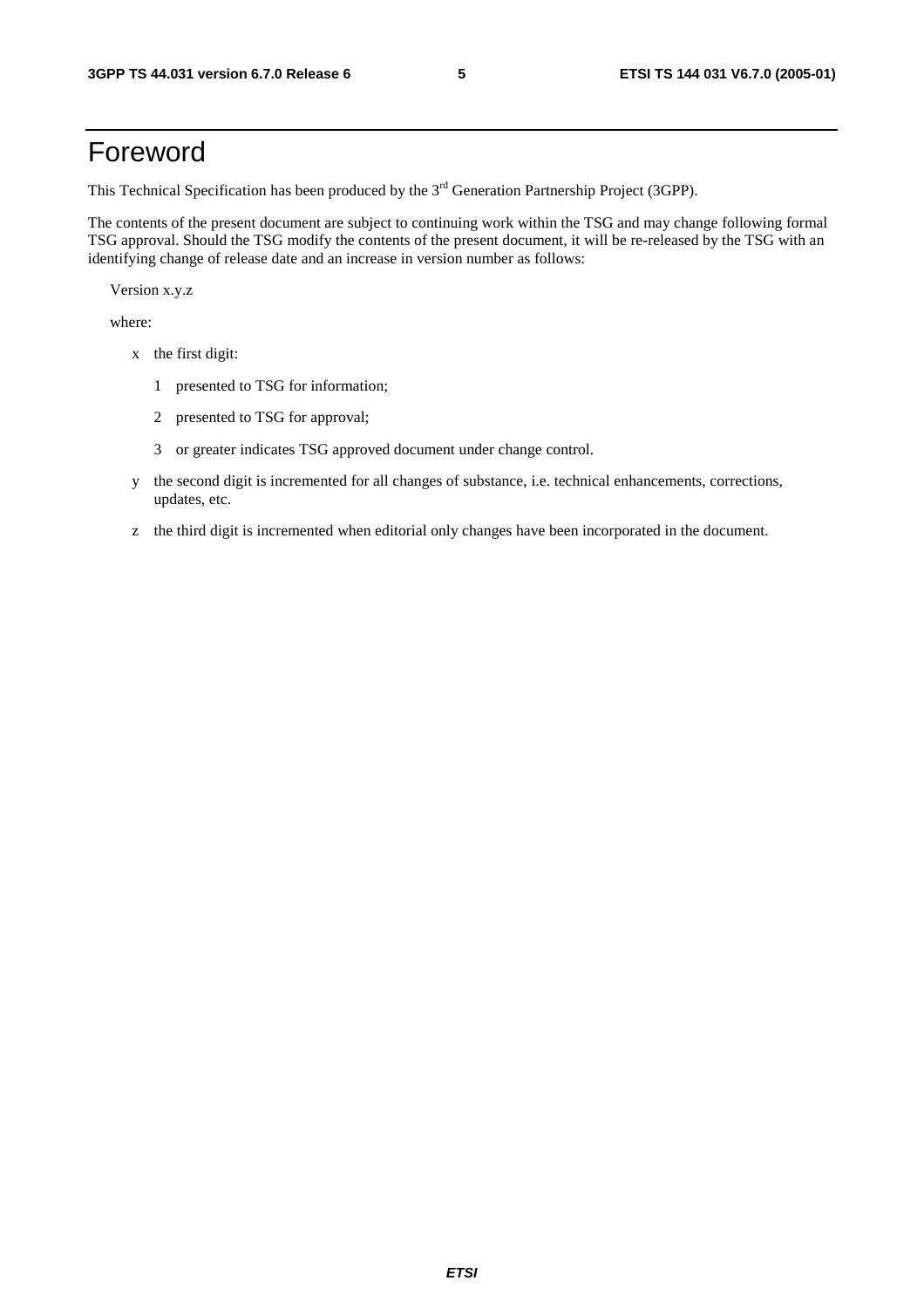## 1 Scope

The present document contains the definition of the Radio Resource LCS Protocol (RRLP) to be used between the Mobile Station (MS) and the Serving Mobile Location Centre (SMLC).

Clause 2 defines the functionality of the protocol. Clause 3 describes the message structure, and Clause 4 the structure of components. Clause 5 contains the ASN.1 description of the components.

## 1.1 References

The following documents contain provisions which, through reference in this text, constitute provisions of the present document.

- References are either specific (identified by date of publication, edition number, version number, etc.) or non-specific.
- For a specific reference, subsequent revisions do not apply.
- For a non-specific reference, the latest version applies. In the case of a reference to a 3GPP document (including a GSM document), a non-specific reference implicitly refers to the latest version of that document *in the same Release as the present document*.
- [1] 3GPP TR 21.905: "Vocabulary for 3GPP Specifications".
- [2] 3GPP TS 43.059: "Functional Stage 2 Description of Location Services in GERAN".
- [3] 3GPP TS 29.002: "Mobile Application Part (MAP) specification".
- [4] ITU-T Recommendation X.691: "Information technology ASN.1 encoding rules: Specification of Packed Encoding Rules (PER)".
- [5] ITU-T Recommendation X.680: "Information technology Abstract Syntax Notation One (ASN.1): Specification of basic notation".
- [6] 3GPP TS 23.032: "Universal Geographical Area Description (GAD)".
- [7] 3GPP TS 49.031: "Location Services (LCS); Base Station System Application Part LCS Extension (BSSAP-LE)".
- [8] ICD-GPS-200, Navstar GPS Space Segment/Navigation User Interfaces.
- [9] RTCM-SC104, RTCM Recommended Standards for Differential GNSS Service (v.2.2).
- [10] 3GPP TS 44.064: "General Packet Radio Service (GPRS); Mobile Station Serving GPRS Support Node (MS-SGSN); Logical Link Control (LLC) layer specification".

### 1.2 Abbreviations

For the purposes of the present document, the abbreviations given in 3GPP TR 21.905 or in 3GPP TS 43.059 apply.

## 2 Functionality of Protocol

## 2.1 General

The present document defines one generic RRLP message that is used to transfer Location Services (LCS) related information between the Mobile Station (MS) and the Serving Mobile Location Centre (SMLC). Usage of the RRLP protocol on a general level is described in 3GPP TS 43.059 that includes Stage 2 description of LCS.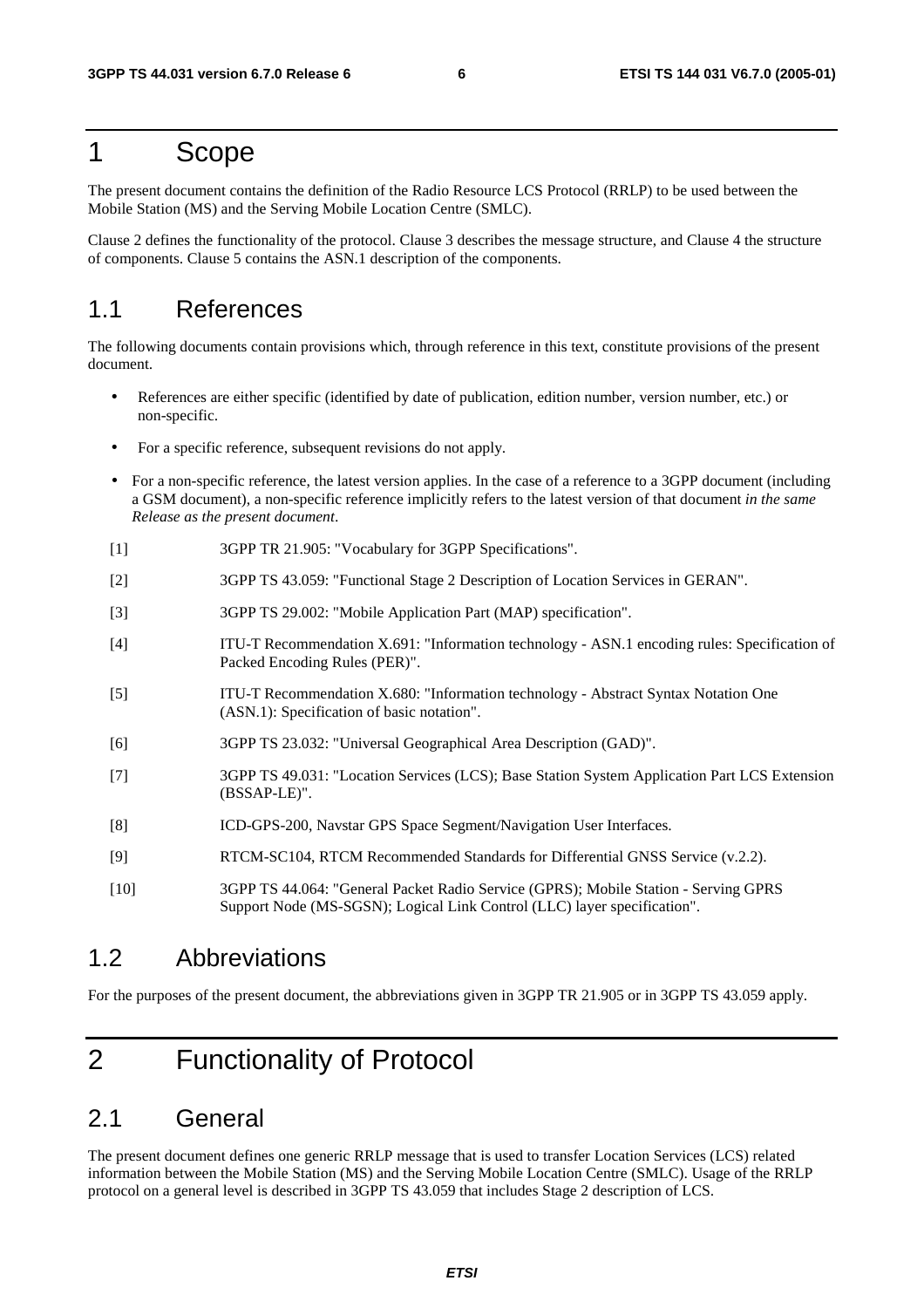One message includes one of the following components:

- Measure Position Request;
- Measure Position Response;
- Assistance Data:
- Assistance Data Acknowledgement;
- Protocol Error.

Next sub-clauses describe the usage of these components.

Delivery of components may be supported in the RRLP level using pseudo-segmentation by sending several shorter messages instead of one long message. Any assistance data that is successfully delivered to an MS and acknowledged prior to the interruption of the positioning procedure by an event like handover, or by any other event that causes an MS to terminate the positioning procedure or delivery of assistance data (see 3GPP TS 43.059), shall be retained by the MS and need not be resent by the SMLC when positioning or delivery of assistance data is again re-attempted.

The RRLP maximum PDU size is 242 octets. If the amount of data that needs to be sent is larger than RRLP maximum PDU size, the RRLP pseudo-segmentation shall be used. The RRLP pseudo-segmentation is the use of several RRLP components (one in each RRLP message) to deliver a large amount of information. For SMLC to MS messages, the Assistance Data component is the one that is sent several times in order to deliver the information. For MS to SMLC messages, the Measure Position Response component may be sent twice in order to deliver the information. Legacy MS and SMLC (3GPP Rel-4 or older) may send RRLP components that are larger than the RRLP maximum PDU size. In this case lower level segmentation will be used.

## 2.2 Position Measurement Procedure

This procedure is the same that is described on a more general level in the reference 3GPP TS 43.059 in the chapter "E-OTD and GPS Positioning Procedures". The purpose of this procedure is to enable the SMLC to request for position measurement data or location estimate from the MS, and the MS to respond to the request with measurements or location estimate.



**Figure 2.1: Position Measurement procedure** 

- 1. The Measure Position Request component may be preceded by an Assistance Data Delivery Procedure (see subclause 2.3) to deliver some or all of the entire set of assistance data that is needed by the subsequent positioning procedure (steps 2-4).
- 2. The SMLC sends the Measure Position Request component in a RRLP message to the MS. The component includes QoS, other instructions, and possible assistance data to the MS. The RRLP message contains a reference number and an extended reference ID of the request.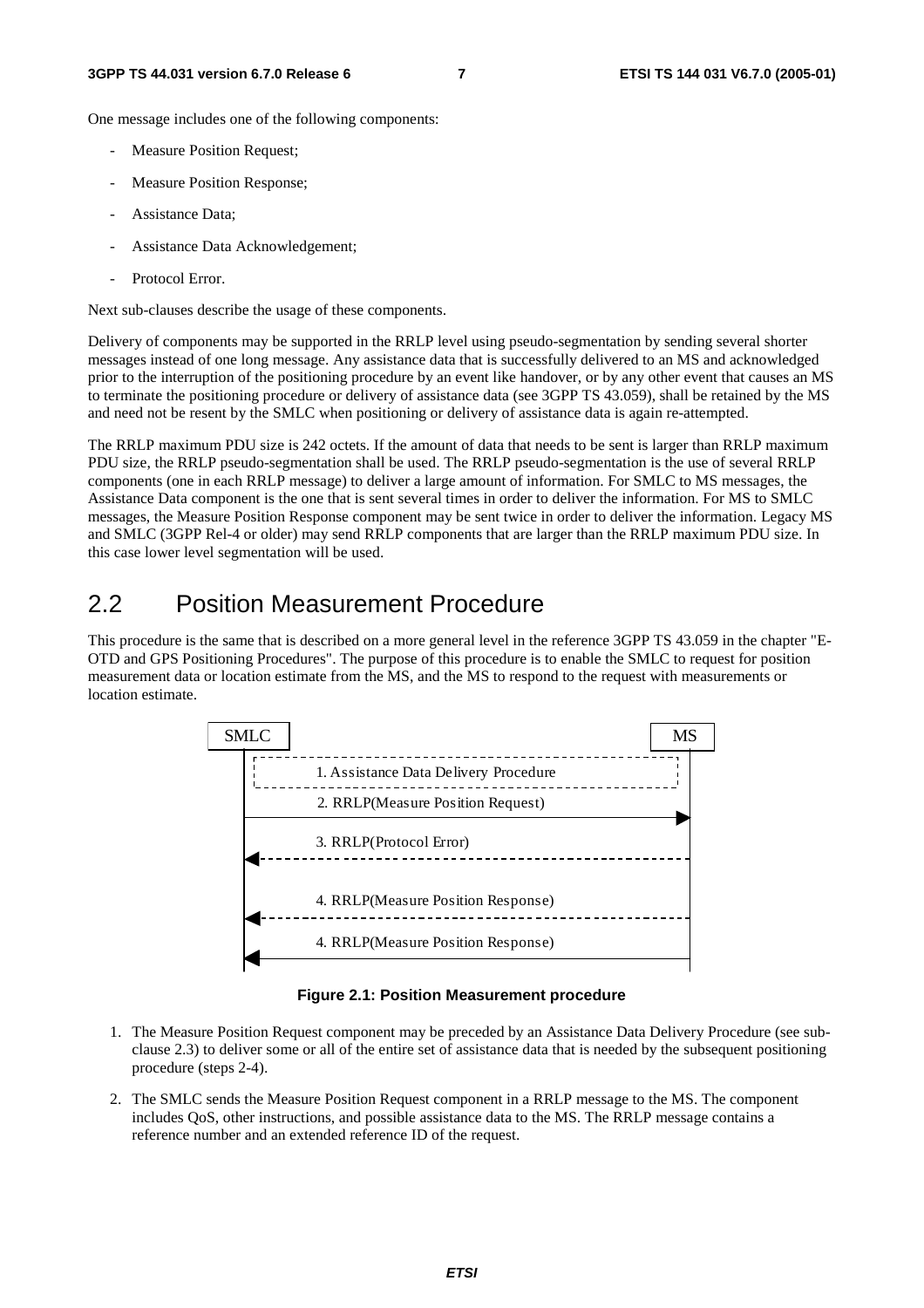- 3. The MS sends a RRLP message containing the Protocol Error component to the SMLC, if there is a problem that prevents the MS to receive a complete and understandable Measure Position Request component. The RRLP message contains the reference number and, if available, the extended reference ID included in the Measure Position Request received incomplete. The Protocol Error component includes a more specific reason. When the SMLC receives the Protocol Error component, it may try to resend the Measure Position Request (go back to the step 2), abort location, or start a new position measurement procedure (e.g. with updated assistance data).
- 4. The MS tries to perform the requested location measurements, and possibly calculates it own position. When the MS has location measurements, location estimate, or an error indication (measurements/location estimation not possible), it sends the results in the Measure Position Response component to the SMLC. The RRLP message contains the reference number and, if received, the extended reference ID of the request originally received in the step 2. The MS may optionally send one additional Measure Position Response component in a second RRLP message to the SMLC if the amount of information it needs to transfer to the SMLC is too large to fit into one single Measure Position Response component (uplink RRLP pseudo-segmentation). This RRLP message also contains the reference number and, if received, the extended reference ID of the request originally received in the step 2. If two components are sent, the MS shall indicate in the first component that it is the first of many components and in the second one that it is the second of many components. If there is a problem that prevents the SMLC to receive a complete and understandable Measure Position Response component, the SMLC may decide to abort location, or start a new position measurement procedure instead. If additional Measure Position Response components are received by the SMLC after the  $1<sup>st</sup>$  and optional  $2<sup>nd</sup>$  one, they shall be ignored.

## 2.3 Assistance Data Delivery Procedure

This procedure is the same that is described on a more general level in the reference 3GPP TS 43.059 in the sub-clause "E-OTD and GPS Positioning Procedures". The purpose of this procedure is to enable the SMLC to send assistance data to the MS related to position measurement and/or location calculation. Notice that RRLP protocol is not used by the MS to request assistance data, only to deliver it to the MS. The entire set of assistance data (i.e. the total amount of assistance data that the SMLC has decided to send in the current procedure) may be delivered in one or several Assistance Data components. In this case steps 1 and 3 below may be repeated several times by the SMLC. If several components are sent, the SMLC shall await the acknowledgement of each component before the next Assistance Data component is sent. If Assistance Data Delivery is used as part of the Position Measurement Procedure, as described in sub-clause 2.2, then some assistance data may be delivered in the final RRLP Measure Position Request.



**Figure 2.2: Assistance Data Delivery procedure** 

- 1. The SMLC sends the Assistance Data component to the MS. The component includes assistance data for location measurement and/or location calculation. The RRLP message contains a reference number and an extended reference ID of the delivery. The More Assistance Data To Be Sent Element in the Assistance Data component is used by the SMLC to indicate to the MS if either more Assistance Data components (in the current Assistance Data Delivery procedure) or a final RRLP Measure Position Request (if the Assistance Data Delivery Procedure forms part of a Position Measurement procedure as described in sub-clause 2.2) will be sent.
- 2. The MS sends a RRLP message containing the Protocol Error component to the SMLC, if there is a problem that prevents the MS to receive a complete and understandable Assistance Data component. The RRLP message contains the reference number and, if available, the extended reference ID included in the Assistance Data component received incomplete. The Protocol Error component includes a more specific reason. When the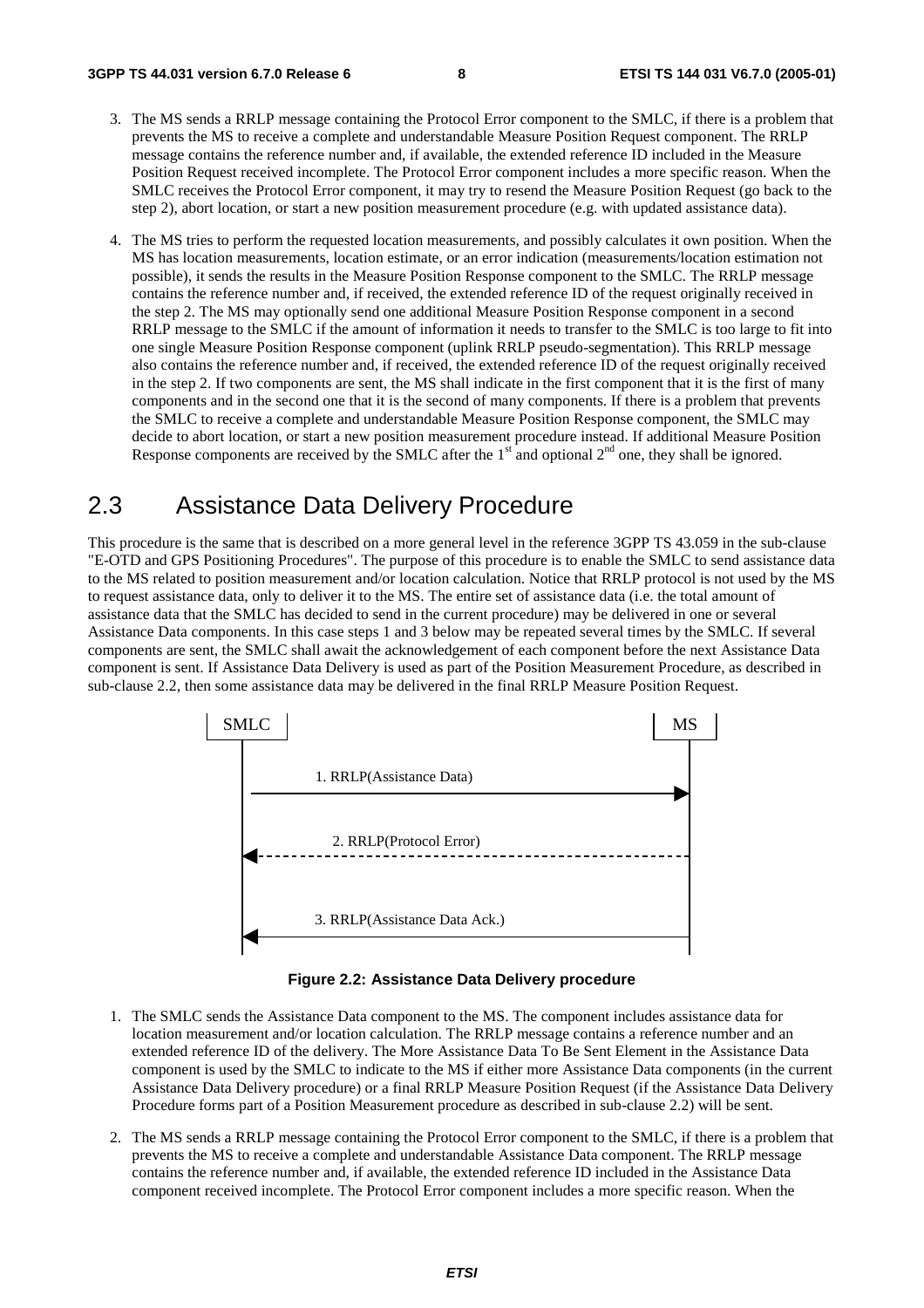SMLC receives the Protocol Error component, it may try to resend the Assistance Data component (go back to the step 1), send a new measure Assistance Data set (e.g. with updated assistance data), or abort the delivery.

3. When the MS has received a complete Assistance Data component, it send the Assistance Data Acknowledgement component to the SMLC. The RRLP message contains the reference number of the Assistance Data originally received in step 1.

## 2.4 (void)

## 2.5 Error Handling Procedures

### 2.5.1 General

In this sub-clause it is described how a receiving entity behaves in cases when it receives erroneous data or detects that certain data is missing.

### 2.5.1a Message Too Short

When MS receives a RRLP message, that is too short to contain all mandatory IEs, the MS sends a Protocol Error component with indication "Message Too Short". If the Reference Number can be found, it is included. If the Reference Number is not available, the Reference Number of the RRLP message carrying the Protocol Error component is set to '0'. If the Extended Reference IE can be found, it shall be included in the returned Protocol Error Component. If the Extended Reference IE is not available, an Extended Reference IE shall not be included. The original sending entity that receives the Protocol Error, may then resend the original message, or abort the procedure.

### 2.5.2 Unknown Reference Number

A SMLC detects that it has received a RRLP message with an unknown or invalid Reference Number, when one or more of the following conditions occur:

- a Measure Position Response, Assistance Data Acknowledgement, or Protocol Error component is received with a Reference Number that the SMLC has not sent in a Measure Position Request, or Assistance Data components during a pending Position Measurement or Assistance Data Delivery procedures.
- a Measure Position Response or Protocol Error component is received with an Extended Reference IE value that the SMLC has not sent in a Measure Position Request or Assistance Data component during a pending Position Measurement or Assistance Data Delivery procedures.
- a Measure Position Response or Protocol Error component is received with a Reference Number and an Extended Reference IE value that the SMLC has not sent together in the same Measure Position Request or the same Assistance data component during a pending Position Measurement or Assistance Data Delivery procedures.

The SMLC shall then discard the message. If the SMLC receives a Measure Position Response or a Protocol Error component containing no Extended Reference ID, then the SMLC shall assume that the target MS is for Release 4 or earlier and shall only verify the received Reference Number.

### 2.5.3 Missing Information Element or Component Element

When MS receives a RRLP message, that does not contain IEs or component elements expected to be present, the MS sends a Protocol Error component with indication "Missing Information Element or Component Element". If the Reference Number can be found, it is included. If the Reference Number is not available, the Reference Number of the RRLP message carrying the Protocol Error component is set to '0'. If the Extended Reference IE can be found, it shall be included in the returned Protocol Error Component. If the Extended Reference IE is not available, an Extended Reference IE shall not be included. The SMLC that receives the Protocol Error, may then resend the original message, or abort the procedure.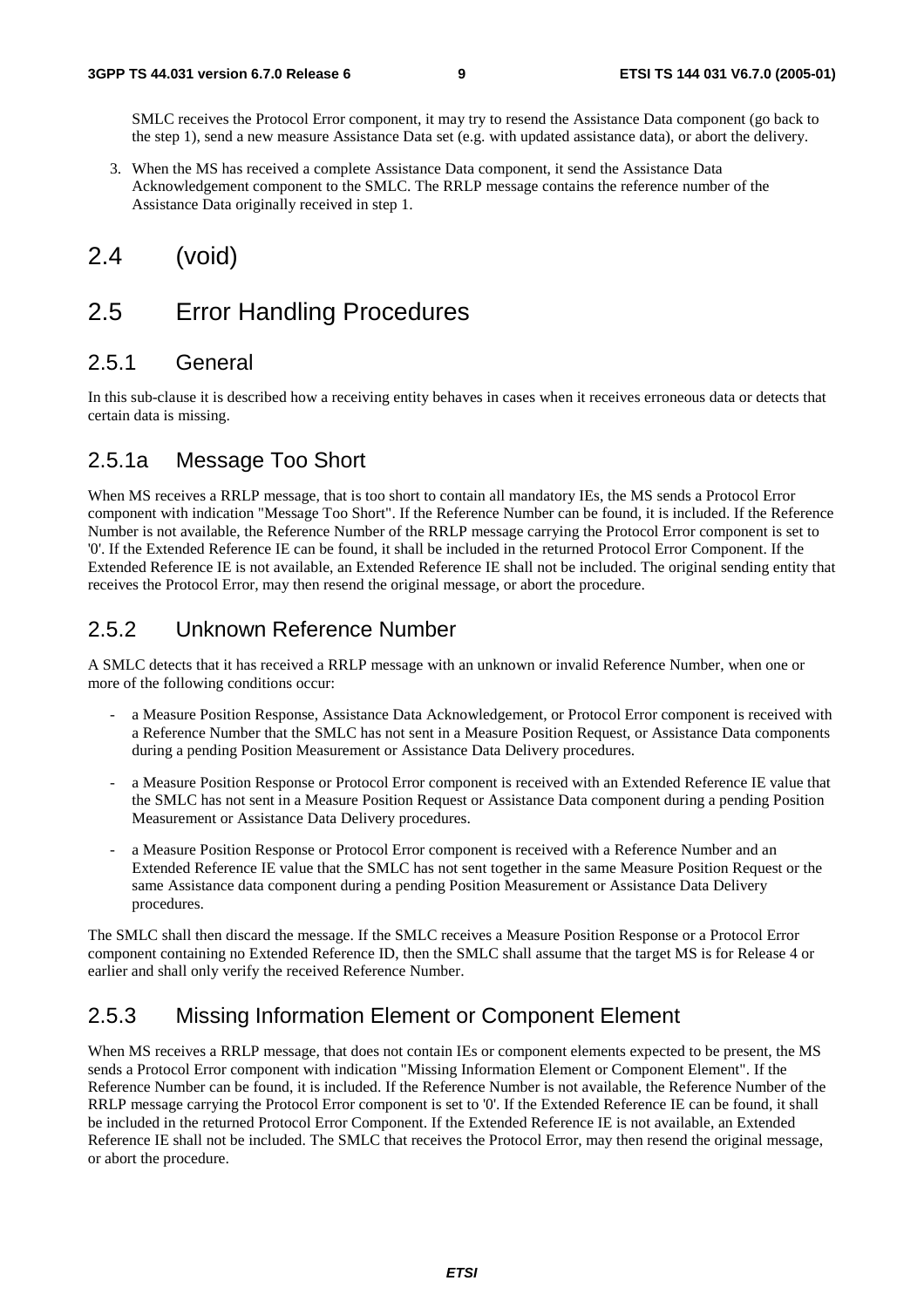## 2.5.4 Incorrect Data

When MS receives a RRLP message, that is contains IEs or elements of components that are syntactically incorrect, the MS sends a Protocol Error component with indication "Incorrect Data". If the Reference Number can be found, it is included. If the Reference Number is not available, the Reference Number of the RRLP message carrying the Protocol Error component is set to '0'. If the Extended Reference IE can be found, it shall be included in the returned Protocol Error Component. If the Extended Reference IE is not available, an Extended Reference IE shall not be included. The SMLC that receives the Protocol Error, may then resend the original message, or abort the procedure.

### 2.5.5 Repeated Component

When after the reception of a Measure Position Request component, but before responding with a Measure Position Response or a Protocol Error component, the MS receives a new RRLP message with the Measure Position Request component, it acts as follows:

- if the old and new Measure Position Request components have the same Reference Number and, if included, the same Extended Reference IE, the MS ignores the later component;
- if the old and new Measure Position Request components have different Reference Numbers or, if included, different Extended Reference IEs or if one Measure Position Request component (old or new) contains an Extended Reference IE but the other component does not, the MS aborts activity for the former component, and starts to acts according to the later component, and sends a response to that.

When after the reception of an Assistance Data component, but before responding with an Assistance Data Acknowledgement or a protocol Error component, the MS receives a new RRLP message with the Assistance Data component, it acts as follows:

- if the old and new an Assistance Data components have the same Reference Number and, if included, the same Extended Reference IE and if pseudo-segmentation does not apply (see sub-clause 2.5.9), the MS ignores the later component;
- if the old and new Assistance Data components have different Reference Numbers or, if included, different Extended Reference IEs or if one Assistance Data component (old or new) contains an Extended Reference IE but the other component does not, the MS ignores the former component and sends an acknowledgement to the latter component.

When after the reception of an Measure Position Response component, the SMLC receives a new RRLP message with the Measure Position Response component, it acts as follows:

if the old and new Measure Position Response components have the same Reference Number and, if included, the same Extended Reference IE values, the SMLC may ignore the later component;

### 2.5.6 (void)

### 2.5.7 Missing Component

When the SMLC sends a Measure Position Request component to the MS, it starts a timer. If the timer expires before the SMLC receives the last Measure Position Response component or a Protocol Error component from the MS with the same Reference Number and, if included, the same Extended Reference IE value as in the sent component, it may abort location attempt or send a new Measure Position Request.

When the SMLC receives a Measure Position Response component with the same Reference Number and, if included, the same Extended Reference IE value as in the sent component indicating that it is the second of many segments, but the first of the many segments was never received by the SMLC, it may abort location attempt or send a new Measure Position Request.

When the SMLC sends a Assistance Data component to the MS, it starts a timer. If the timer expires before the SMLC receives a Assistance Data Acknowledgement or Protocol Error component from the MS with the same Reference Number as in the sent component and, in the case of a Protocol Error component, either the same extended reference ID as in the sent component or no extended reference ID, it may abort delivery attempt or send a new Assistance Data.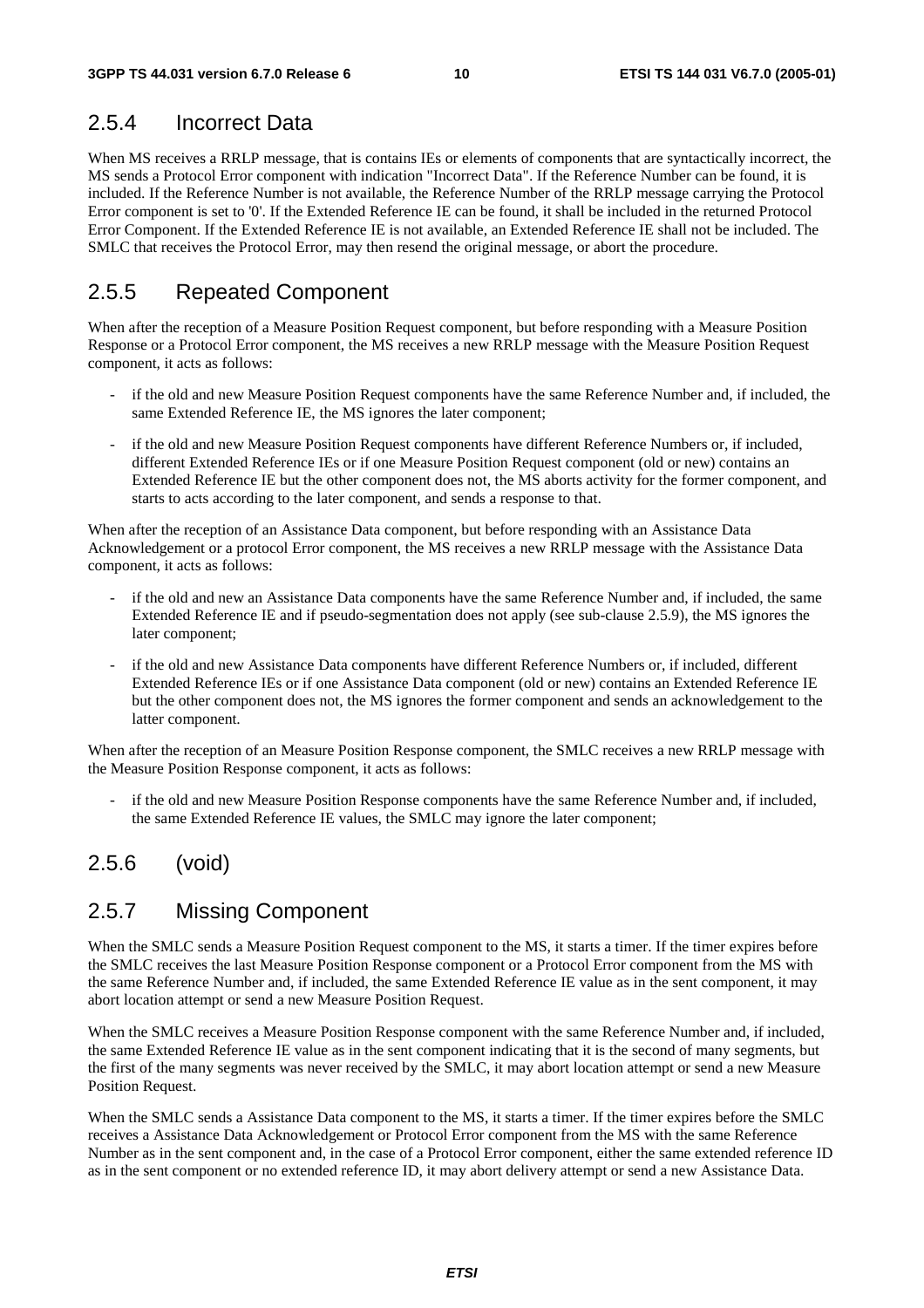### 2.5.8 Unforeseen Component

When the MS receives a complete Assistance Data pseudo-segmentation sequence or an Assistance Data component that was sent without pseudo-segmentation, that it is not expecting, MS may discard it.

### 2.5.8a RRLP Procedure

The MS and SMLC shall only support one RRLP procedure at a time for either positioning or delivery of assistance data. The normal sequence of events for either procedure is defined in sub-clause 2.2 or sub-clause 2.3, respectively. If the MS is engaged in an RRLP procedure and receives a correctly encoded RRLP message from the SMLC that starts a new procedure, the MS shall abort the first procedure without sending a response and start the second.

### 2.5.9 Pseudo-Segmentation

When the SMLC employs pseudo-segmentation to send an RRLP Measure Position Request message or an RRLP Assistance Data message, the SMLC shall send one or more RRLP Assistance Data components followed by:

- a final RRLP Measure Position Request component (see sub-clause 2.2) or
- a final RRLP Assistance Data component (see sub-clause 2.3).

The SMLC shall indicate in all but the final component (Measure Position Request or Assistance Data, respectively) that more components are on the way.

When an MS receives an Assistance Data component indicating that more components are on the way, the MS may store the contents of the component. If the MS receives a subsequent Assistance Data component or a final Measure Position Request component that is correctly encoded, the MS shall assume that the new component continues the pseudo-segmentation of the earlier component and may then store the contents of the new component. If the new component is an Assistance Data component indicating that no more components are on the way or if it is a Measure Position Request, the MS shall assume that pseudo-segmentation is complete. The MS may then employ the rules defined in sub-clause 2.5.5 to verify if the new message is a repeated duplicate of a previous message.

## 3 Message Structure

## 3.1 General Format of RRLP Message

The general format of the RRLP message is given below, and based on:

- ITU-T Recommendation X.680;
- ITU-T Recommendation X.691;

and is consistent with these ITU-T recommendations. Also further definitions in the present document are based on ASN.1/94 defined in ITU-T Recommendation X.680 (ASN.1 1994). BASIC-PER, unaligned variant is used. Both RRLP ASN.1 modules, RRLP-Messages and RRLP-Components, are based on recommendations presented above.

ASN.1 identifiers have the same name as the corresponding parameters (information elements of the RRLP message, components, elements of components, fields of component elements etc) in other parts of the present document, except for the differences required by the ASN.1 notation (blanks between words are removed, the first letter of the first word is lower-case and the first letter of the following words are capitalized, e.g. "Reference Number" is mapped to "referenceNumber"). In addition some words may be abbreviated as follows:

| msr | measure  |
|-----|----------|
| req | request  |
| rsp | response |
| nbr | number   |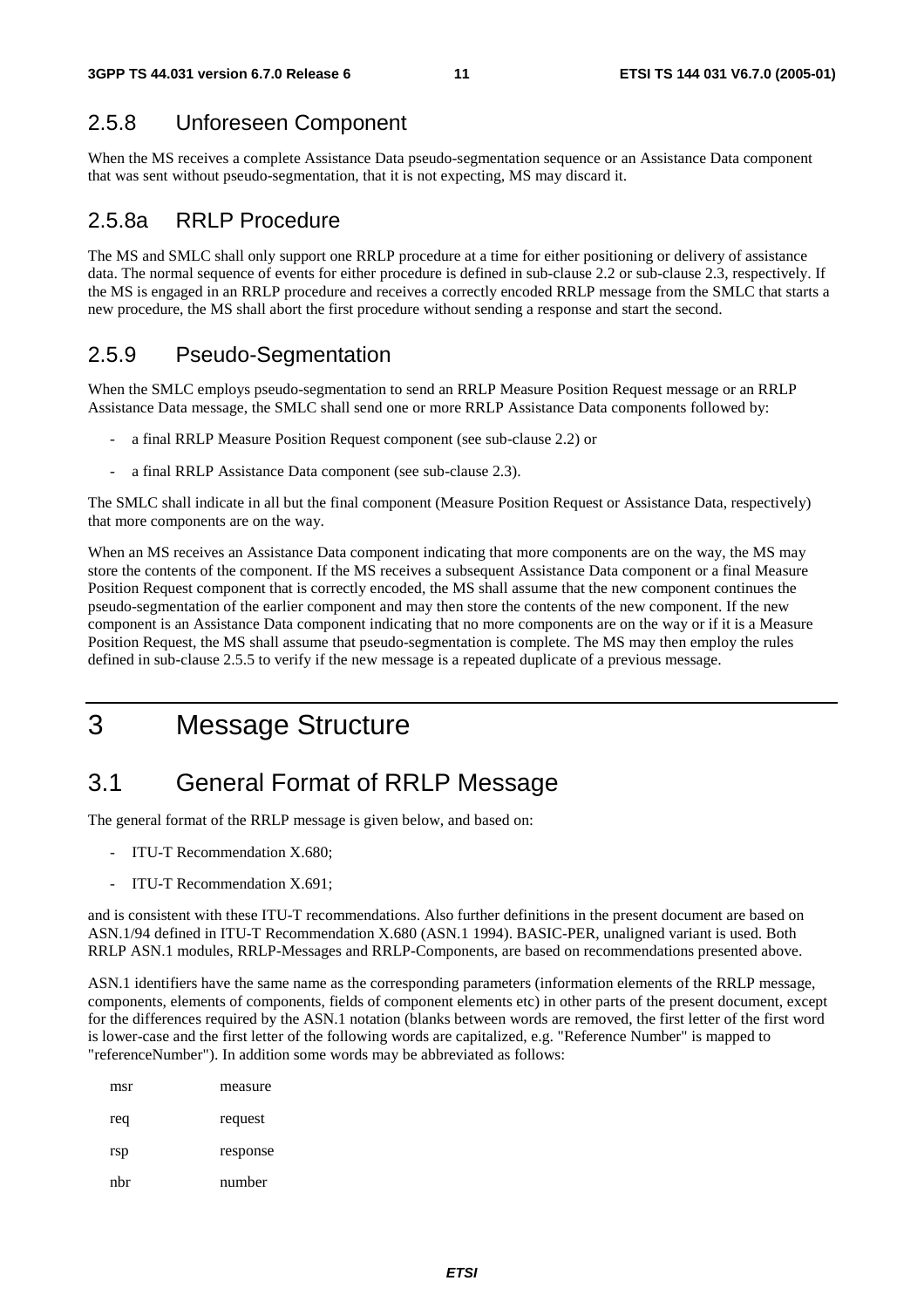ack acknowledgement

Ellipsis Notation shall be used in the same way as described in 3GPP TS 29.002 and shall be supported on the radio interface by the MS and the network for all operations defined in the present document.

|  |  |  | Table 3.1.a: RRLP Message Format |  |
|--|--|--|----------------------------------|--|
|--|--|--|----------------------------------|--|

```
RRLP-Messages 
-- { RRLP-messages } 
DEFINITIONS AUTOMATIC TAGS ::= 
BEGIN
IMPORTS 
     MsrPosition-Req, MsrPosition-Rsp, AssistanceData, 
     ProtocolError 
FROM 
     RRLP-Components -- { RRLP-Components } 
; 
PDU ::= SEQUENCE { 
     referenceNumber INTEGER (0..7), 
     component RRLP-Component 
} 
RRLP-Component ::= CHOICE {<br>msrPositionReq MsrPosition-Req.
   msrPositionReg msrPositionRsp MsrPosition-Rsp, 
    assistanceData AssistanceData, 
     assistanceDataAck NULL, 
    protocolError ProtocolError,
     ... 
} 
END
```
The message consists of two information elements, that are further described in the following sub-clauses.

## 3.2 Reference Number IE

This element is mandatory, and appears only once per RRLP message. It has the range from 0 to 7. Value 0 is reserved for indicating unknown Reference Number. Its ASN.1 definition is in sub-clause 3.1. This element contains the Reference Number that shall be used as follows:

- in the Position Measurement procedure the SMLC shall select any number within the range 1-7 that it is not already using with the particular MS. The Reference Number serves as an identification of the Measure Position request component that it sends to the MS. When the MS responds either with the Measure Position Response component, or the Protocol Error component, it shall use the same Reference Number value and, if an Extended Reference ID was included by the SMLC, the same Extended Reference ID to identify to which Measure Position Request it is responding, if the Reference Number has been obtained. If the MS has not been able to decode the Reference Number (e.g. IE missing), it shall use '0' as the Reference number in the response. This mechanism helps for example in the cases where the SMLC sends a Measure Position Request to the MS, and before it receives the Response, it needs to send another Request (e.g. assistance data changes). Then the SMLC can identify to which Request the Response is related to;
- in the Assistance Data Delivery procedure the SMLC shall select any number within the range  $1 7$  that it is not already using with the MS. The Reference Number serves as an identification of the Assistance Data component that it sends to the MS. When the MS responds either with the Assistance Data Acknowledgement component or the Protocol Error component, it shall use the same Reference Number value and, if an Extended Reference ID was included by the SMLC, the same Extended Reference ID to identify to which Assistance Data component it is responding, if the Reference Number has been obtained. If the MS has not been able to decode the Reference Number (e.g. IE missing), it shall use '0' as the Reference number in the response.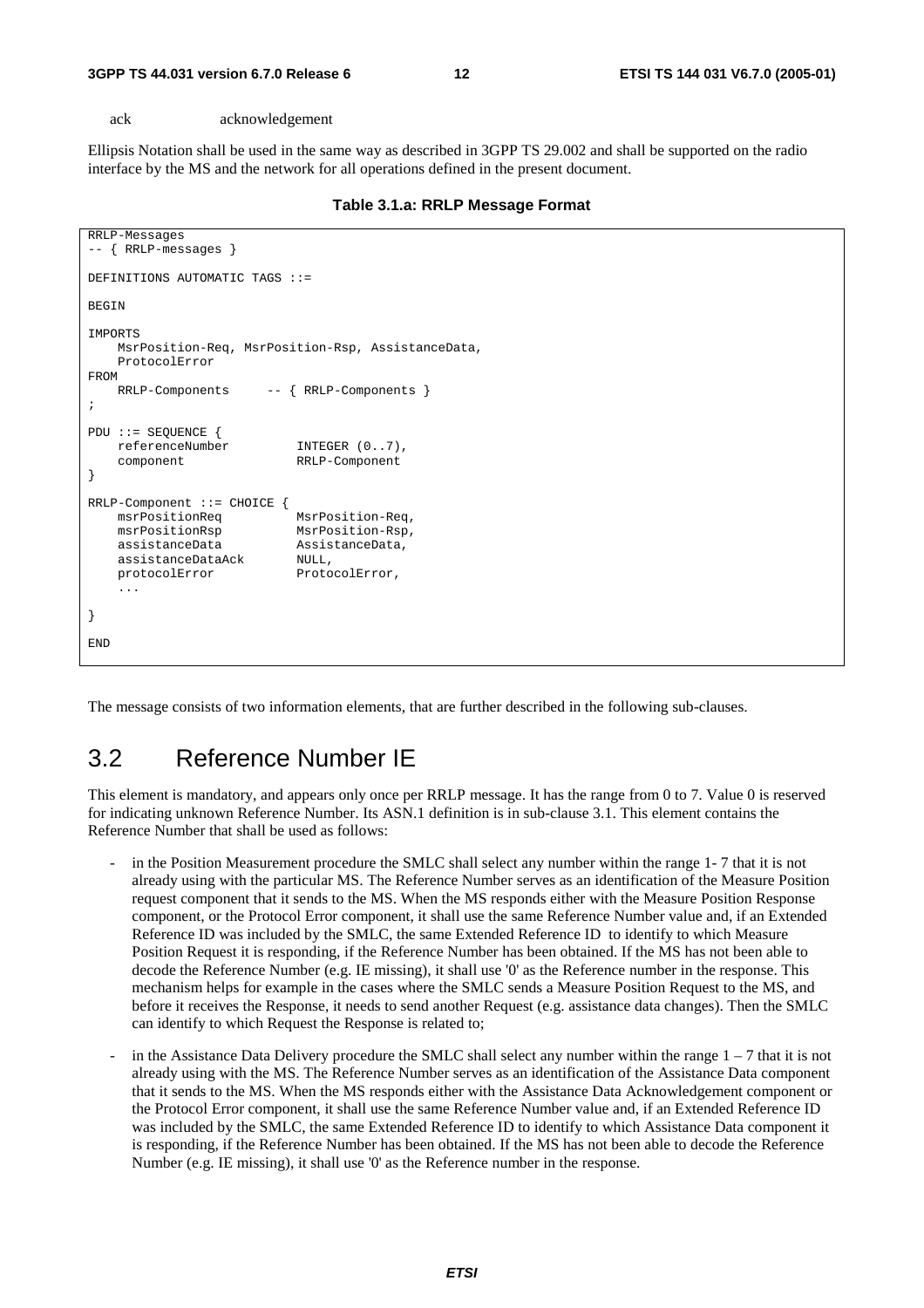- the SMLC shall use the same Reference Number and same Extended Reference ID to resend any RRLP component for which a response was not received from the MS.
- the SMLC shall use a different Reference Number to that in any RRLP component for which a response was not received from the MS if the SMLC aborts an existing RRLP procedure and starts a new procedure.
- the SMLC may use the same Reference Number and same Extended Reference ID or different Reference Numbers and Extended Reference IDs for different RRLP components within the same pseudo-segmentation sequence.

In a Measure Position Request, Measure Position Response, Assistance Data and Protocol Error component, the Reference Number IE shall be supplemented by an Extended Reference IE in order to distinguish valid from invalid RRLP responses at the SMLC and duplicate from non-duplicate RRLP commands at the MS. In order to remain backward compatible, the receiving entity shall be able to receive messages without the Extended Reference IE. The ASN.1 definition of the Extended Reference IE is given in sub-clause 5.1 and the procedures associated with sending and receiving it are given in clause 2 and in Annex A, sub-clauses A.2.2.5, A.3.2.7 and A.6.6.

## 3.3 Component IE

This element is mandatory, and appears only once per RRLP message. It contains the actual component to be transferred.

Different components are described further in Chapter 4. This IE contains only one component, i.e. it is not possible to include two or more components.

## 4 Components

This ASN.1 module contains the definitions of the components and datatypes defined in the components.

**Table 4.a: RRLP-Components format** 

```
RRLP-Components 
-- { RRLP-Components } 
DEFINITIONS AUTOMATIC TAGS ::= 
BEGIN 
IMPORTS 
     Ext-GeographicalInformation 
FROM 
     MAP-LCS-DataTypes { 
     ccitt identified-organization (4) etsi (0) mobileDomain (0) 
     gsm-Network (1) modules (3) map-LCS-DataTypes (25) version5 (5)} 
     ExtensionContainer 
FROM MAP-ExtensionDataTypes { 
     ccitt identified-organization (4) etsi (0) mobileDomain (0) 
     gsm-Network (1) modules (3) map-ExtensionDataTypes (21) version4 (4)} 
; 
-- Add here other ASN.1 definitions presented below 
-- in chapters 4 and 5. 
END
```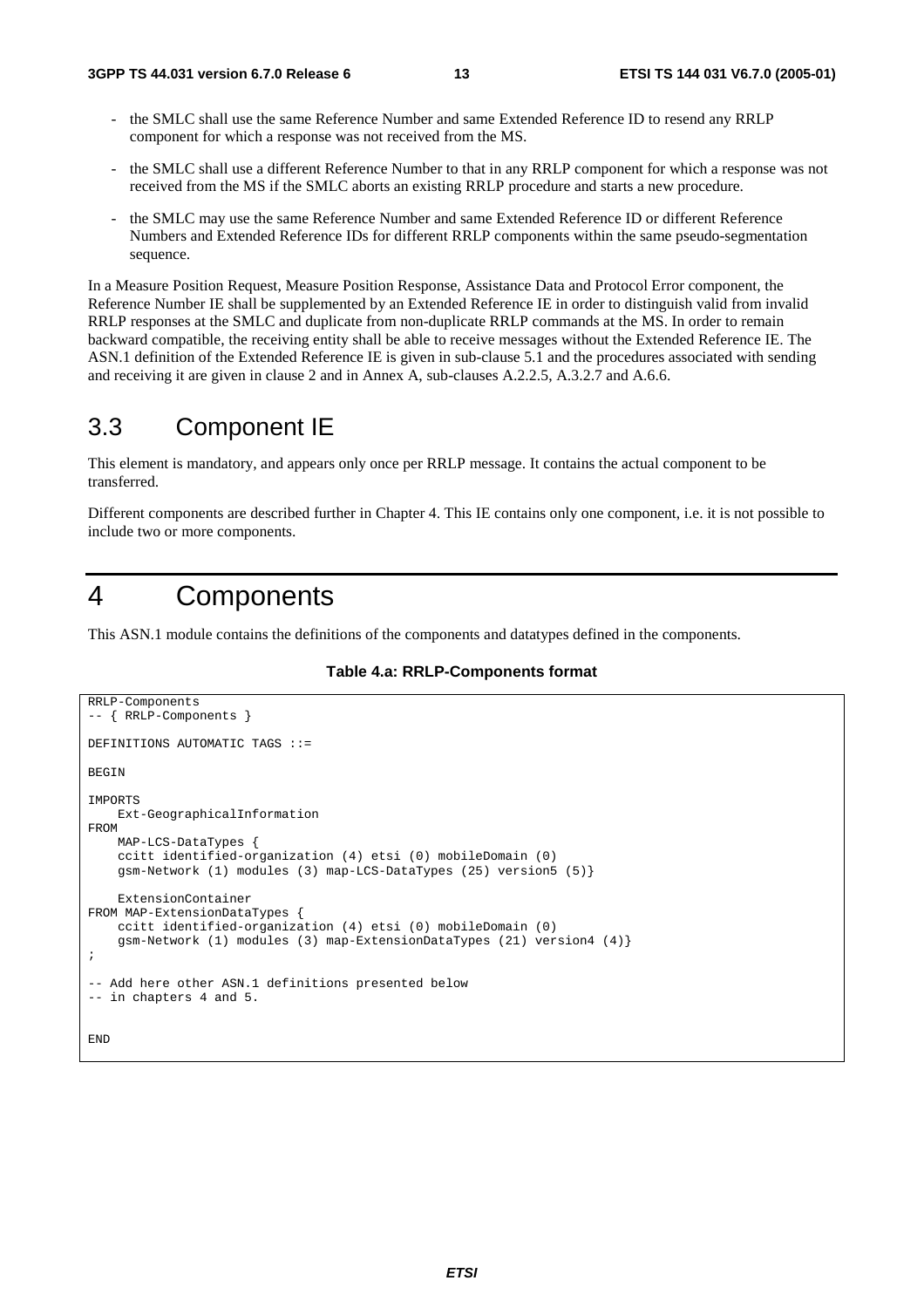## 4.1 Measure Position Request

This component is used by the SMLC to request location measurements or a location estimate from the MS. It includes QoS, other instructions, and possible assistance data to the MS. This component is defined as follows:

#### **Table 4.1.a: Measure Position Request**

```
-- add this definition to RRLP-Components module 
 -- Measurement Position request component 
MsrPosition-Req ::= SEQUENCE { 
    positionInstruct PositionInstruct, 
    referenceAssistData ReferenceAssistData OPTIONAL, 
                         MsrAssistData
    systemInfoAssistData SystemInfoAssistData OPTIONAL, 
    gps-AssistData GPS-AssistData OPTIONAL, 
    extensionContainer ExtensionContainer OPTIONAL, 
    ..., 
     -- Release 98 extension element 
rel98-MsrPosition-Req-extension Rel98-MsrPosition-Req-Extension OPTIONAL, 
    -- Release 5 extension element 
rel5-MsrPosition-Req-extension Rel5-MsrPosition-Req-Extension OPTIONAL 
}
```
The elements of this component are defined in clause 5.

## 4.2 Measure Position Response

This component is used by the MS to respond to a Measure Position Request from the SMLC with location measurements, a location estimate, or an error indication. This component is defined as follows:

#### **Table 4.2.a: Measure Position Response**

```
-- add this defintion to RRLP-Components module
-- Measurement Position response component 
MsrPosition-Rsp ::= SEQUENCE { 
   multipleSets MultipleSets OPTIONAL,<br>
referenceIdentity ReferenceIdentity OPTIONAL,
   referenceIdentity ReferenceIdentity OPTIONAL,<br>otd-MeasureInfo OTD-MeasureInfo OPTIONAL,
 otd-MeasureInfo OTD-MeasureInfo OPTIONAL, 
 locationInfo LocationInfo OPTIONAL, 
    gps-MeasureInfo GPS-MeasureInfo OPTIONAL, 
    locationError LocationError OPTIONAL, 
    extensionContainer ExtensionContainer OPTIONAL, 
...,
    -- Release extension here 
    rel-98-MsrPosition-Rsp-Extension 
                            Rel-98-MsrPosition-Rsp-Extension OPTIONAL, 
    rel-5-MsrPosition-Rsp-Extension 
                            Rel-5-MsrPosition-Rsp-Extension OPTIONAL 
     -- rel-5-MsrPosition-Rsp-Extension and other possible future extensions 
    -- are the only information elements that may be included in the 2nd 
    -- MsrPosition-Rsp component when RRLP pseudo-segmentation is used 
}
```
The elements of this component are defined in clause 5.

## 4.3 Assistance Data

This component is used by the SMLC to deliver assistance data for location measurement and/or location calculation. This component is defined as follows:

#### **Table 4.3.a: Assistance Data**

```
-- add this defintion to RRLP-Components module
```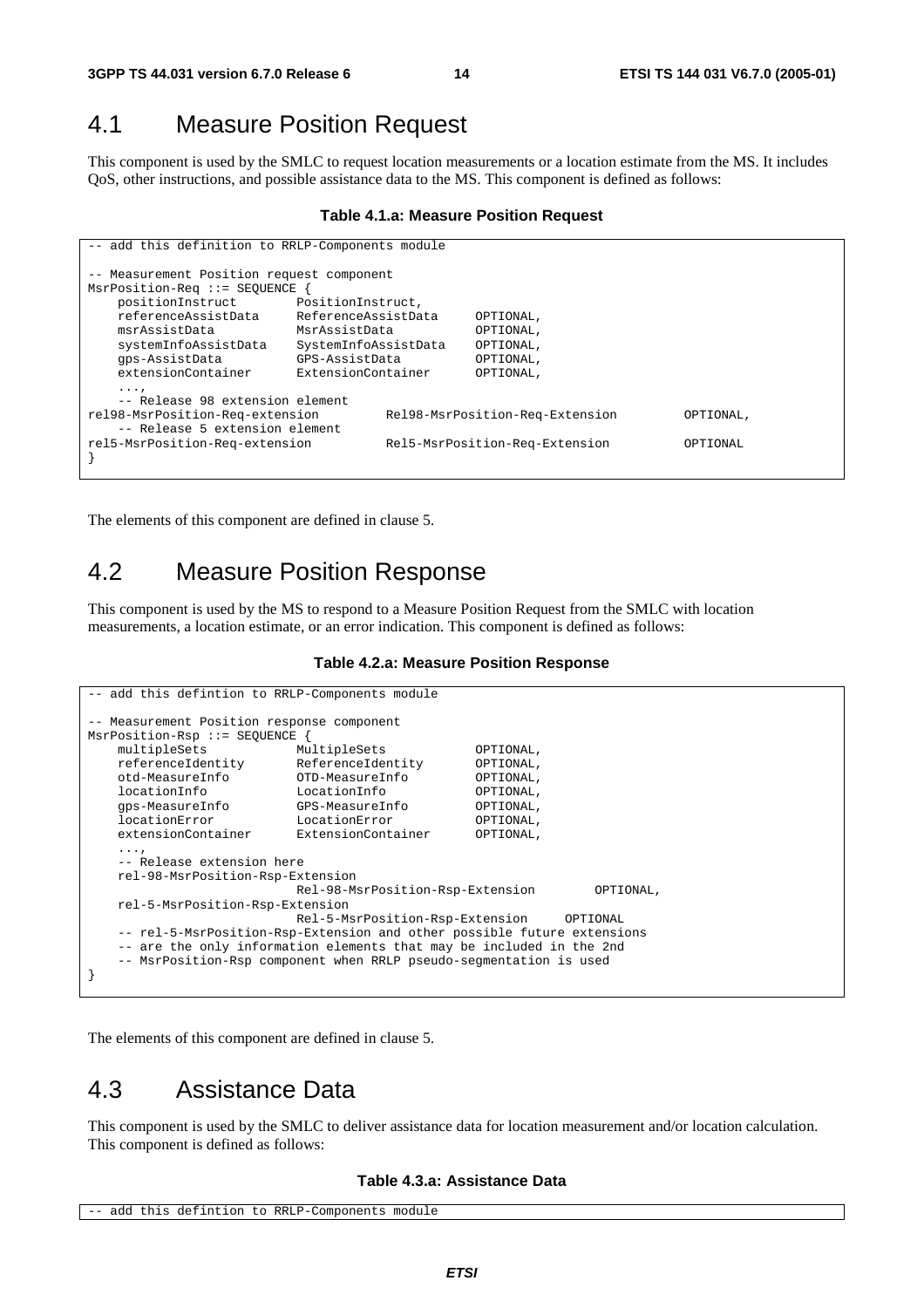|                                                                               | -- Assistance Data component            |                               |           |  |                                      |
|-------------------------------------------------------------------------------|-----------------------------------------|-------------------------------|-----------|--|--------------------------------------|
|                                                                               | AssistanceData ::= SEOUENCE             |                               |           |  |                                      |
|                                                                               | referenceAssistData ReferenceAssistData |                               | OPTIONAL, |  |                                      |
|                                                                               | msrAssistData                           | MsrAssistData                 | OPTIONAL, |  |                                      |
|                                                                               | systemInfoAssistData                    | SystemInfoAssistData          | OPTIONAL, |  |                                      |
|                                                                               | qps-AssistData                          | GPS-AssistData                | OPTIONAL, |  |                                      |
|                                                                               | moreAssDataToBeSent                     | MoreAssDataToBeSent           | OPTIONAL, |  | -- If not present, interpret as only |
|                                                                               |                                         |                               |           |  | -- Assistance Data component used to |
|                                                                               |                                         |                               |           |  | -- deliver entire set of assistance  |
|                                                                               |                                         |                               |           |  | $--$ data.                           |
|                                                                               | extensionContainer                      | ExtensionContainer            | OPTIONAL, |  |                                      |
|                                                                               | $\cdots$<br>-- Release extension here   |                               |           |  |                                      |
| rel98-AssistanceData-Extension<br>Rel98-AssistanceData-Extension<br>OPTIONAL, |                                         |                               |           |  |                                      |
|                                                                               | rel5-AssistanceData-Extension           | Rel5-AssistanceData-Extension |           |  | OPTIONAL                             |
|                                                                               |                                         |                               |           |  |                                      |

The elements of this component are defined in clause 5.

## 4.4 Assistance Data Acknowledgement

This component does not have any information contents. It presence indicates that the MS has received the complete Assistance Data component.

## 4.5 Protocol Error

This component is used by the receiving entity (SMLC or MS) to indicate to the sending entity, that there is a problem that prevents the receiving entity to receive a complete and understandable component. This component is defined as follows:

#### **Table 4.5.a: Protocol Error**



The elements of this component are defined in clause 5.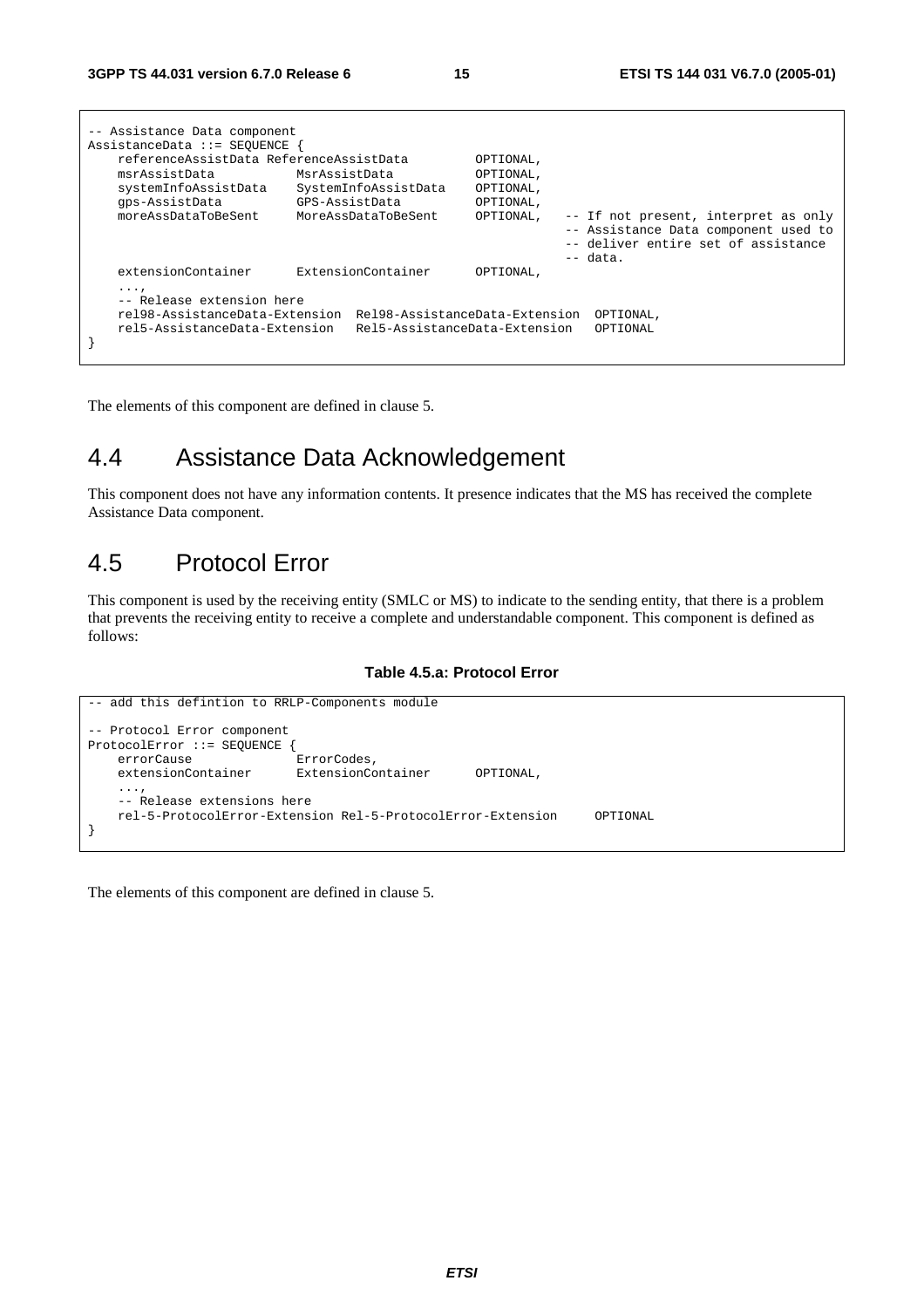## 5 Elements of Components

## 5.1 ASN.1 Description

The following ASN.1 code defines the elements of components. See the Annex A for further description of the contents of components and their elements.

**Table 5.1.a: ASN.1 Description** 

```
-- add these defintions to RRLP-Components module
-- Position instructions 
PositionInstruct ::= SEQUENCE { 
   -- Method type<br>methodType
methodType MethodType,
 positionMethod PositionMethod, 
 measureResponseTime MeasureResponseTime, 
 useMultipleSets UseMultipleSets, 
   useMultipleSets UseMultipleSets,<br>environmentCharacter EnvironmentCharacter OPTIONAL
} 
-- 
MethodType ::= CHOICE {<br>msAssisted AccuracyOpt,<br>msBased Accuracy
 msAssisted AccuracyOpt, -- accuracy is optional 
msBased Mccuracy, -- accuracy is mandatory
msBasedPref Accuracy, -- accuracy is mandatory
    msAssistedPref Accuracy –- accuracy is mandatory 
} 
-- Accuracy of the location estimation 
AccuracyOpt ::= SEQUENCE { 
    accuracy Accuracy OPTIONAL 
} 
-- The values of this field are defined in 3GPP TS 23.032 (Uncertainty code) 
Accuracy ::= INTEGER (0..127) 
-- Position Method 
PositionMethod ::= ENUMERATED { 
    eotd (0), 
    gps (1), 
    gpsOrEOTD (2) 
} 
-- Measurement request response time 
MeasureResponseTime ::= INTEGER (0..7) 
-- useMultiple Sets, FFS! 
UseMultipleSets ::= ENUMERATED { 
   multipleSets (0), \qquad -\frac{1}{2} multiple sets are allowed
   oneSet (1) -- sending of multiple is not allowed
} 
-- Environment characterization 
EnvironmentCharacter ::= ENUMERATED {
 badArea (0), -- bad urban or suburban, heavy multipath and NLOS 
notBadArea (1), -- light multipath and NLOS
 mixedArea (2), -- not defined or mixed environment 
     ... 
} 
 -- E-OTD reference BTS for Assitance data IE 
ReferenceAssistData ::= SEQUENCE { 
   bcchCarrier BCCHCarrier, etc. The CCH carrier
bsic BSIC, and BSIC, the extent of the BSIC set of the BSIC set of the BSIC set of the BSIC
     timeSlotScheme TimeSlotScheme, -- Timeslot scheme 
    btsPosition BTSPosition OPTIONAL 
}
```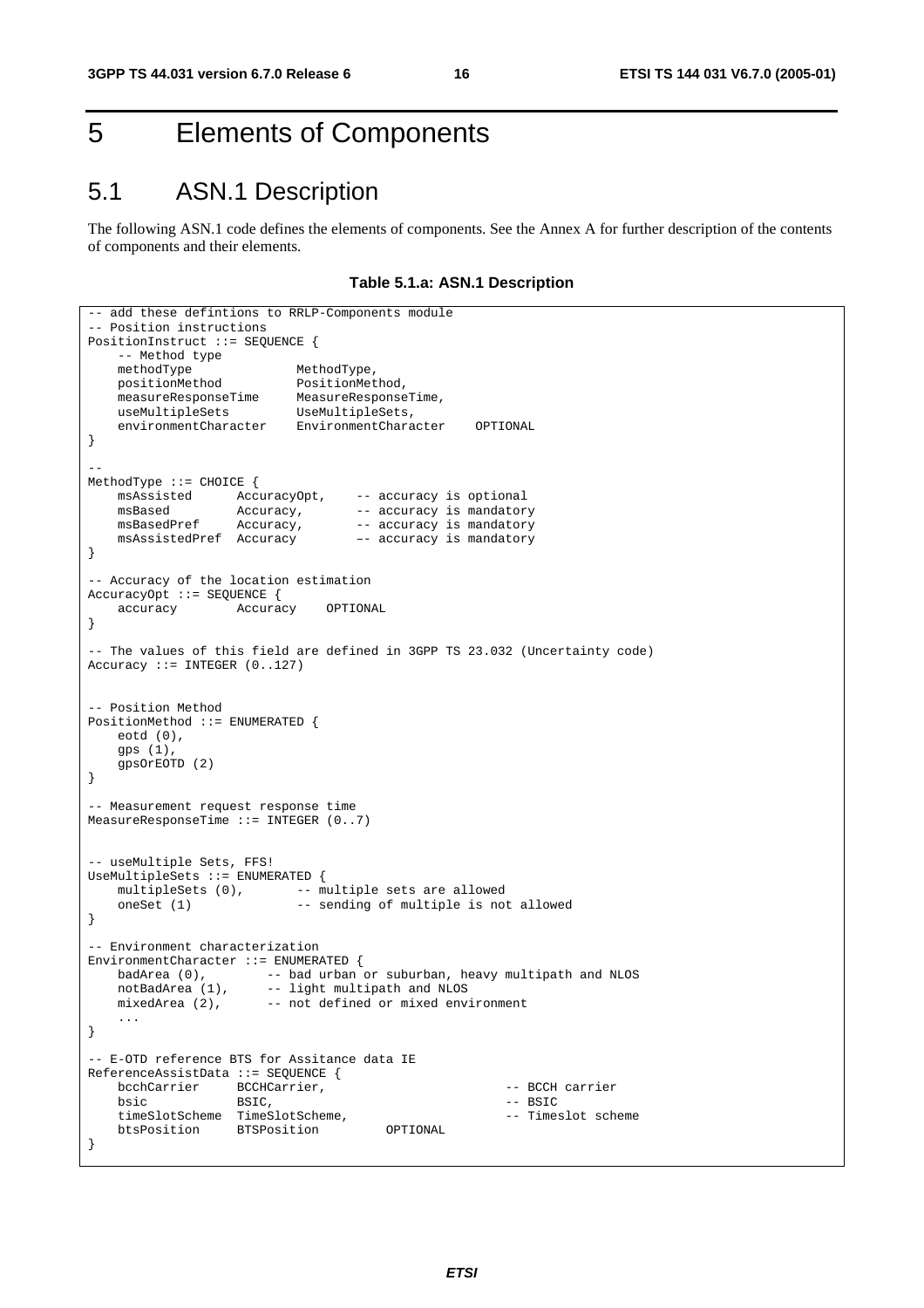```
-- ellipsoid point and 
 -- ellipsoid point with altitude and uncertainty ellipsoid shapes are supported 
BTSPosition ::= Ext-GeographicalInformation 
 -- RF channel number of BCCH 
BCCHCarrier ::= INTEGER (0..1023) 
 - Base station Identity Code
BSIC ::= INTEGER (0..63)-- Timeslot scheme 
TimeSlotScheme ::= ENUMERATED { 
    equalLength (0), 
    variousLength (1) 
} 
-- Time slot (modulo) 
ModuloTimeSlot ::= INTEGER (0..3) 
-- E-OTD measurement assistance data IE 
-- The total number of neighbors in this element (MsrAssistData) 
-- and in SystemInfoAssistData element (presented neighbors 
-- can be at a maximum 15!) 
MsrAssistData ::= SEQUENCE { 
     msrAssistList SeqOfMsrAssistBTS 
} 
SeqOfMsrAssistBTS ::= SEQUENCE (SIZE(1..15)) OF MsrAssistBTS 
MsrAssistBTS ::= SEQUENCE { 
   bcchCarrier BCCHCarrier, -- BCCH carrier
bsic BSIC, - - BSTC multiFrameOffset MultiFrameOffset, -- multiframe offset 
 timeSlotScheme TimeSlotScheme, -- Timeslot scheme 
   muitirrameoriset fuitirrameorise,<br>timeSlotScheme TimeSlotScheme, -- Timeslot scheme<br>roughRTD RoughRTD, -- rough RTD value
     -- Location Calculation Assistance data is moved here 
    calcAssistanceBTS CalcAssistanceBTS OPTIONAL 
} 
-- Multiframe offset 
MultiFrameOffset ::= INTEGER (0..51) 
-- The Multiframe Offset value 51 shall not be encoded by the transmitting entity and 
-- shall be treated by the receiving entity as 0. 
 -- Rough RTD value between one base station and reference BTS 
RoughRTD :: = INTEGR (0..1250)-- The RoughRTD value 1250 shall not be encoded by the transmitting entity and shall 
-- be treated by the receiving entity as 0. 
-- E-OTD Measurement assistance data for system information List IE 
-- The total number of base stations in this element (SystemInfoAssistData
-- presented neighbors) and in MsrAssistData element can be at a maximum 15. 
SystemInfoAssistData ::= SEQUENCE { 
    systemInfoAssistList SeqOfSystemInfoAssistBTS 
} 
SeqOfSystemInfoAssistBTS::= SEQUENCE (SIZE(1..32)) OF SystemInfoAssistBTS 
-- whether n.th is present or not ? 
SystemInfoAssistBTS ::= CHOICE { 
    notPresent NULL, 
    present AssistBTSData 
}
```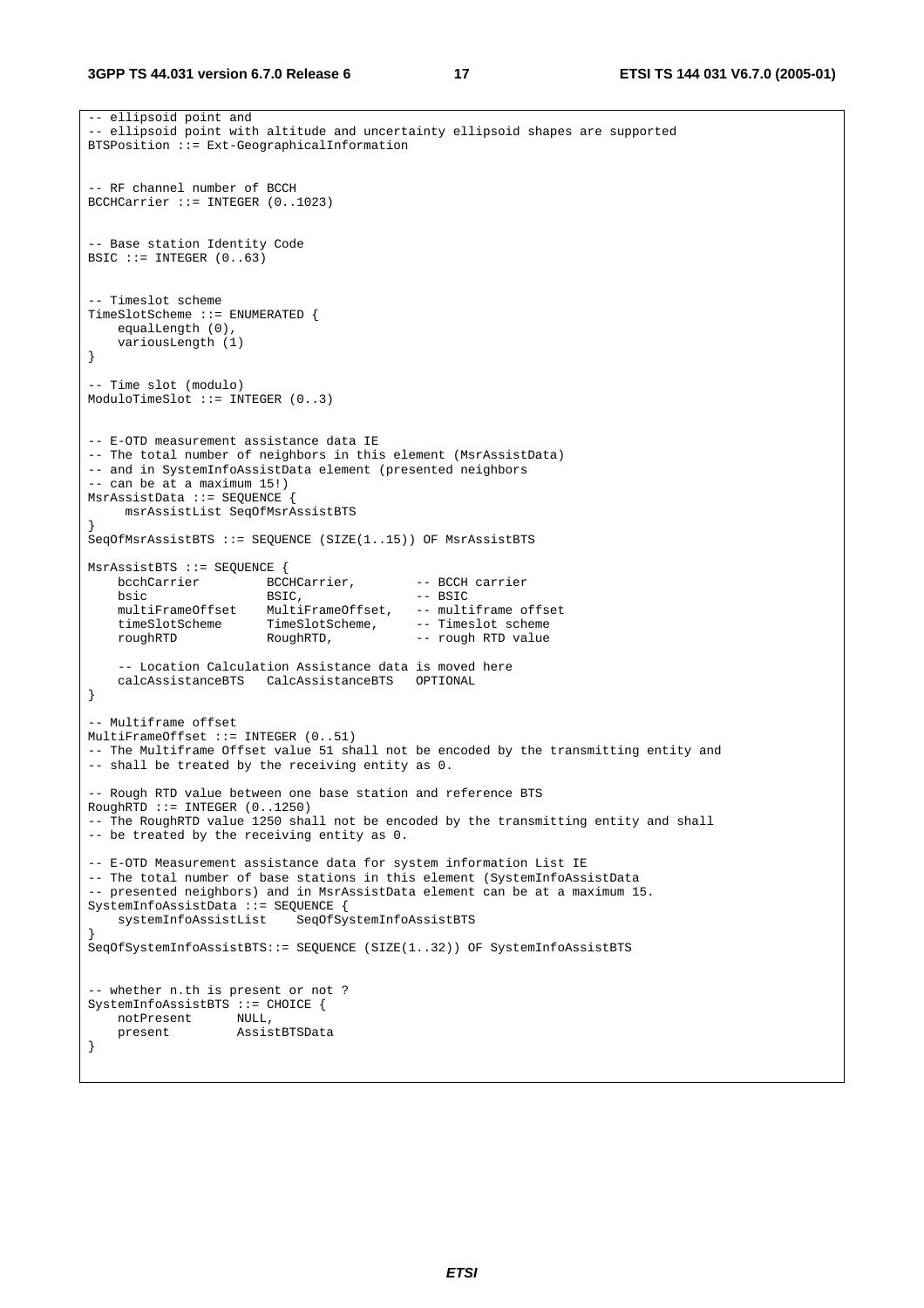**3GPP TS 44.031 version 6.7.0 Release 6 18 ETSI TS 144 031 V6.7.0 (2005-01)**

-- Actual assistance data for system information base station AssistBTSData ::= SEQUENCE {  $\overrightarrow{B}$  BSIC,  $\overrightarrow{B}$  -- BSIC multiFrameOffset MultiFrameOffset, -- multiframe offset timeSlotScheme TimeSlotScheme, -- Timeslot scheme roughRTD RoughRTD, -- rough RTD value -- Location Calculation Assistance data<br>calcAssistanceBTS CalcAssistanceBTS OPTIONAL calcAssistanceBTS CalcAssistanceBTS } -- E-OTD Location calculation assistance data, -- CalcAssistanceBTS element is optional not subfields CalcAssistanceBTS ::= SEQUENCE {<br>fineRTD FineRTD, fineRTD FineRTD, -- fine RTD value between base stations<br>referenceWGS84 ReferenceWGS84 -- reference coordinates ReferenceWGS84 -- reference coordinates } -- Coordinates of neighbour BTS, WGS-84 ellipsoid ReferenceWGS84 ::= SEQUENCE {<br>relativeNorth RelDistance,<br>relativeEast RelDistance, -- relative distance (south negative) -- relative distance (west negative) -- Relative Altitude is not always known relativeAlt RelativeAlt OPTIONAL -- relative altitude } -- Fine RTD value between this BTS and the reference BTS FineRTD  $::=$  INTEGER  $(0..255)$ -- Relative north/east distance RelDistance ::= INTEGER (-200000..200000) -- Relative altitude  $RelativeAlt ::= INTERER (-4000..4000)$ -- Measure position response IEs -- Reference Identity -- Multiple sets MultipleSets ::= SEQUENCE { -- number of reference sets<br>nbrOfSets INTEGER  $INTEGER (2..3)$ , -- This field actually tells the number of reference BTSs nbrOfReferenceBTSs INTEGER (1..3), -- This field is conditional and included optionally only if -- nbrOfSets is 3 and number of reference BTSs is 2. referenceRelation ReferenceRelation OPTIONAL } -- Relation between refence BTSs and sets ReferenceRelation ::= ENUMERATED { secondBTSThirdSet (0), -- 1st BTS related to 1st and 2nd sets secondBTSSecondSet (1), -- 1st BTS related to 1st and 3rd sets firstBTSFirstSet (2) -- 1st BTS related to 1st set } -- Reference BTS Identity, this element contains number of -- BTSs told nbrOfReferenceBTSs field in Multiple sets element) ReferenceIdentity ::= SEQUENCE { -- Reference BTS list refBTSList SeqOfReferenceIdentityType } SeqOfReferenceIdentityType ::= SEQUENCE (SIZE(1..3)) OF ReferenceIdentityType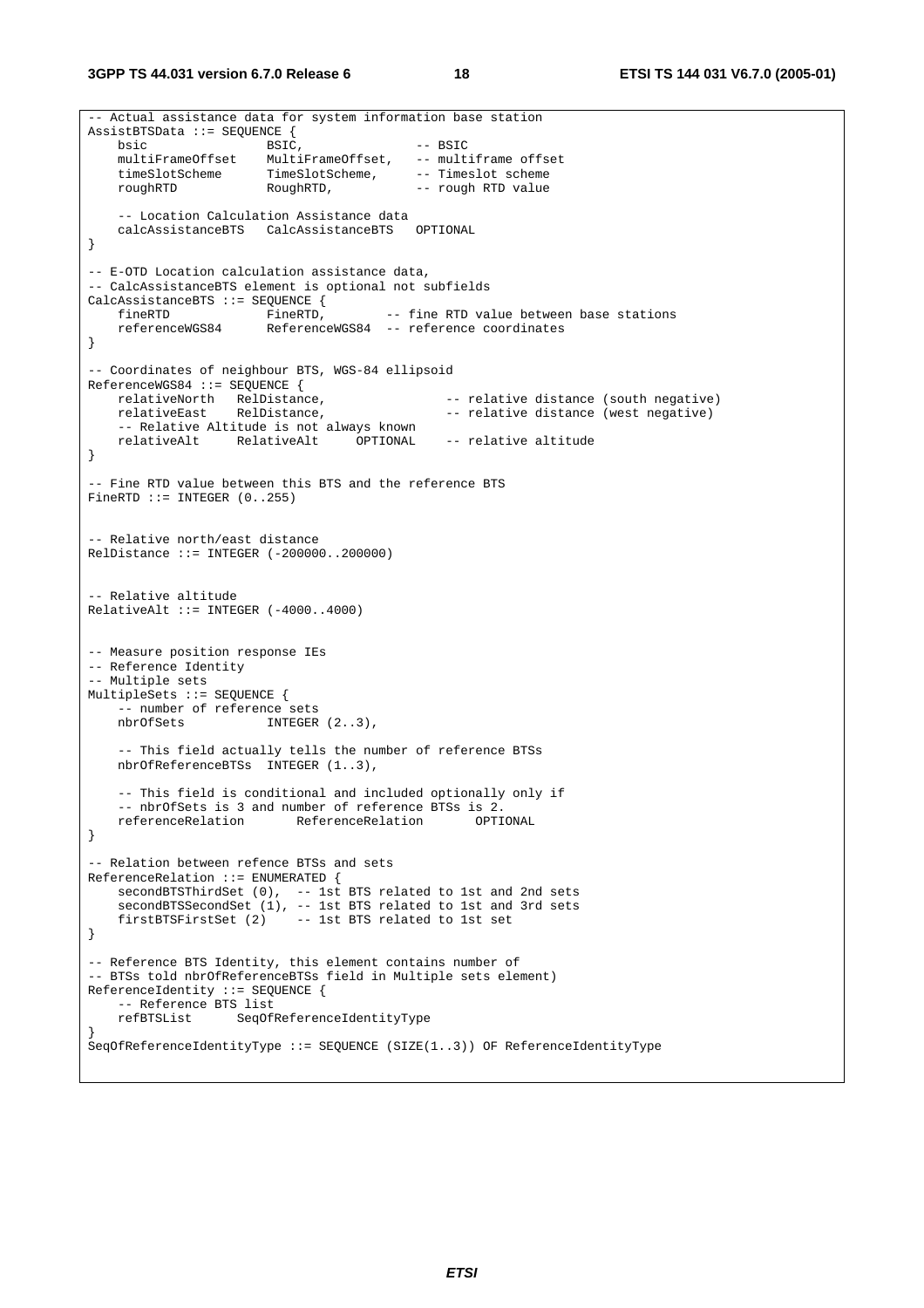**3GPP TS 44.031 version 6.7.0 Release 6 19 ETSI TS 144 031 V6.7.0 (2005-01)**

```
-- Cell identity 
ReferenceIdentityType ::= CHOICE { 
   bsicAndCarrier BSICAndCarrier,
   bsicAndCarrier BSIC and Carrier<br>ci CellID, -- BSIC and Carrier<br>ci CellID, -- Cell ID, LAC not needed<br>requestIndex RequestIndex, -- Index to Requested Neigh<br>wstemInfoIndow Quatury C
                                         -- Index to Requested Neighbor List
   systemInfoIndex SystemInfoIndex, -- Index to System info list, this type of ref. identity
                                          -- shall not be used by the MS unless it has received 
                                         -- the SystemInfoAssistData from the SMLC for this cell.<br>-- CI and LAC
   ciAndLAC CellIDAndLAC
} 
BSICAndCarrier ::= SEQUENCE { 
   carrier BCCHCarrier,<br>bsic BSIC
                bsic BSIC 
} 
RequestIndex ::= INTEGER (1..16) 
SystemInfoIndex ::= INTEGER (1..32) 
CellIDAndLAC ::= SEQUENCE {<br>referenceLAC LAC,
   referenceLAC LAC, -- Location area code<br>referenceCI CellID -- Cell identity
                                         -- Cell identity
} 
CellID ::= INTEGER (0..65535) 
LAC ::= INTEGER (0..65535)-- OTD-MeasureInfo 
OTD-MeasureInfo ::= SEQUENCE { 
    -- Measurement info elements, OTD-MsrElement is repeated number of times 
    -- told in nbrOfReferenceBTSs in MultipleSets, default value is 1 
                     OTD-MsrElementFirst,
     -- if more than one sets are present this element is repeated 
    -- NumberOfSets - 1 (-1 = first set) 
                       otd<br>SeqOfOTD-MsrElementRest OPTIONAL
} 
SeqOfOTD-MsrElementRest ::= SEQUENCE (SIZE(1..2)) OF OTD-MsrElementRest 
-- OTD measurent information for 1 set 
OTD-MsrElementFirst ::= SEQUENCE { 
 refFrameNumber INTEGER (0..42431), -- Frame number modulo 42432 
 referenceTimeSlot ModuloTimeSlot, 
    toaMeasurementsOfRef TOA-MeasurementsOfRef OPTIONAL, 
   stdResolution StdResolution,<br>taCorrection INTEGER (0..960)
                                                    OPTIONAL, -- TA correction
      -- measured neighbors in OTD measurements 
    otd-FirstSetMsrs SeqOfOTD-FirstSetMsrs OPTIONAL 
} 
SeqOfOTD-FirstSetMsrs ::= SEQUENCE (SIZE(1..10)) OF OTD-FirstSetMsrs 
 -- OTD measurent information 2 and 3 sets if exist 
OTD-MsrElementRest ::= SEQUENCE { 
 refFrameNumber INTEGER (0..42431), -- Frame number modulo 42432 
 referenceTimeSlot ModuloTimeSlot, 
 toaMeasurementsOfRef TOA-MeasurementsOfRef OPTIONAL, 
stdResolution StdResolution,
 taCorrection INTEGER (0..960) OPTIONAL, -- TA correction 
     -- measured neighbors in OTD measurements 
    otd-MsrsOfOtherSets SeqOfOTD-MsrsOfOtherSets OPTIONAL 
} 
SeqOfOTD-MsrsOfOtherSets ::= SEQUENCE (SIZE(1..10)) OF OTD-MsrsOfOtherSets
```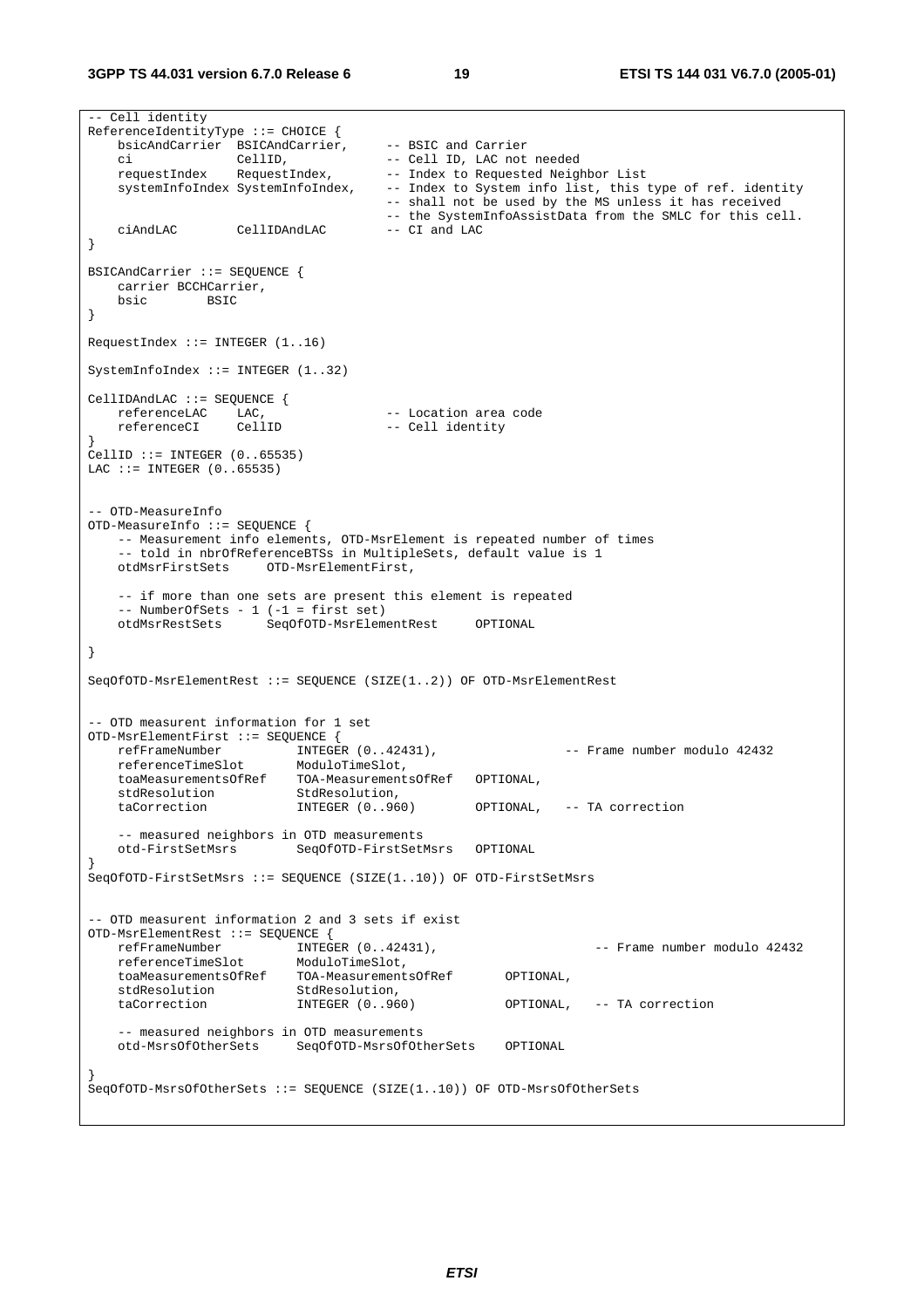**3GPP TS 44.031 version 6.7.0 Release 6 20 ETSI TS 144 031 V6.7.0 (2005-01)**

```
-- Standard deviation of the TOA measurements from the reference BTS 
TOA-MeasurementsOfRef ::= SEQUENCE {<br>refOuality RefOuality.
   refQuality RefQuality, 
    numOfMeasurements NumOfMeasurements 
} 
RefQuality ::= INTEGER (0..31) -- St Dev of TOA of reference as defined in annex 
NumOfMeasurements ::= INTEGER (0..7) -- No. of measurements for RefQuality as defined in annex 
StdResolution ::= INTEGER (0..3) -- Values of resolution are defined in annex
OTD-FirstSetMsrs ::= OTD-MeasurementWithID 
-- Neighbour info in OTD measurements 0-10 times in TD measurement info 
OTD-MsrsOfOtherSets ::= CHOICE { 
    identityNotPresent OTD-Measurement, 
    identityPresent OTD-MeasurementWithID 
} 
-- For this OTD measurement identity is same as the identity of BTS 
-- in the first set with same sequence number 
OTD-Measurement ::= SEQUENCE { 
 nborTimeSlot ModuloTimeSlot, 
 eotdQuality EOTDQuality, 
    otdValue OTDValue 
} 
-- This measurement contains the BTS identity and measurement 
OTD-MeasurementWithID ::=SEQUENCE { 
 neighborIdentity NeighborIdentity, 
nborTimeSlot ModuloTimeSlot,
 eotdQuality EOTDQuality, 
 otdValue OTDValue 
} 
EOTDQuality ::= SEQUENCE { 
  nbrOfMeasurements INTEGER (0..7),<br>stdOfEOTD INTEGER (0..31)
              INTER (0..31)} 
NeighborIdentity ::= CHOICE { 
  -<br>
bsicAndCarrier BSICAndCarrier, -- BSIC and Carrier<br>
ci -- Cell ID, LAC not needed
 ci CellID, -- Cell ID, LAC not needed 
 multiFrameCarrier MultiFrameCarrier, -- MultiFrameOffest and BSIC 
requestIndex RequestIndex, -- Index to Requested Neighbor List
 systemInfoIndex SystemInfoIndex, -- Index to System info list, this type of neighbour 
 -- identity shall not be used by the MS unless it has 
 -- received the SystemInfoAssistData from the SMLC for 
                                        -- this cell.<br>-- CI and LAC
   ciAndLAC CellIDAndLAC -- CI and LAC 
} 
-- Multiframe and carrier 
MultiFrameCarrier ::= SEQUENCE { 
  bcchCarrier accHCarrier,
    multiFrameOffset MultiFrameOffset 
} 
 -- OTD measurement value for neighbour 
OTDValue ::= INTEGER (0..39999)
```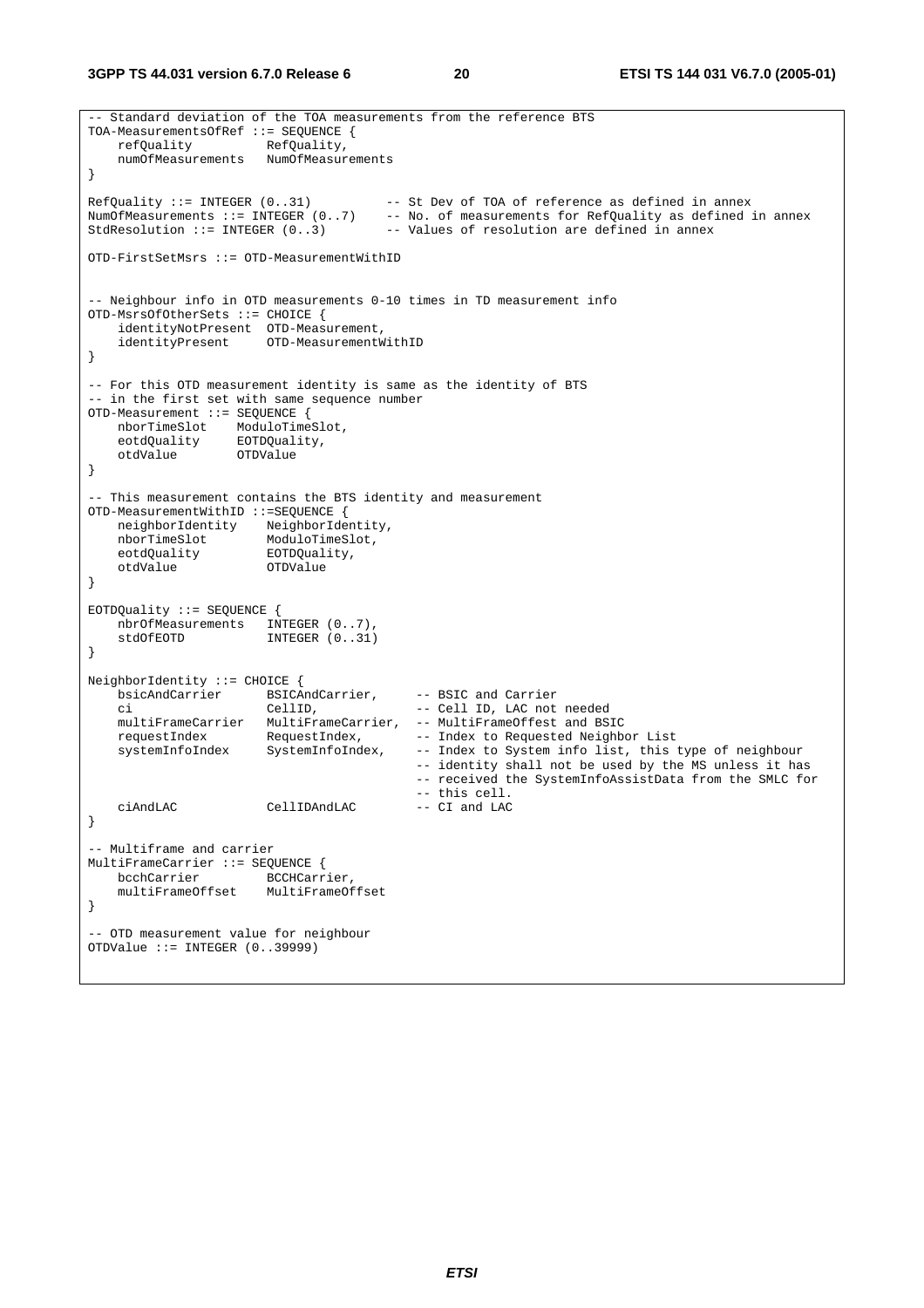#### **3GPP TS 44.031 version 6.7.0 Release 6 21 ETSI TS 144 031 V6.7.0 (2005-01)**

-- Location information IE LocationInfo ::= SEQUENCE {<br>refFrame INTEGER  $(0.65535)$ , -- Reference Frame number -- If refFrame is within (42432..65535), it shall be ignored by the receiver -- in that case the MS should provide GPS TOW if available gpsTOW INTEGER (0..14399999) OPTIONAL, -- GPS TOW fixType FixType, -- Note that applicable range for refFrame is 0 - 42431 -- Possible shapes carried in posEstimate are -- ellipsoid point, -- ellipsoid point with uncertainty circle -- ellipsoid point with uncertainty ellipse -- ellipsoid point with altitude and uncertainty ellipsoid posEstimate Ext-GeographicalInformation } FixType ::= INTEGER { twoDFix (0), threeDFix (1) } (0..1) -- GPS-Measurement information GPS-MeasureInfo ::= SEQUENCE { -- Measurement info elements -- user has to make sure that in this element is number of elements -- defined in reference BTS identity gpsMsrSetList SeqOfGPS-MsrSetElement } SeqOfGPS-MsrSetElement ::= SEQUENCE (SIZE(1..3)) OF GPS-MsrSetElement -- OTD measurent information 1-3 times in message GPS-MsrSetElement ::= SEQUENCE { refFrame INTEGER (0..65535) OPTIONAL, -- Reference Frame number<br>qpsTOW GPSTOW24b, -- GPS TOW GPSTOW24b, -- Note that applicable range for refFrame is 0 - 42431 --N\_SAT can be read from number of elements of gps-msrList gps-msrList SeqOfGPS-MsrElement } -- 24 bit presentation for GPSTOW GPSTOW24b ::= INTEGER (0..14399999) -- measured elements in measurement parameters field SeqOfGPS-MsrElement ::= SEQUENCE (SIZE(1..16)) OF GPS-MsrElement GPS-MsrElement ::= SEQUENCE { satelliteID SatelliteID, -- Satellite identifier cNo INTEGER (0..63), -- carrier noise ratio doppler INTEGER (-32768..32767), -- doppler, mulltiply by 0.2 wholeChips INTEGER (0..1022), -- whole value of the code phase measurement fracChips INTEGER (0..1024), -- fractional value of the code phase measurement -- a value of 1024 shall not be encoded by the sender -- the receiver shall consider a value of 1024 to be -- invalid data mpathIndic MpathIndic,<br>pseuRangeRMSErr INTEGER (0..63) -- index<br>-- index pseuRangeRMSErr INTEGER (0..63) } -- Multipath indicator MpathIndic ::= ENUMERATED { notMeasured (0), low (1), medium (2), high (3) }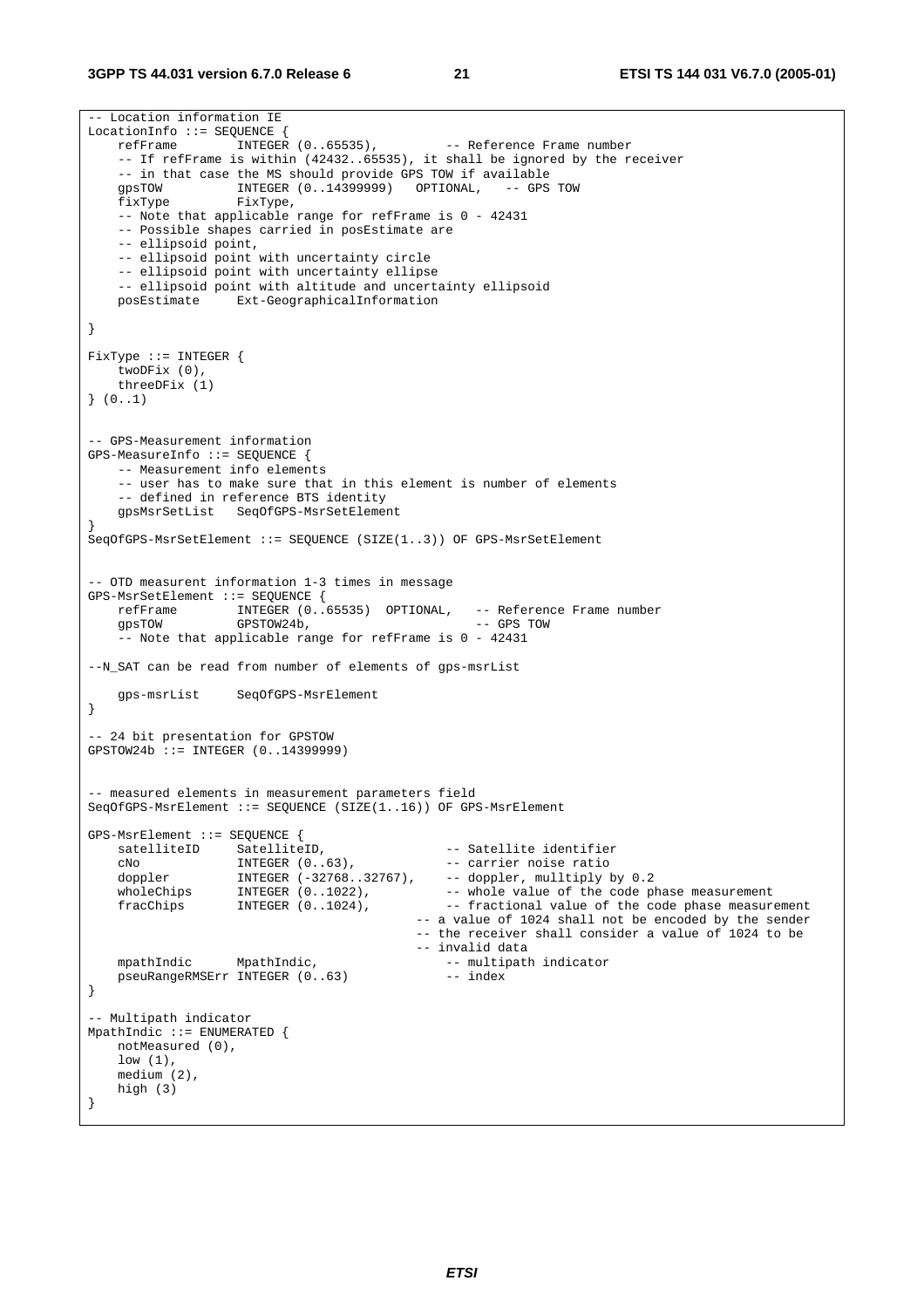```
-- Location error IE 
LocationError ::= SEQUENCE {<br>locErrorReason
                                   locErrorReason LocErrorReason, 
     additionalAssistanceData AdditionalAssistanceData OPTIONAL, 
 ... 
} 
LocErrorReason ::= ENUMERATED { 
    unDefined (0), 
     notEnoughBTSs (1), 
    notEnoughSats (2), 
    eotdLocCalAssDataMissing (3), 
     eotdAssDataMissing (4), 
    gpsLocCalAssDataMissing (5), 
    gpsAssDataMissing (6), 
    methodNotSupported (7), 
    notProcessed (8), 
     refBTSForGPSNotServingBTS (9), 
    refBTSForEOTDNotServingBTS (10), 
     ... 
} 
-- exception handling: 
-- an unrecognized value shall be treated the same as value 0
-- defines additional assistance data needed for any new location attempt 
-- MS shall retain any assistance data already received 
AdditionalAssistanceData ::= SEQUENCE { 
    gpsAssistanceData GPSAssistanceData OPTIONAL,<br>extensionContainer ExtensionContainer OPTIONAL,
                             ExtensionContainer OPTIONAL,
     ... 
} 
GPSAssistanceData ::= OCTET STRING (SIZE (1..maxGPSAssistanceData)) 
-- GPSAssistanceData has identical structure and encoding to octets 3 to n of the 
-- GPS Assistance Data IE in 3GPP TS 49.031 
maxGPSAssistanceData INTEGER ::= 40 
-- Protocol Error Causes 
ErrorCodes ::= ENUMERATED { 
     unDefined (0), 
missingComponet (1), 
incorrectData (2), 
missingIEorComponentElement (3), 
messageTooShort (4), 
unknowReferenceNumber (5), 
... 
} 
-- exception handling:
-- an unrecognized value shall be treated the same as value 0 
-- GPS assistance data IE 
GPS-AssistData ::= SEQUENCE { 
     controlHeader ControlHeader 
} 
-- More Assistance Data To Be Sent IE 
-- More Assistance Data Components On the Way indication for delivery of an entire set of assistance 
-- data in multiple Assistance Data components. 
MoreAssDataToBeSent ::= ENUMERATED {<br>noMoreMessages (0), -- T
                            -- This is the only or last Assistance Data message used to deliver
                                   -- the entire set of assistance data. 
     moreMessagesOnTheWay (1) -- The SMLC will send more Assistance Data messages or a final RRLP 
                                   -- Measure Position Request message to deliver the 
                                   -- the entire set of assistance data. 
}
```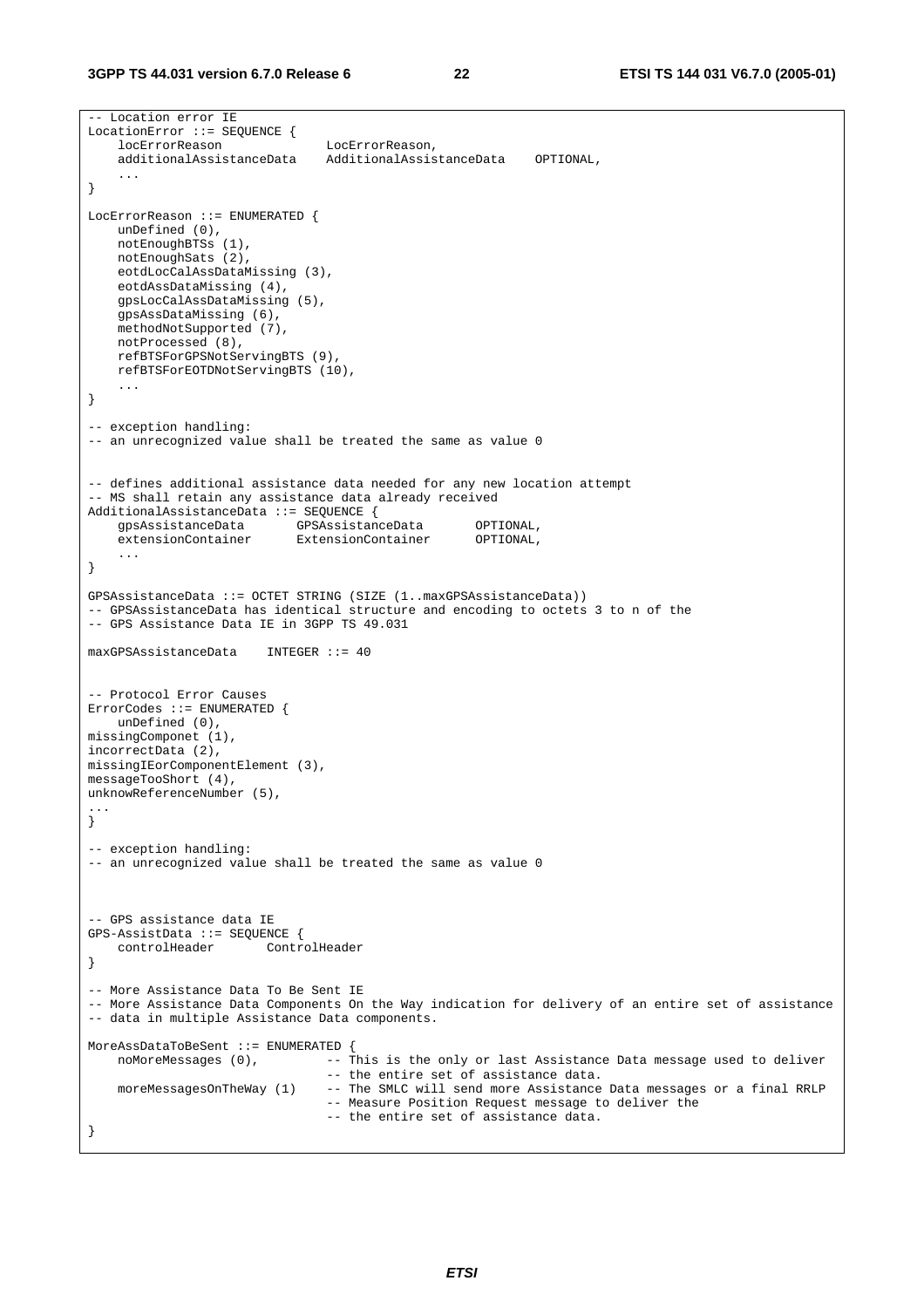```
-- Control header of the GPS assistance data 
ControlHeader ::= SEQUENCE { 
    -- Field type Present information 
   referenceTime ReferenceTime OPTIONAL,<br>
refLocation RefLocation OPTIONAL,
 refLocation RefLocation OPTIONAL, 
 dgpsCorrections DGPSCorrections OPTIONAL, 
 navigationModel NavigationModel OPTIONAL, 
 ionosphericModel IonosphericModel OPTIONAL, 
utcModel UTCModel OPTIONAL,
 almanac Almanac OPTIONAL, 
   almanac Almanac OPTIONAL,<br>acquisAssist AcquisAssist OPTIONAL,<br>acquisAssist OPTIONAL.
    realTimeIntegrity SeqOf-BadSatelliteSet OPTIONAL 
} 
ReferenceTime ::= SEQUENCE { 
gpsTime GPSTime,
gsmTime GSMTime GSMTime OPTIONAL,
    gpsTowAssist GPSTOWAssist OPTIONAL 
} 
-- GPS Time includes week number and time-of-week (TOW) 
GPSTime ::= SEQUENCE { 
   gpsTOW23b
    gpsWeek GPSWeek 
} 
-- GPSTOW, range 0-604799.92, resolution 0.08 sec, 23-bit presentation 
GPSTOW23b ::= INTEGER (0..7559999) 
-- GPS week number 
GPSWeek ::= INTEGER (0..1023) 
-- GPSTOWAssist consists of TLM message, Anti-spoof flag, Alert flag, and 2 reserved bits in TLM 
Word 
-- for each visible satellite. 
-- N_SAT can be read from number of elements in GPSTOWAssist 
GPSTOWAssist ::= SEQUENCE (SIZE(1..12)) OF GPSTOWAssistElement 
GPSTOWAssistElement ::= SEQUENCE { 
satelliteID SatelliteID,
 tlmWord TLMWord, 
   antiSpoof AntiSpoofFlag,
   alert AlertFlag,<br>tlmRsvdBits TLMReserve
                      TLMReservedBits
} 
-- TLM Word, 14 bits 
TLMWord ::= INTEGER (0..16383) 
-- Anti-Spoof flag 
AntiSpoofFlag := INTEGER (0..1)- Alert flag
AlertFlag ::= INTEGER (0..1) 
-- Reserved bits in TLM word, MSB occurs earlier in TLM Word transmitted by satellite 
TLMReservedBits ::= INTEGER (0..3) 
GSMTime ::= SEQUENCE { 
    bcchCarrier BCCHCarrier, -- BCCH carrier 
   bsic BSIC, -- BSIC<br>frameNumber FrameNumber,
                 FrameNumber,<br>TimeSlot,
   timeSlot<br>bitNumber
                  bitNumber BitNumber 
}
```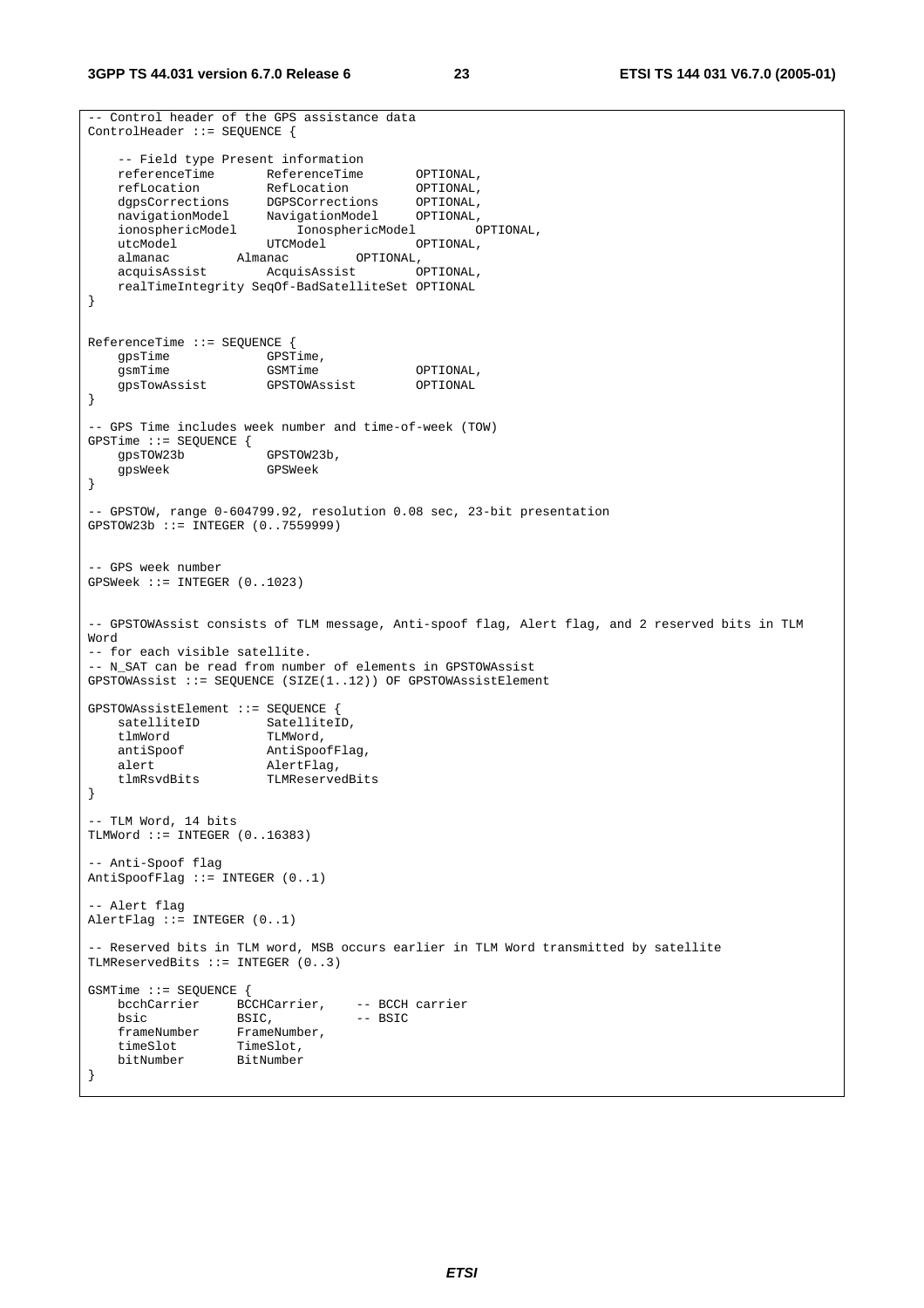-- Frame number

```
FrameNumber ::= INTEGER (0..2097151) 
-- Time slot number 
TimeSlot ::= INTEGER (0..7) 
-- Bit number 
BitNumber ::= INTEGER (0..156) 
-- Reference Location IE 
RefLocation ::= SEQUENCE { 
 threeDLocation Ext-GeographicalInformation 
} 
-- DGPS Corrections IE 
DGPSCorrections ::= SEQUENCE { 
    gpsTOW INTEGER (0..604799), -- DGPS reference time 
   status INTEGER (0..7),
     -- N_SAT can be read from number of elements of satList 
    satList SeqOfSatElement 
} 
SeqOfSatElement ::= SEQUENCE (SIZE (1..16)) OF SatElement 
-- number of correction for satellites 
SatElement ::= SEQUENCE { 
                   SatelliteID,
--- Sequence number for ephemeris 
    iode INTEGER (0..239), 
     -- User Differential Range Error 
   udre INTEGER (0..3),
    -- Pseudo Range Correction, range is 
    -- -655.04 - +655.04,pseudoRangeCor INTEGER (-2047..2047),
    -- Pseudo Range Rate Correction, range is 
    -- -4.064 - +4.064, rangeRateCor INTEGER (-127..127), 
-- Delta Pseudo Range Correction 2 
    deltaPseudoRangeCor2 INTEGER (-127..127), -- This IE shall be ignored by the receiver and 
                                                      -- set to zero by the sender 
   -- Delta Pseudo Range Correction 2<br>deltaRangeRateCor2      INTEGER (-7..7),
                                                     -- This IE shall be ignored by the receiver and
                                                      -- set to zero by the sender 
   -- Delta Pseudo Range Correction 3<br>deltaPseudoRangeCor3 INTEGER (-127..127),
                                                     -- This IE shall be ignored by the receiver and
                                                      -- set to zero by the sender 
   -- Delta Pseudo Range Correction 3<br>deltaRangeRateCor3       INTEGER (-7..7)
                                                     -- This IE shall be ignored by the receiver and
                                                      -- set to zero by the sender 
} 
SatelliteID ::= INTEGER (0..63) -- identifies satellite 
-- Navigation Model IE 
NavigationModel ::= SEQUENCE { 
    navModelList SeqOfNavModelElement 
} 
-- navigation model satellite list 
SeqOfNavModelElement ::= SEQUENCE (SIZE(1..16)) OF NavModelElement 
NavModelElement ::= SEQUENCE { 
 satelliteID SatelliteID, 
satStatus SatStatus -- satellite status
}
```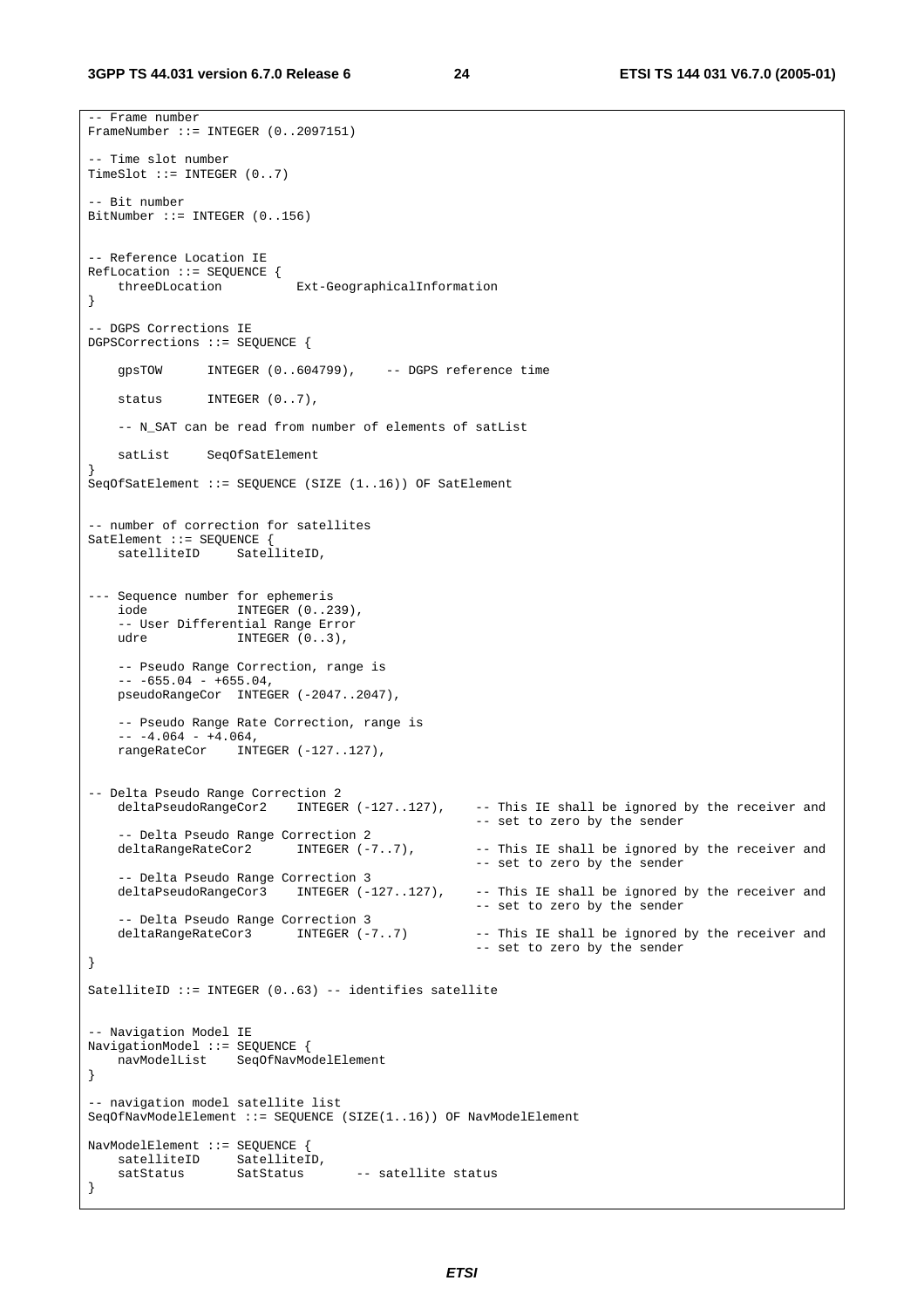#### **3GPP TS 44.031 version 6.7.0 Release 6 25 ETSI TS 144 031 V6.7.0 (2005-01)**

```
-- the Status of the navigation model 
SatStatus ::= CHOICE { 
    -- New satellite, new Navigation Model 
    newSatelliteAndModelUC UncompressedEphemeris, 
    -- Existing satellite, Existing Navigation Model 
    oldSatelliteAndModel NULL, 
   -- Existing satellite, new Navigation Model<br>newNaviModelUC UncompressedEphemer
                         UncompressedEphemeris,
 ... 
} 
-- Uncompressed satellite emhemeris and clock corrections 
UncompressedEphemeris ::= SEQUENCE { 
    ephemCodeOnL2 INTEGER (0..3), 
 ephemURA INTEGER (0..15), 
 ephemSVhealth INTEGER (0..63), 
 ephemIODC INTEGER (0..1023), 
 ephemL2Pflag INTEGER (0..1), 
 ephemSF1Rsvd EphemerisSubframe1Reserved, 
 ephemTgd INTEGER (-128..127), 
 ephemToc INTEGER (0..37799), 
ephemAF2 INTEGER (-128..127),
 ephemAF1 INTEGER (-32768..32767), 
 ephemAF0 INTEGER (-2097152..2097151), 
 ephemCrs INTEGER (-32768..32767), 
 ephemDeltaN INTEGER (-32768..32767), 
 ephemM0 INTEGER (-2147483648..2147483647), 
 ephemCuc INTEGER (-32768..32767), 
 ephemE INTEGER (0..4294967295), 
 ephemCus INTEGER (-32768..32767), 
    ephemAPowerHalf INTEGER (0..4294967295), 
 ephemToe INTEGER (0..37799), 
 ephemFitFlag INTEGER (0..1), 
 ephemAODA INTEGER (0..31), 
 ephemCic INTEGER (-32768..32767), 
 ephemOmegaA0 INTEGER (-2147483648..2147483647), 
 ephemCis INTEGER (-32768..32767), 
 ephemI0 INTEGER (-2147483648..2147483647), 
 ephemCrc INTEGER (-32768..32767), 
 ephemW INTEGER (-2147483648..2147483647), 
   ephemOmegaADot INTEGER (-8388608..8388607),
    ephemIDot INTEGER (-8192..8191) 
} 
-- Reserved bits in subframe 1 of navigation message 
EphemerisSubframe1Reserved ::= SEQUENCE { 
 reserved1 INTEGER (0..8388607), -- 23-bit field 
 reserved2 INTEGER (0..16777215), -- 24-bit field 
 reserved3 INTEGER (0..16777215), -- 24-bit field 
 reserved4 INTEGER (0..65535) -- 16-bit field 
} 
-- Ionospheric Model IE 
IonosphericModel ::= SEQUENCE { 
 alfa0 INTEGER (-128..127), 
 alfa1 INTEGER (-128..127), 
 alfa2 INTEGER (-128..127), 
 alfa3 INTEGER (-128..127), 
   beta0 <br>
beta1 <br>
INTEGER (-128..127),<br>
beta2 <br>
INTEGER (-128..127),
 beta1 INTEGER (-128..127), 
 beta2 INTEGER (-128..127), 
    beta3 INTEGER (-128..127) 
} 
 -- Universal Time Coordinate Model 
UTCModel ::= SEQUENCE { 
   utcA1 INTEGER (-8388608..8388607),
   utcA0 INTEGER (-2147483648..2147483647),<br>utcTot INTEGER (0..255),<br>utcWNt
utcTot INTEGER (0..255),
utcWNt INTEGER (0..255),
 utcDeltaTls INTEGER (-128..127), 
 utcWNlsf INTEGER (0..255), 
utcDN INTEGER (-128..127),
   utcDeltaTlsf INTEGER (-128..127)
}
```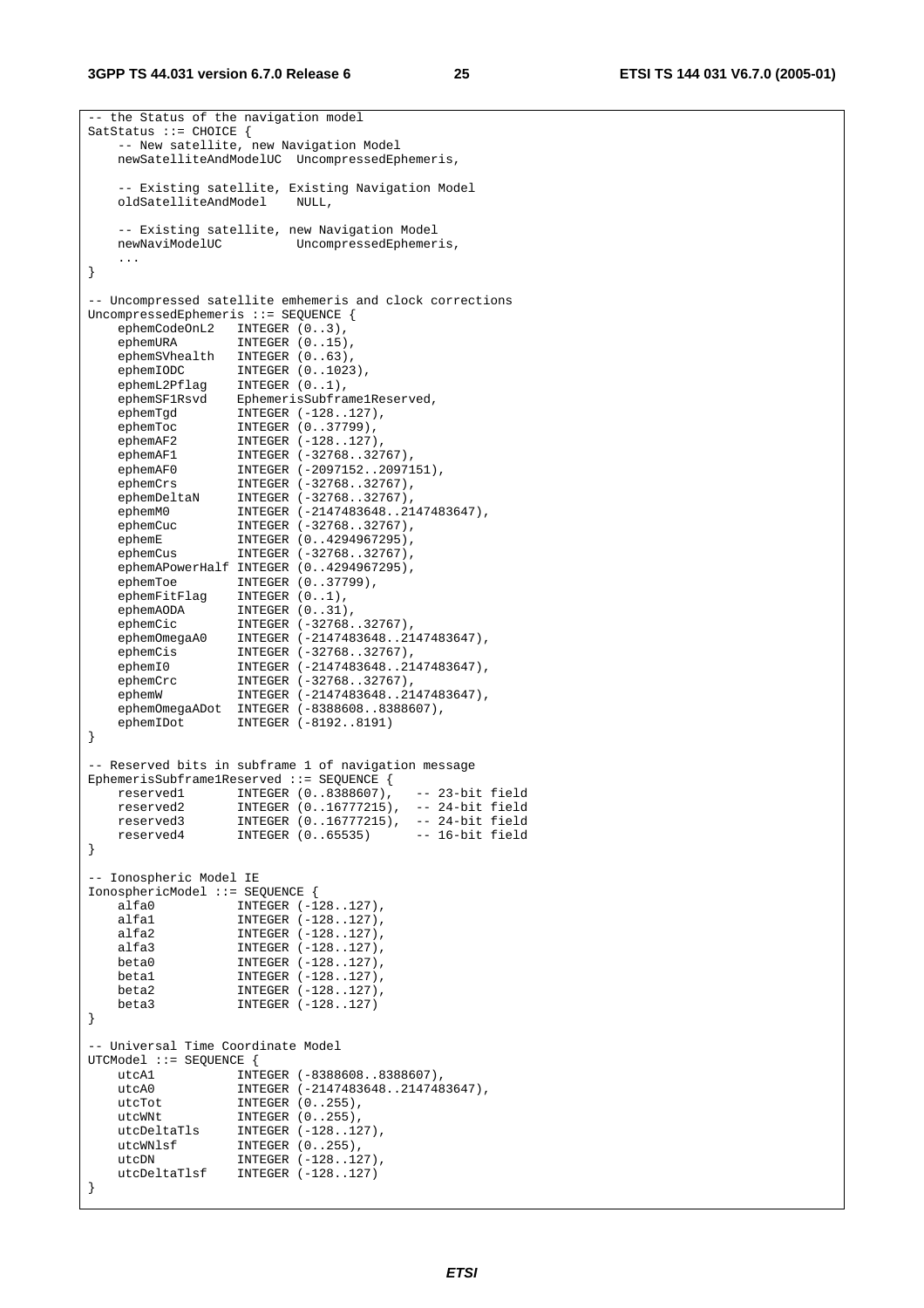#### **3GPP TS 44.031 version 6.7.0 Release 6 26 ETSI TS 144 031 V6.7.0 (2005-01)**

```
-- Almanac, Long term model 
-- NOTE: These are parameters are subset of the ephemeris 
-- NOTE: But with reduced resolution and accuracy 
Almanac ::= SEQUENCE {<br>alamanacWNa    INTEGER (0..255),
    alamanacWNa INTEGER (0..255), -- Once per message 
    -- navigation model satellite list. 
   -- The size of almanacList is actually Nums_Sats_Total field<br>almanacList SeqOfAlmanacElement
                  SeqOfAlmanacElement
} 
SeqOfAlmanacElement ::= SEQUENCE (SIZE(1..64)) OF AlmanacElement 
-- Almanac info once per satellite 
AlmanacElement ::= SEQUENCE { 
   satelliteID SatelliteID,
 almanacE INTEGER (0..65535), 
 alamanacToa INTEGER (0..255), 
 almanacKsii INTEGER (-32768..32767), 
 almanacOmegaDot INTEGER (-32768..32767), 
 almanacSVhealth INTEGER (0..255), 
    almanacAPowerHalf INTEGER (0..16777215), 
 almanacOmega0 INTEGER (-8388608..8388607), 
 almanacW INTEGER (-8388608..8388607), 
 almanacM0 INTEGER (-8388608..8388607), 
 almanacAF0 INTEGER (-1024..1023), 
 almanacAF1 INTEGER (-1024..1023) 
} 
-- Acquisition Assistance 
AcquisAssist ::= SEQUENCE { 
    -- Number of Satellites can be read from acquistList 
    timeRelation TimeRelation, 
    -- Acquisition assistance list 
    -- The size of Number of Satellites is actually Number of Satellites field 
    acquisList SeqOfAcquisElement 
} 
SeqOfAcquisElement ::= SEQUENCE (SIZE(1..16)) OF AcquisElement 
-- the relationship between GPS time and air-interface timing 
TimeRelation ::= SEQUENCE { 
 -- 
    gpsTOW GPSTOW23b, -- 23b presentation 
    gsmTime GSMTime OPTIONAL 
}
```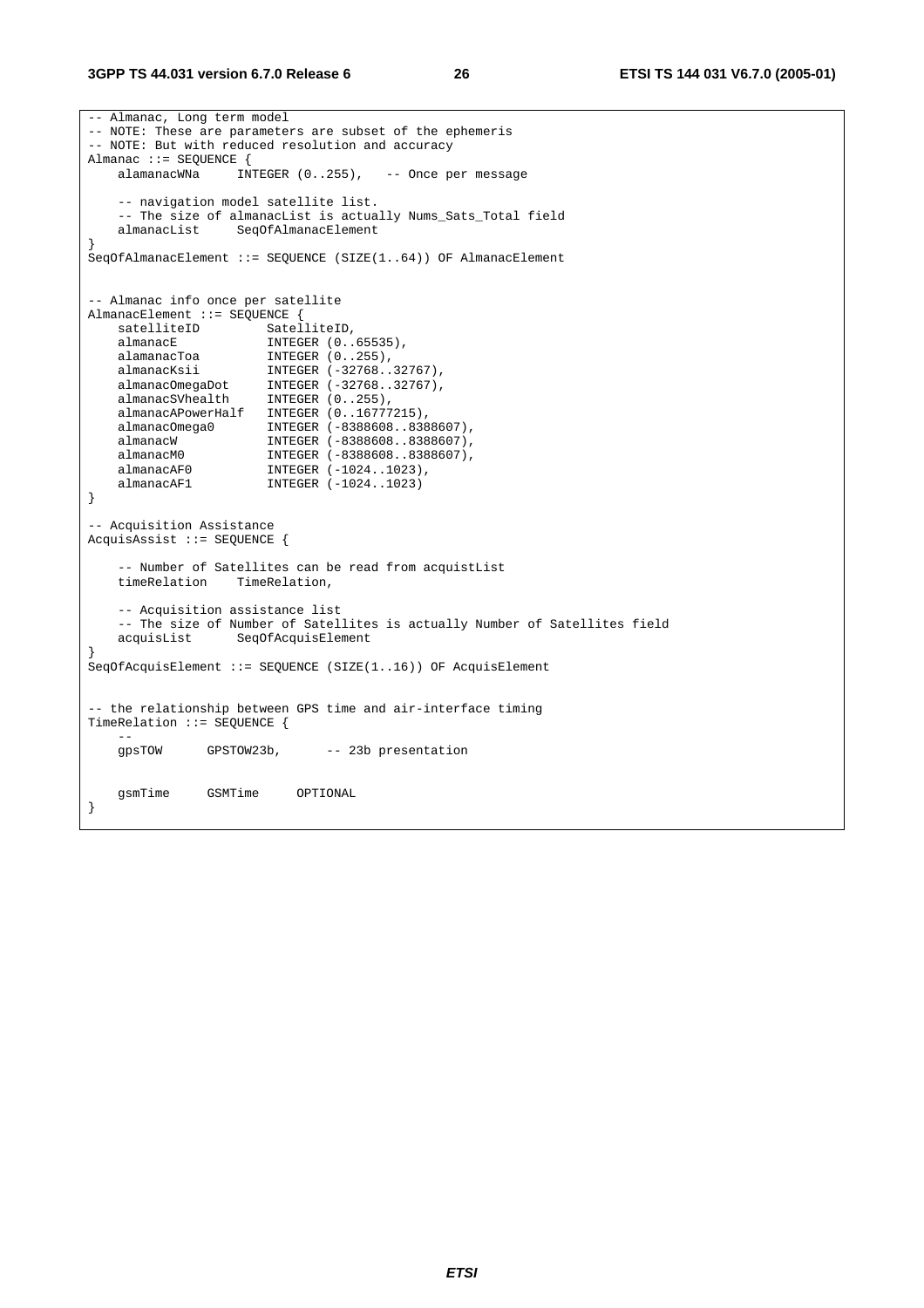```
-- data occuring per number of satellites 
AcquisElement ::= SEQUENCE { 
   svid SatelliteID.
    -- Doppler 0th order term, 
    -- -5120.0 - 5117.5 Hz (= -2048 - 2047 with 2.5 Hz resolution) 
   doppler0 INTEGER (-2048..2047),
    addionalDoppler AddionalDopplerFields OPTIONAL, 
 codePhase INTEGER (0..1022), -- Code Phase 
 intCodePhase INTEGER (0..19), -- Integer Code Phase 
 gpsBitNumber INTEGER (0..3), -- GPS bit number 
 codePhaseSearchWindow INTEGER (0..15), -- Code Phase Search Window 
    addionalAngle AddionalAngleFields OPTIONAL 
} 
AddionalDopplerFields ::= SEQUENCE { 
   -- Doppler 1st order term, -1.0 - +0.5 Hz/sec
   - - (= -42 + (0 \text{ to } 63) with 1/42 Hz/sec. resolution)
doppler1 INTEGER (0..63),
 dopplerUncertainty INTEGER (0..7) 
     -- a sender shall not encode any DopplerUncertainty value in the range 5 to 7 
    -- a receiver shall ignore any value between 5 and 7. 
} 
AddionalAngleFields ::= SEQUENCE { 
   -- azimuth angle, 0 - 348.75 deg (= 0 - 31 with 11.25 deg resolution)
   azimuth INTEGER (0..31),
    - elevation angle, 0 - 78.75 deg (= 0 - 7 \text{ with } 11.25 deg resolution)
   elevation INTEGER (0..7)
} 
-- Real-Time Integrity 
-- number of bad satellites can be read from this element 
SeqOf-BadSatelliteSet ::= SEQUENCE (SIZE(1..16)) OF SatelliteID 
-- Extension Elements 
 -- Release 98 Extensions here 
Rel98-MsrPosition-Req-Extension ::= SEQUENCE { 
    rel98-Ext-ExpOTD Rel98-Ext-ExpOTD OPTIONAL, -- ExpectedOTD extension 
     ..., 
    gpsTimeAssistanceMeasurementRequest NULL OPTIONAL, 
                                    gpsReferenceTimeUncertainty GPSReferenceTimeUncertainty OPTIONAL 
  -- Further R98 extensions here 
} 
Rel98-AssistanceData-Extension ::= SEQUENCE { 
    rel98-Ext-ExpOTD Rel98-Ext-ExpOTD OPTIONAL, -- ExpectedOTD extension 
 ..., 
    gpsTimeAssistanceMeasurementRequest NULL OPTIONAL, 
    gpsReferenceTimeUncertainty GPSReferenceTimeUncertainty OPTIONAL 
  -- Further R98 extensions here 
} 
 -- Release 98 ExpOTD extension 
Rel98-Ext-ExpoTD ::= SEQUENCE {
-- If MsrAssistBTS is included in message, msrAssistData-R98-ExpOTD shall be included.<br>msrAssistData-R98-ExpOTD MsrAssistData-R98-ExpOTD OPTIONAL,
                                    <code>MsrAssistData-R98-ExpOTD</code>
-- If SystemInfoAssistaData is included in message, systemInfoAssistData-R98-ExpOTD shall be 
-- included. 
    systemInfoAssistData-R98-ExpOTD SystemInfoAssistData-R98-ExpOTD OPTIONAL 
} 
-- MsrAssistData R98 extension 
MsrAssistData-R98-ExpOTD ::= SEQUENCE { 
    msrAssistList-R98-ExpOTD SeqOfMsrAssistBTS-R98-ExpOTD 
}
```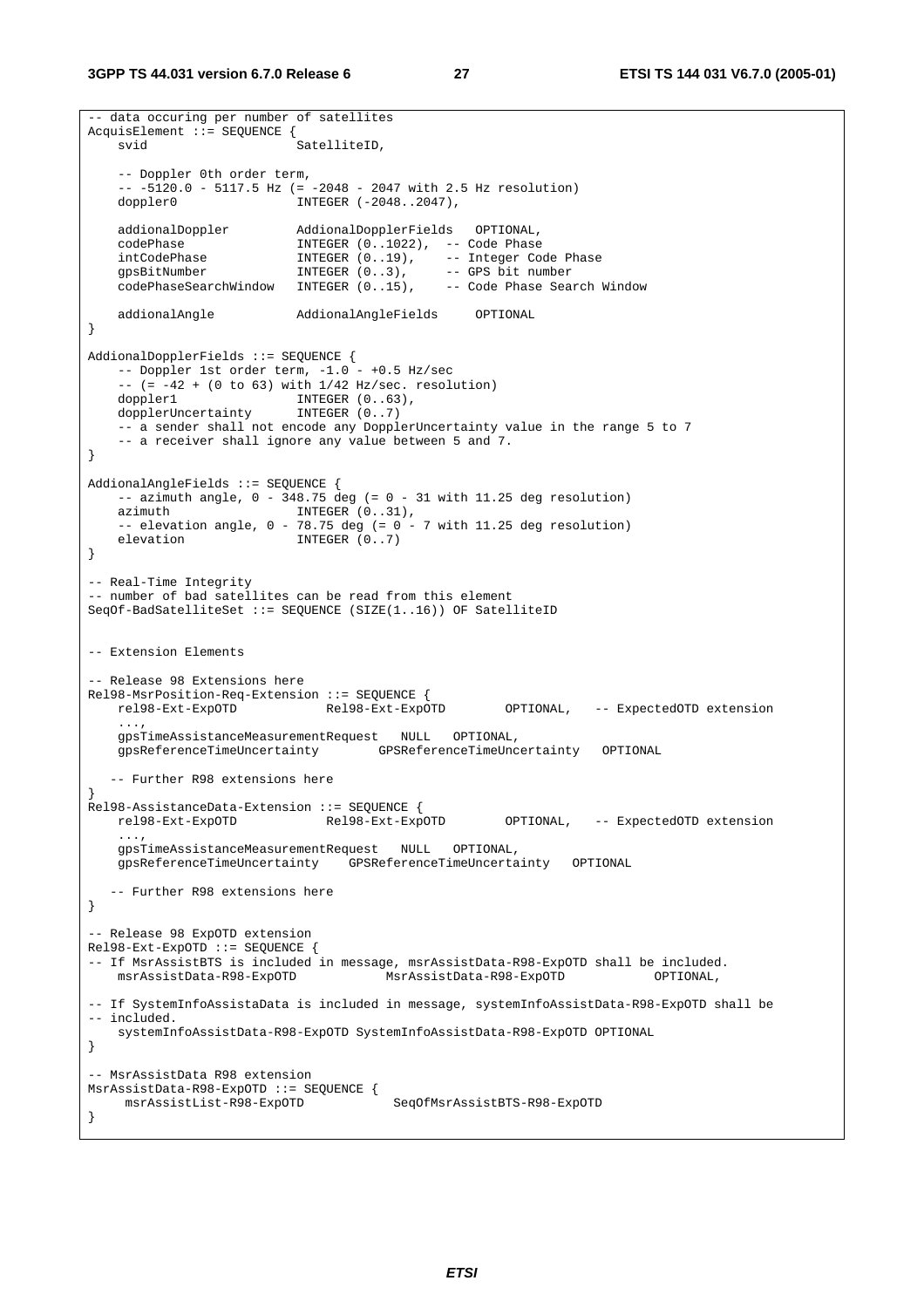#### **3GPP TS 44.031 version 6.7.0 Release 6 28 ETSI TS 144 031 V6.7.0 (2005-01)**

```
-- Indexes in SeqOfMsrAssistBTS-R98-ExpOTD refer to SeqOfMsrAssistBTS 
-- If the index exceeds the SegOfMsrAssistBTS range or if there is other 
-- inconsistencies between the BTS indices, the MS shall apply protocol 
-- error cause incorrectData 
SeqOfMsrAssistBTS-R98-ExpOTD ::= SEQUENCE (SIZE(1..15)) OF MsrAssistBTS-R98-ExpOTD 
-- This element completes MsrAssistBTS IE 
MsrAssistBTS-R98-ExpOTD ::= SEQUENCE { 
   expectedOTD ExpectedOTD,<br>expOTDUncertainty ExpOTDUncertainty
    expOTDUncertainty
} 
-- SystemInfoAssistData R98 extension 
SystemInfoAssistData-R98-ExpOTD ::= SEQUENCE { 
    systemInfoAssistListR98-ExpOTD SeqOfSystemInfoAssistBTS-R98-ExpOTD 
} 
-- SeqOfSystemInfoAssistBTS-R98-ExpOTD index refer to SeqOfSystemInfoAssistBTS 
-- If the index exceeds the SegOfSystemInfoAssistBTS range or if there is other
-- inconsistencies between the BTS indices, the MS shall apply protocol 
-- error cause incorrectData 
SeqOfSystemInfoAssistBTS-R98-ExpOTD ::= SEQUENCE (SIZE(1..32)) OF SystemInfoAssistBTS-R98-ExpOTD 
 -- whether n.th is present or not ? 
SystemInfoAssistBTS-R98-ExpOTD ::= CHOICE { 
 notPresent NULL, 
 present AssistBTSData-R98-ExpOTD 
} 
-- This element completes AssistBTSData IE 
AssistBTSData-R98-ExpOTD ::= SEQUENCE { 
    expectedOTD ExpectedOTD,<br>expOTDuncertainty ExpOTDUncert
                           ExpOTDUncertainty -- Uncertainty of expected OTD
} 
 -- Expected OTD value between nbor base station and reference BTS 
-- at MS's current estimated location. 
ExpectedOTD ::= INTEGER (0..1250) 
-- The ExpectedOTD value 1250 shall not be encoded by the transmitting entity and 
-- shall be treated by the receiving entity as 0. 
 -- Uncertainty of Exptected OTD in bits 
ExpOTDUncertainty := INTEGER(0..7)
-- Release 98 extensions 
GPSReferenceTimeUncertainty ::= INTEGER (0 .. 127) -- Coding according to Annex 
GPSTimeAssistanceMeasurements ::= SEQUENCE { 
    referenceFrameMSB INTEGER (0 .. 63), -- MSB of frame number 
     gpsTowSubms INTEGER (0 .. 9999) OPTIONAL, -- in units of 100ns, for MS based AGPS 
    deltaTow INTEGER (0 .. 127) OPTIONAL, -- for MS assisted AGPS
    gpsReferenceTimeUncertainty GPSReferenceTimeUncertainty OPTIONAL 
} 
Rel-98-MsrPosition-Rsp-Extension ::= SEQUENCE { 
      -- First extension to Release 98 
    rel-98-Ext-MeasureInfo SEQUENCE { 
         otd-MeasureInfo-R98-Ext OTD-MeasureInfo-R98-Ext OPTIONAL 
     }, 
 ..., 
     timeAssistanceMeasurements GPSTimeAssistanceMeasurements OPTIONAL 
     -- Further R98 extensions here 
} 
-- This is an addition to OTD-MeasureInfo element defined in original message, 
-- If OTD-MeasureInfo is absent, or if one or more OTD-MsrElementRest are present 
-- OTD-MeasureInfo-R98-Ext shall be absent. 
-- OTD-MeasureInfo-R98-Ext 
OTD-MeasureInfo-R98-Ext ::= SEQUENCE { 
     -- Measurement info elements 
    otdMsrFirstSets-R98-Ext OTD-MsrElementFirst-R98-Ext 
}
```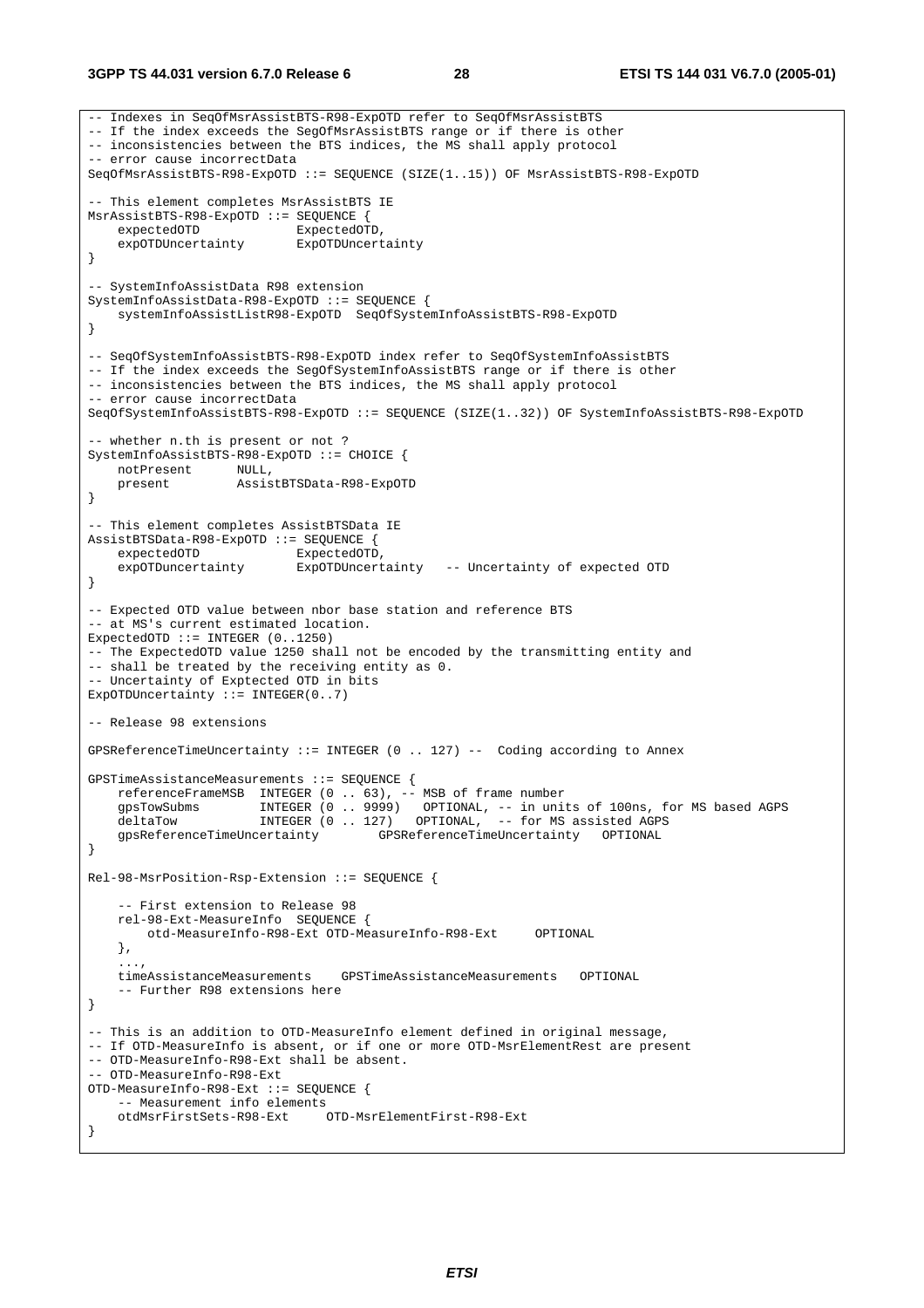```
-- OTD measurement information Ext for the first set only 
OTD-MsrElementFirst-R98-Ext ::= SEQUENCE { 
    -- additional measured neighbors in OTD measurements
     otd-FirstSetMsrs-R98-Ext SeqOfOTD-FirstSetMsrs-R98-Ext OPTIONAL 
} 
SeqOfOTD-FirstSetMsrs-R98-Ext ::= SEQUENCE (SIZE(1..5)) OF OTD-FirstSetMsrs 
Rel-5-MsrPosition-Rsp-Extension ::= SEQUENCE { 
     extended-reference Extended-reference OPTIONAL, 
     -- The extended-reference shall be included by the MS if and only if previously 
     -- received from the SMLC in a Measure Position Request. When included, the value sent 
     -- by the MS shall equal the value received from the SMLC. 
    -- extension to Release 5, for RRLP pseudo-segmentation here<br>otd-MeasureInfo-5-Ext OTD-MeasureInfo-5-Ext OPTIONAL,
    otd-MeasureInfo-5-Ext OTD-MeasureInfo-5-Ext
    ulPseudoSegInd UlPseudoSegInd OPTIONAL, -- Included when uplink RRLP 
     -- Pseudo-segmentation is used, not included when no uplink pseudo-segmentation is used 
     ... 
                     -- Possibly more extensions for Release 5 here later 
} 
Extended-reference ::= SEQUENCE { 
 smlc-code INTEGER (0..63), 
 transaction-ID INTEGER (0..262143) 
} 
OTD-MeasureInfo-5-Ext ::= SeqOfOTD-MsrElementRest 
     -- if more than one measurement sets are present this element is repeated 
     -- NumberOfSets - 1 (-1 = first set) combined in OTD-MeasureInfo-5-Ext and 
    -- OTD-MeasureInfo (e.g. if NumberOfSets is 3, then one otdMsrRestSets may
     -- be sent in OTD-MeasureInfo-5-Ext and one in OTD-MeasureInfo) 
-- First part of Uplink RRLP Pseudo-segmentation indication, possibly more may be defined 
-- in the future for segmentation with more than two segments.
UlPseudoSegInd ::= ENUMERATED { 
     firstOfMany (0), 
     secondOfMany(1) 
} 
Rel5-MsrPosition-Req-Extension ::= SEQUENCE { 
     extended-reference Extended-reference, 
 ... 
     -- Possibly more extensions for Release 5 here later 
} 
Rel5-AssistanceData-Extension ::= SEQUENCE { 
    extended-reference Extended-reference, 
 ... 
   -- Possibly more extensions for Release 5 here later 
} 
Rel-5-ProtocolError-Extension::= SEQUENCE { 
    extended-reference Extended-reference OPTIONAL, 
     -- The extended-reference shall be included by the MS if and only if previously 
     -- received from the SMLC. 
     -- When included, the value sent by the MS shall equal the value received from the SMLC. 
 ... 
     -- Possibly more extensions for Release 5 here later 
}
```
## 6 TOM Protocol Header for RRLP Transport

### 6.1 General

For the specification of the TOM protocol, see 3GPP TS 44.064.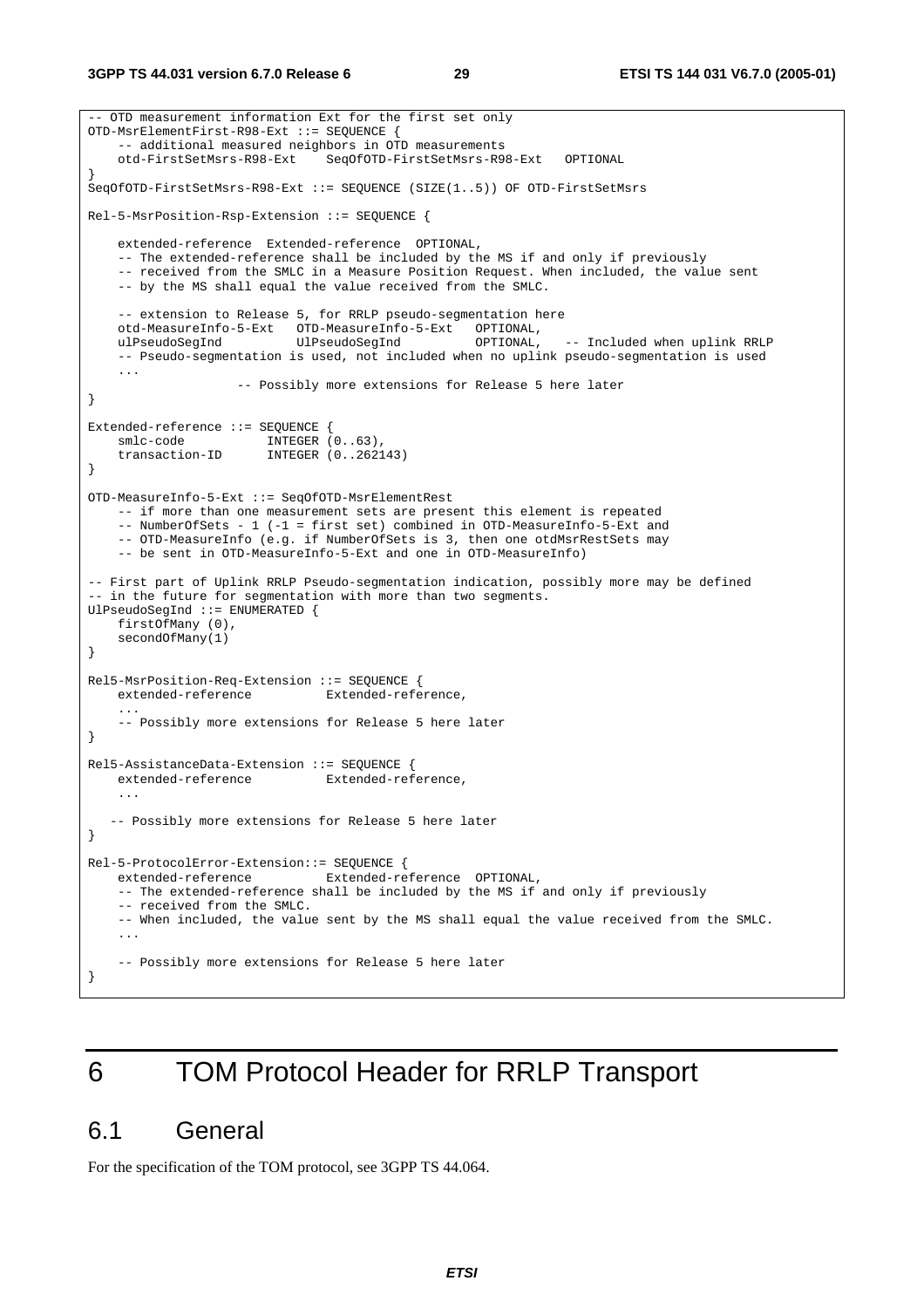## 6.2 Remaining Octets of TOM Protocol Header for RRLP

The number of remaining octet following the first octets of the TOM protocol header for RRLP is one. The encoding of this octet is defined in the figure 6.1 and the table 6.1.



**Figure 6.1: Remaining Octets of TOM Protocol Header for RRLP** 

#### **Table 6.1: C/R bit content**

| C/R | UI frame information field                             |
|-----|--------------------------------------------------------|
|     | Command (SMLC to MS) or Final Response (MS to<br>SMLC) |
|     | Not Command or Final Response                          |

The setting of the C/R flag is provided by the sending RRLP entity, for further details see 3GPP TS 43.059.

The Spare bits shall be ignored by the receiver and set to 0 by the sender. If a protocol header with more than one remaining octet of the TOM protocol header is received, the additional octets after the first remaining octet shall be ignored by the receiver.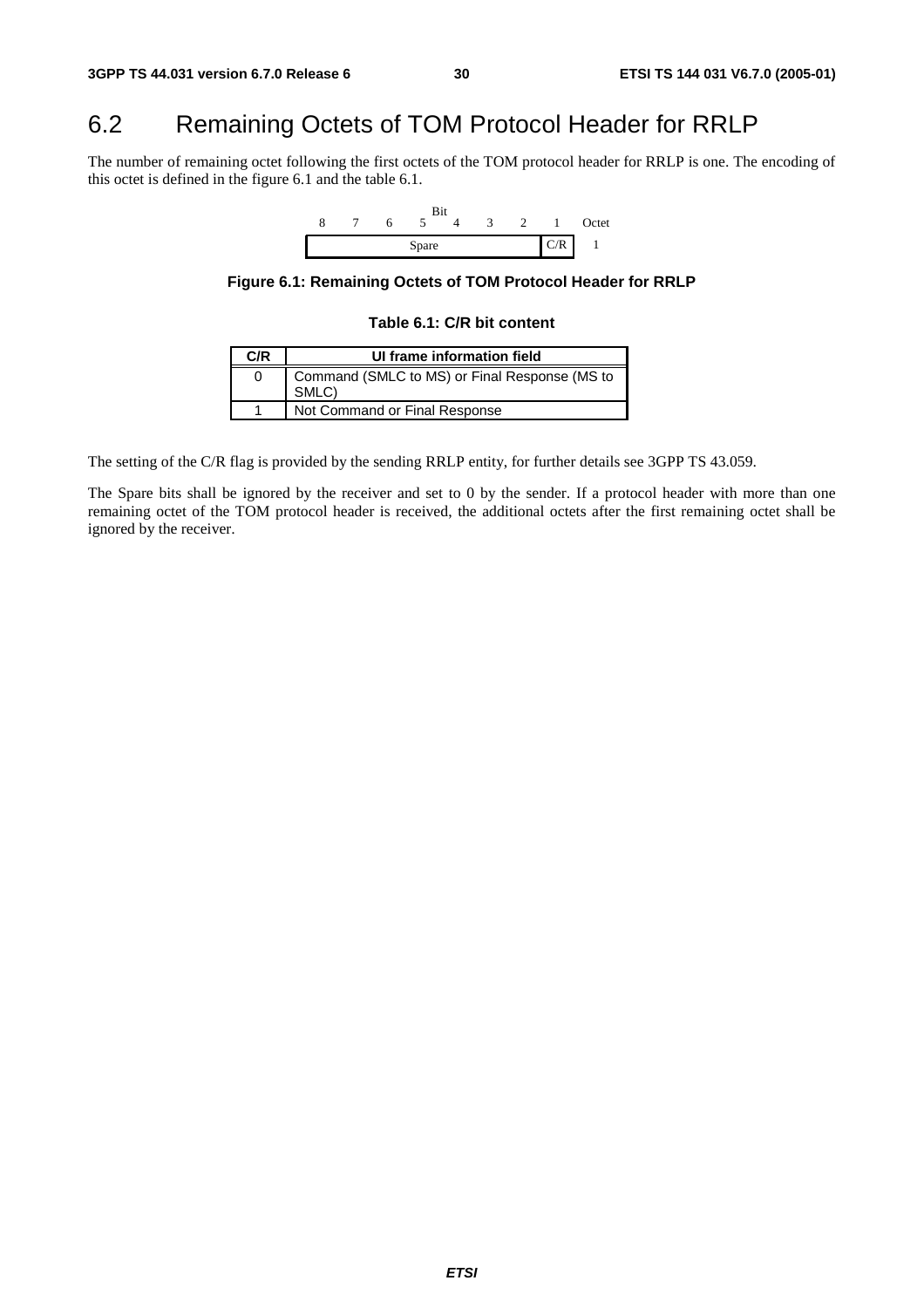## Annex A (informative): Description of Components

## A.1 Introduction

This annex describes the contents of components.

## A.2 Measure Position Request

## A.2.1 General

The Measure Position Request is a RRLP component from the SMLC to the MS. This component is common to both E-OTD and GPS location methods. As a response to this component, the MS performs E-OTD or GPS measurements and possibly calculates its own position, if the MS and/or the network support these options. It contains the following elements.

| <b>Element</b>                                                   | <b>Type/Reference</b>                                                               | <b>Presence</b> |
|------------------------------------------------------------------|-------------------------------------------------------------------------------------|-----------------|
| Positioning Instructions                                         | Positioning Instructions<br>2.2.1                                                   | м               |
| E-OTD Reference BTS for<br>Assistance Data                       | E-OTD Reference BTS<br>for Assistance Data 2.2.2                                    | Ω               |
| E-OTD Measurement Assistance<br>Data                             | E-OTD Measurement<br>Assistance Data 2.2.3                                          | ∩               |
| E-OTD Measurement Assistance<br>Data for System Information List | E-OTD Measurement<br>Assistance Data for<br><b>System Information List</b><br>2.2.4 | ∩               |
| <b>GPS Assistance Data</b>                                       | <b>GPS Assistance Data</b><br>4.2.4                                                 | ∩               |
| <b>GPS Time Assistance Measurement</b><br>Request                | <b>GPS Time Assistance</b><br>Measurement Request<br>2.2.4a                         | ∩               |
| <b>GPS Reference Time Uncertainty</b>                            | <b>GPS Reference Time</b><br>Uncertainty 2.2.4b                                     | ∩               |
| <b>Extended Reference</b>                                        | Extended Reference<br>2.2.5                                                         | ∩               |

#### **Table A.1: Measure Position Request component content**

## A.2.2 Elements

### A.2.2.1 Positioning Instructions Element

The purpose of Positioning Instructions element is to express the allowed/required location method(s), and to provide information required QoS. This element is mandatory in the Measure Position Request message, and contains the following fields:

#### **Method Type**

This field indicates whether MS based or assisted version is allowed/requested. If the Methods field includes more than one method, the Method Type applies to all of them. This field is mandatory, and has the following values:

'0': MS assisted;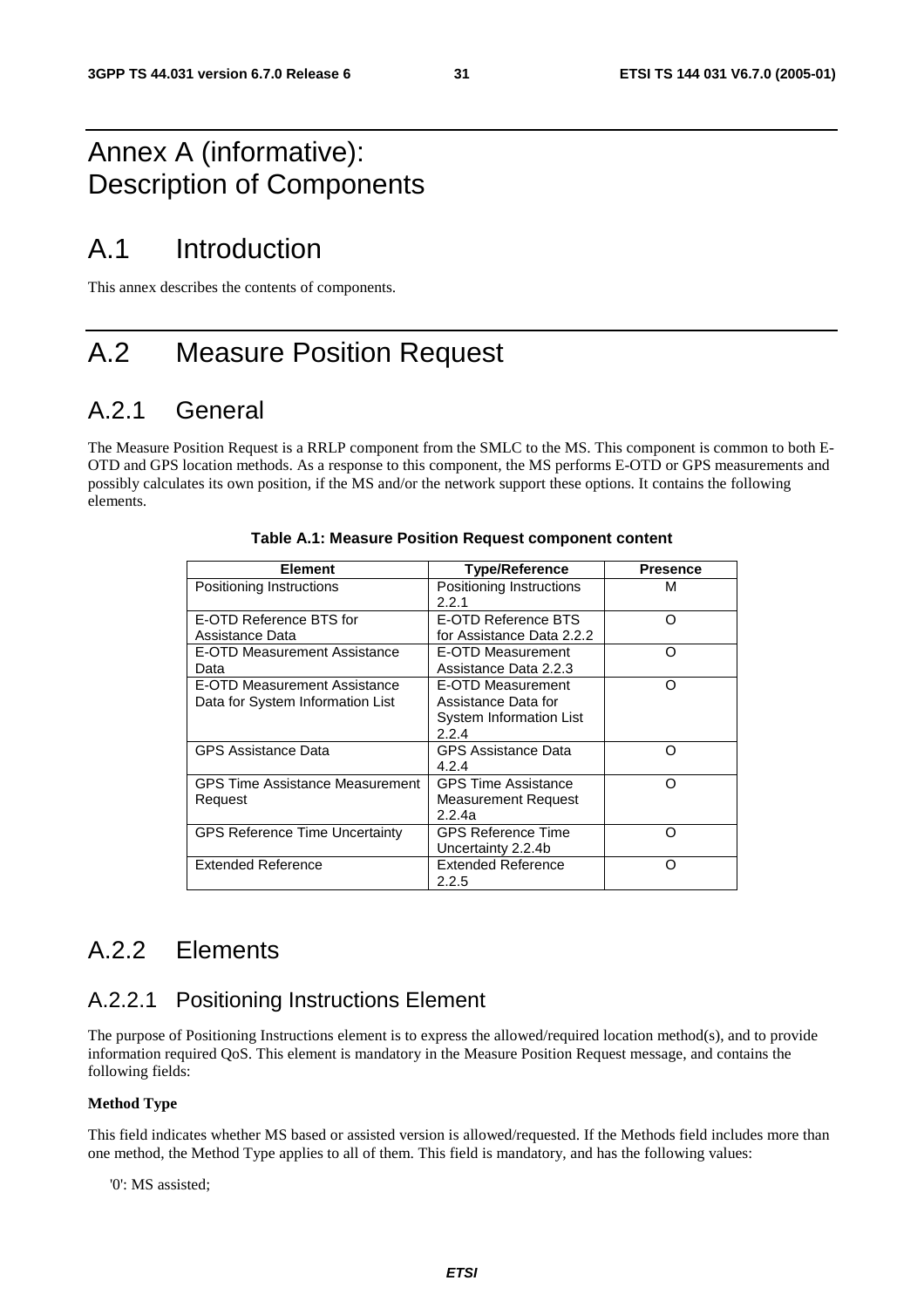'1': MS based;

'2': MS based is preferred, but MS assisted is allowed;

'3': MS assisted is preferred, but MS based is allowed.

In GPS positioning methods, 'MS based' may indicate either MS Based Assisted GPS method or Conventional GPS method. If 'MS based is indicated with no GPS assistance data then the MS may interpret this as either Conventional GPS or MS based A-GPS without assistance data.

#### **Positioning Methods**

This field indicates which location method or methods should be used. This field is mandatory.

'0': E-OTD;

'1': GPS;

'2': E-OTD or GPS (i.e. both can be reported).

#### **Response Time**

This field indicates the desired response time. However, when performing measurements, the desired response time may be exceeded. This field is mandatory.

The response time is  $2^N$  seconds, where N is the value in this field. Thus the desired maximum response time can be 1. 2, 4, 8, 16, 32, 64, or 128 seconds.

Range: 0-7

#### **Accuracy**

This field indicates the required accuracy of the location estimate. This is field is mandatory when Method Type is '1', '2', or '3' and optional when Method Type is '0'.

This field is 7 bit Uncertainty Code as defined in 3GPP TS 23.032.

#### **Multiple Sets**

This field indicates whether MS is requested to send multiple *E-OTD/GPS Measurement Information Sets*. The maximum number of measurement sets is three. This is field is mandatory. MS is expected to include the current measurement set. Additionally MS may include historical measurement sets, or measure new additional sets if the response time allows that:

'0': multiple IEs can be send;

'1': sending of multiple sets is not allowed.

#### **Environment Characterization**

Environment Characterization field provides the MS with information about expected multipath and NLOS in the current area. This field is optional.

- '0': possibly heavy multipath and NLOS conditions (e.g. bad urban or urban).
- '1': no or light multipath and usually LOS conditions (e.g. suburban or rural).
- '2': not defined or mixed environment.
- '3': reserved for future use.

## A.2.2.2 E-OTD Reference BTS for Assistance Data Element

The RTD and 51 multiframe offset values in the E-OTD Measurement Assistance Data element and the E-OTD Measurement Assistance Data for System Information List element are calculated relative to the BTS indicated in this element. Also the E-OTD Measurement Assistance data for System Information List element, if present, refers to the System Information Neighbor List of this reference BTS.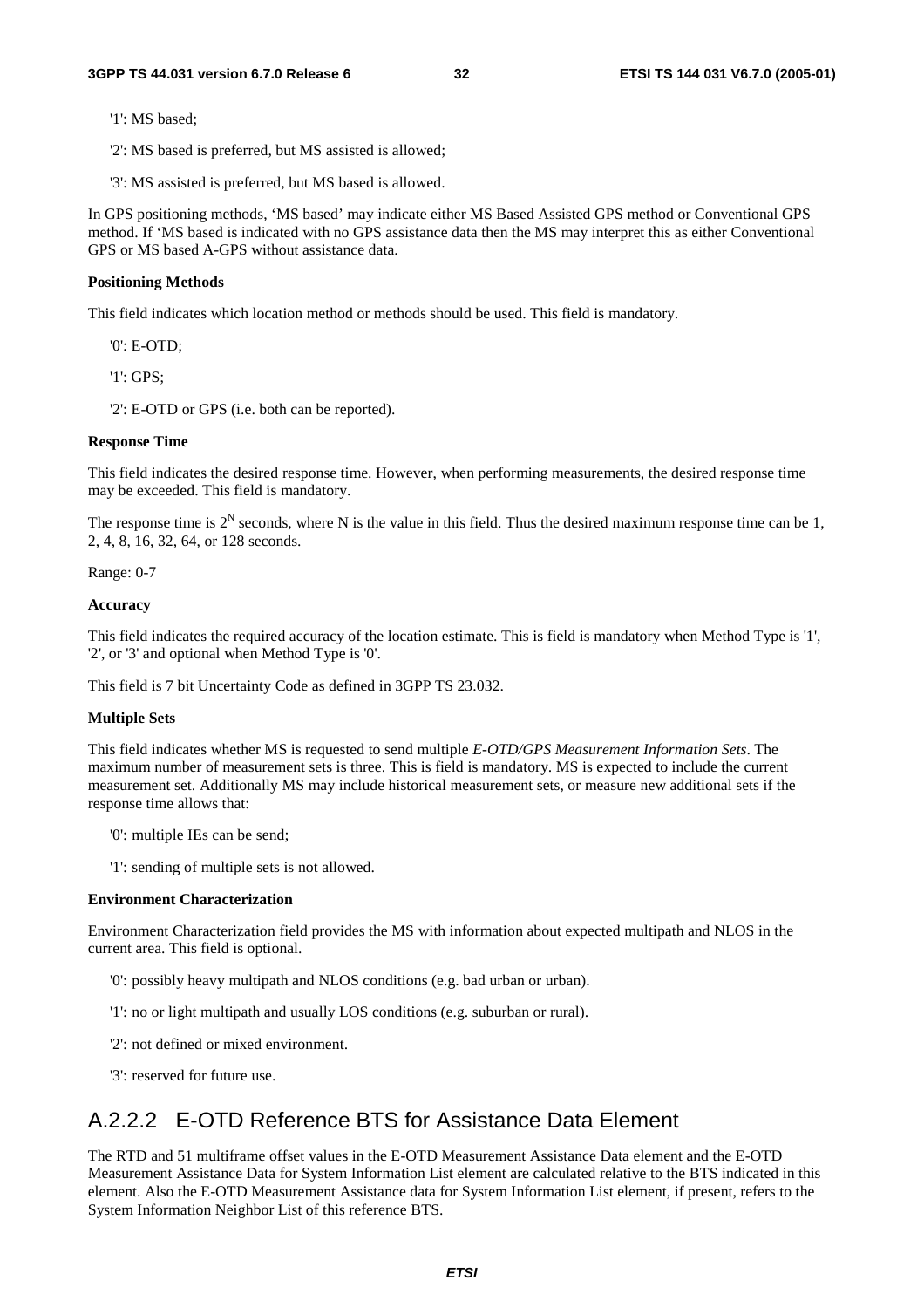#### **3GPP TS 44.031 version 6.7.0 Release 6 33 ETSI TS 144 031 V6.7.0 (2005-01)**

Inclusion of this parameter is mandatory for E-OTD since it is not possible to reliably default to the current serving BTS for the target MS, as there is a small chance that the SMLC does not know this. If the E-OTD Measurement Assistance data for System Information List element is present, the current serving cell must be the same as reference BTS identified in this element.

#### **BCCH Carrier**

This field indicates the absolute RF channel number of BCCH of the reference BTS. This field is mandatory.

Range: 0 – 1023

#### **BSIC**

This field indicates the BSIC (Base Station Identity Code) of the reference BTS. This field is mandatory.

Range: 0 - 63

#### **Time Slot Scheme**

The Time Slot Scheme field indicates the type of transmission scheme the reference BTS is using. If the MS measures BTSs signals from time slots other than 0 or 4, and it is informed about the burst length schemes used by BTSs, then it can compensate for the possible error. (This is necessary if the MS averages bursts from different time slots, and the BTS uses varying lengths of bursts.) This field is mandatory.

 $0'$  = all time slots are 156.25 bits long.

 $'1'$  = time slots 0 and 4 are 157 bits long and other time slots are 156 bits long.

#### **BTS Position**

This field contains the BTS position in the format defined in 3GPP TS 23.032. This field is optional, but should be present for MS based E-OTD positioning. The allowed shapes are:

- ellipsoid point;
- ellipsoid point with altitude and uncertainty ellipsoid.

### A.2.2.3 E-OTD Measurement Assistance Data Element

This element identifies BTSs that are used for E-OTD measurements. This element helps the MS to make measurements from neighbor BTS (even below decoding level). This element is optional in the Measure Position Request component. The presence of this element means that the MS should try to measure the E-OTD values between the reference BTS and the BTSs identified in this element.

This element is used to deliver E-OTD measurement assistance data for those BTSs, that are not included in the System Information Neighbor List of the reference BTS, if necessary.

The RTD and 51 multiframe offset values are calculated relative to the BTS indicated in the E-OTD Reference BTS for Assistance Data element. This element contains the following fields.

#### **Number of BTSs**

This field indicates how many BTSs are included in this IE. This field is mandatory. The maximum number of BTSs in this message for whom the assistance data can be given is 16 (reference BTS and 15 neigbour BTSs). Thus the sum of **Number of BTSs** field in this IE and total amount of **E-OTD Neighbor present** bits with value '1' in **E-OTD Measurement Assistance Data for System Information List IE** can be at a maximum 15.

#### Range: 1 to 15.

The following fields are repeated for the number of BTSs included in the Number of BTSs field.

#### **BCCH Carrier**

This field indicates the absolute RF channel number of BCCH of the particular BTS. This field is mandatory.

Range: 0 – 1023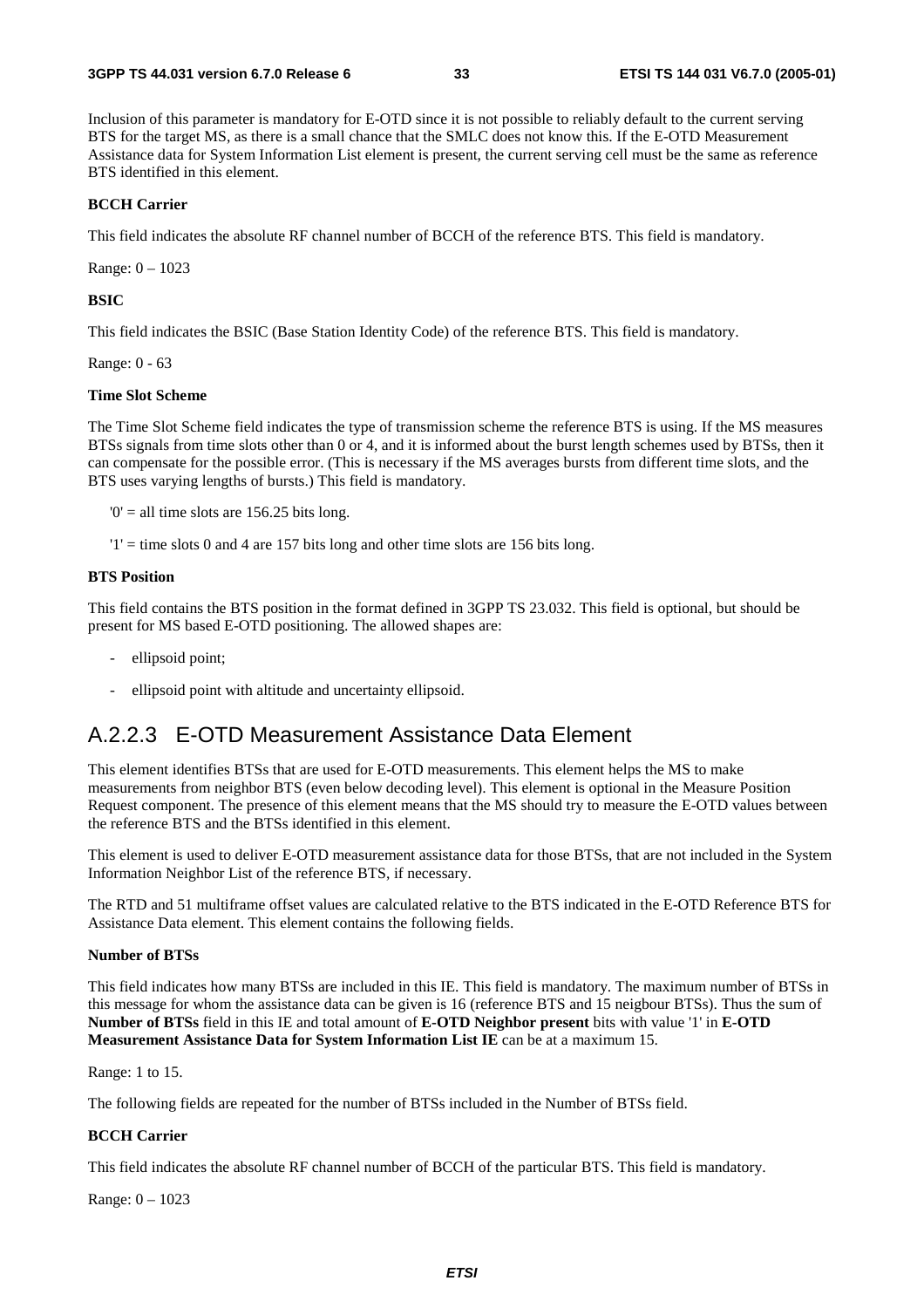#### **BSIC**

This field indicates the BSIC (Base Station Identity Code) of the particular BTS. This field is mandatory.

Range: 0 - 63

#### **Multiframe Offset**

This field indicates the frame difference between the start of the 51 multiframes frames being transmitted from this BTS and the reference BTS. The multiframe offset is defined as  $T_{\text{RFS}}$  -  $T_{\text{Ref}}$ , where  $T_{\text{RTS}}$  is the time of the start of the 51 multiframe in the BTS in question, and  $T_{Ref}$  is the time of the start of the 51 multiframe in the reference BTS. This field is mandatory. Multiframe Offset may be used to calculate the Expected Multiframe Offset (the Multiframe Offset value that MS is expected to measure between this BTS and reference BTS in its current estimated location).

Expected Multiframe Offset = (Multiframe Offset + Adjustment) modulo 51

Adjustment = 1 if Rough RTD – Expected OTD  $>= 850$ 

Adjustment =  $-1$  if Rough RTD – Expected OTD =  $< -850$ 

Adjustment =  $0$  if  $-400$  =< Rough RTD – Expected OTD =<  $400$ 

If the Rough RTD – Expected OTD is not within any of the ranges above, an error has occurred and the Expected OTD should be ignored and no Expected Multiframe Offset can be calculated.

#### Range: 0 - 51

Usable range of Multiframe Offset value is  $0 - 50$ . The Multiframe Offset value 51 shall not be encoded by the transmitting entity and shall be treated by the receiving entity as 0.

#### **Time Slot Scheme**

The Time Slot Scheme field indicates the type of transmission scheme the particular BTS is using. If the MS measures BTSs signals from time slots other than 0 or 4, and it is informed about the burst length schemes used by BTSs, then it can compensate for the possible error. (This is necessary if the MS averages bursts from different time slots, and the BTS uses varying lengths of bursts.) This field is mandatory.

 $0'$  = all time slots are 156.25 bits long.

 $'1'$  = time slots 0 and 4 are 157 bits long and other time slots are 156 bits long.

#### **Rough RTD**

This field indicates the rough RTD value between this BTS and reference BTS. The used resolution is 1 bits. This RTD value is the RTD value of TS0s (i.e. the difference in starting of TS0), not only the RTD between starts of bursts. The RTD is defined as  $T_{BTS}$  -  $T_{Ref}$ , where  $T_{BTS}$  is the time of the start of TS0 in the BTS in question, and  $T_{Ref}$  is the time of the start of the TS0 in the reference BTS. This field is mandatory.

Range: 0 - 1250

Usable range of Rough RTD value is 0 - 1249. The Rough RTD value 1250 shall not be encoded by the transmitting entity and shall be treated by the receiving entity as 0.

Accurate RTD values are needed for MS based E-OTD, i.e. when the MS calculates its own position.

#### **Expected OTD**

This field indicates the OTD value that MS is expected to measure between this BTS and reference BTS in its current estimated location. SMLC can estimate MS's location roughly e.g. based on serving BTS coordinates, TA, and possibly some other information. The used resolution is 1 bits. This OTD value is the OTD value of TS0s (i.e. the difference in starting of TS0), not only the OTD between starts of bursts. The OTD is defined as  $T_{BTS}$  -  $T_{Ref}$ , where  $T_{BTS}$  is the time of the start of TS0 in the BTS in question, and  $T_{\text{Ref}}$  is the time of the start of the TS0 in the reference BTS. This is element is Release 98 extension and it is an optional element included in Release98-Ext IE. SMLC shall send this element to MS supporting MS Assisted or MS Based E-OTD.

Range: 0 – 1250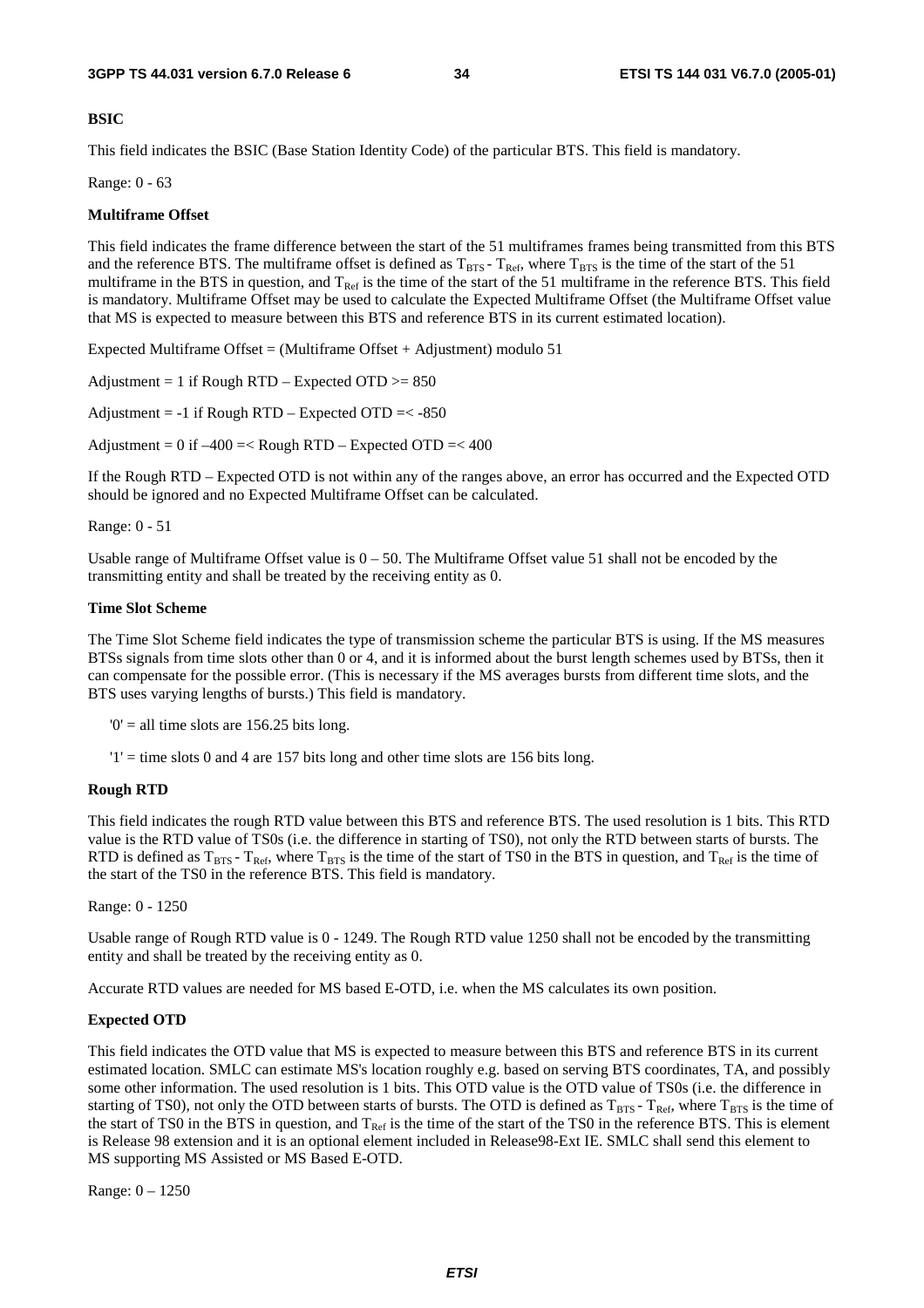Usable range of Expected OTD value is  $0 - 1249$ . The Expected OTD value 1250 shall not be encoded by the transmitting entity and shall be treated by the receiving entity as 0.

#### **Uncertainty Of Expected OTD**

This field indicates the uncertainty in Expected OTD value. The uncertainty is related to SMLC's estimation of MS's location. The uncertainty defines following search window for MS, that it can use to speed up the OTD measurements:

Expected OTD – Uncertainty < measured OTD < Expected OTD + Uncertainty.

This is element is Release 98 extension and it is an optional element included in Release98-Ext IE. SMLC shall send this element to MS supporting MS Assisted or MS Based E-OTD.

Range is  $0 - 7$  with following encoding:

| 'N' | $0$ < uncertainty $\leq 2$ bit;  |
|-----|----------------------------------|
| '1' | $2$ < uncertainty $\leq$ 4 bit;  |
| 2'  | $4$ < uncertainty $\leq 8$ bit;  |
| '3' | $8$ < uncertainty $\leq 12$ bit; |
| '4' | $12$ < uncertainty <= 16 bit;    |
| '5' | $16$ < uncertainty <= 22 bit;    |
| '6' | $22$ < uncertainty <= 30 bit;    |
| '7' | uncertainty $>$ 30 bit.          |

NOTE: If uncertainty in MS's location is x bits, uncertainty in Expected OTD is  $2*x$  (in the worst case). When the uncertainty is given with value '7' no upper bound exist for the uncertainty.

The following fields tell the coordinates of neighbor BTSs that are used for E-OTD measurements, and also fine RTD values. This information allows the MS to calculate its own location. These fields (Fine RTD, Relative north, Relative east and Relative altitude) are optional. All of Fine RTD, Relative north, and Relative east fields must be present, if some of them is included.

#### **Fine RTD**

This field indicates the fine RTD value between this BTS and reference BTS. It provides the 1/256 bit duration resolution to the value expressed in the corresponding Rough RTD field. This RTD value is the RTD value of TS0s (i.e. the difference in starting of TS0), not only the RTD between starts of bursts. The RTD is defined as  $T_{BTS}$  -  $T_{Rcf}$ , where  $T_{BTS}$  is the time of the start of TS0 in the BTS in question, and  $T_{Bef}$  is the time of the start of the TS0 in the reference BTS. This field is optional.

Range: 0 - 255

#### **Relative North**

This field indicates the distance of the neighbor BTS from the reference BTS in north- (negative values mean south) direction. This field is optional. The units are 0.03 seconds. The used reference ellipsoid is WGS 84 ellipsoid.

Range: -200000…200000

#### **Relative East**

This field indicates the distance of the neighbor BTS from the reference BTS in east (negative values mean west) direction. This field is optional. The units are 0.03 seconds. The used reference ellipsoid is WGS 84 ellipsoid.

Range: -200000 … 200000

#### **Relative Altitude**

This field indicates the altitude of the neighbor BTS relative to the reference BTS in meters. This field is optional.

Range: -4000 .. 4000 meters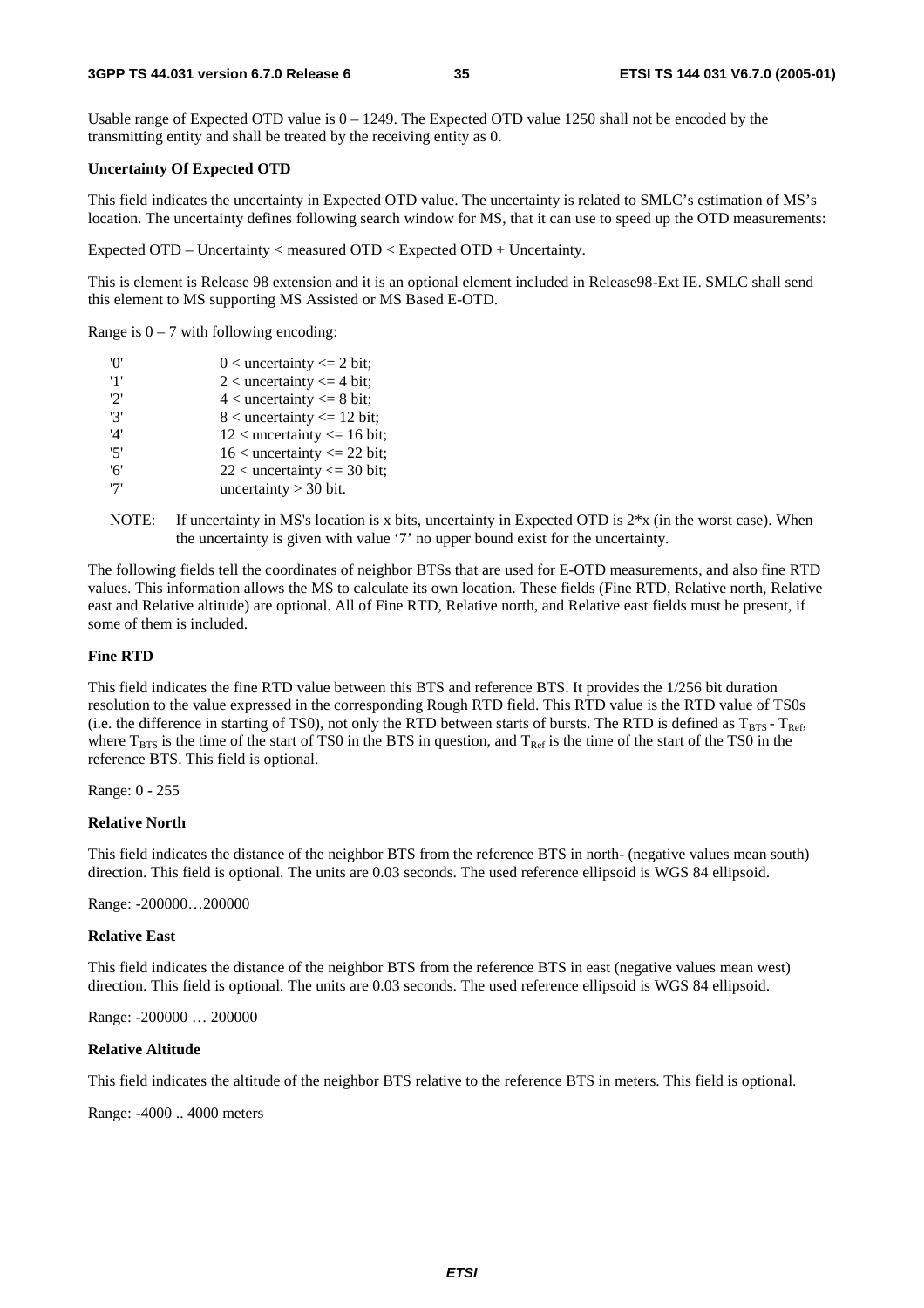### A.2.2.4a GPS Time Assistance Measurement Request element

This component does not have any information contents. If this component is present, the MS is requested to return GPS time assistance measurements.

### A.2.2.4b GPS Reference Time Uncertainty element

This element provides the accuracy of the relation GPS and GSM time in the Reference Time field in GPS Assistance Data IE. If GPS TOW is the given GPS time, then the true GPS time, corresponding to the provided GSM time as observed at the MS location, lies in the interval (GPS TOW - GPS Reference Time Uncertainty, GPS TOW + GPS Reference Time Uncertainty). An entity that supports this element shall always include it when appropriate. This means that when the element is expected but is not received, lack of support at the sender can be assumed and some implementation dependent default interpretation can then be applied.

The uncertainty *r*, expressed in microseconds, is mapped to a number K, with the following formula:

 $r = C^*((1+x)^K)-1)$ 

with C = 0.0022 and x = 0.18. With  $0 \le K \le 127$ , a suitably useful range between 0 and 3 second is achieved for the uncertainty, while still being able to code down to values as small as 0.3 nanoseconds. To encode any higher value of uncertainty than that corresponding in the above formula to  $K=127$ , the same value,  $K=127$ , shall also be used. The uncertainty is then coded on 7 bits, as the binary encoding of K.

| Value of K | Value of uncertainty |
|------------|----------------------|
|            | 0 nanoseconds        |
|            | $0.396$ nanoseconds  |
| າ          | $0.863$ nanoseconds  |
|            |                      |
| 50         | 8.64 microseconds    |
|            |                      |
| 127        | $\geq$ 2.96 seconds  |

**Table A.1a: Example values for the GPS Reference Time Uncertainty Parameter Format** 

## A.2.2.4 E-OTD Measurement Assistance Data for System Information List Element

This element identifies those BTSs in the System Information Neighbor List that are used for E-OTD measurements. The System Information Neighbor Lists, to which this assistance data is given, are System Information Neighbor Lists that are sent in the dedicated mode, packet idle mode, packet transfer mode, or dual transfer mode. This element helps the MS to make measurements from those neighbor BTS (even below decoding level). This element is optional in the Measure Position Request component. The presence of this element means that the MS should use the BTSs identified here to the E-OTD measurements.

The RTD and 51 multiframe offset values are calculated relative to the reference BTS. This element contains the following fields.

#### **Number of Neighbors**

This field indicates how many neighbors are included in this IE.

Range: 1-32

The following fields are repeated for the number indicated in the Number of Neighbors field.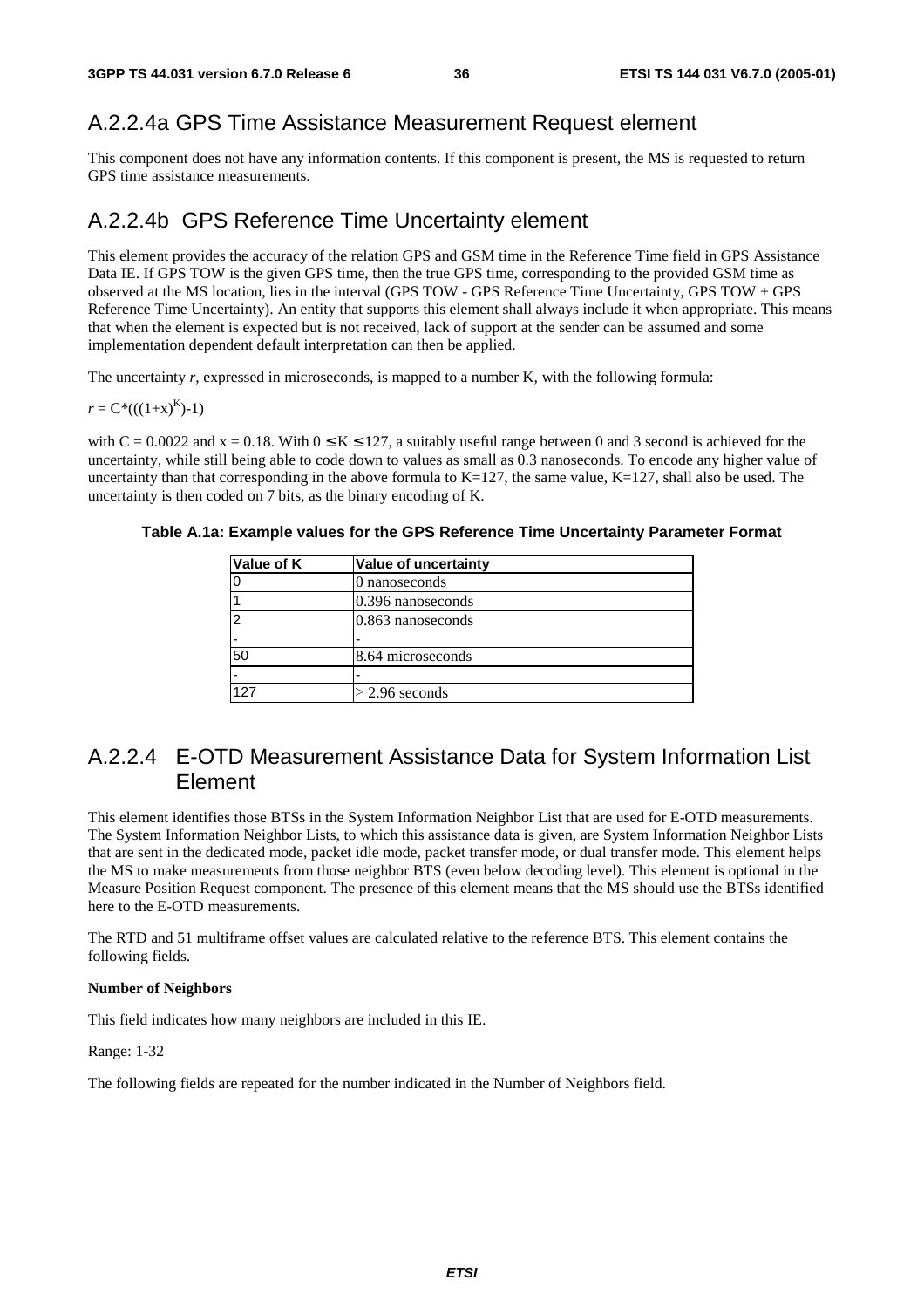#### **E-OTD Neighbor present**

This field indicates whether the information concerning a certain BTS in the Neighbor List is present. Altogether no more than 15 BTS can have the indication "Neighbor is included". The maximum number of BTSs in this message for whom the assistance data can be given is 16 (reference BTS and 15 neigbour BTSs). Thus the sum of total amount of **E-OTD Neighbor present** bits with value '1' in this IE and **Number of BTSs** field in **E-OTD Measurement Assistance Data IE** can be at a maximum 15.

- '0' Neighbor not included;
- '1' Neighbor is included.

The following fields (BSIC, Multiframe Offset, Time Slot Sscheme and Rough RTD) are included if E-OTD neighbor present field is set to '1'.

#### **BSIC**

This field indicates the BSIC (Base Station Identity Code) of the particular BTS. This field is mandatory.

Range: 0 - 63

#### **Multiframe Offset**

This field indicates the frame difference between the start of the 51 multiframes frames being transmitted from this BTS and the reference BTS. The multiframe offset is defined as  $T_{BTS}$  -  $T_{Ref}$ , where  $T_{BTS}$  is the time of the start of the 51 multiframe in the BTS in question, and  $T_{Ref}$  is the time of the start of the 51 multiframe in the reference BTS. This field is mandatory. Multiframe Offset may be used to calculate the Expected Multiframe Offset (the Multiframe Offset value that MS is expected to measure between this BTS and reference BTS in its current estimated location).

Expected Multiframe Offset = (Multiframe Offset + Adjustment) modulo 51

Adjustment = 1 if Rough RTD – Expected OTD  $>= 850$ 

Adjustment =  $-1$  if Rough RTD – Expected OTD =  $< -850$ 

Adjustment =  $0$  if  $-400$  =< Rough RTD – Expected OTD =< 400

Range: 0 - 51

Usable range of Multiframe Offset value is  $0 - 50$ . The Multiframe Offset value 51 shall not be encoded by the transmitting entity and shall be treated by the receiving entity as 0.

#### **Time Slot Scheme**

The Time Slot Scheme field indicates the type of transmission scheme the particular BTS is using. If the MS measures BTSs signals from time slots other than 0 or 4, and it is informed about the burst length schemes used by BTSs, then it can compensate for the possible error. (This is necessary if the MS averages bursts from different time slots, and the BTS uses varying lengths of bursts.) This field is mandatory.

 $0'$  = all time slots are 156.25 bits long;

 $'1'$  = time slots 0 and 4 are 157 bits long and other time slots are 156 bits long.

#### **Rough RTD**

This field indicates the RTD value between this BTS and the reference BTS. The used resolution is 1 bit. This RTD value is the RTD value of TS0s (i.e. the difference in starting of TS0), not only the RTD between starts of bursts. The RTD is defined as  $T_{BTS}$  -  $T_{Ref}$ , where  $T_{BTS}$  is the time of the start of TS0 in the BTS in question, and  $T_{Ref}$  is the time of the start of the TS0 in the reference BTS. This field is mandatory.

Range: 0 - 1250

Usable range of Rough RTD value is 0 - 1249. The RoughRTD value 1250 shall not be encoded by the transmitting entity and shall be treated by the receiving entity as 0.

#### **Expected OTD**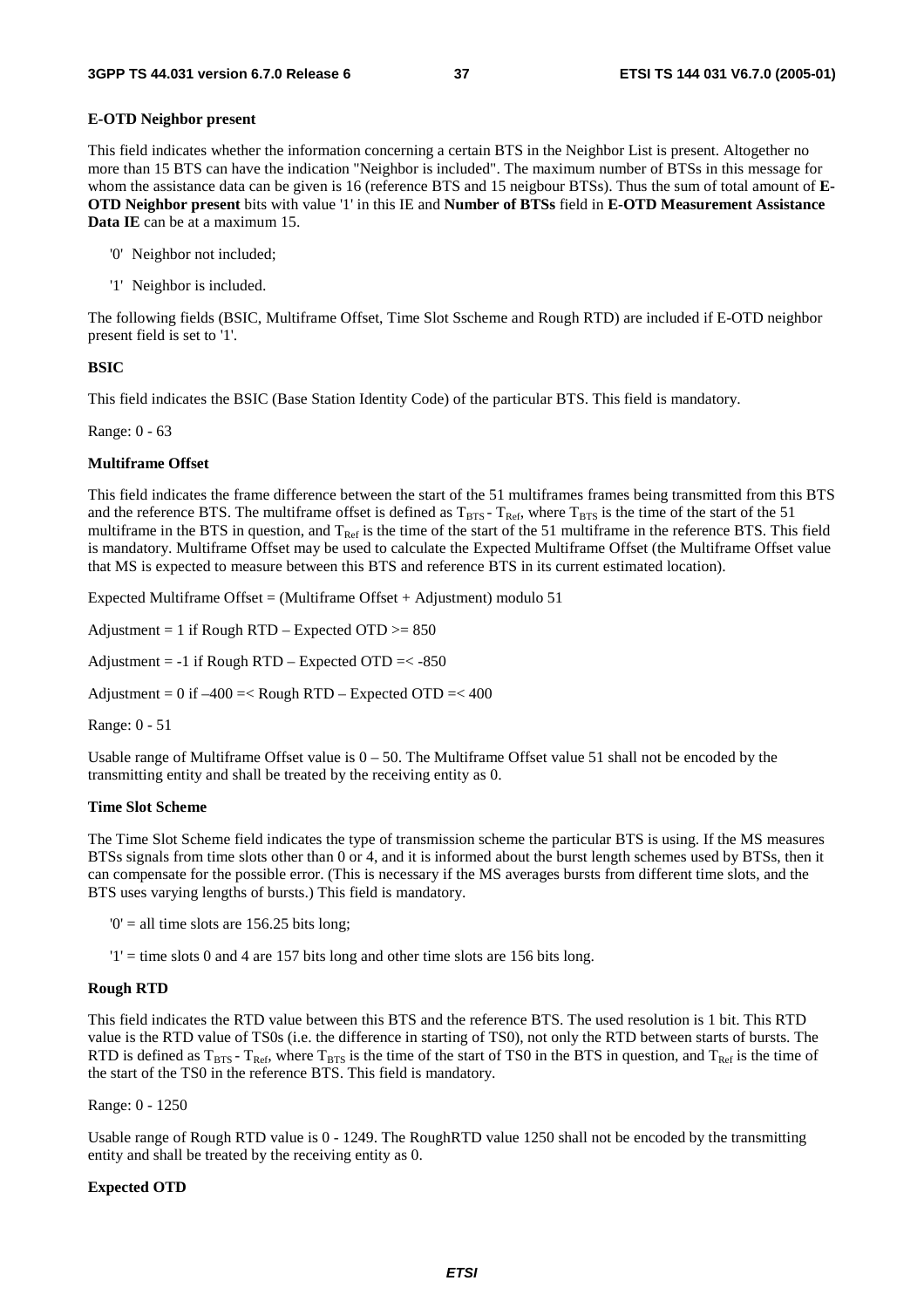This field indicates the OTD value that MS is expected to measure between this BTS and reference BTS in its current estimated location. SMLC can estimate MS's location roughly e.g. based on serving BTS coordinates, TA, and possibly some other information. The used resolution is 1 bits. This OTD value is the OTD value of TS0s (i.e. the difference in starting of TS0), not only the OTD between starts of bursts. The OTD is defined as  $T_{BTS}$  -  $T_{Ref}$ , where  $T_{BTS}$  is the time of the start of TS0 in the BTS in question, and  $T_{\text{Ref}}$  is the time of the start of the TS0 in the reference BTS. This element is Release 98 extension and it is an optional element included in Release98-Ext IE. SMLC shall send this element to MS supporting MS Assisted or MS Based E-OTD.

Range: 0 – 1250

Usable range of Expected OTD value is  $0 - 1249$ . The Expected OTD value 1250 shall not be encoded by the transmitting entity and shall be treated by the receiving entity as 0.

#### **Uncertainty Of Expected OTD**

This field indicates the uncertainty in Expected OTD value. The uncertainty is related to SMLC's estimation of MS's location. The uncertainty defines following search window for MS, that it can use to speed up the OTD measurements:

Expected OTD – Uncertainty < measured OTD < Expected OTD + Uncertainty.

This element is Release 98 extension and it is an optional element included in Release98-Ext IE. SMLC shall send this element to MS supporting MS Assisted or MS Based E-OTD.

Range is  $0 - 7$  with following encoding:

| 'O'  | $0$ < uncertainty $\leq 2$ bit;  |
|------|----------------------------------|
| '1'  | 2 < uncertainty $\leq$ 4 bit;    |
| '2'  | $4$ < uncertainty $\leq 8$ bit;  |
| '3'  | $8$ < uncertainty $\leq 12$ bit; |
| '4'  | $12$ < uncertainty <= 16 bit;    |
| '5'  | $16$ < uncertainty <= 22 bit;    |
| '6'  | $22$ < uncertainty <= 30 bit;    |
| י די | uncertainty $>$ 30 bit.          |

NOTE: If uncertainty in MS's location is x bits, uncertainty in Expected OTD is  $2*x$  (in the worst case). When the uncertainty is given with value '7' no upper bound exist for the uncertainty.

The following fields tell the coordinates of neighbor BTSs that are used for E-OTD measurements, and also fine RTD values. This information allows the MS to calculate its own location. These fields (Fine RTD, Relative north, Relative east and Relative altitude) are optional. All of Fine RTD, Relative north, and Relative east fields must be present, if some of them is included.

#### **Fine RTD**

This field indicates the fine RTD value between this BTS and reference BTS. It provides the 1/256 bit duration resolution to the value expressed in the corresponding Rough RTD field. This RTD value is the RTD value of TS0s (i.e. the difference in starting of TS0), not only the RTD between starts of bursts. The RTD is defined as  $T_{BTS}$  -  $T_{Ref}$ , where  $T_{\text{BTS}}$  is the time of the start of TS0 in the BTS in question, and  $T_{\text{Ref}}$  is the time of the start of the TS0 in the reference BTS. This field is optional.

Range: 0 - 255

#### **Relative North**

This field indicates the distance of the neighbor BTS from the reference BTS in north- (negative values mean south) direction. This field is optional. The units are 0.03 seconds. The used reference ellipsoid is WGS 84 ellipsoid.

Range: -200000…200000

#### **Relative East**

This field indicates the distance of the neighbor BTS from the reference BTS in east (negative values mean west) direction. This field is optional. The units are 0.03 seconds. The used reference ellipsoid is WGS 84 ellipsoid.

Range: -200000 … 200000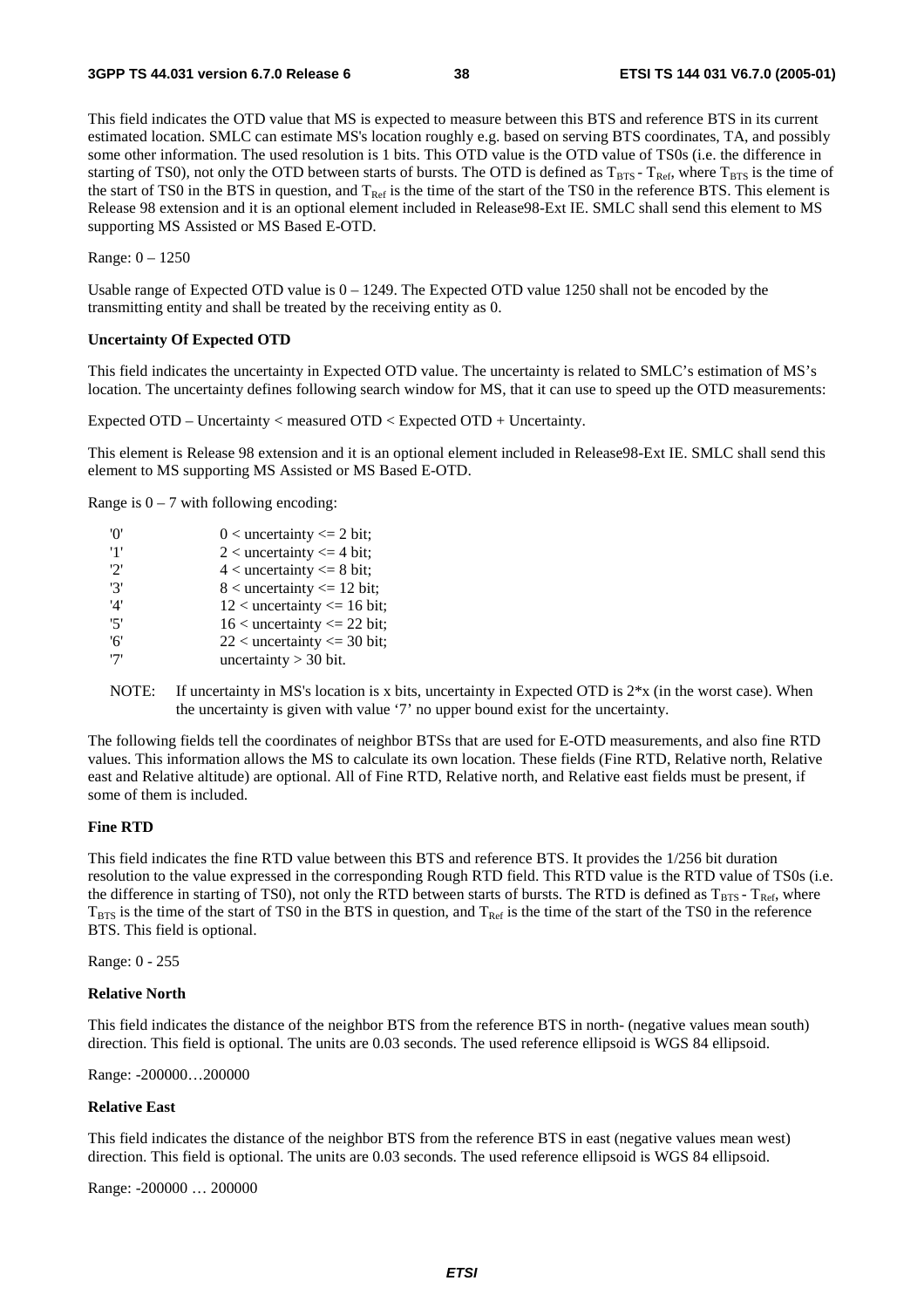#### **Relative Altitude**

This field indicates the altitude of the neighbor BTS relative to the reference BTS in meters. This field is optional.

Range: -4000 .. 4000 meters

## A.2.2.5 Extended Reference IE

This element is mandatory in any RRLP Measure Position Request component and in any RRLP Assistance Data component.

NOTE: For reasons of backward compatibility, the IE is not defined for a Release 4 or earlier SMLC and would be ignored, when received, by a Release 4 or earlier MS. Additionally, other requirements associated with this IE would not be supported by a Release 4 or earlier MS or SMLC.

The Extended Reference IE contains the following elements:

- SMLC code: an integer in the range 0-63 distinguishing any SMLC from other neighbour SMLCs in the same Routing Area. Each SMLC is assigned a specific SMLC ID value. The values assigned to neighbour SMLCs in the same Routing Area between which inter-NSE cell change is possible should be different.
- Transaction ID: an integer in the range 0-262143 distinguishing different RRLP transactions in different MSs currently being served by the same SMLC. An SMLC shall assign a different transaction ID to each currently open RRLP transaction for positioning and assistance data delivery among all target MSs. When any RRLP transaction for any MS is completed in the SMLC (e.g. the MS has sent a correctly formatted RRLP Measure Position Response or Assistance Data Ack.) or if the transaction is aborted (e.g. SMLC timeout on an RRLP response), the associated transaction ID value shall become free and may be later assigned to a new RRLP transaction by the SMLC. When any transaction ID value becomes free, an SMLC should attempt to wait for at least 128 seconds (the maximum defined RRLP response time from an MS) before reassigning the same value.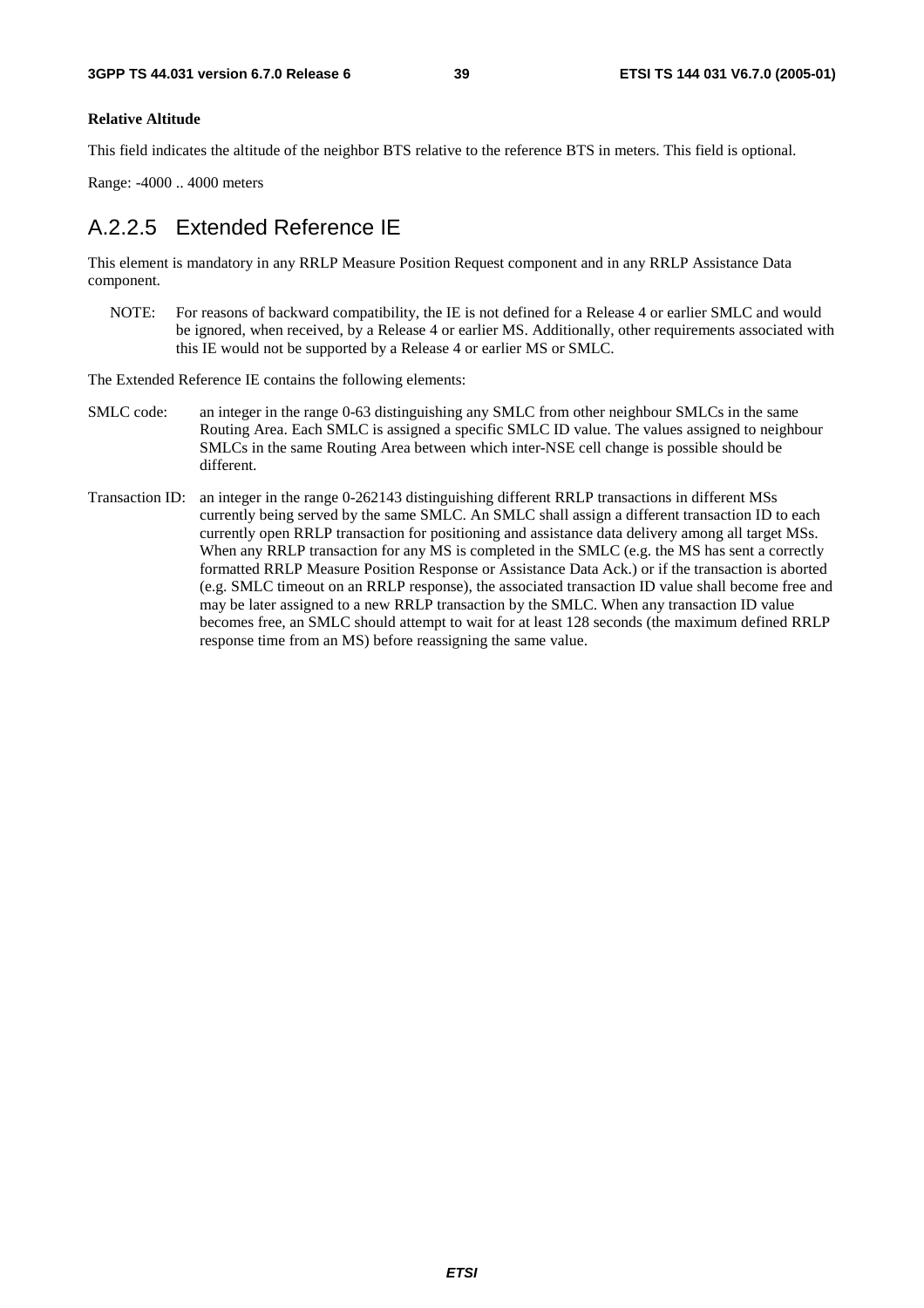## A.3 Measure Position Response

## A.3.1 General

The Measure Position Response is a RRLP component from the MS to the network. It is the response to the Measure Position Request. It contains the following elements. One of the three elements containing measurement data or location estimate (*E-OTD Measurement Information*, *Location Information* or *GPS Measurement Information)* or *Location Information Error element* must be included.

| <b>Element</b>                                    | <b>Type/Reference</b>                                         | <b>Presence</b> |
|---------------------------------------------------|---------------------------------------------------------------|-----------------|
| <b>Multiple Sets</b>                              | Multiple Sets 3.2.1                                           |                 |
| Reference BTS Identity                            | Reference BTS Identity<br>3.2.2                               | ∩               |
| E-OTD Measurement Information                     | E-OTD Measurement<br>Information 3.2.3                        | ∩               |
| Location Information                              | Location Information<br>3.2.4                                 | ∩               |
| <b>GPS Measurement Information</b>                | <b>GPS Measurement</b><br>Information 3.2.5                   | ∩               |
| <b>Location Information Error</b>                 | Location Information<br>Error 3.2.6                           | C               |
| <b>GPS Time Assistance</b><br><b>Measurements</b> | <b>GPS Time Assistance</b><br>Measurements 3.2.6a             | റ               |
| <b>Extended Reference</b>                         | Extended Reference<br>3.2.7                                   | C               |
| Uplink RRLP Pseudo Segmentation<br>Indication     | <b>Uplink RRLP Pseudo</b><br>Segmentation Indication<br>3.2.8 | C               |

## A.3.2 Elements

### A.3.2.1 Multiple Sets Element

This element indicates how many E-OTD Measurement Information sets or GPS Measurement Information sets, and Reference BTS Identities are included to this element. This element is optional. If this element is absent, a single measurement set is included.

#### **Number of E-OTD/GPS Measurement Information Sets**

This field indicates the number of *Number of E-OTD/GPS Measurement Information* sets included to this component. This field is mandatory. If both types of measurement elements are present, then there are the equal number of them, and each pair has the same reference BTS.

Range: 2 - 3

#### **Number of Reference BTS**

This field indicates the number of reference BTSs used in this component. This field is mandatory.

Range: 1-3

#### **Reference BTS relation to Measurement Elements**

This field indicates how the reference BTSs listed in this element relate to measurement sets later in this component. This field is conditional and included only if Number of E-OTD/GPS Measurement Information Sets is '3' and Number of Reference BTSs is '2'.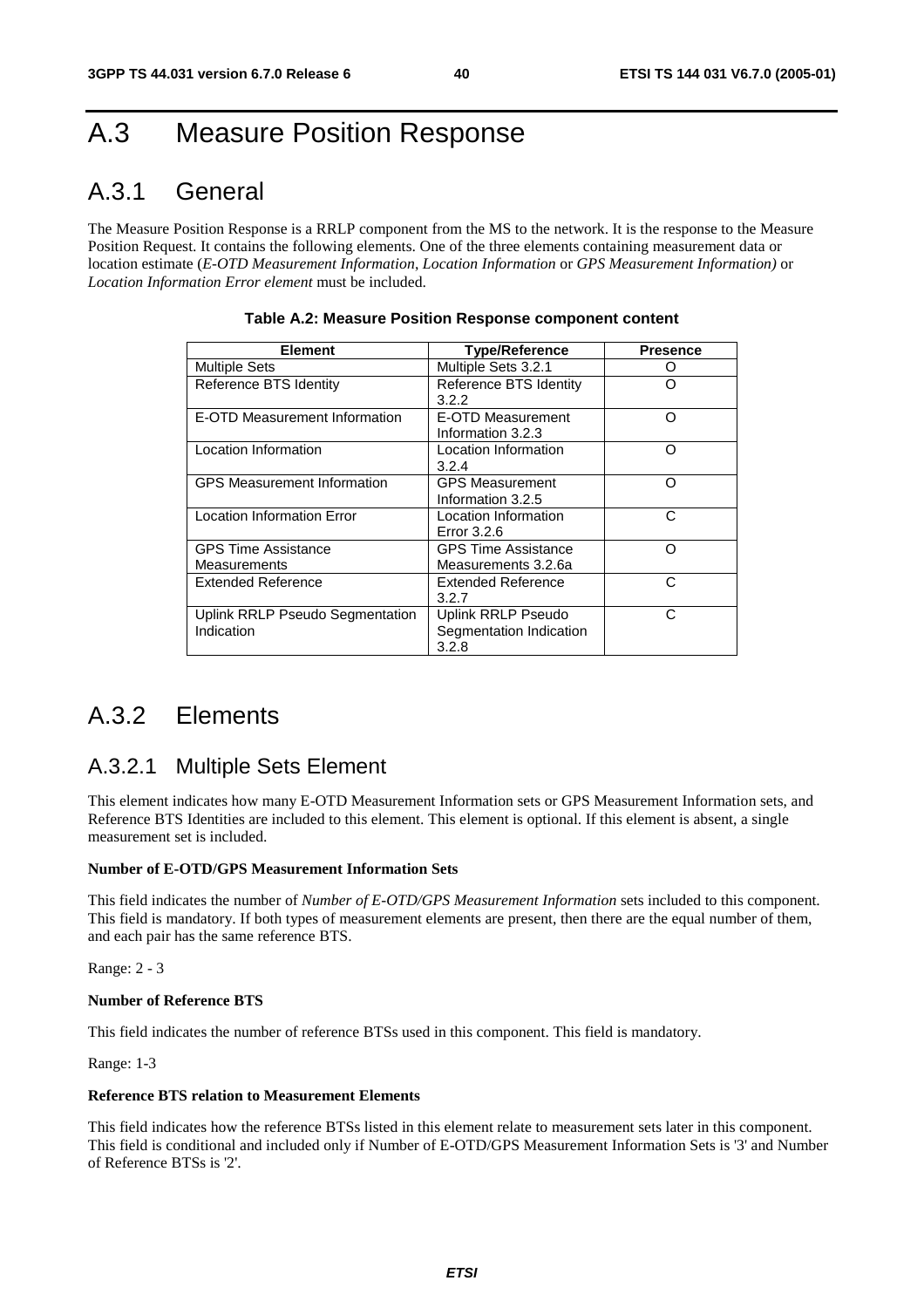- '0' = First reference BTS is related to first and second E-OTD/GPS Measurement Information Sets, and second reference BTS is related to third E-OTD/GPS Measurement Information Sets.
- '1' = First reference BTS is related to first and third E-OTD/GPS Measurement Information Sets, and second reference BTS is related to second E-OTD/GPS Measurement Information Sets.
- '2' = First reference BTS is related to first E-OTD/GPS Measurement Information Sets, and second reference BTS is related to second and third E-OTD/GPS Measurement Information Sets.

If this field is not included, the relation between reference BTS and Number of E-OTD/GPS Measurement Information Sets is as follows:

- if there are three sets and three reference BTSs -> First reference BTS relates to first set, second reference BTS relates to second set, and third reference BTS relates to third set;
- if there are two sets and two reference BTS -> First reference BTS relates to first set, and second reference BTS relates to second set;
- if there is only one reference BTS and 1-3 sets -> this reference BTS relates to all sets.

## A.3.2.2 Reference BTS Identity Element

This element identifies the reference BTS(s). This element is conditional to the number of reference BTSs. It is mandatory, if there is more than one reference BTS, and optional otherwise. If this element is not included, the Reference BTS, used in other elements, is the current serving BTS of MS. If this element is included, the BTSs defined here are used as Reference BTSs in all other elements.

*The following fields are repeated for the number of reference BTSs included in the Number of Reference BTS field.* 

#### **CellIdType**

This field indicates is the identity method of the Reference BTS. This field is mandatory within this element.

- '0' = Cell identity is told using BSIC and BCCH carrier.
- '1' = Cell identity is told using CI, and the LAC is the same as the current serving BTS.
- '2' = Cell identity is told using an index referring to the BTS listed in the Measure Position Request component (the indicated reference BTS is 1)
- '3' = Cell identity is told using an index referring to the BTS listed in the BCCH allocation list (System Information Neighbor Lists) of the serving BTS. This type of reference identity shall not be used by the MS unless it has received the "E-OTD Measurement Assistance Data for System Information List Element" from the SMLC for this cell.
- $'4' =$  Cell identity is told using CI, and the LAC.

#### **Reference LAC**

This field indicates the Location Area Code of the reference BTS. The purpose of the Location Area Code is to identify a location area. This field is conditional, and included, if CellIDType field is '4'.

Range: 0 - 65535

#### **Reference CI**

This field indicates the Cell Identity value of the reference BTS. The purpose of the Cell Identity value is to identify a cell within a location area. This field is conditional, and included, if CellIDType field is '1' or '4'.

Range: 0 – 65535

#### **Reference BCCH Carrier**

This field indicates the absolute RF channel number of the BCCH of the reference base station. BCCH carrier field is conditional and is included only if CellIdType is set '0'.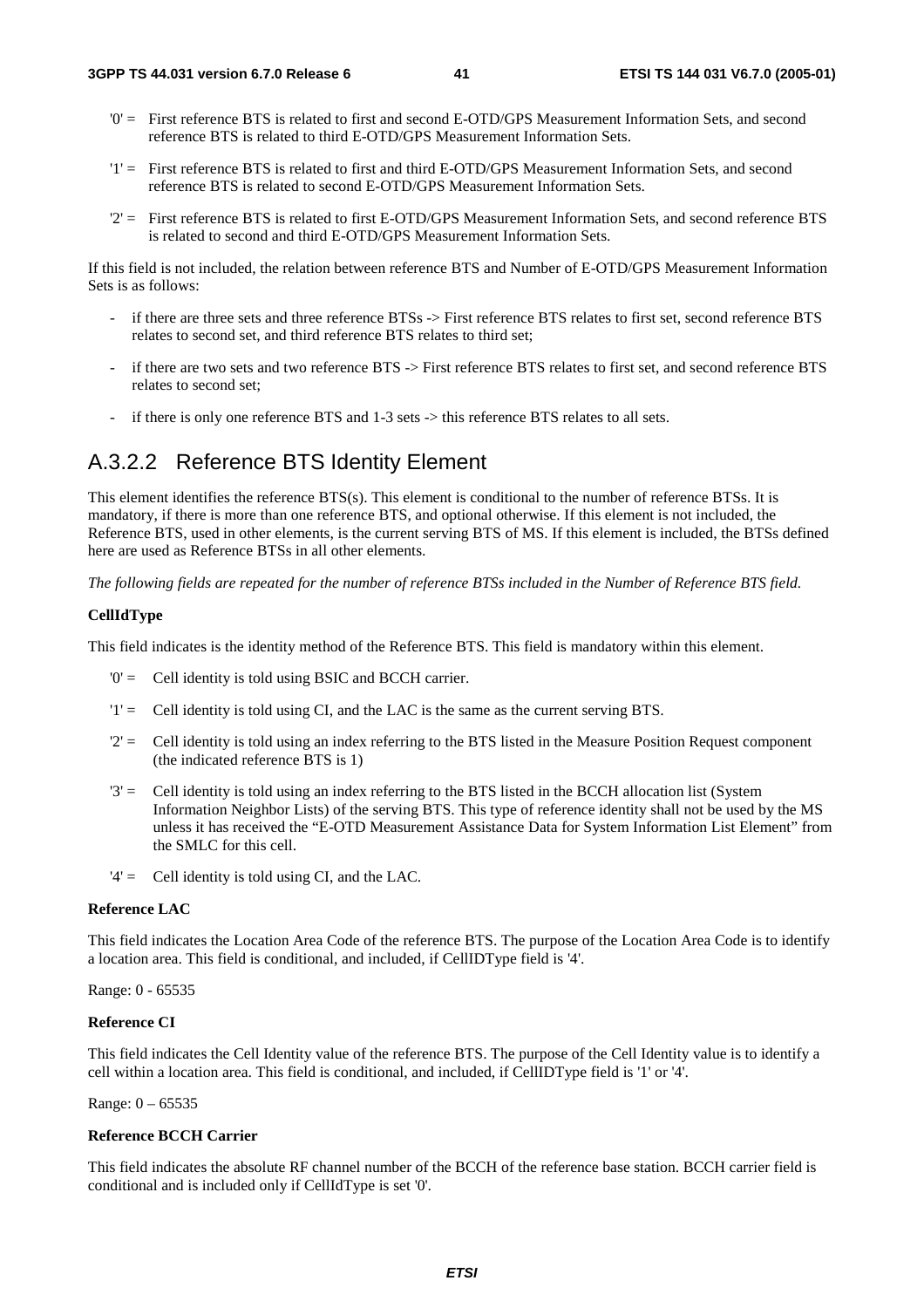Range: 0 - 1023

#### **Reference BSIC**

This field indicates the BSIC (Base Station Identity Code of the base station).

BSIC field is conditional and is included only if CellIdType is set '0' or '3'.

Range: 0 - 63

#### **Request Index**

This field indicates an index identifying the reference BTS by referring to the BTSs listed in the Measure Position Request component (the indicated reference BTS in the Measure Position Request component has the index value 1, and possible next BTS '2', and so on )

This field is conditional and included only if CellIdType is set to '2'.

Range: 1-16

#### **System Info Index**

This field indicates an index identifying the reference BTS by referring to the BCCH allocation list (System Information Neighbor List) of the serving BTS .

This field is conditional and included only if CellIdType is set to '3'.

Range: 1-32

### A.3.2.3 E-OTD Measurement Information Element

The purpose of the E-OTD Measurement Information element is to provide OTD measurements of signals sent from the reference and neighbor based stations. The length of this element depends on the number of neighbor cells for which OTD measurements have been collected. This element is optional in the Measure Position Response component. It is included in the Measure Position Response component, if the network has requested the mobile to perform the MS assisted E-OTD method. BTSs which cannot be measured or whose measurements are excessively inaccurate need not be reported. The MS may include measurements for other BTSs not given in the assistance data by the SMLC.

The E-OTD and 51 multiframe offset values are reported relative to the reference BTS as defined in the previous subclauses.

The following fields are repeated for each measurement set.

#### **Reference Frame Number**

This field indicates the frame number of the last measured burst from the reference BTS modulo 42432. This information can be used as a time stamp for the measurements. This field is mandatory.

Range: 0 – 42431

#### **Reference Time Slot**

Reference Time Slot indicates the time slot modulo 4 relative to which the MS reports the reference BTS measurements. This field is mandatory.

Range: 0 to 3

NOTE 1: If MS does not know timeslot scheme, the MS reports the used timeslot. MS can only report results based on one time slot  $(N)$  or two time slots  $(N \text{ and } N+4)$ . If the MS knows the timeslot scheme, it can make measurements from several timeslots and reports that the used timeslot is zero (and makes correction).

#### **Reference Quality**

Reference Quality field includes the standard deviation of the TOA measurements from the reference BTS with respect to  $T_{\text{Ref}}$  (where  $T_{\text{Ref}}$  is the time of arrival of signal from the reference BTS used to calculate the OTD values). This field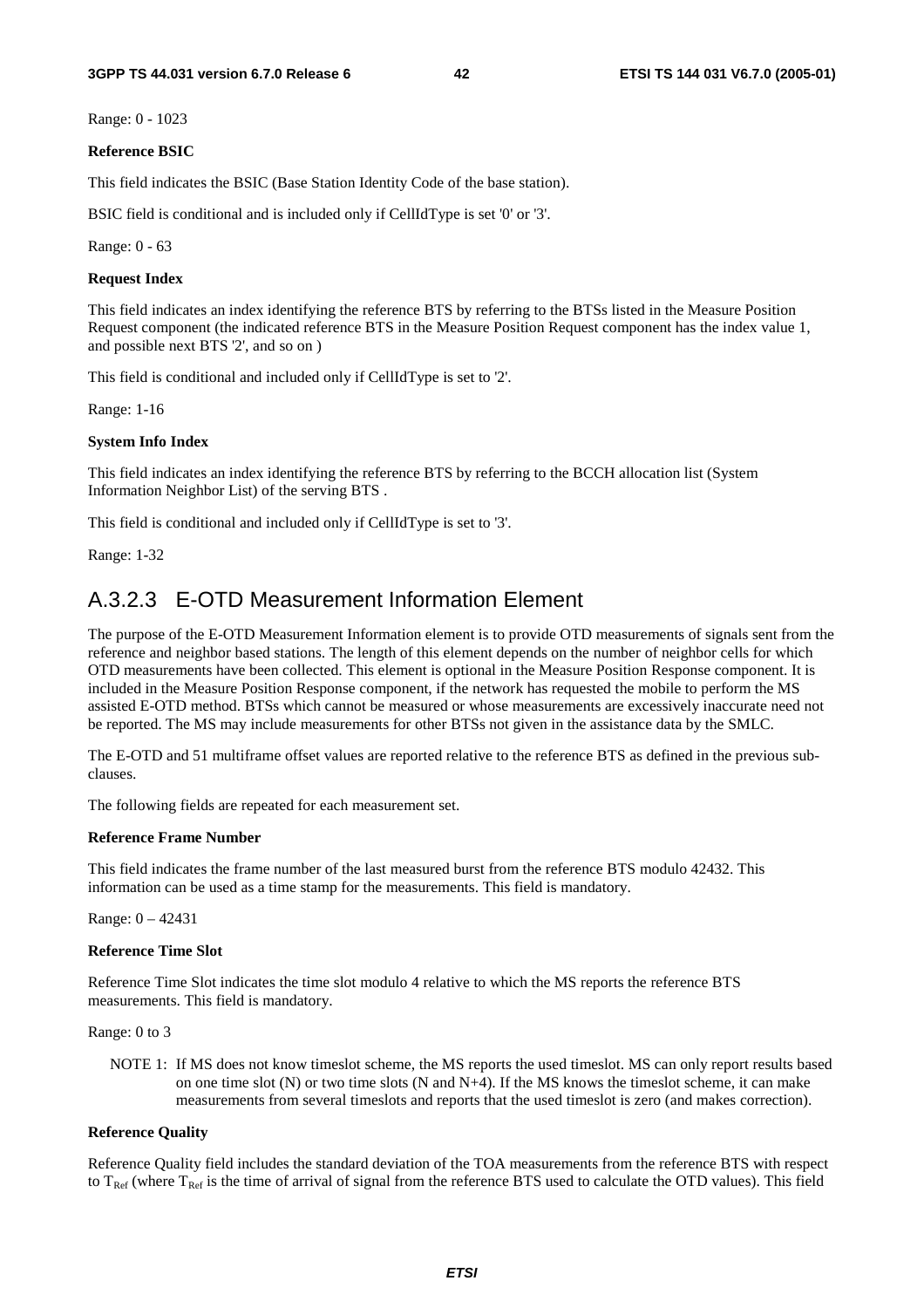is optional. The Reference Quality field can be used to evaluate the reliability of E-OTD measurements in the SMLC and in weighting of the E-OTD values in the location calculation.

Following linear 5 bit encoding is used:

| '00000'<br>'00001'<br>'00010' | $0 - (R^*1-1)$ meters;<br>$R*1 - (R*2-1)$ meters;<br>$R*2 - (R*3-1)$ | meters; |
|-------------------------------|----------------------------------------------------------------------|---------|
| '11111'                       | $R*31$ meters or more.                                               |         |

where R is the resolution defined by Std Resolution field. For example, if  $R=20$  meters, corresponding values are  $0-19$ meters, 20 – 39 meters, 40 – 59 meters, …, 620+ meters.

#### **Number of Measurements**

Number of Measurements for the Reference Quality field is used together with Reference Quality to define quality of the reference base site TOA. The field indicates how many measurements have been used in the MS to define the standard deviation of the measurements. Following 3 bit encoding is used:

| $'000'$ : | $2-4:$      |
|-----------|-------------|
| $'001'$ : | $5-9:$      |
| $'010'$ : | $10-14;$    |
| $'011'$ : | $15 - 24$ ; |
| $'100'$ : | $25 - 34$ ; |
| $'101'$ : | $35 - 44:$  |
| $'110'$ : | $45 - 54$ : |
| $'111'$ : | 55 or more. |

This field is optional.

#### **Std Resolution**

Std Resolution field includes the resolution used in Reference Quality field and Std of EOTD Measurements field. Encoding on 2 bits as follows:

| 'OO' | 10 meters; |
|------|------------|
| '01' | 20 meters; |
| '10' | 30 meters; |
| '11' | Reserved.  |

This field is mandatory.

#### **TA Correction**

This field indicates the estimate of the time difference between the moment that the MS uses to adjust its internal timing for reception and transmission (e.g. corresponding to maximum energy) and the estimate of the reception of the first arriving component from the serving BTS. This value can be used as a correction by the SMLC to the Timing Advance (TA) value when the distance between the MS and the serving BTS is estimated based on TA.

The value *TACor* in this field corresponds to the TA Correction in bit periods as follows:

- TA Correction in bit periods = *TACor*/64 –8.

TA Correction has the resolution of 1/64 bit period, and the range – 8 … +7 bit periods. Negative TA Correction in bits indicates that the first signal component from the serving BTS is estimated to arrive before the moment used for communication. This field is optional.

#### Range: 0-960

#### **Number of Measured Neighbors**

This field indicates the number of different neighbor BTSs. This field is mandatory.

Range: 0 - 10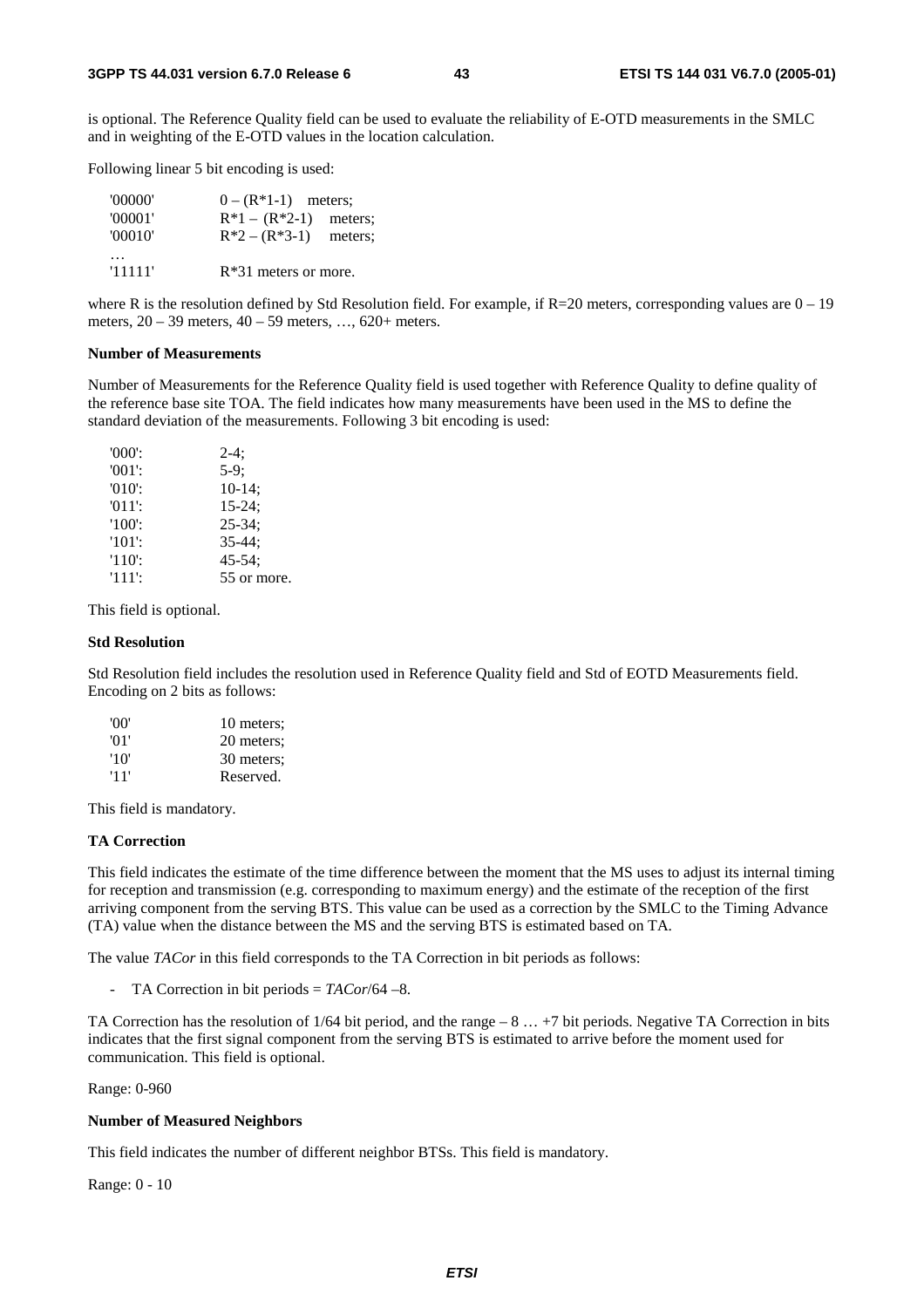NOTE 2: If the MS can not measure any neighbor BTSs, then this value is set to '0'.

*The following fields are repeated for the number of BTSs included in the Number of Measured Neighbors field.* 

#### **Neighbor Identity Present**

The presence of this field is conditional, it shall not be present in the first set. It is mandatory for the other sets. This field indicates whether the identity information (i.e. CellIDType and possibly Neighbor CI / Neighbor BCCH Carrier / Neighbor BSIC / Neighbor Multiframe Offset / Request Index / System Info Index fields) concerning a certain BTS is present or whether the BTS identity is given as reference to the first measurement set.

- '0' Identity information not included, and identity of this BTS is same as the identity of BTS in first set with same sequence number.
- '1' Identity information is included.

#### **CellIdType**

This field indicates is the identity method of the cell. This field is conditional, and included if Neighbor Identity Present is '1'**.** If CellIdType field is not present, the following fields can not be present either: Neighbor CI, Neighbor BCCH Carrier, Neighbor BSIC, Neighbor Multiframe Offset, Request Index, System Info Index.

- '0' = Cell identity is told using BSIC and BCCH carrier.
- '1' = Cell identity is told using CI, and the LAC is the same as the current serving BTS.
- '2' = Cell identity is told using 51 Multiframe offset and BCCH carrier.
- '3' = Cell identity is told using an index referring to the BTS listed in the Measure Position Request component (the indicated reference BTS is 1).
- '4' = Cell identity is told using an index referring to the BTS listed in the BCCH allocation list (System Information Neighbor Lists) of the serving BTS. This type of neighbor identity shall not be used by the MS unless it has received the "E-OTD Measurement Assistance Data for System Information List Element" from the SMLC for this cell.
- '5' = Cell identity is told using CI and the LAC.
- NOTE: The MS can decide which of these methods to use. The CellIdType '3' and '4' are preferred.

#### **Neighbor LAC**

This field indicates the Location Area Code of the neighbor BTS. The purpose of the Location Area Code is to identify a location area. This field is conditional, and included, if CellIDType field is '5'.

Range: 0 - 65535

#### **Neighbor CI**

This field indicates the Cell Identity of the particular neighbor cell. The purpose of the Cell Identity value is to identify a cell within a location area.

Neighbor CI field is conditional and is included only if CellIdType is set '1' or '5' and the CI value of the given cell is available.

Range: 0 - 65535

#### **Neighbor BCCH Carrier**

This field indicates the absolute RF channel number of the BCCH of the neighbor base station. BCCH carrier field is conditional and is included only if CellIdType is set '0' or '2'.

Range: 0 - 1023

#### **Neighbor BSIC**

This field indicates the BSIC (Base Station Identity Code of the base station).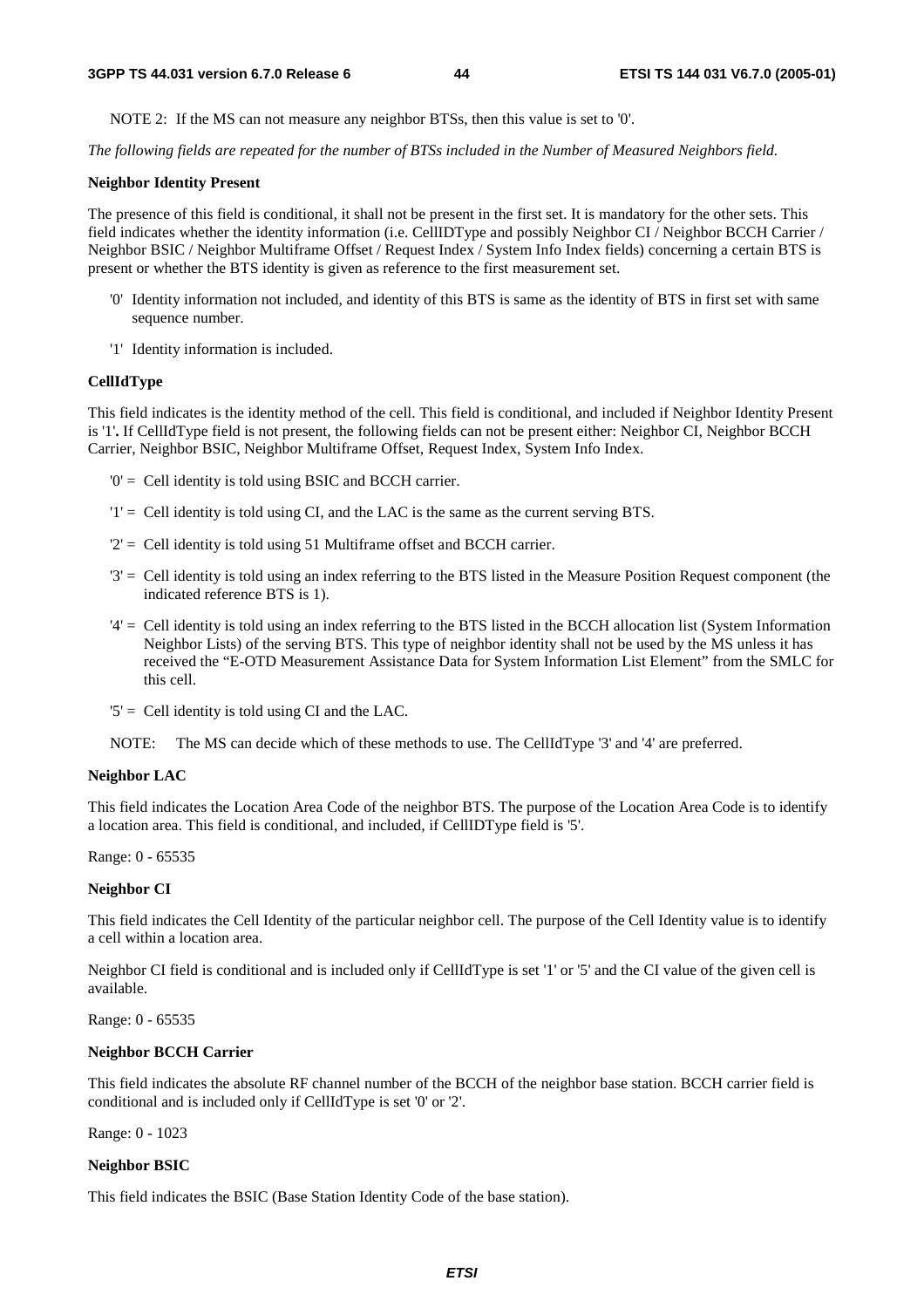BSIC field is conditional and is included only if CellIdType is set '0' or '4'.

Range: 0 - 63

#### **Neighbor Multiframe Offset**

This field indicates the frame difference between the start of the 51 multiframes frames arriving from this BTS and the reference BTS. The multiframe offset is defined as  $T_{BTS}$  -  $T_{Ref}$ , where  $T_{BTS}$  is the time of the start of the 51 multiframe in the BTS in question, and  $T_{Ref}$  is the time of the start of the 51 multiframe in the reference BTS. This field is conditional and included only if CellIdType is set to '2'.

Range: 0 - 51

#### **Request Index**

This field indicates an index identifying the reference BTS by referring to the BTSs listed in the Measure Position Request component (the indicated reference BTS in the Measure Position Request component has the index value 1, and possible next BTS '2', and so on).

This field is conditional and included only if CellIdType is set to '3'.

Range: 1-16

#### **System Info Index**

This field indicates an index identifying the reference BTS by referring to the BCCH allocation list (System Information Neighbor List) of the serving BTS.

This field is conditional and included only if CellIdType is set to '4'.

Range: 1-32

#### **Neighbor Time Slot**

Neighbor Time Slot indicates the time slot modulo 4 relative to which the MS reports the neighbor BTS measurements. This field is mandatory.

#### Range: 0 to 3

NOTE 3: If the MS does not know the timeslot scheme, the MS reports the used timeslot. MS can only report a result based on one time slot (N) or two time slots (N and N+4). If the MS knows the timeslot scheme, the MS can make measurements from several timeslots and reports that the used timeslot is zero (and makes correction).

#### **Number of EOTD Measurements**

Number of Measurements field is used together with Std of EOTD Measurements field to define quality of a reported EOTD measurement. The field indicates how many EOTD measurements have been used in the MS to define the standard deviation of these measurements. Following 3 bit encoding is used.

| $'000$ .  | $2-4:$      |
|-----------|-------------|
| $'001'$ : | $5-9;$      |
| $'010'$ : | $10-14$ ;   |
| $'011'$ : | $15 - 24$ ; |
| $'100'$ : | $25 - 34$ ; |
| $'101'$ : | $35 - 44:$  |
| $'110'$ : | $45 - 54$ ; |
| $'111'$ : | 55 or more. |

This field is mandatory.

#### **Std of EOTD Measurements**

Std of EOTD Measurements field includes standard deviation of EOTD measurements. This field is mandatory. It can be used to evaluate the reliability of EOTD measurements in the SMLC and in weighting of the OTD values in location calculation.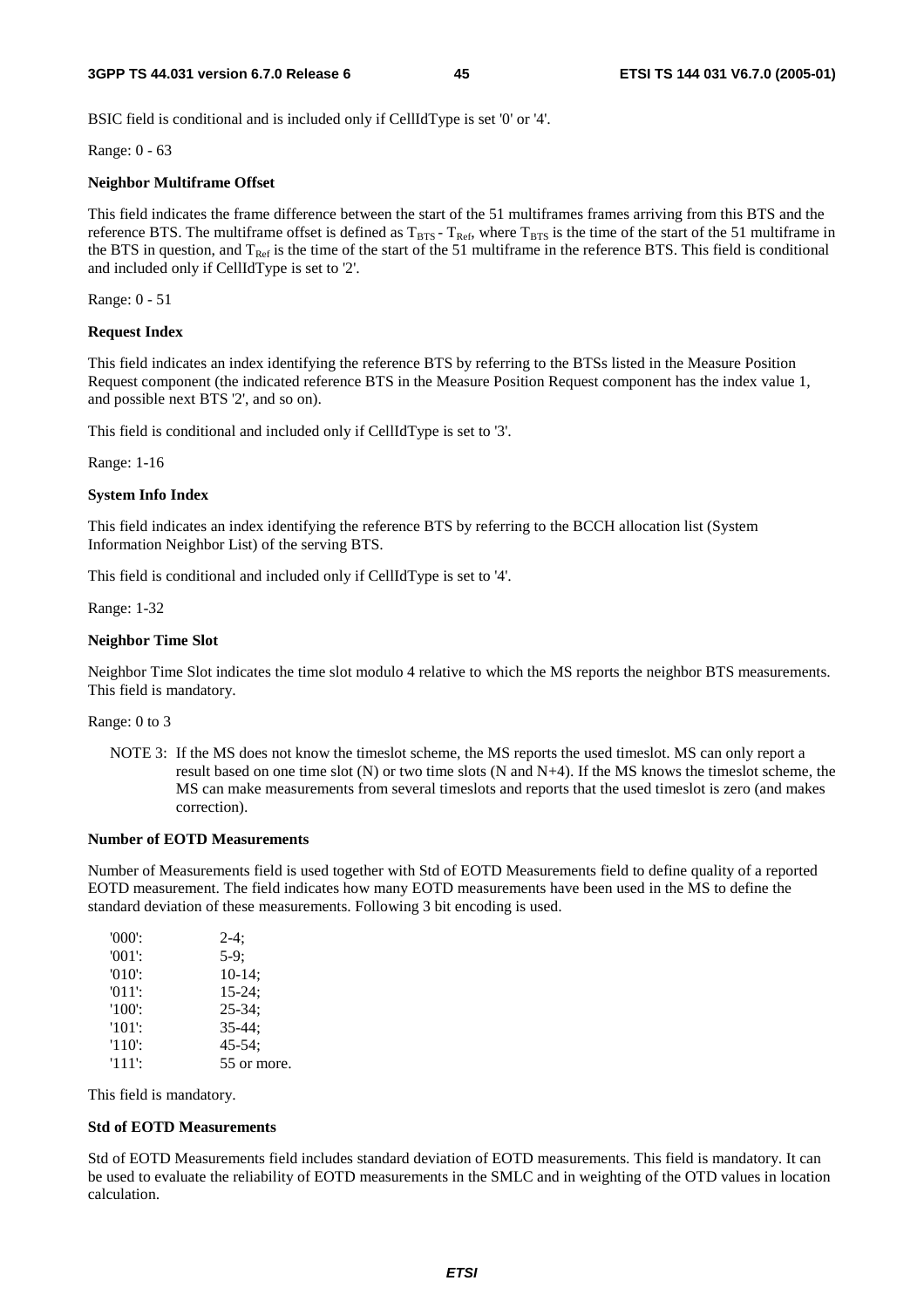Following linear 5 bit encoding is used:

| '00000' | $0 - (R*1-1)$ meters;   |
|---------|-------------------------|
| '00001' | $R*1 - (R*2-1)$ meters; |
| '00010' | $R*2 - (R*3-1)$ meters; |
| '11111' | $R*31$ meters or more.  |

where R is the resolution defined by Std Resolution field. For example, if  $R=20$  meters, corresponding values are  $0-19$ meters, 20 – 39 meters, 40 – 59 meters, …, 620+ meters.

#### **OTD**

This field indicates the measured OTD value between the receptions of signals from the reference and the neighbor BTS. The OTD is defined as  $T_{Nbor}$  -  $T_{Ref}$  (modulo burst length) where  $T_{Nbor}$  is the time of arrival of signal from the neighbor BTS, and  $T_{Ref}$  is the time of arrival of signal from the reference BTS. The reporting resolution of the OTD value is 1/256 bit. This field is mandatory.

Range: 0 – 39999

### A.3.2.3a E-OTD Measurement Extended Information Element

The purpose of the E-OTD Measurement Ext Information element is to provide OTD measurements of signals sent from the reference and neighbour base stations. The length of this element depends on the number of neighbour cells for which OTD measurements have been collected. This element is optional in the Measure Position Response component. It is included in the Measure Position Response component, if E-OTD measurements didn't fit in the E-OTD Measurement Information Element.

The E-OTD and 51 multiframe offset values are reported relative to the reference BTS as defined in the previous subclauses.

The following fields are valid only for the first set of measurements

#### **Number of Measured Neighbors**

This field indicates the number of different neighbor BTSs. This field is mandatory.

Range: 0 - 5

NOTE: If the MS can not measure any neighbor BTSs, then this value is set to '0'.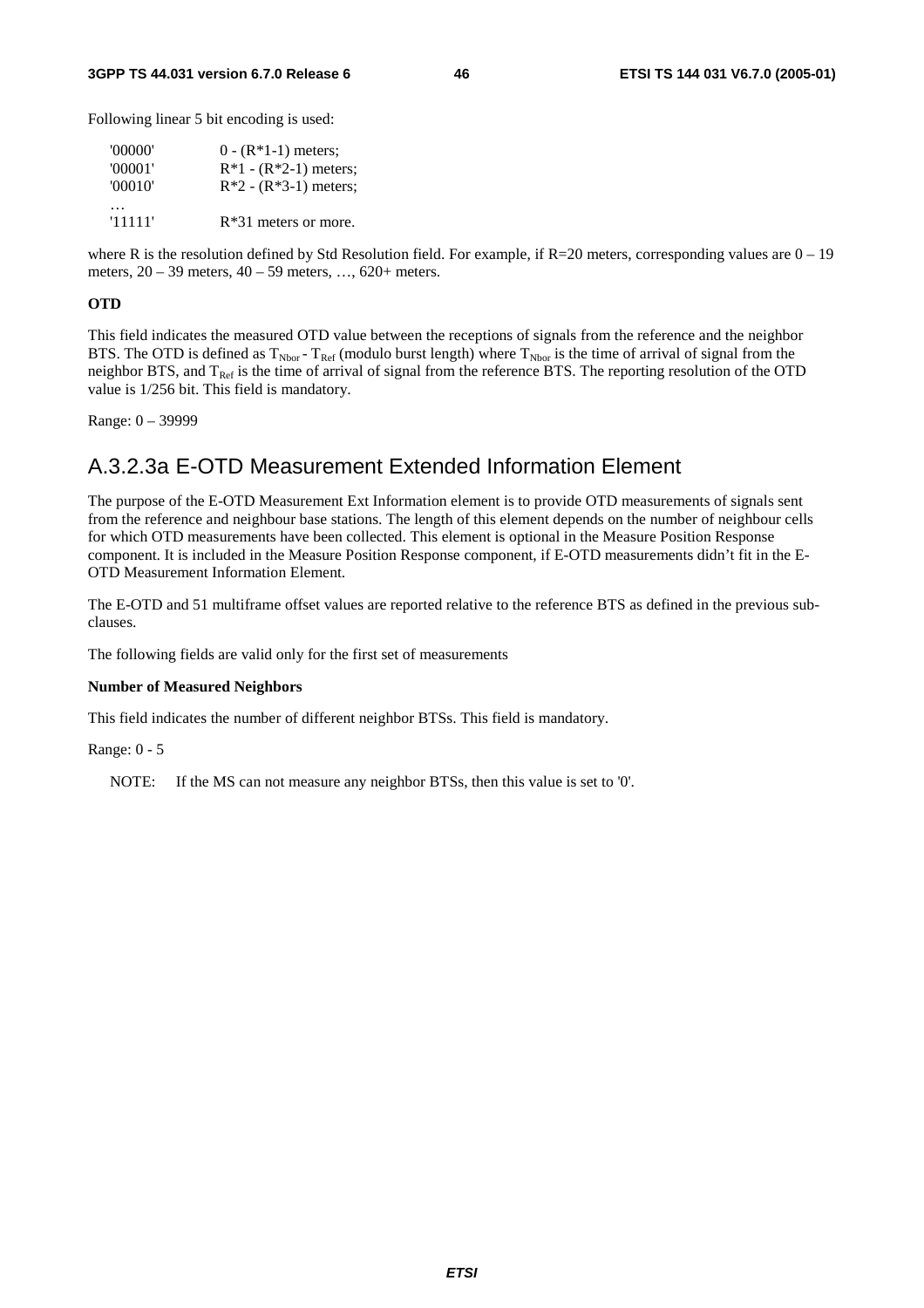*The following fields are repeated for the number of BTSs included in the Number of Measured Neighbors field. They are defined in the previous sub-clause :*

- CellIdType,
- Neighbor LAC,
- Neighbor CI,
- Neighbor BCCH Carrier,
- Neighbor BSIC,
- Neighbor Multiframe Offset,
- Request Index,
- System Info Index,
- Neighbor Time Slot,
- Number of EOTD Measurements,
- Std of EOTD Measurements,
- OTD

### A.3.2.4 Location Information Element

The purpose of Location Information element is to provide the location estimate from the MS to the network, if the MS is capable of determining its own position. Optionally, the element may contain the velocity parameters computed by the MS.

This element is optional. This element contains the following fields.

#### **Reference Frame**

This field specifies the reference BTS Reference Frame number during which the location estimate was measured. The time of the Reference Frame boundary is as observed by the MS, ie without Timing Advance compensation. This field is mandatory. However, if the Reference Frame number is within (42432..65535), the value of this field shall be ignored and in that case the MS should provide GPS TOW if available.

| Parameter       | # of Bits | <b>Resolution</b> | Ranqe   | Jnits  |
|-----------------|-----------|-------------------|---------|--------|
| Reference Frame | 16        | $--$              | - 65535 | trames |

Note that expected values for Reference Frame are in range 0 – 42431.

#### **GPS TOW**

This field specifies the GPS TOW for which the location estimate is valid , rounded down to the nearest millisecond unit. This field is optional but shall be included if GPS Time Assistance Measurements are included. If GPS Time Assistance Measurements are included in the RRLP Measure Position Response, the MS shall align GPS System time (as defined by the GPS TOW and the GPS TOW Subms fields) with the reported GSM frame boundary observed by the MS at that time.

| Parameter   | <sup>#</sup> of Bits | <b>Resolution</b> | Range  | Units |
|-------------|----------------------|-------------------|--------|-------|
| ነለለ<br>3PS. | 24                   | ms                | 399999 | ms    |

The 24 bits of GPS TOW are the least significant bits. The most significant bits shall be derived by the Serving Mobile Location Center to unambiguously derive the GPS TOW.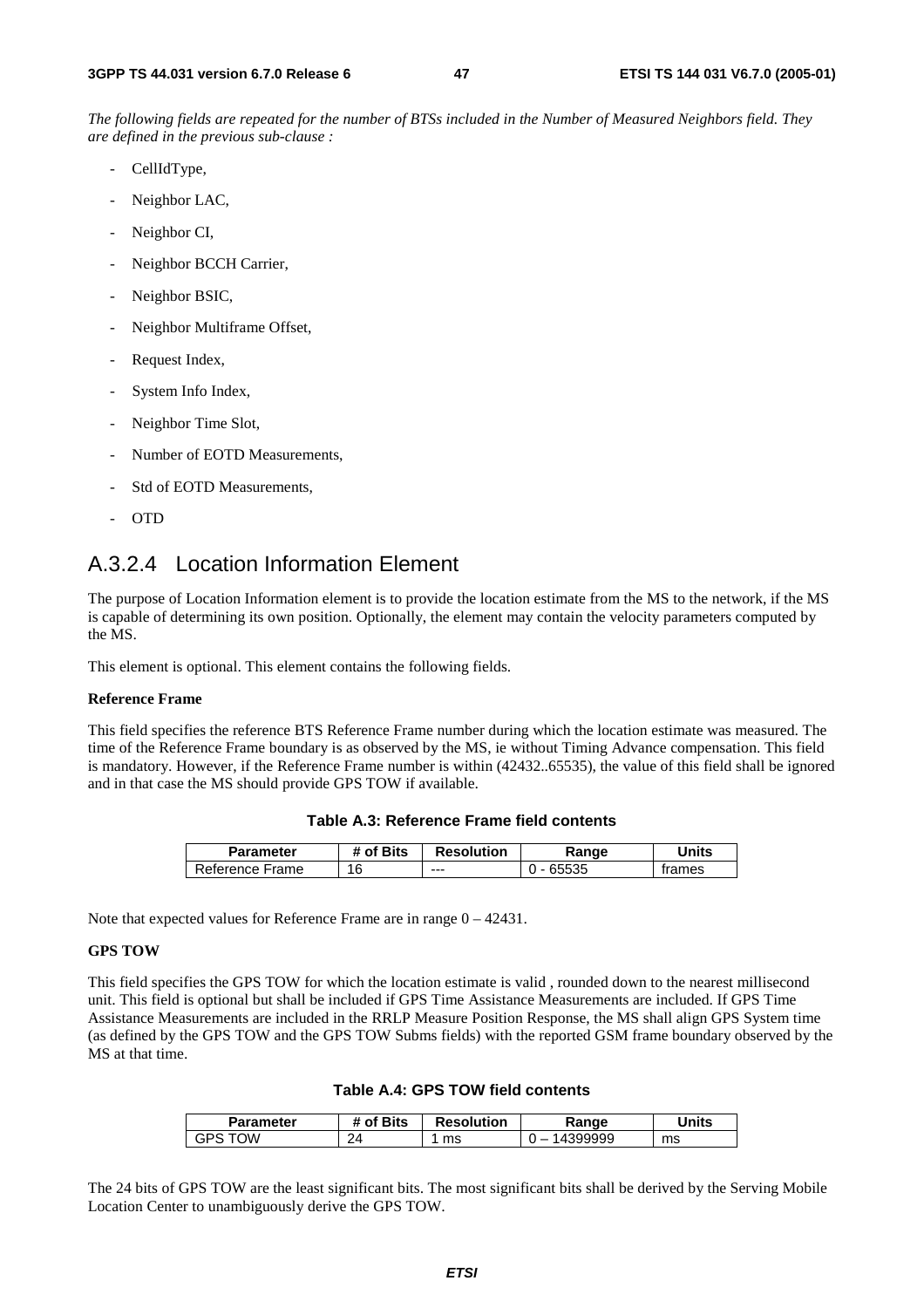#### **Fix Type**

This field contains an indication as to the type of measurements performed by the MS: 2D or 3D. This field is mandatory.

 $0' = 2D$  fix.

 $'1' = 3D$  fix.

#### **Position Estimate**

This field contains the calculated position estimate in the format defined in 3GPP TS 23.032. The allowed shapes are:

- ellipsoid Point;
- ellipsoid point with uncertainty circle;
- ellipsoid point with uncertainty ellipse;
- ellipsoid point with altitude and uncertainty ellipsoid.

## A.3.2.5 GPS Measurement Information Element

The purpose of the GPS Measurement Information element is to provide GPS measurement information from the MS to the SMLC. This information includes the measurements of code phase and Doppler, which enables the network-based GPS method where position is computed in the SMLC. The proposed contents are shown in table A.5, and the individual fields are described subsequently. See also Figure A.1 for an illustration of the relation between some of the fields.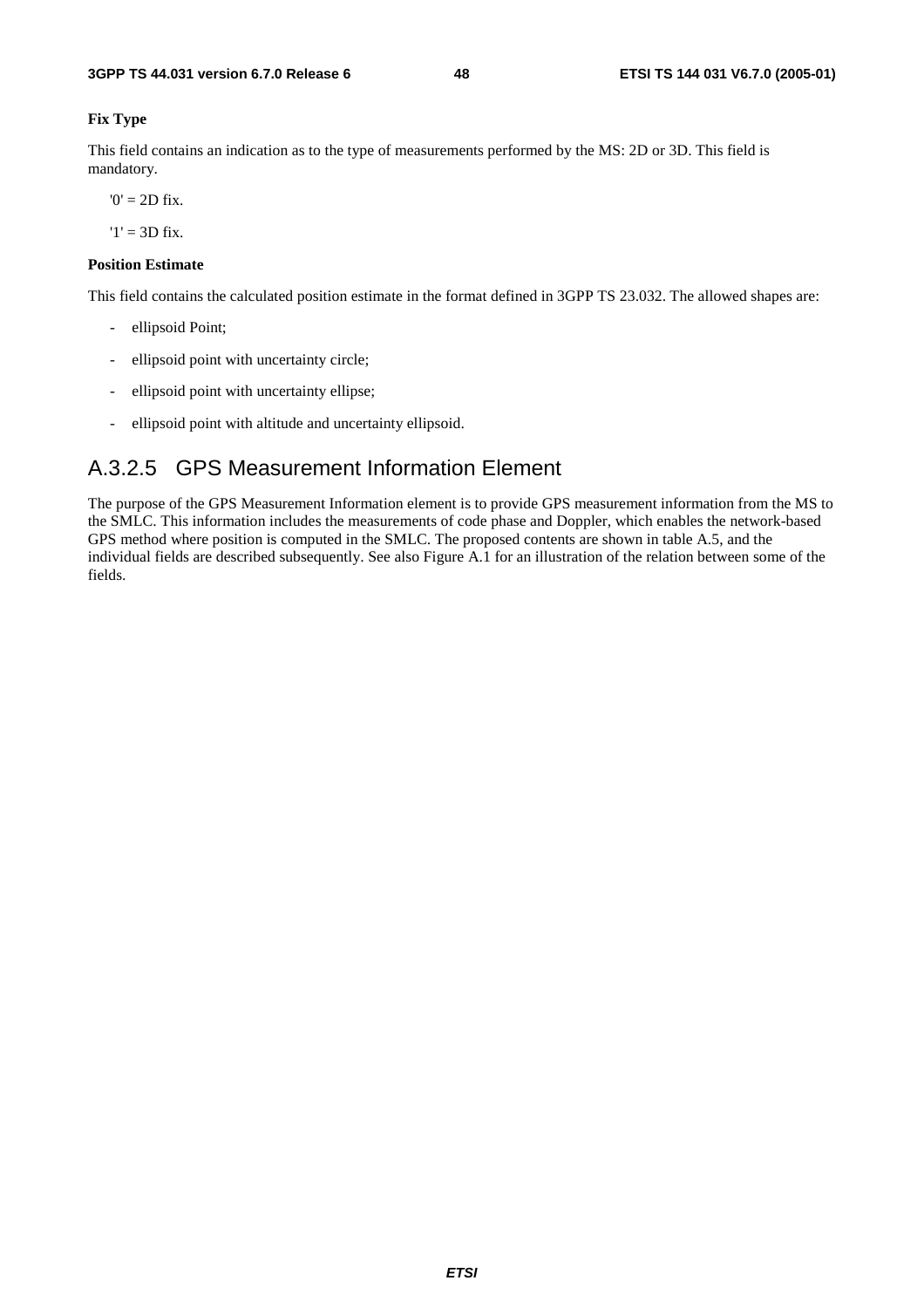

#### **Figure A.1. Exemplary definitions of GPS measurement information fields.**

This element is included in the Measure Position Response component if the network has requested the mobile to perform mobile-assisted location measurements using a GPS location method.

Following fields are repeated a number of times told in Number of E-OTD/GPS Measurement *Sets* field if Multiple Sets element is included. If Multiple Sets element is not included, the default value for sets is one (i.e. the following fields are present only once).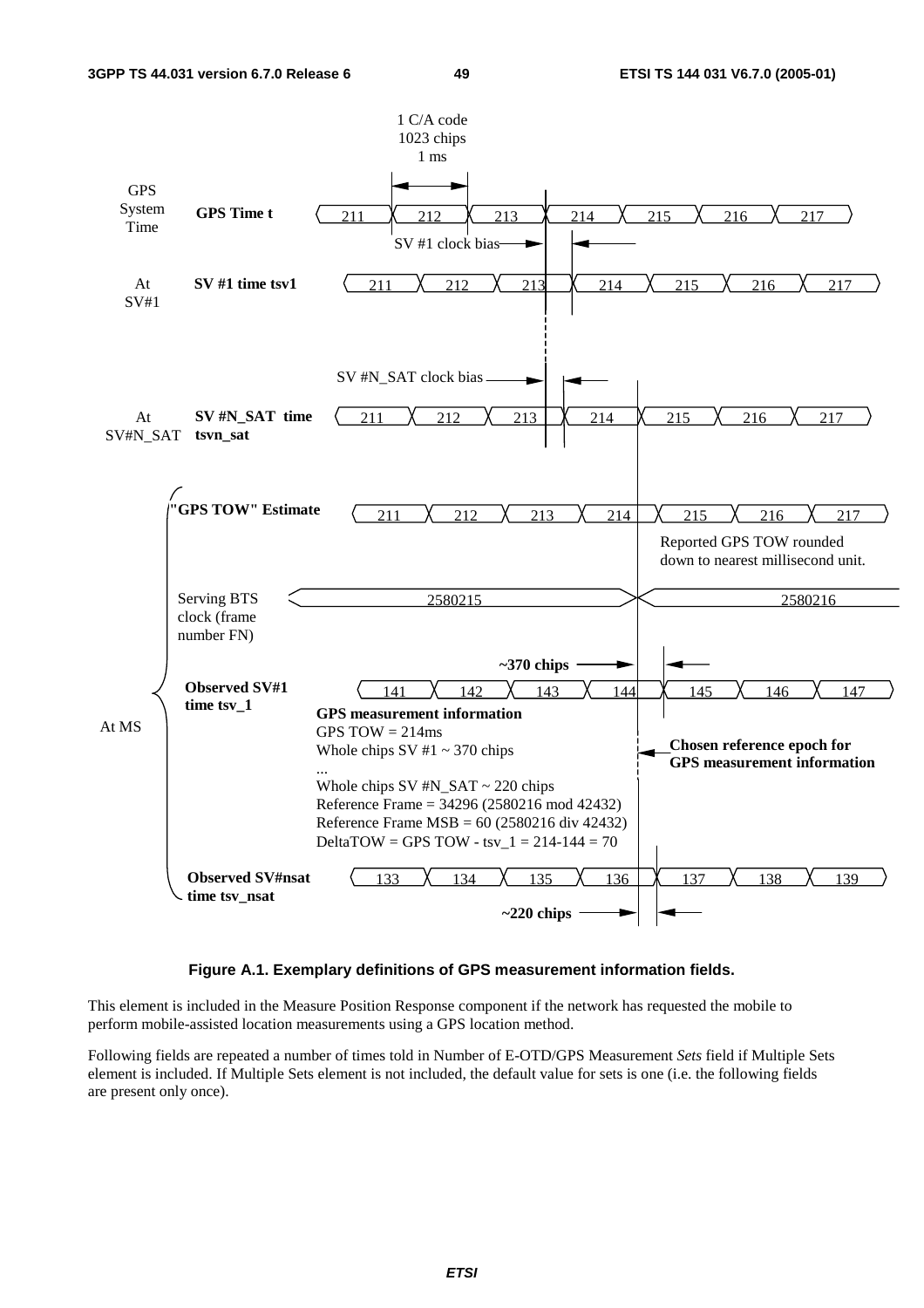| <b>Element fields</b>         | <b>Presence</b> | <b>Occurrences</b> |
|-------------------------------|-----------------|--------------------|
| Reference Frame               |                 |                    |
| <b>GPS TOW</b>                | M               |                    |
| # of Satellites (N SAT)       | M               |                    |
| <b>Measurement Parameters</b> |                 |                    |

**Table A.5: GPS Measurement Information element content** 

The following paragraphs describe the content of each information field of this element.

#### **Reference Frame**

This field is optional.

#### **Table A.6: Reference Frame field contents**

| Parameter       | of Bits | <b>Resolution</b> | Ranqe | <b>Jnits</b> |
|-----------------|---------|-------------------|-------|--------------|
| Reference Frame | 16      | $--$              | 65535 | trames       |

Note that expected values for Reference Frame are in range  $0 - 42431$ . If Reference Frame and GPS Time Assistance Measurements both are included in the RRLP Measure Position Response, the code phase measurements shall be aligned with the reported GSM frame boundary observed by the MS at that time, as indicated in Figure A.1. The time of the Reference Frame boundary is as observed by the MS, ie without Timing Advance compensation.

#### **GPS TOW**

This field specifies the GPS TOW for which the location estimate is valid, rounded down to the nearest millisecond unit.This field is mandatory.

**Table A.7: GPS TOW field contents** 

| Parameter  | of Bits | <b>Resolution</b> | Ranqe                              | <b>Jnits</b> |
|------------|---------|-------------------|------------------------------------|--------------|
| ⊤∩W<br>خ⊬ت | 24      | ms                | 399999<br>$\overline{\phantom{a}}$ | ms           |

The 24 bits of GPS TOW are the least significant bits. The most significant bits shall be derived by the Serving Mobile Location Center to unambiguously derive the GPS TOW.

#### **# of Satellites (***N\_SAT***)**

#### **Number of Measurements**

This field specifies the number of measurements for which measurements satellites are provided in the component. This value represents the number of satellites that were measured by the MS. This value of *N\_SAT* determines the length of the payload portion of the component. Typical range for *N\_SAT* is four to a maximum of 12. This field is mandatory and occurs once per set.

| Table A.7a: # of Satellites field contents |  |  |
|--------------------------------------------|--|--|
|--------------------------------------------|--|--|

| Parameter | <b>Sits</b><br>ωt | <b>Resolution</b> | Range | <b>Inits</b> |
|-----------|-------------------|-------------------|-------|--------------|
|           | { }               | $- - -$           |       | $--$         |

#### **Measurement Parameters**

This field contains information about the measurements of code phase and Doppler, which enables the network-based method where position is computed in the SMLC. This field is mandatory and occurs *N\_SAT* times per message.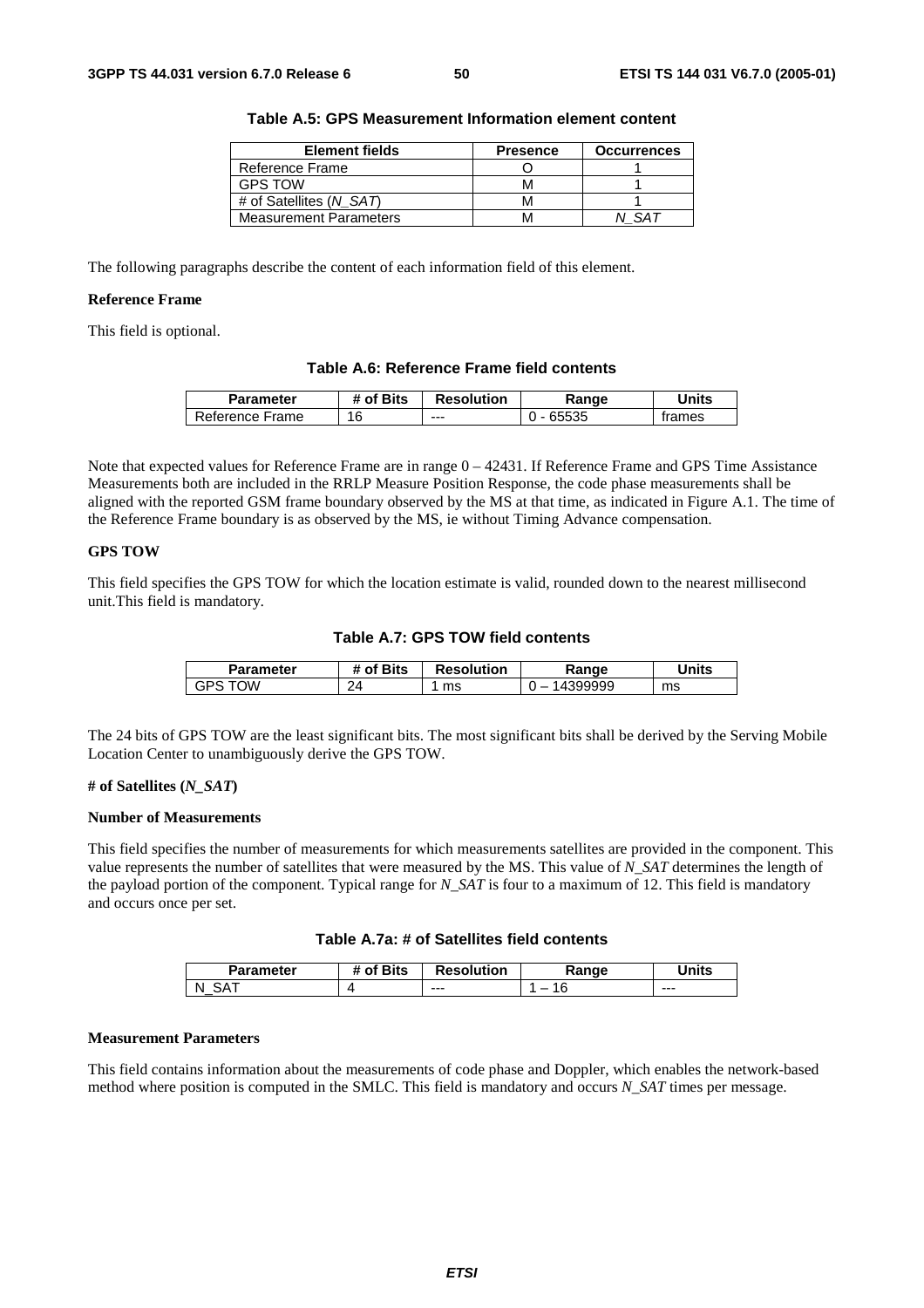| <b>Parameter</b>        | # of Bits | <b>Resolution</b> | Range               | <b>Units</b> |
|-------------------------|-----------|-------------------|---------------------|--------------|
| Satellite ID            | 6         | ---               | $0 - 63$            | ---          |
| C/N <sub>o</sub>        | 6         |                   | $0 - 63$            | dB-Hz        |
| Doppler                 | 16        | 0.2               | ±6553.6             | Hz           |
| <b>Whole Chips</b>      | 10        |                   | $0 - 1022$          | chips        |
| <b>Fractional Chips</b> | 10        | $2^{-10}$         | $0 - (1 - 2^{-10})$ | chips        |
| Multipath Indicator     | 2         | see Table A.9     | TBD                 | $---$        |
| Pseudorange RMS         | 6         | 3 bit mantissa    | $0.5 - 112$         | m            |
| Error                   |           | 3 bit exp         |                     |              |

**Table A.8: Measurement Parameters field contents** 

#### **Satellite ID**

This field identifies the particular satellite for which the measurement data is valid. This values  $0 - 63$  represent satellite PRNs  $1 - 64$ , respectively.

#### $C/N_0$

This field contains the estimate of the carrier-to-noise ratio of the received signal from the particular satellite used in the measurement. It is given in whole dBs and has a range of 0 to 63. Typical levels observed by MS-based GPS units will be in the range of 20 dB to 50 dB.

#### **Doppler**

This field contains the Doppler measured by the MS for the particular satellite signal. This information can be used to compute the 3-D velocity of the MS. The Doppler range is sufficient to cover the potential range of values measured by the MS.

#### **Whole Chips**

This field contains the whole value of the code-phase measurement made by the MS for the particular satellite signal at the time of measurement, in units of 1 GPS chip in the range from 0 to 1022 chips, where increasing binary values of the field signify increasing measured pseudoranges. The code phase measurement is divided into two fields, "Whole Chips" and "Fractional Chips".

#### **Fractional Chips**

This field contains the fractional value of the code-phase measurement made by the MS for the particular satellite signal at the time of measurement. The resolution of the fractional portion is approximately 0,3 m.

#### **Multipath Indicator**

This field contains the Multipath Indicator value. This parameter is specified according to the representation described in table A.9.

| Value | <b>Multipath Indication</b>     |
|-------|---------------------------------|
| 00    | Not measured                    |
| 01    | Low, MP error $<$ 5m            |
| 10    | Medium, $5m < MP$ error $<$ 43m |
| 11    | High, MP error $>$ 43m          |

#### **Table A.9: Multipath Indicator values and associated indications**

Range:  $0 - 3$ 

#### **Pseudorange RMS Error**

This field contains a Pseudorange RMS Error value.

#### Range: 0,5 m to 112 m

NOTE: This parameter is specified according to a floating-point representation as described in Table A.10.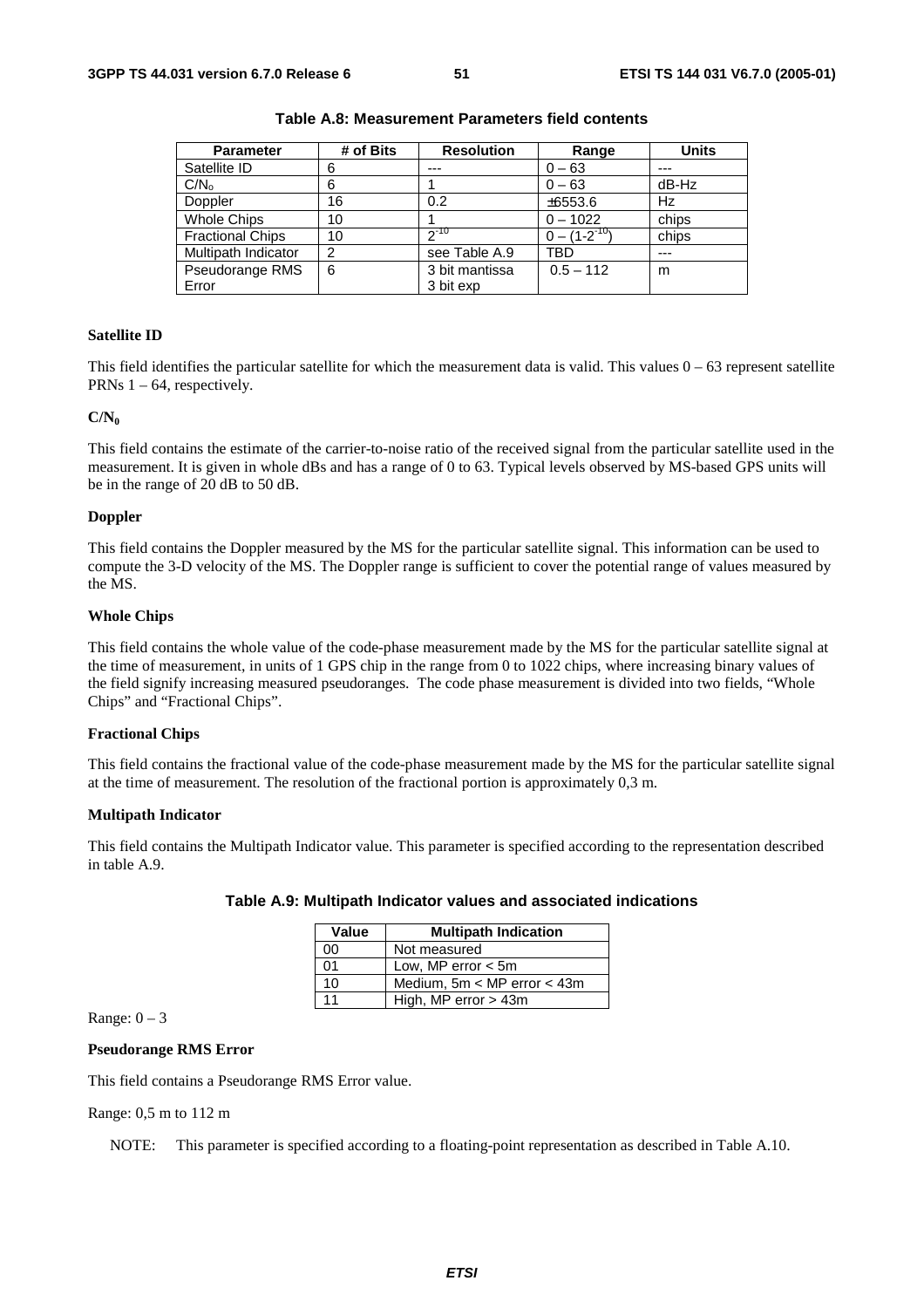| <b>Index</b> | Mantissa | <b>Exponent</b> | Floating-Point value, x <sub>i</sub> | <b>Pseudorange</b><br>value, P |
|--------------|----------|-----------------|--------------------------------------|--------------------------------|
|              | 000      | 000             | 0.5                                  | P < 0.5                        |
|              | 001      | 000             | 0.5625                               | $0.5 \leq P \leq 0.5625$       |
|              |          |                 | $0.5*(1 + x/8)*2^{y}$                | $x_{i-1}$ <= P < $x_i$         |
| 62           | 110      | 111             | 112                                  | $104 \leq P \leq 112$          |
| 63           | 111      | 111             | $- -$                                | $112 \le P$                    |

**Table A.10: Pseudorange RMS Error representation** 

### A.3.2.6 Location Information Error Element

The purpose of Location Information Error element is to provide the indication of error and the reason for it, when the MS can not perform the required location or the network can not determine the position estimate. The element may also indicate what further assistance data may be needed by the target MS to produce a successful location estimate or location measurements. This element is optional. This element has the following fields.

#### **Error Reason**

This field indicates the reason for error. This field is mandatory.

| '0'      | Undefined error.                                                                   |
|----------|------------------------------------------------------------------------------------|
| -'1':    | There were not enough BTSs to be received when performing mobile based E-OTD.      |
| $'2$ :   | There were not enough GPS satellites to be received, when performing GPS location. |
| $'3'$ :  | E-OTD location calculation assistance data missing.                                |
| $'4$ :   | E-OTD assistance data missing.                                                     |
| $'5$ :   | GPS location calculation assistance data missing.                                  |
| $'6$ :   | GPS assistance data missing.                                                       |
| $'7$ :   | Requested method not supported.                                                    |
| '8       | Location request not processed.                                                    |
| 'Q':     | Reference BTS for GPS is not the serving BTS.                                      |
| $'10'$ : | Reference BTS for E-OTD is not the serving BTS.                                    |

#### **Additional Assistance Data**

This field is optional. Its presence indicates that the target MS will retain assistance data already sent by the SMLC. The SMLC may send further assistance data for any new location attempt but need not resend previous assistance data. The field may contain the following:

GPS Assistance Data: Necessary additional GPS assistance data (structure and encoding as for the GPS Assistance Data IE in 3GPP TS 49.031 excluding the IEI and length octets)

### A.3.2.6a GPS Time Assistance Measurements Element

This IE contains measurements that are used to define an accurate relation between GSM and GPS time or to provide additional GPS TOW information for MS Assisted A-GPS. The contents are shown in Table A.10a, and the individual fields are described subsequently.

#### **Table A.10a: GPS Time Assistance Measurements Information element content**

| <b>Element fields</b>                 | <b>Presence</b> |
|---------------------------------------|-----------------|
| Reference Frame MSB                   |                 |
| <b>GPS TOW Subms</b>                  |                 |
| Delta TOW                             |                 |
| <b>GPS Reference Time Uncertainty</b> |                 |

#### **Reference Frame MSB**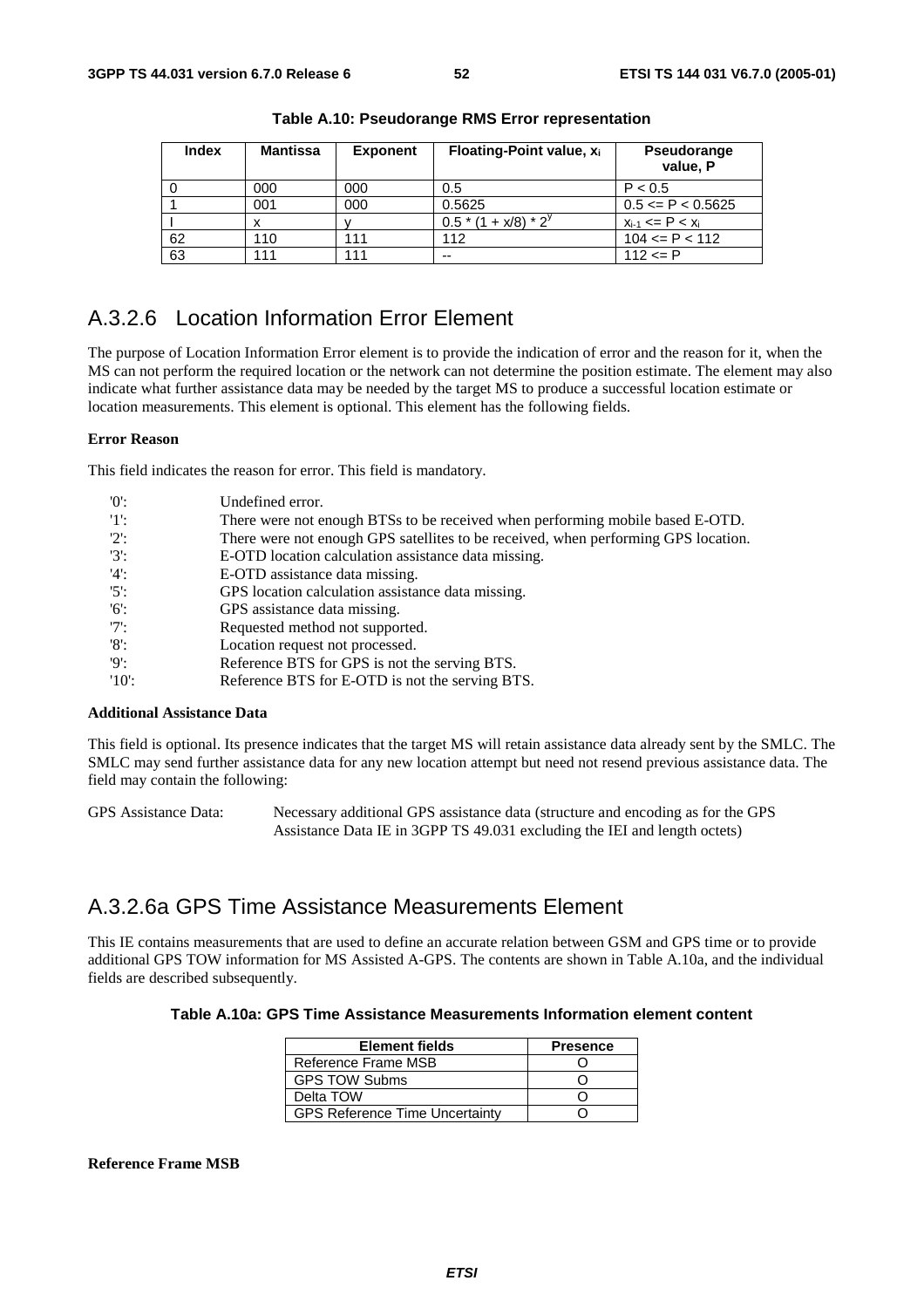#### **3GPP TS 44.031 version 6.7.0 Release 6 53 ETSI TS 144 031 V6.7.0 (2005-01)**

This field shall be included when GPS-GSM time association is provided for either MS Based A-GPS or MS Assisted A-GPS. It indicates the Most Significant Bits (MSBs) of the frame number of the reference BTS corresponding to the GPS measurement or location estimate. Starting from the complete GSM frame number denoted FN, the MS calculates Reference Frame MSB as

Reference Frame MSB = floor(FN/42432)

The complete GSM frame number FN can then be reconstructed in the SMLC by combining the fields Reference Frame with Reference Frame MSB in the following way

FN = Reference Frame MSB\*42432+Reference Frame

Range: 0-63

#### **GPS TOW Subms**

This field is only applicable for MS-Based A-GPS. This field indicates in units of 100ns the submillisecond part of the GPS time of measurement. This field together with the GPS TOW field in the Location Information Element provides a more accurate time stamp of the location estimate for MS based AGPS Expressed in units of microseconds. The precise GPS time of measurements in milliseconds is thus equal to

#### GPS TOW + 0.0001\*GPS TOW Subms

The estimation of precise GPS time of measurement using AGPS is vulnerable to millisecond ambiguities. Therefore the MS shall only report this field when it is confident that any millisecond ambiguities have been avoided.

Range: 0-9999

#### **Delta TOW**

This field is only applicable for MS-Assisted A-GPS. This field specifies the difference in milliseconds between the GPS TOW reported in the GPS Measurement Information Element and the millisecond part of the SV time tsv\_1 of the first SV in the list reported from the MS. Figure A.1 shows an example of Delta TOW calculation. The Delta TOW is defined as Delta  $TOW = GPS TOW - fix(tsv_1)$ 

where fix() denotes rounding to the nearest integer towards zero. The estimation of tsy  $\bar{1}$  which forms the basis for the calculation of Delta TOW is vulnerable to millisecond ambiguities. Therefore the MS shall only report this field when it is confident that the correct millisecond event has been recovered.

Range: 0-127

#### **GPS Reference Time Uncertainty**

This element is optional. It provides the accuracy of the relation GPS and GSM time in the Location Information or GPS Measurement Information Element when GPS-GSM time association is provided. For MS Assisted A-GPS when GPS-GSM time association is not provided, even if GPS Time Assistance Measurement Request is not included in the Measure Position Request, this element can be included to provide the accuracy of the reported GPS TOW. The interval, range and treatment is as described in sub-clause 2.2.4b.

### A.3.2.7 Extended Reference IE

This IE shall be included in any Measure Position Response if and only if an Extended Reference IE was received in the corresponding previous Measure Position Request message.

NOTE: For reasons of backward compatibility, a Release 4 or earlier MS will not include this IE.

The Extended Reference IE contains the following elements.

- SMLC code: an integer in the range 0-63. The value returned by a target MS in a Measure Position Response shall equal the value received from the SMLC in the earlier Measure Position Request.
- Transaction ID: an integer in the range 0-262143 distinguishing different RRLP transactions in different MSs currently being served by the same SMLC. The value returned by a target MS in a Measure Position Response shall equal the value received from the SMLC in the earlier Measure Position Request.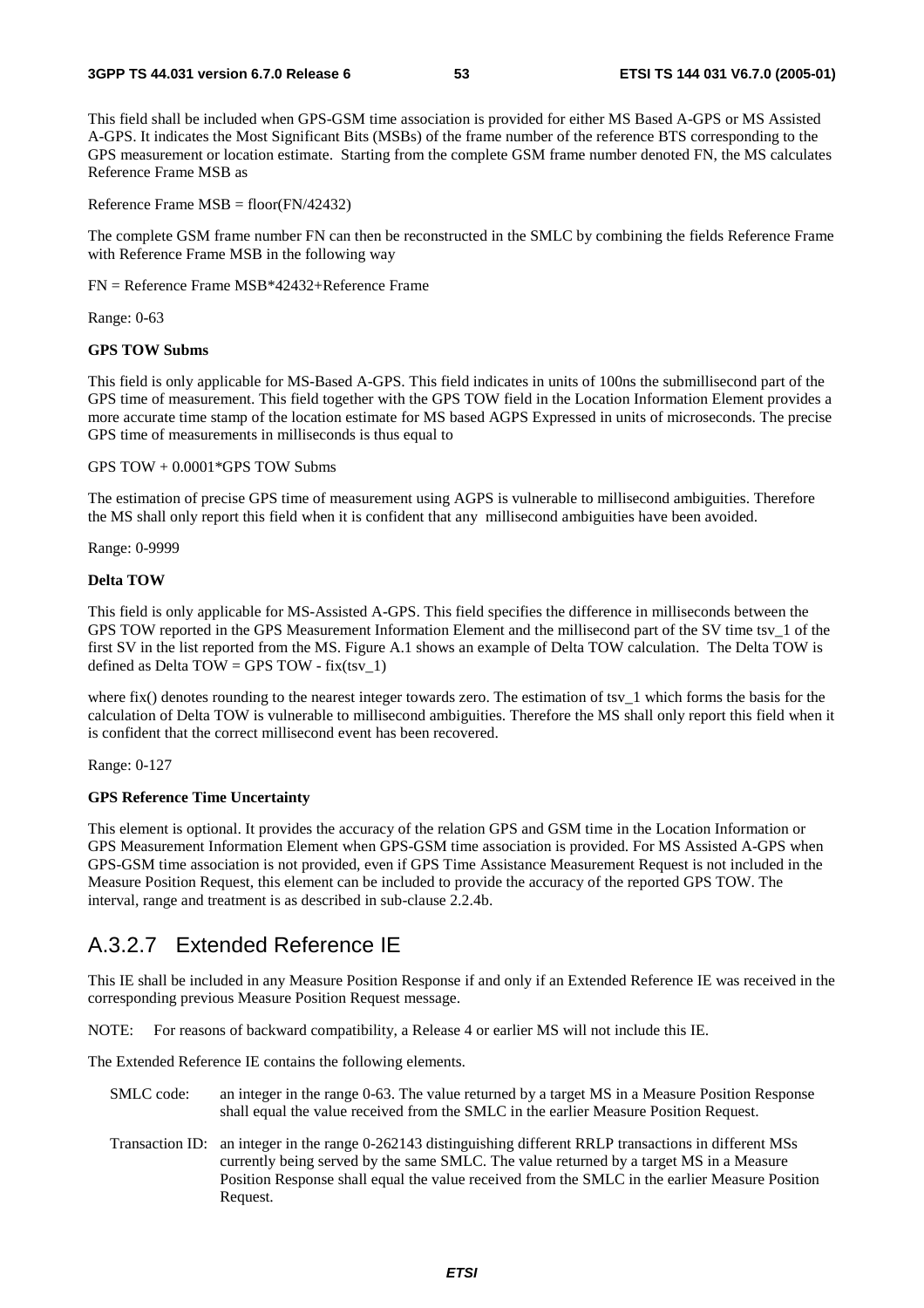When an MS employs pseudo-segmentation to return an RRLP response, the same Extended Reference IE shall be included in each RRLP Measure Position Response component.

## A.3.2.8 Uplink RRLP Pseudo Segmentation Indication

This element is included by the MS when up-link RRLP pseudo-segmentation is used. In the first segment, 'first of many' is indicated and in the second 'second of many' is indicated. It is not included when up-link pseudosegmentation is not used.

## A.4 Assistance Data

## A.4.1 General

The Assistance Data is a RRLP component from the network to the MS. It is used by the network to provide assistance data to enable MS-based E-OTD or MS-based Assisted GPS capabilities in the MS and may be used to help support MS-assisted E-OTD and MS-assisted Assisted GPS. It contains the following elements.

| <b>Element</b>                         | <b>Type/Reference</b>      | <b>Presence</b> |
|----------------------------------------|----------------------------|-----------------|
| E-OTD Reference BTS for                | E-OTD Reference BTS        | C               |
| Assistance Data                        | for Assistance Data 2.2.3  |                 |
| E-OTD Measurement Assistance           | E-OTD Measurement          | С               |
| Data                                   | Assistance Data 2.2.4      |                 |
| E-OTD Measurement Assistance           | E-OTD Measurement          | C               |
| Data for System Information List       | Assistance Data for        |                 |
|                                        | System Information List    |                 |
|                                        | 2.2.5                      |                 |
| <b>GPS Assistance Data</b>             | GPS Assistance Data        | С               |
|                                        | 4.2.4                      |                 |
| <b>GPS Time Assistance Measurement</b> | <b>GPS Time Assistance</b> | റ               |
| Request                                | Measurement Request        |                 |
|                                        | 4.2.4a                     |                 |
| <b>GPS Reference Time Uncertainty</b>  | <b>GPS Reference Time</b>  | ∩               |
|                                        | Uncertainty 4.2.4b         |                 |
| More Assistance Data To Be Sent        | More Assistance Data To    | C               |
|                                        | Be Sent 4.2.5              |                 |
| Extended Reference                     | Extended Reference         | С               |
|                                        | 2.2.5                      |                 |

|  | Table A.11: Assistance Data component content |  |  |  |
|--|-----------------------------------------------|--|--|--|
|--|-----------------------------------------------|--|--|--|

## A.4.2 Elements

## A.4.2.1 E-OTD Reference BTS for Assistance Data Element

This element is conditional. It is as described in sub-clause 2.2.3. If the network can provide assistance data, and data for E-OTD has been requested, this element is included.

### A.4.2.2 E-OTD Measurement Assistance Data Element

This element is conditional. It is as described in sub-clause 2.2.4. If the network can provide assistance data, and data for E-OTD has been requested, this element is included.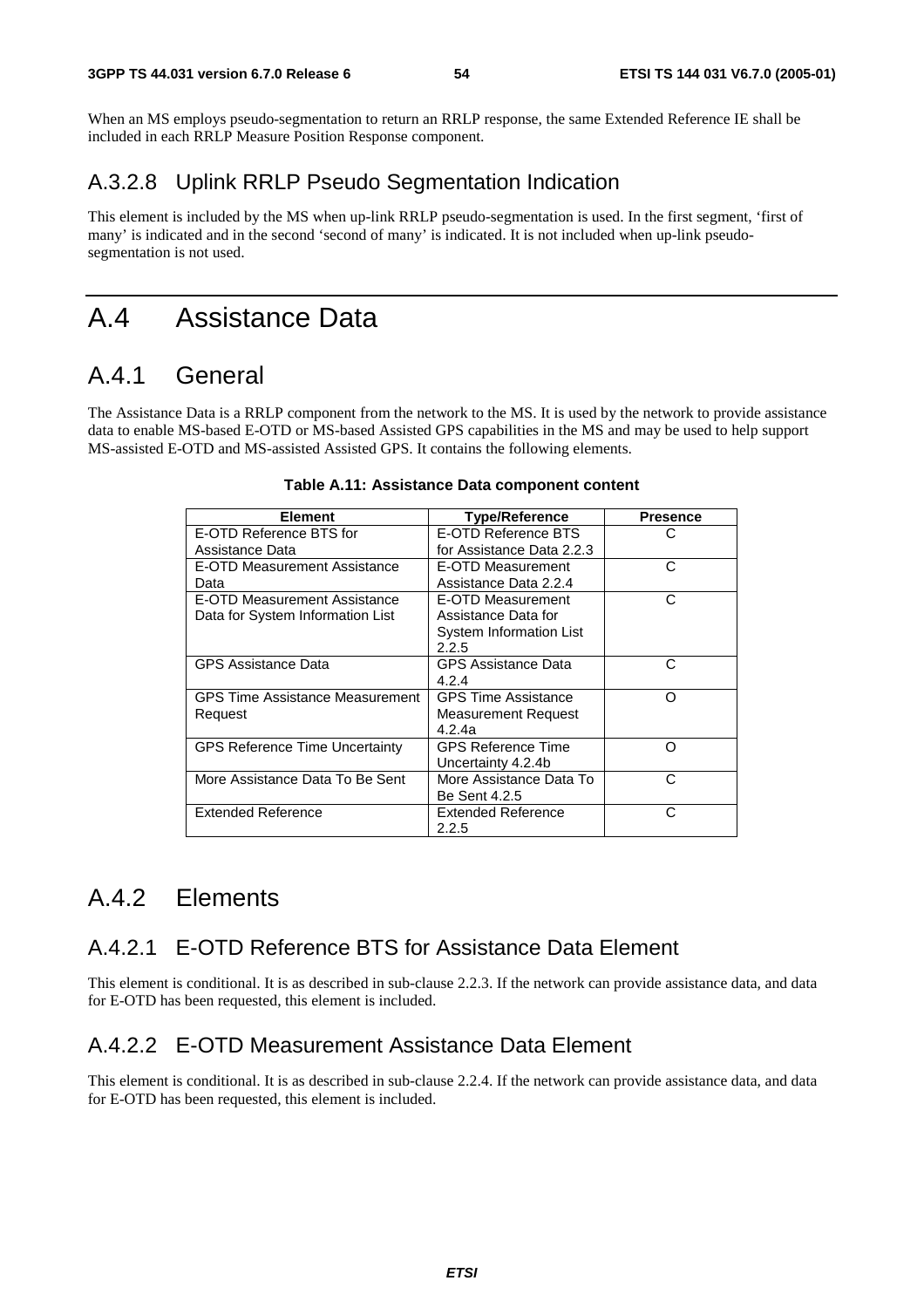### A.4.2.3 E-OTD Measurement Assistance Data for System Information List Element

This element is conditional. It is as described in sub-clause 2.2.5. If the network can provide assistance data, and data for E-OTD has been requested, this element is included.

### A.4.2.4 GPS Assistance Data Element

The GPS Assistance Data element contains a single GPS assistance message that supports both MS-assisted and MSbased GPS methods. This element can contain one or more of the fields listed in table A.12 below, which support both MS-assisted and MS-based GPS methods. As table A.12 shows, all fields are optional.

Note that certain types of GPS Assistance data may be derived, wholly or partially, from other types of GPS Assistance data.

In addition, an Integrity Monitor (IM) shall detect unhealthy (e.g., failed/failing) satellites and also shall inform users of measurement quality in DGPS modes when satellites are healthy. Excessively large pseudo range errors, as evidenced by the magnitude of the corresponding DGPS correction, shall be used to detect failed satellites. Unhealthy satellites should be detected within 10 seconds of the occurrence of the satellite failure. When unhealthy (e.g., failed/failing) satellites are detected, the assistance and/or DGPS correction data shall not be supplied for these satellites. When the error in the IM computed position is excessive for solutions based upon healthy satellites only, DGPS users shall be informed of measurement quality through the supplied UDRE values. After bad satellites have been indicated in the Real Time Integrity field, if the satellites return to healthy condition for some period of time, the indications for them shall be removed from this field.

| <b>Parameter</b>              | <b>Presence</b> | <b>Repetition</b> |
|-------------------------------|-----------------|-------------------|
| Reference Time                |                 | Yes               |
| Reference Location            |                 | No                |
| <b>DGPS Corrections</b>       |                 | Yes               |
| <b>Navigation Model</b>       |                 | Yes               |
| Ionospheric Model             |                 | No                |
| <b>UTC Model</b>              |                 | No                |
| Almanac                       |                 | Yes               |
| <b>Acquisition Assistance</b> |                 | Yes               |
| Real-Time Integrity           |                 | Yes               |

**Table A.12: Fields in the GPS Assistance Data element** 

When RRLP pseudo-segmentation is used, Table A.12 indicates which parameters may be repeated in more than one RRLP segment in order to provide data for multiple satellites. When any such parameter appears in more than one segment, the following rules shall apply.

- 1. There shall be no repetition of data for the same satellite.
- 2. Optional and conditional elements in the parameter not associated with a particular satellite shall each appear in at most one RRLP segment.
- 3. Any mandatory element not associated with a particular satellite shall assume consistent values in the case of an element related to current GPS time and the same value otherwise.
- 4. The maximum number of satellites defined in sub-clause 5.1 for which data can be included for any parameter in one RRLP segment shall apply also when counted over all RRLP segments.

#### **Reference Time**

These fields specify the relationship between GPS time and air-interface timing of the BTS transmission in the reference cell. These fields occur once per message; some are mandatory and some are conditional, as shown in table A.14. Note that Reference Time may also be present within the Acquisition Assistance parameter. In such a case, the SMLC shall ensure consistency.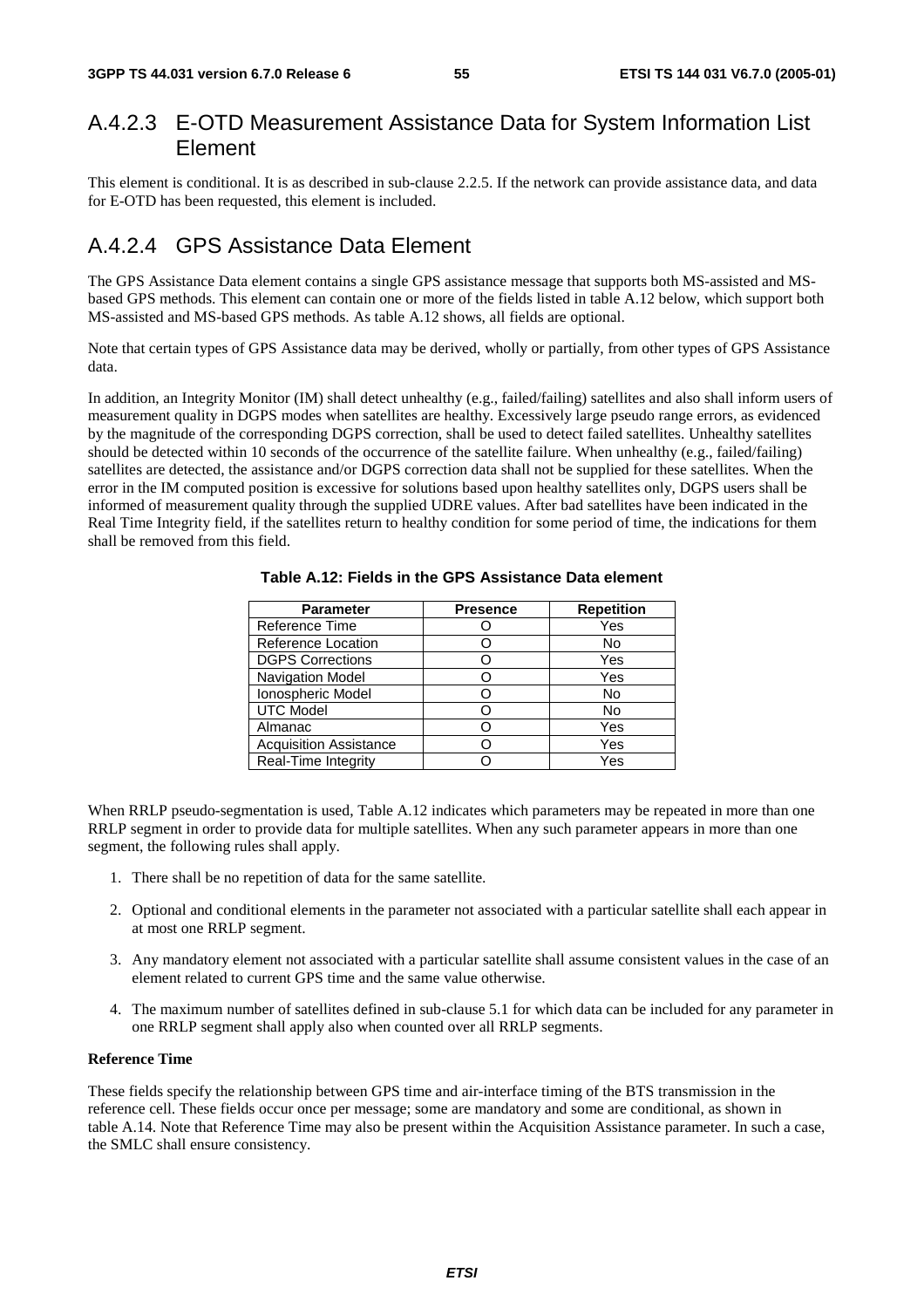| <b>Parameter</b>                                                                         | # Bits   | <b>Scale</b><br><b>Factor</b> | Range           | <b>Units</b> | Incl.        |
|------------------------------------------------------------------------------------------|----------|-------------------------------|-----------------|--------------|--------------|
| <b>GPS Week</b>                                                                          | 10       |                               | $0 - 1023$      | weeks        | M            |
| <b>GPS TOW</b>                                                                           | 23       | 0.08                          | 0-604799.92     | sec          | М            |
| <b>BCCH Carrier</b>                                                                      | 10       |                               | $0 - 1023$      |              | $O$ (note 1) |
| <b>BSIC</b>                                                                              | 6        |                               | $0 - 63$        |              | $O$ (note 1) |
| <b>FNm</b>                                                                               | 21       |                               | $0 - (221 - 1)$ | frames       | $O$ (note 1) |
| <b>TN</b>                                                                                | 3        |                               | $0 - 7$         | timeslots    | $O$ (note 1) |
| <b>BN</b>                                                                                | 8        |                               | $0 - 156$       | bits         | $O$ (note 1) |
| <b>GPS TOW Assist</b>                                                                    | 24*N_SAT | ---                           | ----            | ---          | Ω            |
| NOTE 1: All of these fields shall be present together, or none of them shall be present. |          |                               |                 |              |              |

**Table A.14: Reference Time (Fields occurring once per message)** 

#### **GPS Week**

This field specifies the GPS week number of the assistance being provided. GPS Week eliminates one-week ambiguities from the time of the GPS assistance. This field is mandatory.

#### **GPS TOW**

The GPS TOW (time-of-week) is a mandatory field and is specified with 80 msec resolution. When GSM Time Present is "1", GPS TOW and BCCH/BSIC/FNm/TN/BN IEs provide a valid relationship between GPS and GSM time, as seen at the approximate location of the MS, ie the propagation delay from BTS to MS shall be compensated for by the SMLC. Depending on implementation, the relation between GPS and GSM time may have varying accuracy. Therefore, the uncertainty of the timing relation may be provided in the optional field GPS Reference Time Uncertainty. If the propagation delay from BTS to MS is not accurately known, the SMLC shall use the best available approximation of the propagation delay and take the corresponding delay uncertainty into account in the calculation of the field GPS Reference Time Uncertainty. When GSM Time Present is "0", GPS TOW is an estimate of current GPS time of week at time of reception of the RRLP segment containing this data by the MS. The SMLC should achieve an accuracy of  $+/-3$ seconds for this estimate including allowing for the transmission delay between SMLC and MS of the RRLP segment containing GPS TOW. Note that the MS should further compensate GPS TOW for the time between the reception of the segment containing GPS TOW and the time when the GPS TOW field is used.

#### **BCCH Carrier/BSIC/FNm/TN/BN**

These fields specify the state of the GSM frame number, timeslot number, and bit number, respectively, of the reference BTS with the specified BCCH carrier and BSIC at the time that correspond to GPS TOW. The SMLC shall use the current serving BTS as the reference BTS. The frame number field is given modulo  $2^{21}$ , i.e., the MSB of the GSM frame number is truncated. The MS shall interpret FNm as the most recent of the two possible frame numbers that FNm could represent. The target MS has the option of rejecting a GPS position request or GPS assistance data if the reference BTS is not the serving BTS.

#### **GPS TOW Assist**

This field contains several fields in the Telemetry (TLM) Word and Handover Word (HOW) that are currently being broadcast by the respective GPS satellites. Combining this information with GPS TOW enables the MS to know the entire 1.2-second (60-bit) pattern of TLM and HOW that is transmitted at the start of each six-second subframe by the particular GPS satellite. This field contains information for each of N\_SAT satellites, and optional. The individual fields for each satellite in the message are shown in table A.15a.

| <b>Parameter</b>    | # Bits | <b>Scale</b><br><b>Factor</b> | Range       | <b>Units</b>     | Incl. |
|---------------------|--------|-------------------------------|-------------|------------------|-------|
| SatID               |        | ---                           | $0 - 63$    |                  | M     |
| TLM Message         | 14     | $---$                         | $0 - 16383$ | <b>Bit field</b> | м     |
| Anti-Spoof          |        |                               |             | <b>Bit field</b> | М     |
| Alert               |        |                               |             | <b>Bit field</b> | M     |
| <b>TLM Reserved</b> |        | $--$                          | - 3         | <b>Bit field</b> | M     |

**Table A.15a: GPS TOW Assist (Fields occurring N\_SAT times per message)** 

**SatID**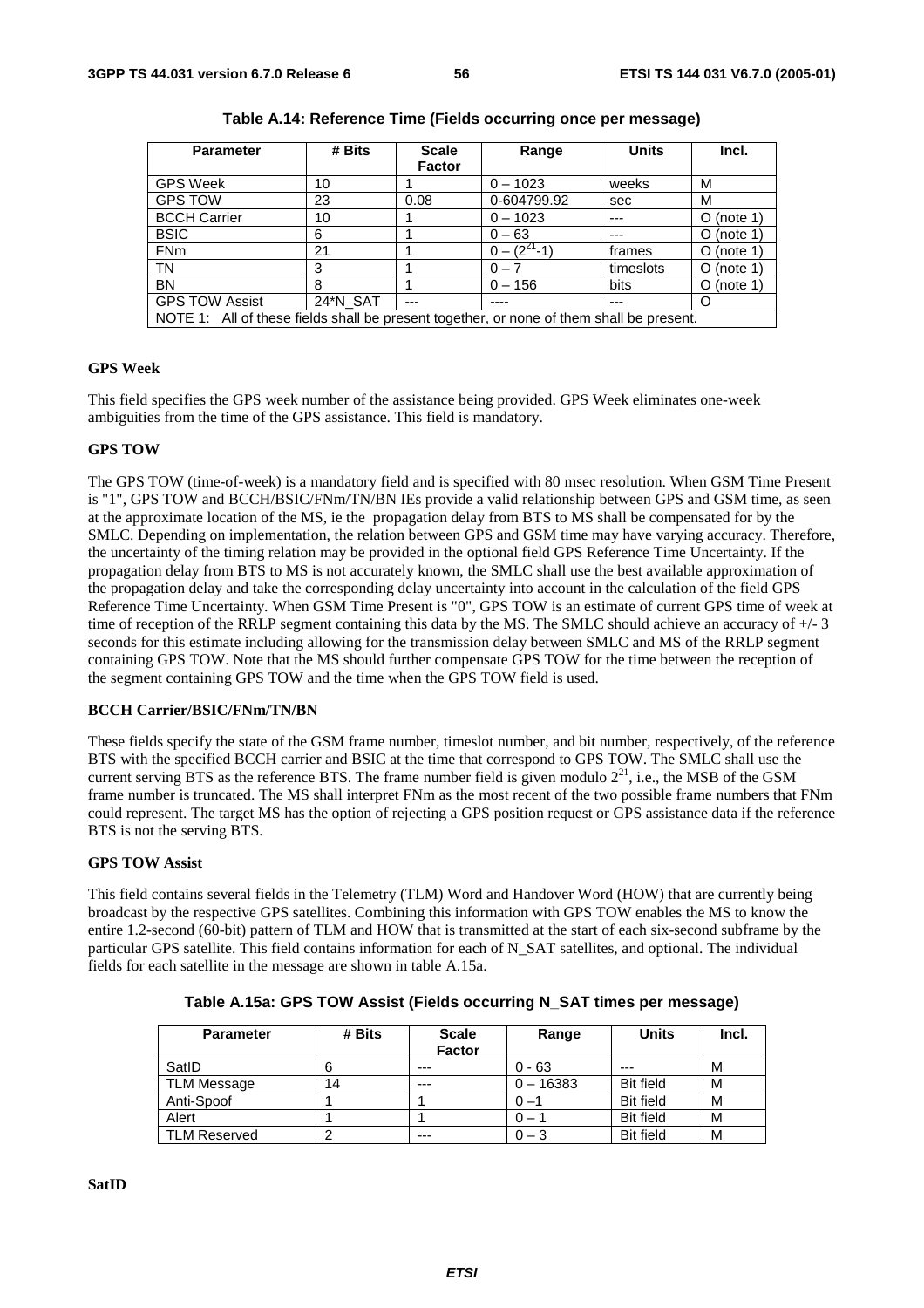This field identifies the satellite for which the corrections are applicable. The values ranging from 0 to 63 represent satellite PRNs ranging from 1 to 64, respectively.

#### **TLM Message**

This field contains a 14-bit value representing the Telemetry Message (TLM) being broadcast by the GPS satellite identified by the particular SatID, with the MSB occurring first in the satellite transmission.

#### **Anti-Spoof/Alert**

These fields contain the Anti-Spoof and Alert flags that are being broadcast by the GPS satellite identified by SatID.

#### **TLM Reserved**

These fields contain the two reserved bits in the TLM Word being broadcast by the GPS satellite identified by SatID, with the MSB occurring first in the satellite transmission.

#### **Reference Location**

The Reference Location field contains a 3-D location (with uncertainty) specified as per 3GPP TS 23.032. The purpose of this field is to provide the MS with a priori knowledge of its location in order to improve GPS receiver performance. The allowed shape is 3-D location with uncertainty (ellipsoid point with altitude and uncertainty ellipsoid).

#### **DGPS Corrections**

These fields specify the DGPS corrections to be used by the MS. All fields are mandatory when DGPS Corrections are present in the GPS Assistance Data.

| <b>Parameter</b>                            | # Bits        | <b>Scale Factor</b>                                         | Range        | <b>Units</b> | Incl. |  |  |
|---------------------------------------------|---------------|-------------------------------------------------------------|--------------|--------------|-------|--|--|
| The following fields occur once per message |               |                                                             |              |              |       |  |  |
| <b>GPS TOW</b>                              | 20            |                                                             | $0 - 604799$ | sec          | М     |  |  |
| Status/Health                               | 3             |                                                             | $0 - 7$      | ---          | М     |  |  |
| N SAT                                       | 4             | и                                                           | $1 - 16$     |              | М     |  |  |
|                                             |               | The following fields occur once per satellite (N_SAT times) |              |              |       |  |  |
| SatID                                       | 6             |                                                             | $0 - 63$     |              | М     |  |  |
| <b>IODE</b>                                 | 8             | ---                                                         | $0 - 255$    | ---          | М     |  |  |
| <b>UDRE</b>                                 | $\mathcal{P}$ | ---                                                         | $0 - 3$      | ---          | М     |  |  |
| <b>PRC</b>                                  | 12            | 0.32                                                        | ±655.04      | meters       | М     |  |  |
| <b>RRC</b>                                  | 8             | 0.032                                                       | ±4.064       | meters/sec   | М     |  |  |
| Delta PRC2                                  | 8             |                                                             |              |              | М     |  |  |
| Delta RRC2                                  | 4             |                                                             |              |              | М     |  |  |
| Delta PRC3                                  | 8             |                                                             |              |              | М     |  |  |
| Delta RRC3                                  | 4             |                                                             |              |              | М     |  |  |

#### **Table A.15: DGPS Corrections**

#### **GPS TOW**

This field indicates the baseline time for which the corrections are valid.

#### **Status/Health**

This field indicates the status of the differential corrections contained in the broadcast message. The values of this field and their respective meanings are shown below in table A.16.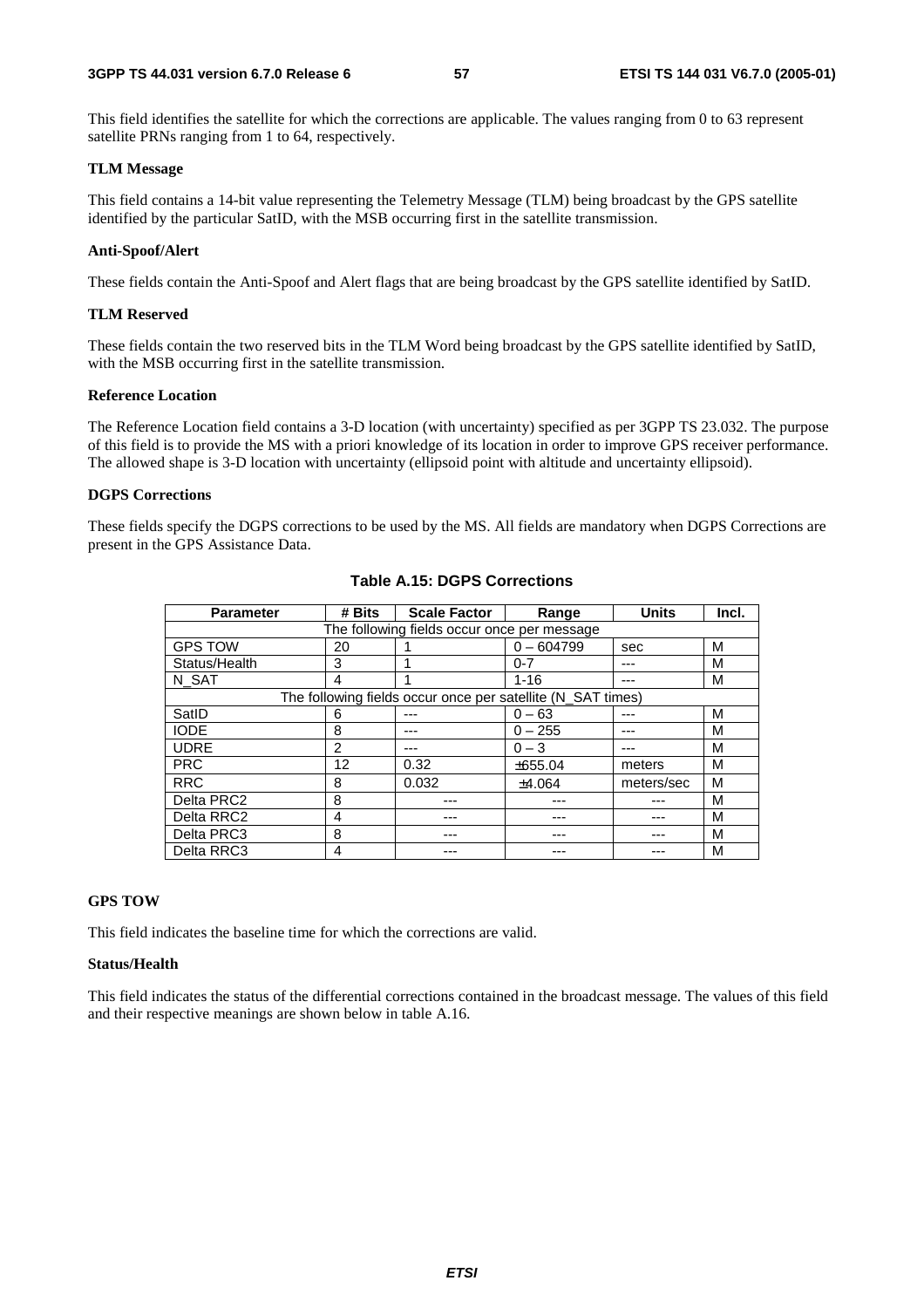| Code | <b>Indication</b>                  |
|------|------------------------------------|
| 000  | UDRE Scale Factor = $1.0$          |
| 001  | UDRE Scale Factor = $0.75$         |
| 010  | UDRE Scale Factor = $0.5$          |
| 011  | UDRE Scale Factor = $0.3$          |
| 100  | UDRE Scale Factor = $0.2$          |
| 101  | UDRE Scale Factor = $0.1$          |
| 110  | Reference Station Transmission Not |
|      | Monitored                          |
| 111  | Data is invalid - disregard        |

**Table A.16: Values of Status/Health IE** 

The first six values in this field indicate valid differential corrections. When using the values described below, the "UDRE Scale Factor" value is applied to the UDRE values contained in the message. The purpose is to indicate an estimate in the amount of error in the corrections.

The value "110" indicates that the source of the differential corrections (e.g., reference station or external DGPS network) is currently not being monitored. The value "111" indicates that the corrections provided by the source are invalid, as judged by the source. In the later case, the message shall contain no corrections for individual satellites. Any MS that receives DGPS Corrections in a GPS Assistance Data IE shall contain the appropriate logic to properly interpret this condition and look for the next IE.

#### **N\_SAT**

This field indicates the number of satellites for which differential corrections are available. Corrections for up to 16 satellites.

#### **SatID**

This field identifies the satellite for which the corrections are applicable. The values ranging from 0 to 63 represent satellite PRNs ranging from 1 to 64, respectively.

#### **IODE**

This IE is the sequence number for the ephemeris for the particular satellite. The MS can use this IE to determine if new ephemeris is used for calculating the corrections that are provided in the broadcast message. This eight-bit IE identifies a particular set of ephemeris data for a GPS satellite and may occupy the numerical range of [0, 255]. The transmitted IODE value will be different from any value transmitted by the GPS satellite during the preceding six hours. For more information about this field can be found from RTCM-SC104.

#### **User Differential Range Error (UDRE)**

This field provides an estimate of the uncertainty  $(1-\sigma)$  in the corrections for the particular satellite. The value in this field shall be multiplied by the UDRE Scale Factor in the common Corrections Status/Health field to determine the final UDRE estimate for the particular satellite. The meanings of the values for this field are described in table A.18.

| Value | <b>Indication</b>             |
|-------|-------------------------------|
|       | UDRE $\leq 1.0$ m             |
|       | 1.0 m $<$ UDRE $\leq$ 4.0 m   |
| 10    | 4.0 m $<$ UDRE $\leq$ 8.0 m   |
|       | $8.0 \text{ m} < \text{UDRE}$ |

|  |  |  |  | Table A.18: Values of UDRE IE |
|--|--|--|--|-------------------------------|
|--|--|--|--|-------------------------------|

Each UDRE value shall be adjusted based on the operation of an Integrity Monitor (IM) function which exists at the network (SMLC, GPS server, or reference GPS receiver itself). Positioning errors derived at the IM which are excessive relative to DGPS expected accuracy levels shall be used to scale the UDRE values to produce consistency.

#### **Pseudo-Range Correction (PRC)**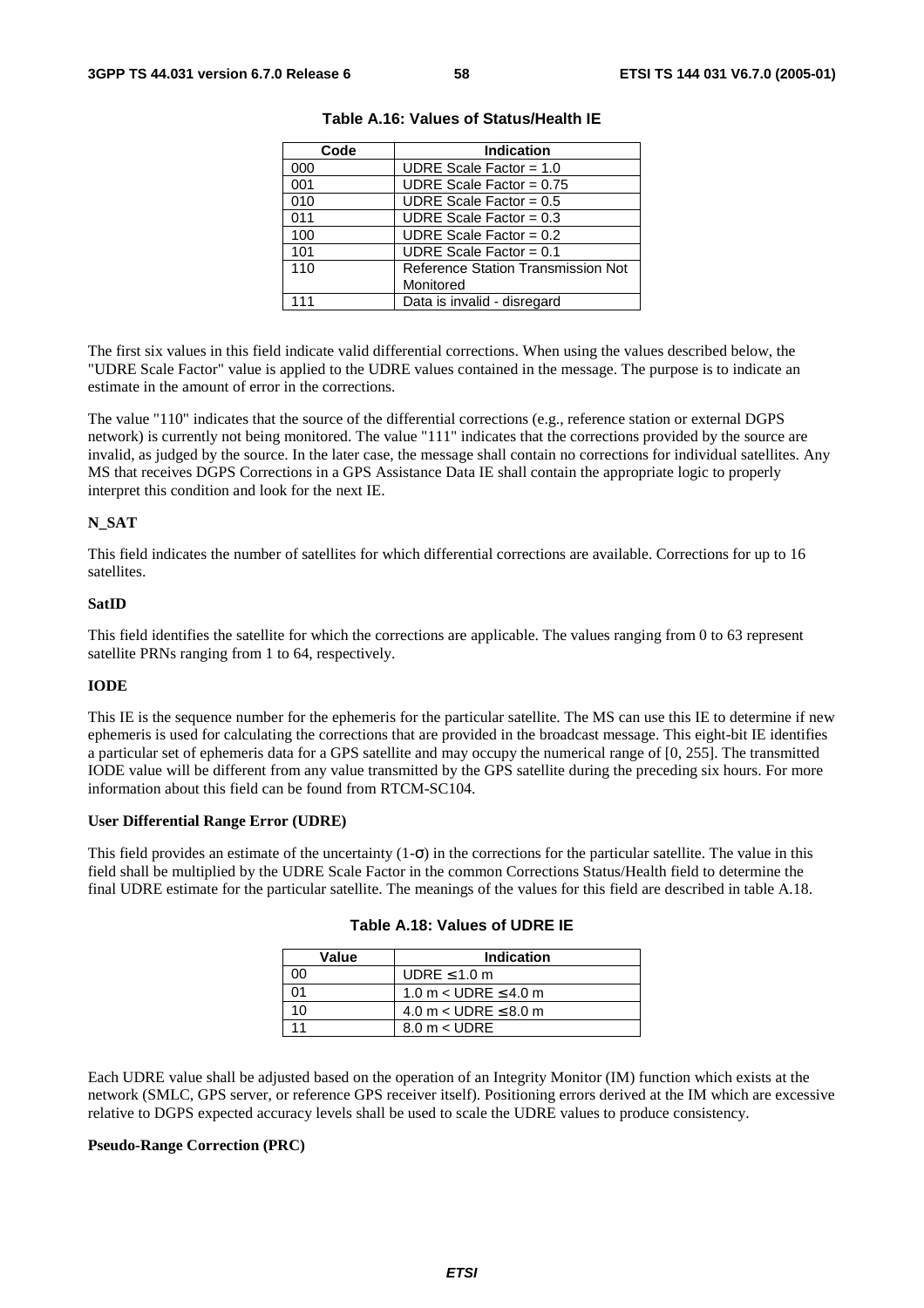#### **3GPP TS 44.031 version 6.7.0 Release 6 59 ETSI TS 144 031 V6.7.0 (2005-01)**

This field indicates the correction to the pseudorange for the particular satellite at the GPS Reference Time,  $t_0$ . The value of this field is given in meters (m) and the resolution is 0.32, as shown in table A.15 above. The method of calculating this field is described in 3GPP TS 29.002.

If the SMLC has received a request for GPS assistance data from an MS which included a request for the navigation models and DGPS (i.e., bit D and E are set to one in 'Requested GPS Assistance Data, see 3GPP TS 49.031), the SMLC shall determine, for each satellite, if the navigation model stored by the MS is still suitable for use with DGPS corrections (also see navigation model update conditions right before Table A.19) and if so and if DGPS corrections are supported the SMLC should send DGPS corrections without including the navigation model.

The IODE value sent for a satellite shall always be the IODE value that corresponds to the navigation model for which the pseudo-range corrections are applicable.

The pseudo-range correction shall correspond to the available navigation model (the one already stored in and identified by the MS or the one included in the same procedure as the pseudo-range correction). The MS shall only use the PRC value when the IODE value received matches its available navigation model.

#### **Pseudo-Range Rate Correction (RRC)**

This field indicates the rate-of-change of the pseudorange correction for the particular satellite, using the satellite ephemeris identified by the IODE IE. The value of this field is given in meters per second (m/sec) and the resolution is 0.032, as shown in table A.15 above. For some time  $t_1 > t_0$ , the corrections for IODE are estimated by

 $PRC(t_{1,\text{IODE}}) = PRC(t_{0,\text{IODE}}) + RRC(t_{0,\text{IODE}}) \cdot (t_1 - t_0)$ ,

and the MS uses this to correct the pseudorange it measures at  $t_1$ ,  $PR_m(t_1 \text{ IODE})$ , by

$$
PR(t_{1,\text{IODE}}) = PR_{m}(t_{1,\text{IODE}}) + PRC(t_{1,\text{IODE}}).
$$

The SMLC shall always send the RRC value that corresponds to the PRC value that it sends (see above for details). The MS shall only use the RRC value when the IODE value received matches its available navigation model.

#### **Delta Pseudo-Range Correction 2 (Delta PRC2)**

This IE is not used. The sender shall set it to zero and the receiver shall ignore it.

#### **Delta Pseudo-Range Rate Correction 2 (Delta RRC2)**

This IE is not used. The sender shall set it to zero and the receiver shall ignore it.

#### **Delta Pseudo-Range Correction 3 (Delta PRC3)**

This IE is not used. The sender shall set it to zero and the receiver shall ignore it.

#### **Delta Pseudo-Range Rate Correction 3 (Delta RRC3)**

This IE is not used. The sender shall set it to zero and the receiver shall ignore it.

#### **Navigation Model**

This set of fields contains information required to manage the transfer of precise navigation data to the GPS-capable MS. In response to a request from an MS for GPS assistance data, the SMLC shall determine whether to send the navigation model for a particular satellite to an MS based upon factors like the T-Toe limit specified by the MS and any request from the MS for DGPS (also see above). This information includes control bit fields as well as satellite ephemeris and clock corrections. The individual fields are given in Table A.19 below, and the conditions for their presence is discussed below.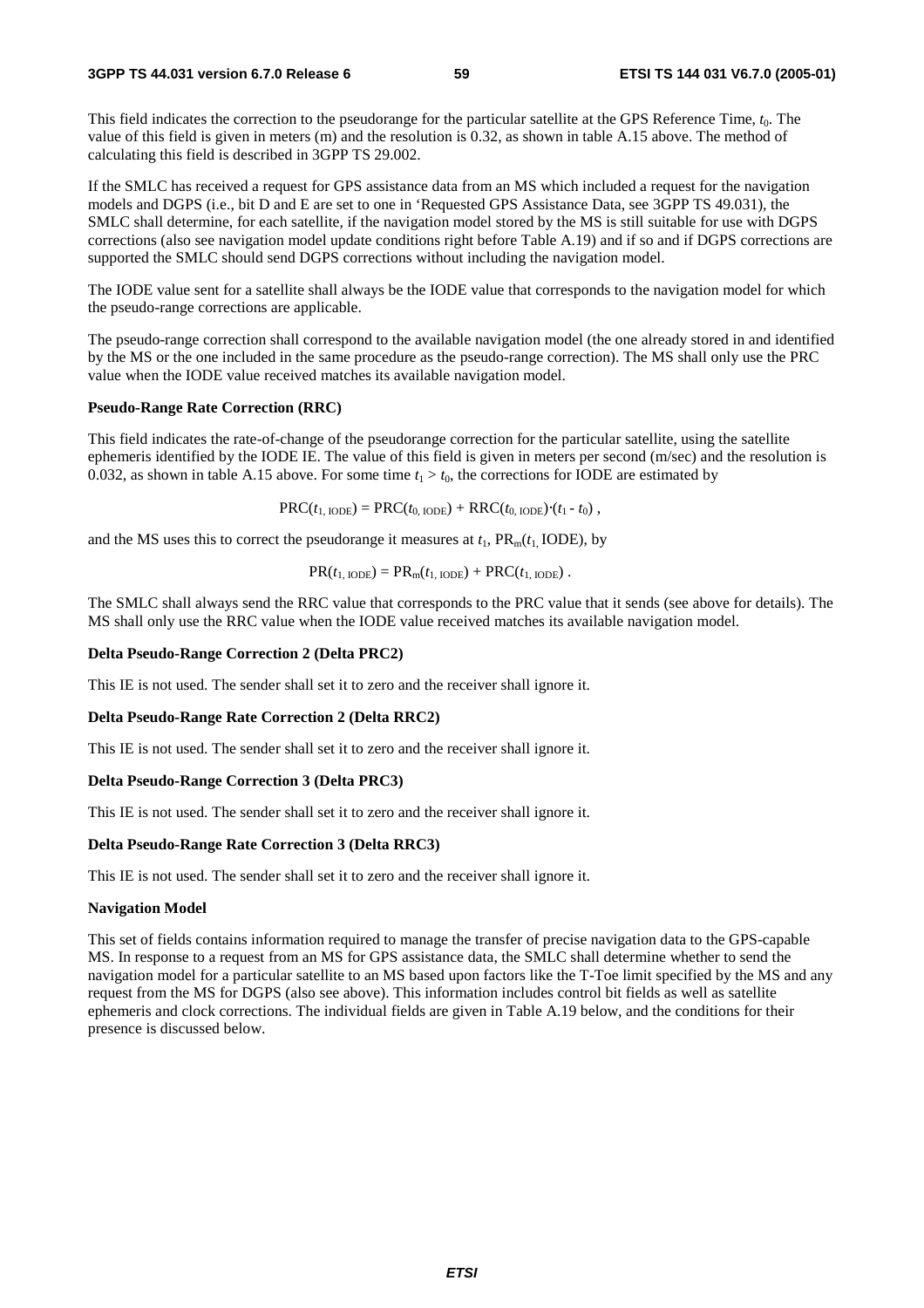| <b>Parameter</b>                                 | # Bits          | <b>Scale</b><br><b>Factor</b> | <b>Units</b>                                                        | Incl.                 |  |  |  |
|--------------------------------------------------|-----------------|-------------------------------|---------------------------------------------------------------------|-----------------------|--|--|--|
| Navigation Model Flow Control (once per message) |                 |                               |                                                                     |                       |  |  |  |
| Num_Sats_Total                                   | $4^{(1)}$       |                               | $-$                                                                 | M                     |  |  |  |
|                                                  |                 |                               | Satellite and Format Identification (once per satellite)            |                       |  |  |  |
| SatID                                            | $6^{(1)}$       | ---                           |                                                                     | M                     |  |  |  |
| <b>Satellite Status</b>                          | 2               | $---$                         | Boolean                                                             | M                     |  |  |  |
|                                                  |                 |                               | Satellite Navigation Model and Associated Bits (once per satellite) |                       |  |  |  |
| C/A or P on L2                                   | $\overline{2}$  | ---                           | Boolean                                                             | C                     |  |  |  |
| <b>URA Index</b>                                 | 4               | $\overline{a}$                | Boolean                                                             | $\overline{\text{c}}$ |  |  |  |
| SV Health                                        | 6               | ---                           | Boolean                                                             | $\overline{\rm c}$    |  |  |  |
| <b>IODC</b>                                      | $10^{(1)}$      | ---                           | $---$                                                               | $\overline{\text{c}}$ |  |  |  |
| L <sub>2</sub> P Data Flag                       | 1               | ---                           | Boolean                                                             | $\overline{\text{c}}$ |  |  |  |
| SF 1 Reserved                                    | 87              | ---                           | ---                                                                 | $\overline{\text{c}}$ |  |  |  |
| $T_{GD}$                                         | 8               | $\frac{2^{31}}{2^4}$          | sec                                                                 | $\overline{\text{c}}$ |  |  |  |
| $t_{\text{o$                                     | $16^{(1)}$      |                               | sec                                                                 | $\overline{c}$        |  |  |  |
| af <sub>2</sub>                                  | 8               | $\frac{1}{2}$ -55             | sec/sec <sup>2</sup>                                                | $\overline{\text{c}}$ |  |  |  |
| af <sub>1</sub>                                  | 16              | $2^{-43}$                     | sec/sec                                                             | $\overline{\text{c}}$ |  |  |  |
| af <sub>0</sub>                                  | 22              | $2^{-31}$                     | sec                                                                 | $\overline{\text{c}}$ |  |  |  |
| $\overline{C_{rs}}$                              | 16              | $\frac{2}{2}$ <sup>5</sup>    | meters                                                              | $\overline{\text{c}}$ |  |  |  |
| $\Delta n$                                       | 16              | $\frac{1}{2}$ <sup>-43</sup>  | semi-circles/sec                                                    | $\overline{\text{c}}$ |  |  |  |
| $M_0$                                            | 32              | $2^{-31}$                     | semi-circles                                                        | $\overline{\text{c}}$ |  |  |  |
| $\overline{C_{\text{uc}}}$                       | 16              | $\frac{1}{2}$ <sup>-29</sup>  | radians                                                             | $\overline{\text{c}}$ |  |  |  |
| е                                                | $32^{(1)}$      | $2^{-33}$                     | $\overline{a}$                                                      | $\overline{\text{c}}$ |  |  |  |
|                                                  | 16              | $2^{-29}$                     | radians                                                             | $\overline{\text{c}}$ |  |  |  |
| $\frac{C_{us}}{(A)^{1/2}}$                       | $32^{(1)}$      | $2^{-19}$                     | $meters$ <sup><math>1/2</math></sup>                                | $\overline{\text{c}}$ |  |  |  |
| $t_{oe}$                                         | $16^{(1)}$      | 2 <sup>4</sup>                | sec                                                                 | $\overline{\text{c}}$ |  |  |  |
| Fit Interval Flag                                | $\overline{1}$  | $\overline{a}$                | Boolean                                                             | $\overline{\text{c}}$ |  |  |  |
| <b>AODO</b>                                      | $\overline{5}$  | 900                           | sec                                                                 | $\overline{\text{c}}$ |  |  |  |
| $C_{ic}$                                         | 16              | $2^{-29}$                     | radians                                                             | $\overline{\text{c}}$ |  |  |  |
| OMEGA <sub>0</sub>                               | $\overline{32}$ | $2^{31}$                      | semi-circles                                                        | $\overline{\text{c}}$ |  |  |  |
| $\overline{C}_{\underline{\text{is}}}$           | 16              | $2^{-29}$                     | radians                                                             | $\overline{\text{c}}$ |  |  |  |
| io                                               | $\overline{32}$ | $2^{-31}$                     | semi-circles                                                        | $\overline{C}$        |  |  |  |
| $C_{\underline{\text{rc}}}$                      | 16              | $2^{5}$                       | meters                                                              | $\overline{\text{c}}$ |  |  |  |
| $\omega$                                         | $\overline{32}$ | $2^{-31}$                     | semi-circles                                                        | $\overline{\text{c}}$ |  |  |  |
| <b>OMEGAdot</b>                                  | 24              | $2^{-43}$                     | semi-circles/sec                                                    | C                     |  |  |  |
| Idot                                             | 14              | $2^{-43}$                     | semi-circles/sec                                                    | $\overline{\text{c}}$ |  |  |  |

## **Table A.19: Navigation Model (per-satellite fields - (1) = Positive range only)**

#### **Num\_Sats\_Total**

This field specifies the number of satellites that are included in the provided Navigation Model. A range of 1-16 is available. This field is mandatory when the Navigation Model field is included in the message.

#### **SatID**

This field identifies the satellite for which the assistance is applicable. This value is the same as the PRN number provided in the navigation message transmitted by the particular satellite. The range is 0 to 63, with 0-31 indicating GPS satellites 1-32, respectively, and 32-63 indicating satellites in future augmentation systems (e.g., WAAS or EGNOS). This field is mandatory for each included satellite.

#### **Satellite Status**

This field is a two-bit value that indicates the status of the Navigation Model for the particular satellite specified by SatID. This field is mandatory for each included satellite. The MS shall interpret the combinations of the two bits as follows.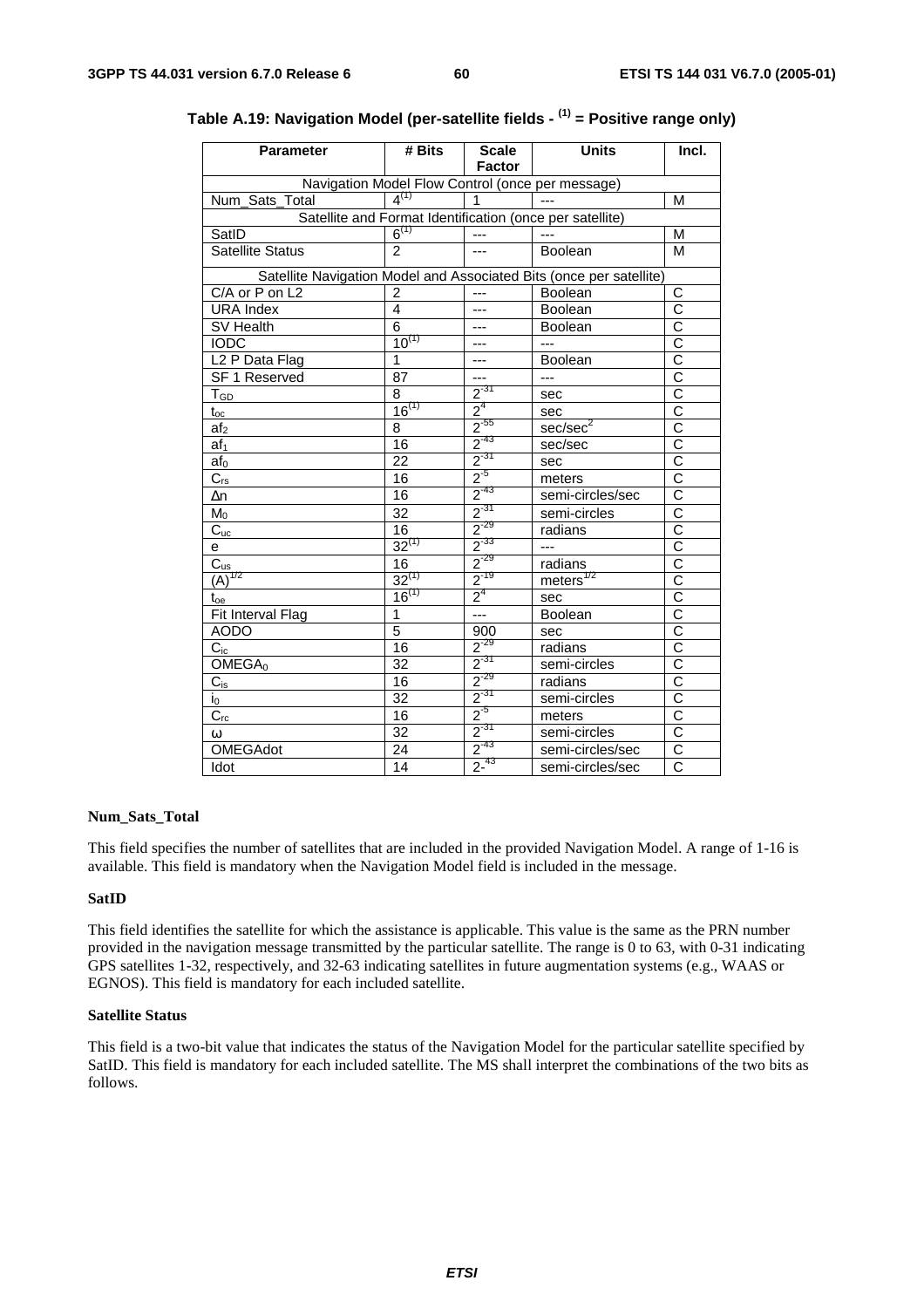| <b>MSB</b> | LSB | Interpretation                            |  |
|------------|-----|-------------------------------------------|--|
|            |     | New satellite, new Navigation Model       |  |
|            |     | Existing satellite, same Navigation Model |  |
|            |     | Existing satellite, new Navigation Model  |  |
|            |     | Reserved                                  |  |

**Table A.20: Satellite Status (per-satellite field)** 

This Satellite Navigation Model and associated bit fields include the parameters that accurately model the orbit and clock state of the particular satellite. For the particular satellite, these fields are conditional based on the value of Satellite Status for that satellite. The fields are absent when Satellite Status is "01", and present for all other values. The format for the ephemeris, clock corrections, and associate bits are specified in ICD-GPS-200.

#### **Ionospheric Model**

The Ionospheric Model contains fields needed to model the propagation delays of the GPS signals through the ionosphere. The information elements in this field are shown in table A.21. Proper use of these fields allows a single-frequency GPS receiver to remove approximately 50 % of the ionospheric delay from the range measurements. The Ionospheric Model is valid for the entire constellation and changes slowly relative to the Navigation Model. All of the fields must be included when Ionospheric Model is present.

| <b>Parameter</b> | # Bits | <b>Scale Factor</b> | <b>Units</b>                   | Incl. |
|------------------|--------|---------------------|--------------------------------|-------|
| $\alpha_0$       |        | $2^{-30}$           | seconds                        |       |
| $\alpha_1$       |        | $2^{27}$            | sec/semi-circle                |       |
| $\alpha_2$       |        | $2^{24}$            | sec/(semi-circle) <sup>4</sup> |       |
| $\alpha_3$       |        | $2^{-24}$           | sec/(semi-circle) <sup>®</sup> |       |
| $\beta_0$        |        |                     | seconds                        |       |
| $\beta_1$        | 8      | $2^{14}$            | sec/semi-circle                |       |
| $\beta_2$        | 8      | $7^{16}$            | $sec/(semi-circle)^2$          |       |
| $\beta_3$        |        | $2^{16}$            | $sec/(semi-circle)3$           |       |

**Table A.21: Ionospheric Model (occurs once per message, when present)** 

#### **UTC Model**

The UTC Model field contains a set of parameters needed to relate GPS time to Universal Time Coordinate (UTC). All of the fields in the UTC Model are mandatory when the field is present.

| <b>Parameter</b>          | # Bits | <b>Scale Factor</b> | <b>Units</b> | Incl. |
|---------------------------|--------|---------------------|--------------|-------|
| $A_1$                     | 24     | $2^{-50}$           | sec/sec      | C     |
| A <sub>0</sub>            | 32     | $2^{-30}$           | seconds      | C     |
| $t_{ot}$ <sup>(1)</sup>   | 8      | $2^{12}$            | seconds      | C     |
| $WN_t^{(1)}$              | 8      |                     | weeks        |       |
| $\Delta t_{LS}$           | 8      |                     | seconds      |       |
| $WN_{LSF}$ <sup>(1)</sup> | 8      |                     | weeks        |       |
| DN                        | 8      |                     | days         |       |
| $\Delta t_{\text{LSF}}$   | 8      |                     | seconds      |       |

#### **Table A.22: UTC Model (occurs once per message, when present per-satellite fields - (1) = Positive range only)**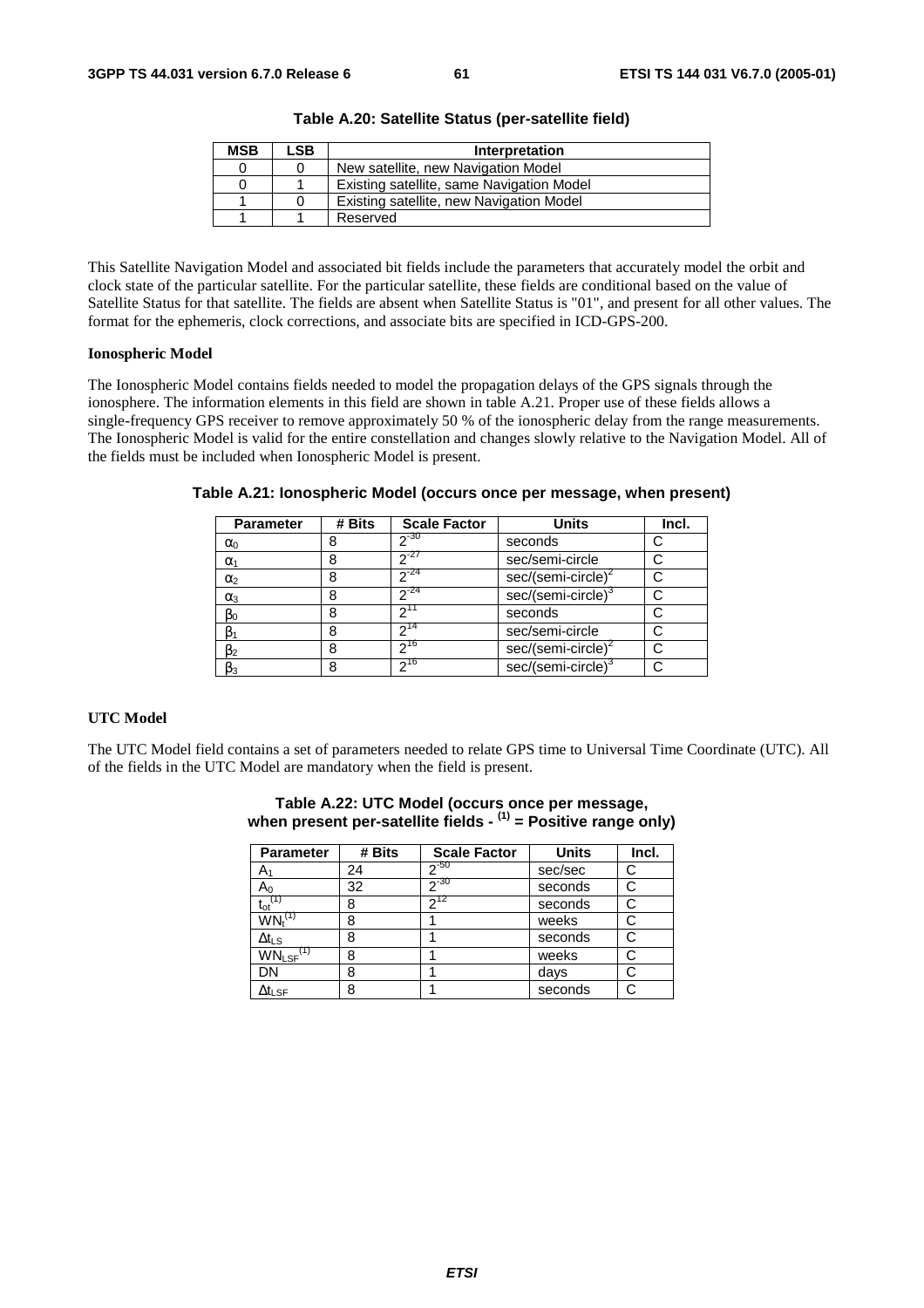#### **Almanac**

These fields specify the coarse, long-term model of the satellite positions and clocks. These fields are given in table A.23. With one exception (δi), these parameters are a subset of the ephemeris and clock correction parameters in the Navigation Model, although with reduced resolution and accuracy. The almanac model is useful for receiver tasks that require coarse accuracy, such as determining satellite visibility. The model is valid for up to one year, typically. Since it is a long-term model, the field should be provided for all satellites in the GPS constellation. All fields in the Almanac are mandatory when the Almanac is present. The fields  $t_{oa}$  and  $WN_a$  specify the GPS time-of-week and week number, respectively, that are the reference points for the Almanac parameters.

The Almanac also is useful as an acquisition aid for network-based GPS methods. Given a recent Almanac (< 3-4 weeks old), the MS only needs Reference Time and Reference Location information to quickly acquire the signals and return measurements to the network.

The Almanac also contains information about the health of that satellite as described in ICD-GPS-200. If this Alamanc has been captured from the satellite signal, the SV Health field represents the predicted satellite health at the time the GPS control segment uploaded the Almanac to the satellite. According to ICD-GPS-200, this health information may differ from the SV Health field in the Navigation Model (table A.19) due to different upload times.

The parameters Num Sats Total and SatID shall be interpreted in the same manner as described under table A19.

| <b>Parameter</b>                            | # Bits    | <b>Scale Factor</b>                           | <b>Units</b>     | Incl. |  |  |
|---------------------------------------------|-----------|-----------------------------------------------|------------------|-------|--|--|
| The following fields occur once per message |           |                                               |                  |       |  |  |
| Num_Sats_Total                              | $6^{(1)}$ |                                               |                  | M     |  |  |
| WN <sub>a</sub>                             | $8^{(1)}$ |                                               | weeks            | М     |  |  |
|                                             |           | The following fields occur once per satellite |                  |       |  |  |
| SatID                                       | $6^{(1)}$ |                                               |                  | M     |  |  |
| $e^{(1)}$                                   | 16        | $2^{-21}$                                     | dimensionless    | M     |  |  |
| $\mathfrak{t}_{\text{oa}}^{(1)}$            | 8         | $2^{12}$                                      | sec              | M     |  |  |
| δi                                          | 16        | $2^{-19}$                                     | semi-circles     | M     |  |  |
| <b>OMEGADOT</b>                             | 16        | $2^{-38}$                                     | semi-circles/sec | M     |  |  |
| SV Health                                   | 8         |                                               | <b>Boolean</b>   | M     |  |  |
| $A^{1/2(1)}$                                | 24        | $2^{-11}$                                     | meters $^{1/2}$  | М     |  |  |
| OMEGA <sub>0</sub>                          | 24        | $2^{-23}$                                     | semi-circles     | М     |  |  |
| ω                                           | 24        | $2^{-23}$                                     | semi-circles     | M     |  |  |
| $M_0$                                       | 24        | $2^{-23}$                                     | semi-circles     | M     |  |  |
| af <sub>0</sub>                             | 11        | $2^{-20}$                                     | seconds          | M     |  |  |
| af <sub>1</sub>                             | 11        | $2^{-38}$                                     | sec/sec          | M     |  |  |

#### **Table A.23: Almanac (per-satellite fields - (1) = Positive range only)**

#### **Acquisition Assistance**

The Acquisition Assistance field of the GPS Assistance Data Information Element contains parameters that enable fast acquisition of the GPS signals in network-based GPS positioning. Essentially, these parameters describe the range and derivatives from respective satellites to the Reference Location at the Reference Time. Table A.24 illustrates the assistance data occurring once per message and table A.25 illustrates the assistance data occurring per number of satellites for which acquisition assistance is being provided. Figure A.2 illustrates the relation between some of the fields.

This field is optional. The field would probably appear when the Method Type field of the Positioning Instructions IE is set to 0 (MS-Assisted) and the Positioning Methods field of the Position Instructions IE is set to 1 (GPS) or 2 (GPS or E-OTD).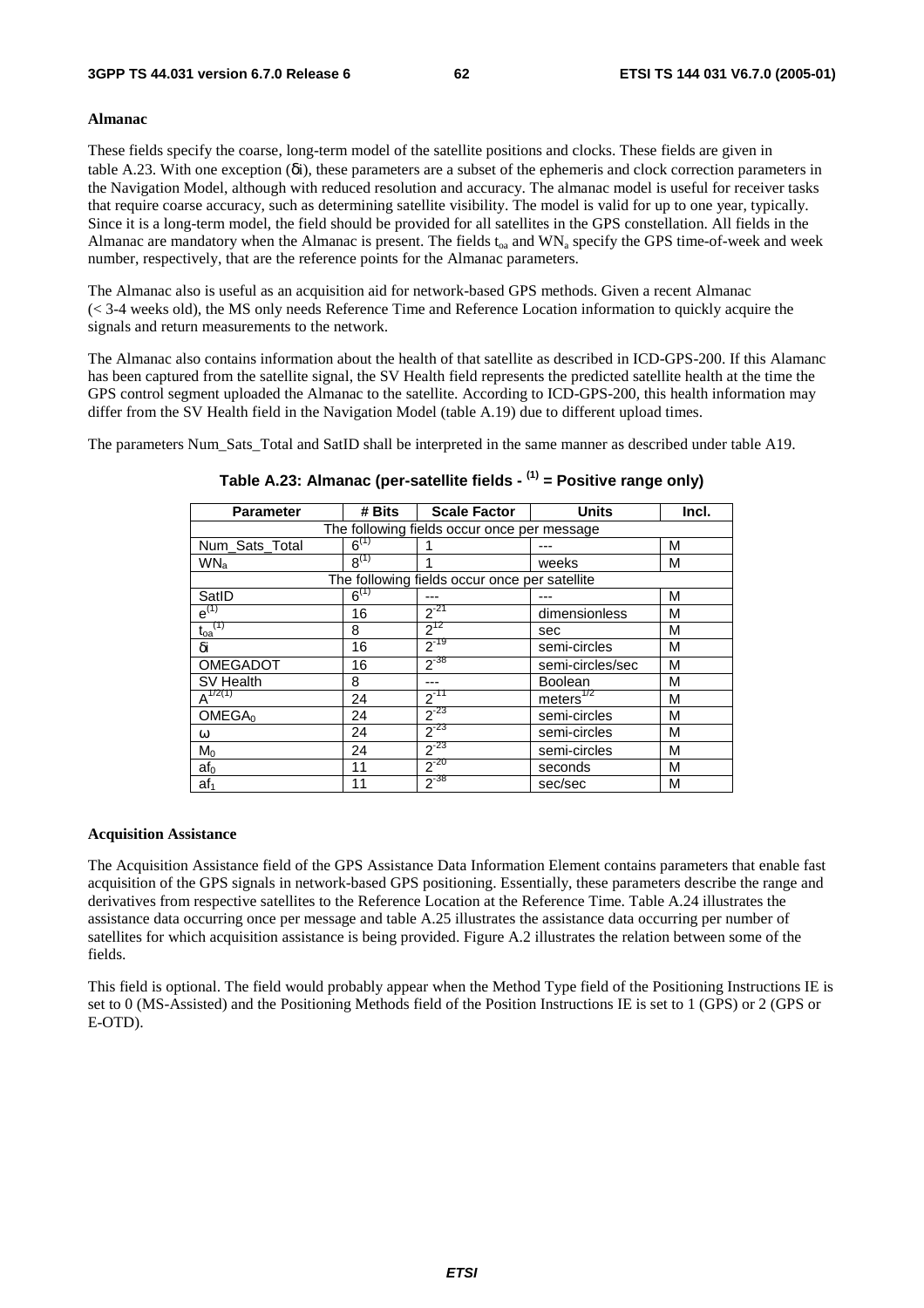| <b>Parameter</b>                                                                         |                     | Range               | <b>Bits</b> | <b>Resolution</b> | Incl. | <b>Notes</b> |
|------------------------------------------------------------------------------------------|---------------------|---------------------|-------------|-------------------|-------|--------------|
| <b>Number of Satellites</b>                                                              |                     | $0 - 15$            |             |                   | M     |              |
| Reference Time                                                                           | <b>GPS TOW</b>      | $0 - 604799.92$ sec | 23          | $0.08$ sec        | M     |              |
|                                                                                          | <b>BCCH Carrier</b> | $0 - 1023$          | 10          |                   |       |              |
|                                                                                          | <b>BSIC</b>         | $0 - 63$            | 6           |                   |       |              |
|                                                                                          | Frame #             | $0 - 2097151$       | 21          |                   |       |              |
|                                                                                          | Timeslots #         | $0 - 7$             |             |                   |       |              |
|                                                                                          | Bit #               | $0 - 156$           |             |                   |       |              |
| NOTE:<br>All of these field shall be present together, or none of them shall be present. |                     |                     |             |                   |       |              |

**Table A.24: GPS Acquisition Assist - Parameters appearing once per message** 

### **Table A.25: GPS Acquisition Assist - Parameters appearing [number of satellites] times per message**

| <b>Parameter</b>                                                                          | Range                                      | <b>Bits</b> | <b>Resolution</b> | Incl. | <b>Notes</b> |
|-------------------------------------------------------------------------------------------|--------------------------------------------|-------------|-------------------|-------|--------------|
| SVID/PRNID                                                                                | $1 - 64(0 - 63)$                           | 6           |                   | м     |              |
| Doppler (0 <sup>th</sup> order term)                                                      | -5,120 Hz to 5,117.5 Hz                    | 12          | $2.5$ Hz          | M     |              |
| Doppler (1 <sup>st</sup> order term)                                                      | $-1.0 - 0.5$ Hz/sec.                       | 6           | $1/42$ Hz/sec.    | O     |              |
| <b>Doppler Uncertainty</b>                                                                | 12.5 Hz $-$ 200 Hz                         | 3           |                   | O     |              |
|                                                                                           | $[2^{n}(200)$ Hz, n = 0 - 4]               |             |                   |       |              |
| Code Phase                                                                                | $0 - 1022$ chips<br>10                     |             | 1 chip            | M     |              |
| Integer Code Phase                                                                        | $0 - 19$                                   | 5           | 1 C/A period      | M     |              |
| <b>GPS Bit number</b>                                                                     | $0 - 3$                                    | 2           |                   | м     |              |
| Code Phase Search Window                                                                  | $1 - 192$ chips                            | 4           |                   | M     |              |
| Azimuth                                                                                   | $0 - 348.75$ deg                           | 5           | 11.25 deg         | $O^2$ |              |
| Elevation                                                                                 | $O^2$<br>$0 - 78.75$ deg<br>11.25 dea<br>3 |             |                   |       |              |
| NOTE 1: Both of these fields shall be present together, or none of them shall be present. |                                            |             |                   |       |              |
| NOTE 2: Both of these fields shall be present together, or none of them shall be present. |                                            |             |                   |       |              |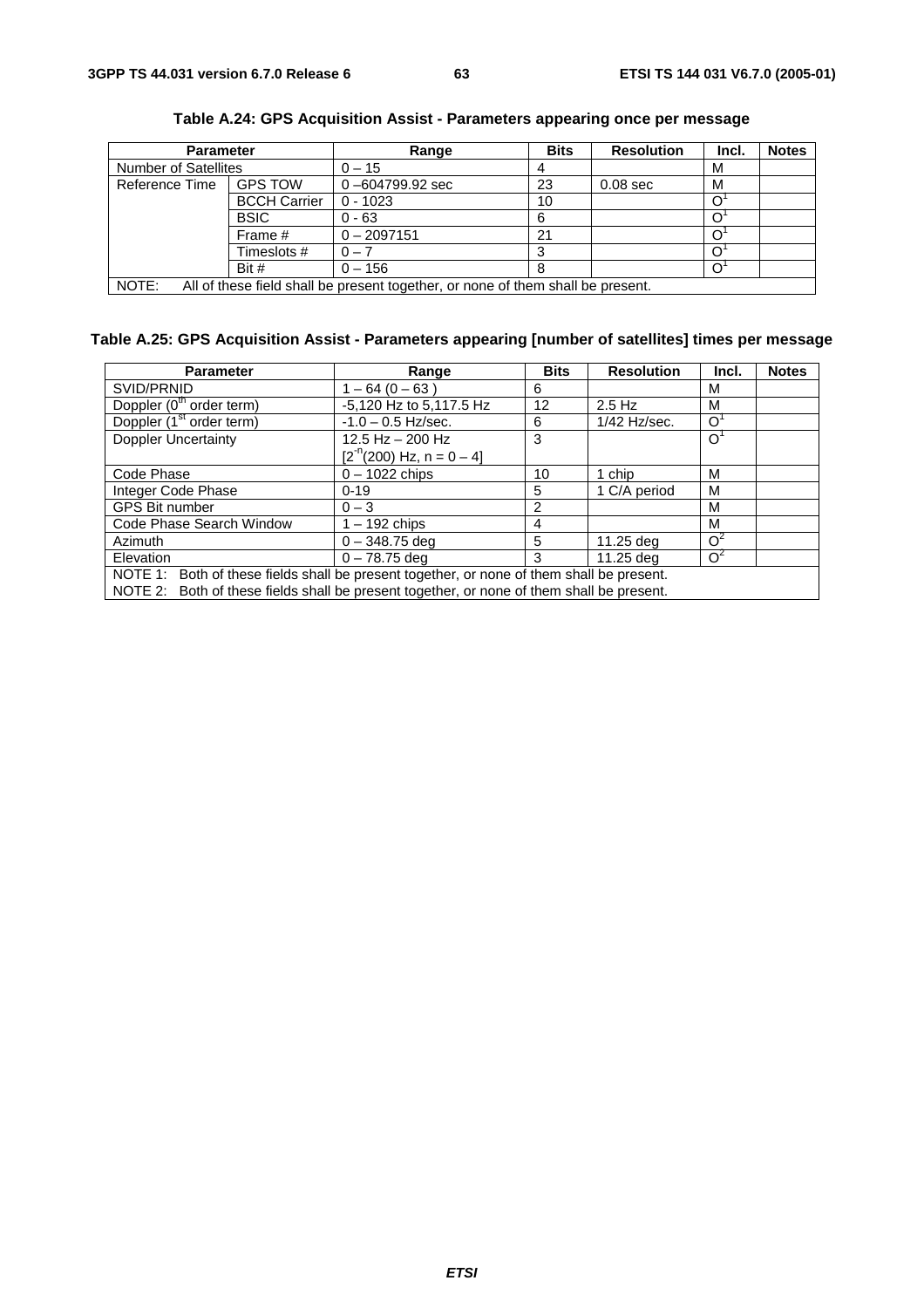

#### **Figure A.2. Exemplary calculations of Acquisition Assistance fields.**

This field indicates whether or not angle information is present in this message. The MS shall interpret a value of "1" to mean that angle (Azimuth and Elevation) information is present, and "0" to mean that it is not provided. This field is mandatory.

#### **Number of Satellites**

This field contains the number of satellites identified in this information element. This field is mandatory.

Range: 0 – 15

#### **Reference Time**

The Reference Time field of the GPS Acquisition Assistance Data IE specifies the relationship between GPS time and air-interface timing of the BTS transmission in the reference cell.

**GPS TOW** subfield specifies the GPS TOW for which the location estimate is valid. When the parameters BCCH Carrier/BSIC/Frame #/Timeslots #/Bit # are present, together with GPSTOW they provide a valid relationship between GPS and GSM time, as seen at the approximate location of the MS, ie the propagation delay from BTS to MS shall be compensated for by the SMLC. Depending on implementation, the relation between GPS and GSM time may have varying accuracy. The uncertainty of the timing relation may be provided in the optional field GPS Reference Time Uncertainty. If the propagation delay from BTS to MS is not accurately known, the SMLC shall use the best available approximation of the propagation delay and take the corresponding delay uncertainty into account in the calculation of the field GPS Reference Time Uncertainty. GPS TOW is mandatory when the GPS Acquisition Assistance Data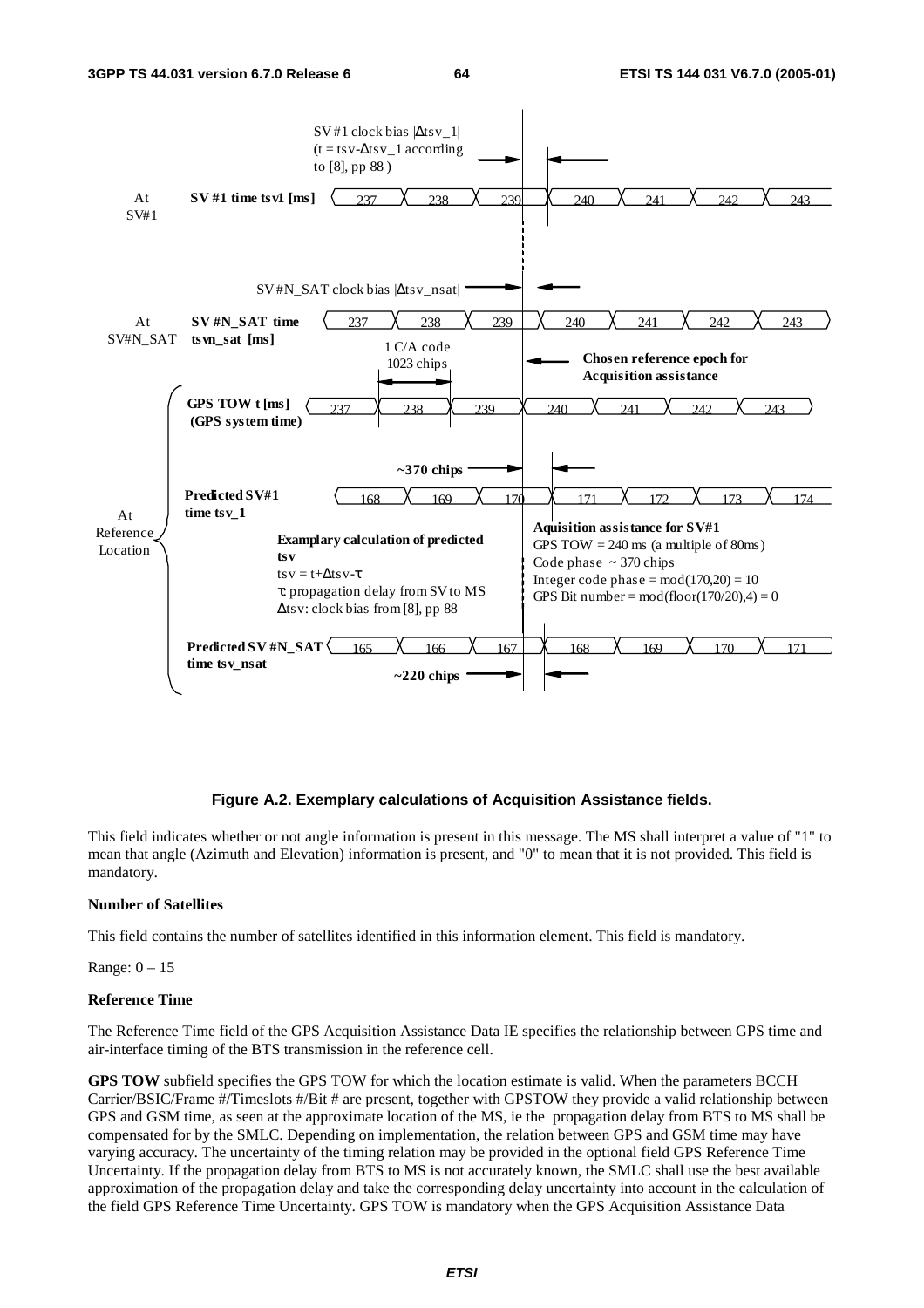Information Element is included. When the GSM time parameters are not present the GPS TOW is an estimate of current GPS time of week at time of reception of the RRLP segment containing the GPS TOW by the MS. The SMLC should achieve an accuracy of +/- 3 seconds for this estimate including allowing for the transmission delay between SMLC and MS of the RRLP segment containing GPS TOW. Note that the MS should further compensate GPS TOW for the time between the reception of the segment containing GPS TOW and the time when the GPS TOW field is used.

Range: 0 – 604799.92 sec

The **BCCH Carrier** # and **BSIC** subfields specify the reference cell for which GSM timing is provided. These subfields are optional when the GPS Acquisition Assistance Data Information Element is included. If included, the SMLC shall set the reference cell to the current serving cell. A target MS has the option of rejecting a GPS position request or GPS assistance data if the reference cell is not the serving cell.

The **Frame #** subfield specifies the GSM frame number of the BTS transmissions for the reference cell that occur at the given GPS TOW. This subfield is optional when the GPS Acquisition Assistance Data Information Element is included.

Range: 0 – 2097151

The **Timeslots #** subfield specifies the GSM timeslot of the BTS transmissions for the reference cell that occur at the given GPS TOW. This subfield is optional when the GPS Acquisition Assistance Data Information Element is included.

Range:  $0 - 7$ 

The **Bit #** subfield specifies the GSM and bit number of the BTS transmissions for the reference cell that occur at the given GPS TOW. This subfield is optional when the GPS Acquisition Assistance Data Information Element is included.

Range: 0 – 156

#### **SVID/PRNID**

This field identifies the particular satellite for which the measurement data is supplied. This value is the same as the PRN number provided in the navigation message transmitted by the particular satellite.

The range is 0 to 63, where  $SVID = PRNID - 1$ 

#### **Doppler (0th order term)**

This field contains the Doppler  $(0<sup>th</sup>$  order term) value. A positive value defines the increase in satellite signal frequency due to velocity towards the MS. A negative value defines the decrease in satellite signal frequency due to velocity away from the MS. This field is mandatory.

Range: 5,120 Hz to 5,117.5 Hz

#### **Doppler (1st order term**)

This field contains the Doppler  $(1<sup>st</sup>$  order term) value. A positive value defines the rate of increase in satellite signal frequency due to acceleration towards the MS. A negative value defines the rate of decrease in satellite signal frequency due to acceleration away from the MS. This field is optional.

Range: -1,0 Hz to 0,5 Hz / s

#### **Doppler Uncertainty**

This field contains the Doppler uncertainty value. It is defined such that the Doppler experienced by a stationary MS is in the range "Doppler − Doppler Uncertainty" to "Doppler + Doppler Uncertainty". This field is optional.

Permitted Values: 12.5 Hz, 25 Hz, 50 Hz, 100 Hz, 200 Hz as encoded by an integer n in the range 0-4 according to the formula in Table A.25

#### **Code Phase**

This field contains code phase, in units of 1 GPS chip, in the range from 0 to 1022 GPS chips, where increasing binary values of the field signify increasing predicted pseudoranges, as seen by a receiver at the Reference Location at the time GPS TOW. The Reference Location would typically be an apriori estimate of the MS location. This field is mandatory.

Range. 0-1022 chips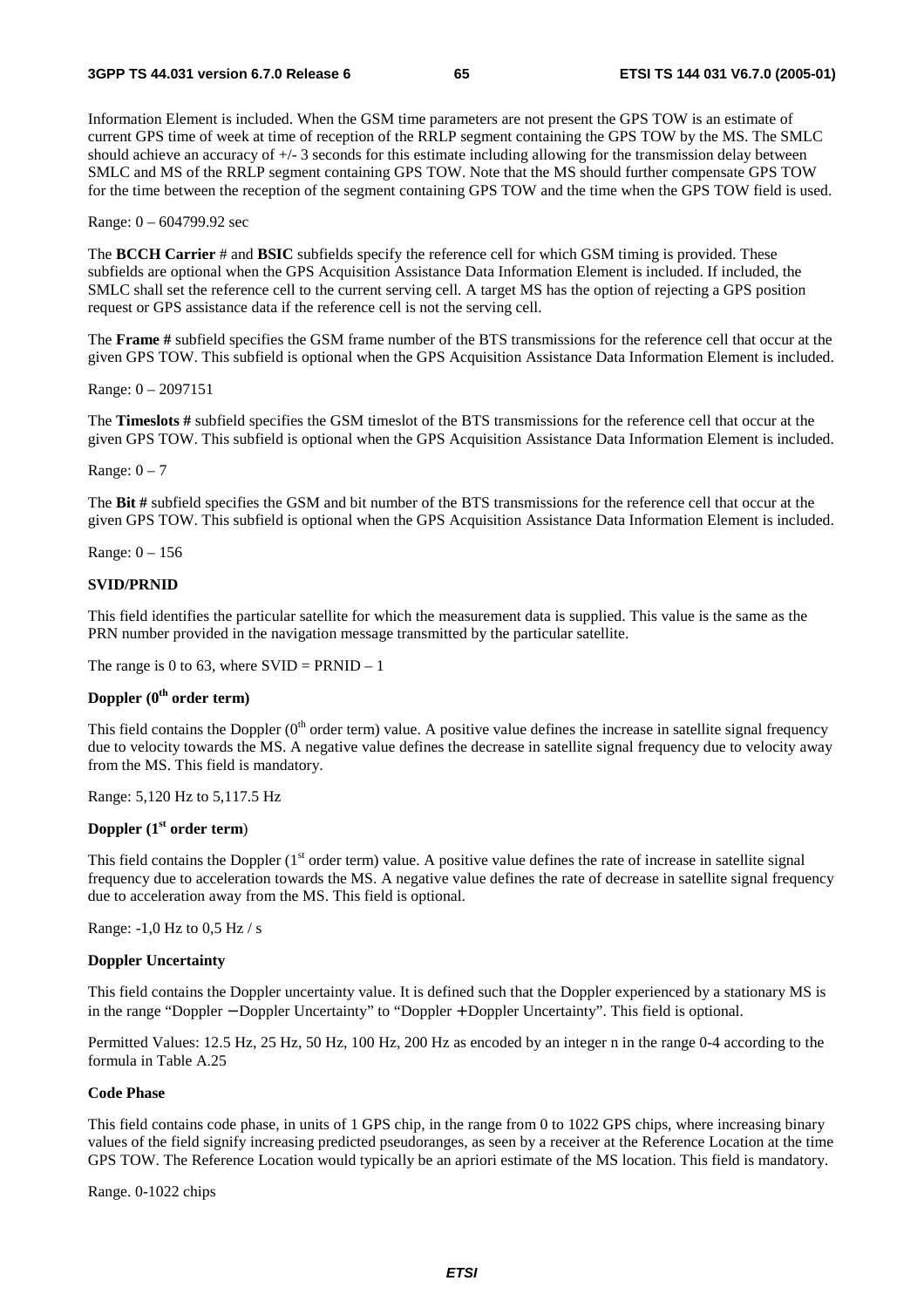#### **Integer Code Phase**

This field contains integer code phase, i.e. the number of the code periods that have elapsed since the latest GPS bit boundary, in units of C/A code period, as seen by a receiver at the Reference Location at the time GPS TOW. This field is mandatory.

Range: 0-19

#### **GPS Bit Number**

This field contains GPS bit number (expressed modulo 4) currently being transmitted at the time GPS TOW, as seen by a receiver at the Reference Location. This field is mandatory.

Range: 0-3

#### **Code Phase Search Window**

This field contains the code phase search window. The code phase search window accounts for the uncertainty in the estimated MS location but not any uncertainty in GPS TOW. It is defined such that the expected code phase is in the range "Code Phase - Code Phase Search Window" to "Code Phase + Code Phase Search Window". This field is mandatory.

Range: 0-15 (i.e. 1-192 chips according to following table)

| <b>CODE PHASE WIN</b> | Code Phase Search<br><b>Window (GPS chips)</b> |
|-----------------------|------------------------------------------------|
| '0000'                | 1023                                           |
| '0001'                | 1                                              |
| '0010'                | 2                                              |
| '0011'                | 3                                              |
| '0100'                | 4                                              |
| '0101'                | 6                                              |
| '0110'                | 8                                              |
| '0111'                | 12                                             |
| '1000'                | 16                                             |
| '1001'                | 24                                             |
| '1010'                | 32                                             |
| '1011'                | 48                                             |
| '1100'                | 64                                             |
| '1101'                | 96                                             |
| '1110'                | 128                                            |
| '1111'                | 192                                            |

#### **Table A.26: Code Phase Search Window Parameter Format**

#### **Azimuth**

This field contains the azimuth angle. An angle of x degrees means the satellite azimuth a is in the range ( $x \le a$ x+11.25) degrees. This field is optional.

Range: 0 – 348.75 degrees.

#### **Elevation**

This field contains the elevation angle. An angle of y degrees means the satellite elevation e is in the range ( $y \le e$  $y+11.25$ ) degrees except for  $y = 78.75$  where the range is extended to include 90 degrees. This field is optional.

Range:  $0 - 78.75$  degrees

#### **Real-Time Integrity**

The Real-Time Integrity field of the GPS Assistance Data Information Element contains parameters that describe the real-time status of the GPS constellation. Primarily intended for non-differential applications, the real-time integrity of the satellite constellation is of importance as there is no differential correction data by which the mobile can determine the soundness of each satellite signal. The Real-Time GPS Satellite Integrity data communicates the health of the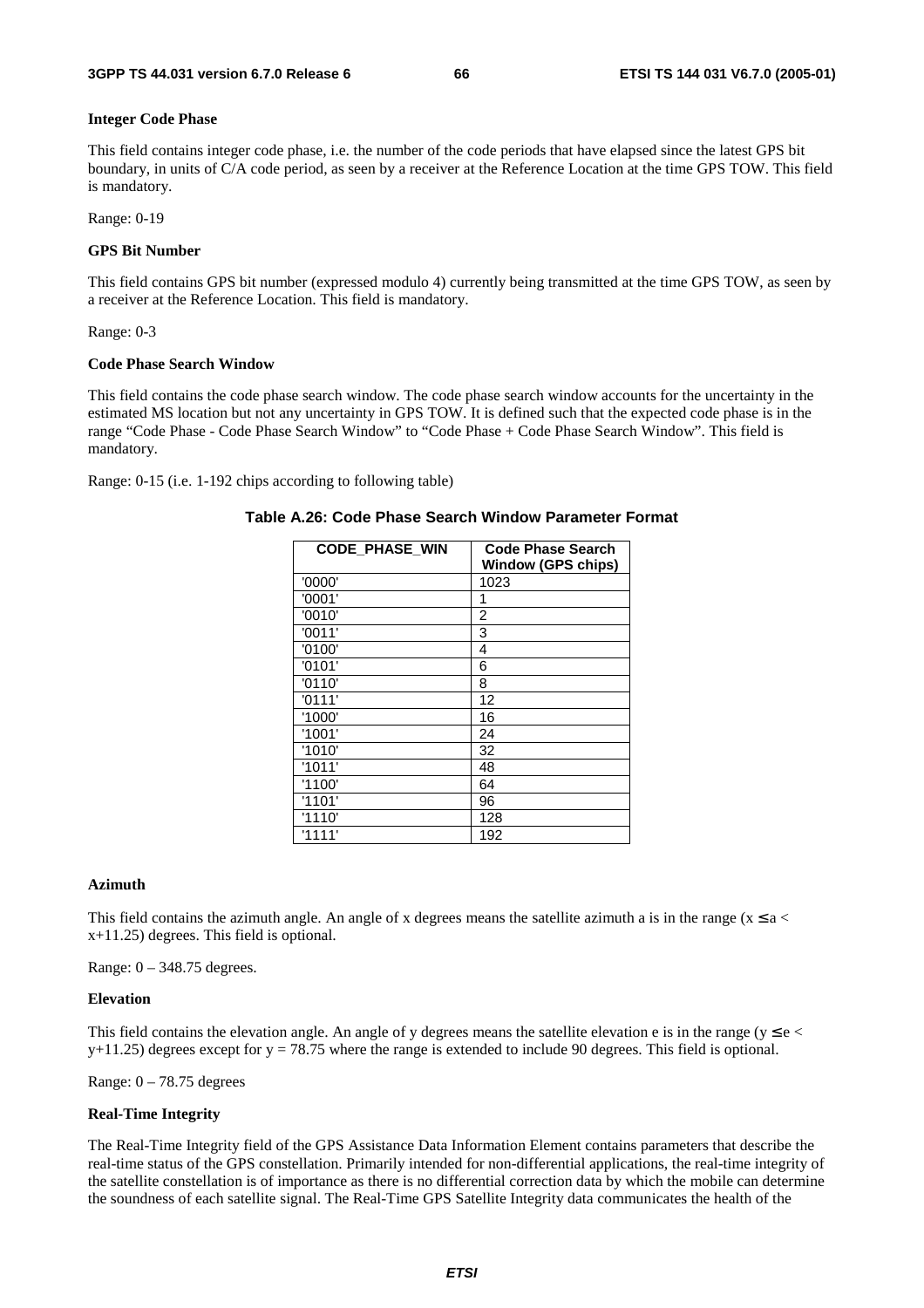constellation to the mobile in real-time. The format is shown in table A.29. The SMLC shall always transmit the Real Time Integrity field with the current list of unhealthy satellites, for any A-GPS positioning attempt and whenever A-GPS assistance data is sent. If the number of bad satellites (NBS) is zero, then the Real Time Integrity field shall be omitted. When the Extended Reference IE is included in the RRLP Measure Position Request message or in the RRLP Assistance Data message, then the MS shall interpret the absence of a Real Time Integrity field in the assistance data provided by the SMLC to mean that NBS is zero. If the Extended Reference IE is not present, this interpretation applies when the assistance data is provided by the SMLC following a previous request of the MS for Real Time Integrity data.

#### **Table A.29: Real-Time Integrity - Parameters appearing NBS times**

| Parameter   | <sup>+</sup> Bits | <b>Scale Factor</b> | Range | Units   | Incl. |
|-------------|-------------------|---------------------|-------|---------|-------|
| SVID<br>Bad |                   |                     | 0-63  | $- - -$ | ∼     |

#### **NBS (Number of Bad Satellites)**

The NBS value indicates the number of satellite ID's that follow that the user should not use at this time in a fix. This NBS value is determined from the Bad\_SVID list.

#### **Bad\_SVID**

This six bit field appears NBS times, and indicates the SVID of satellites that should not be used for fix by the user at this time. The values ranging from 0 to 63 represent satellite PRNs ranging from 1 to 64, respectively.

### A.4.2.4a GPS Time Assistance Measurement Request Element

This element is optional and controls if the MS should return GPS time assistance measurements or not to the SMLC. The inclusion of this parameter implies use of measure Position Request The description is found in sub-chapter 2.2.4a.

### A.4.2.4b GPS Reference Time Uncertainty Element

This element is conditional and provides the accuracy of the relation GPS and GSM time in the Acquisition Assistance in GPS Assistance Data Element. The interval, range and treatment is as described in sub-clause 2.2.4b.

### A.4.2.5 More Assistance Data To Be Sent Element

This element is set by the SMLC to indicate to the MS if more Assistance Data components or a the final RRLP Measure Position Request component will be sent in the current procedure in order to deliver the entire set of assistance data.

## A.5 Assistance Data Acknowledgement

## A.5.1 General

The MS sends the Assistance Data Acknowledgement component to the SMLC to indicate that it has received the whole Assistance Data component.

## A.6 Protocol Error

### A.6.1 General

This component is used by the receiving entity (SMLC or MS) to indicate to the sending entity, that there is a problem that prevents the receiving entity to receive a complete and understandable component.

This component has the following values: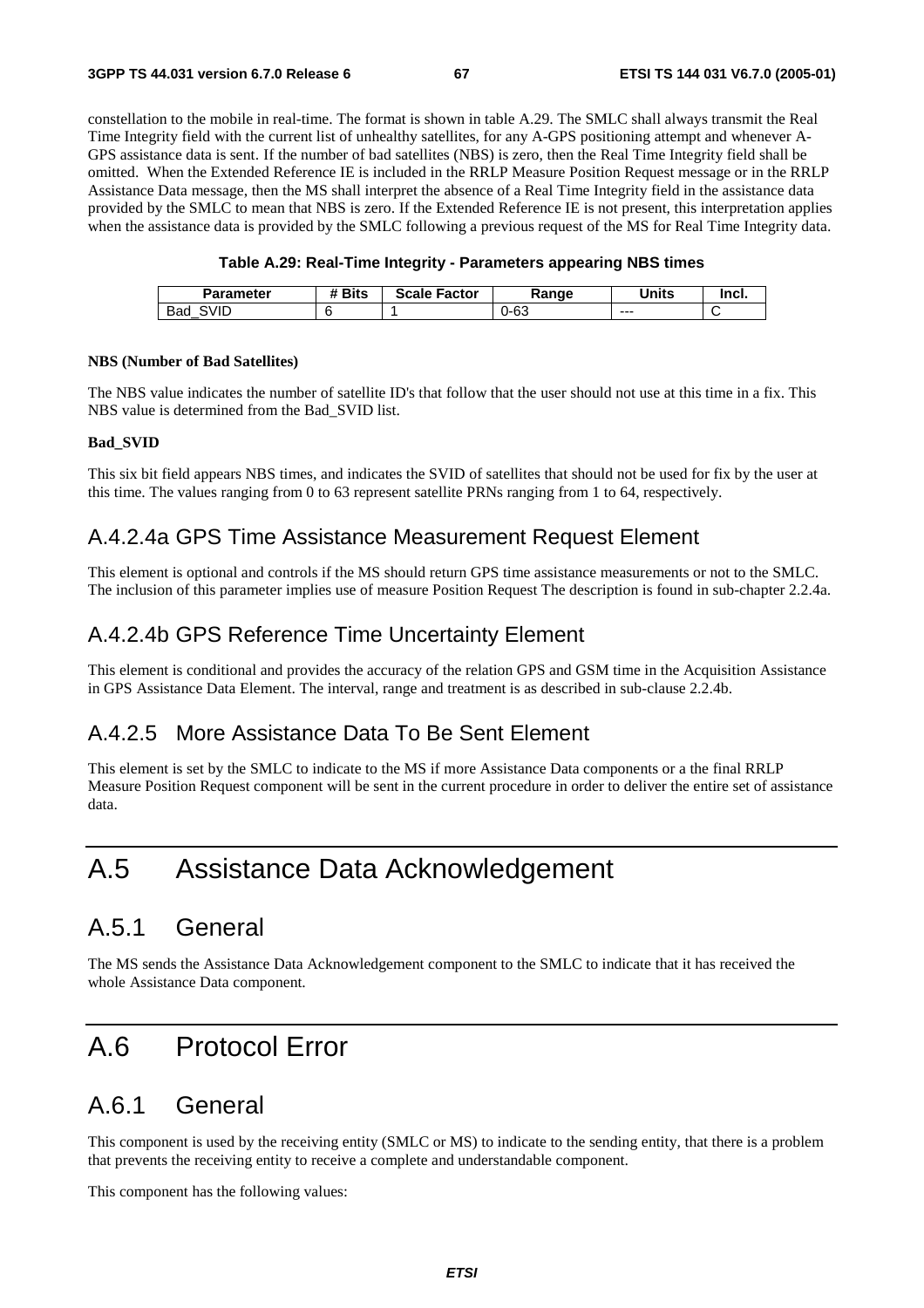| $^{\prime}$ () <sup><math>\cdot</math></sup> | Undefined:                                        |
|----------------------------------------------|---------------------------------------------------|
| -115                                         | Missing Component;                                |
| $'2$ :                                       | Incorrect Data:                                   |
| $'3'$ :                                      | Missing Information Element or Component Element; |
| $'4$ :                                       | Message Too Short;                                |
| $15$ :                                       | Unknown Reference Number.                         |

## A.6.2 Extended Reference IE

This IE shall be included in any Protocol Error message if and only if an Extended Reference IE was received in the corresponding previous Measure Position Request or Assistance Data message.

NOTE: For reasons of backward compatibility, a Release 4 or earlier MS will not include this IE.

The Extended Reference IE contains the following elements.

- SMLC code: an integer in the range 0-63. The value returned by a target MS in a Protocol Error message shall equal the value received from the SMLC in the earlier Measure Position Request or Assistance Data message.
- Transaction ID: an integer in the range 0-262143 distinguishing different RRLP transactions in different MSs currently being served by the same SMLC. The value returned by a target MS in a Protocol Error message shall equal the value received from the SMLC in the earlier Measure Position Request or Assistance Data message.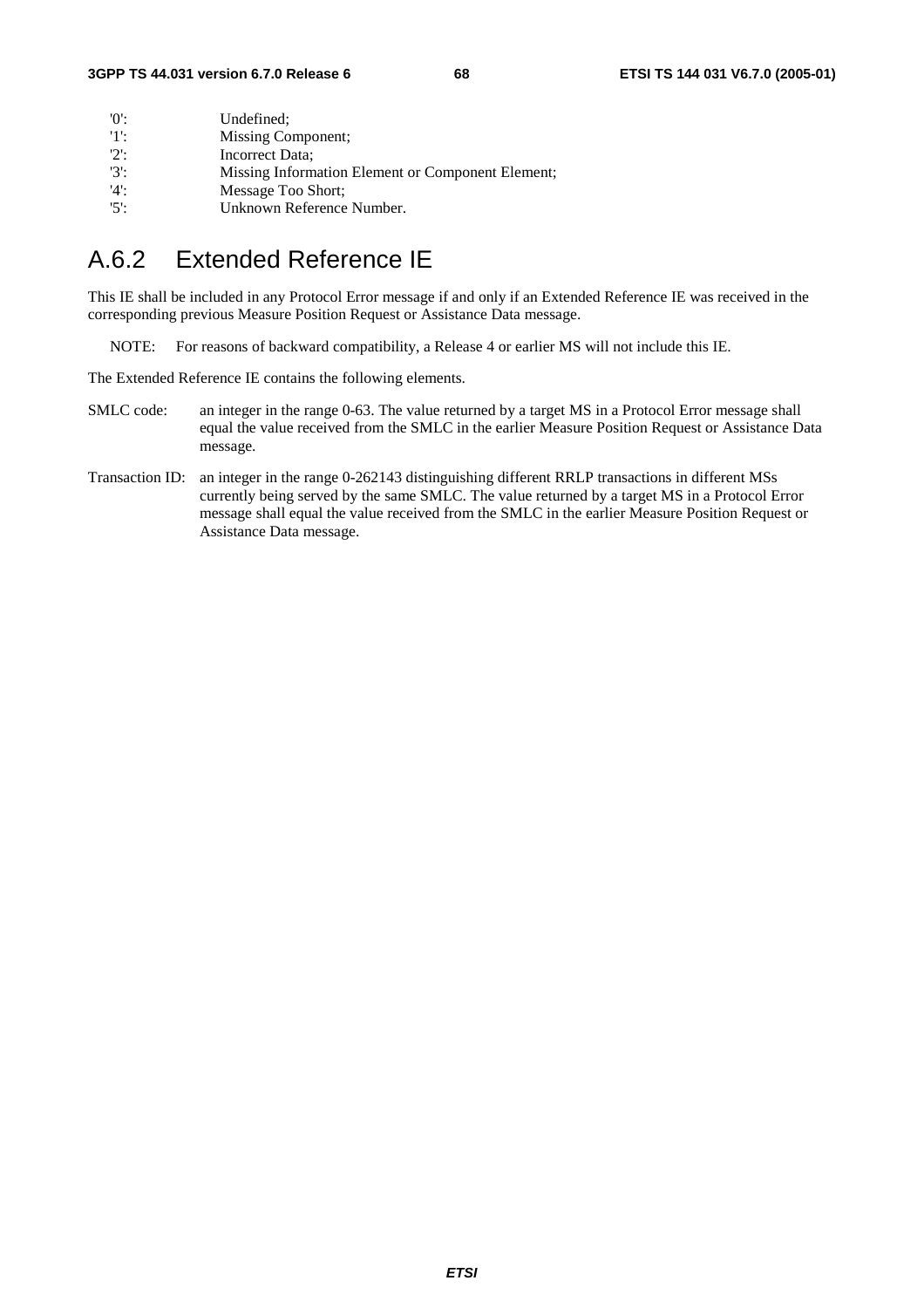## Annex B (informative): Change History

| Meeting# | <b>Tdoc</b>                    | <b>CR</b>        | Rev            | <b>Subject/Comment</b>                                                                       | <b>New</b>         |
|----------|--------------------------------|------------------|----------------|----------------------------------------------------------------------------------------------|--------------------|
|          |                                |                  |                |                                                                                              | Version            |
| GP-06    | GP-011880                      | 008              | 1              | Rel-5 version based on 4.2.0.                                                                | 5.0.0              |
|          |                                |                  |                | Introduction of LCS for GPRS to RRLP (Rel-5)                                                 |                    |
| GP-07    | GP-012170 024                  |                  |                | <b>Editorial Corrections</b>                                                                 | 5.1.0<br>5.1.0     |
| GP-07    | GP-012309 028<br>GP-011983 014 |                  |                | "Expected" Multiframe Offset<br>Corrections to Rough RTD, Multiframe Offset and Expected OTD |                    |
| GP-07    |                                |                  | 1              | ranges.                                                                                      | 5.1.0              |
| $GP-07$  | GP-012031                      | 018              |                | Correction to Toc and Toe ephemeris parameters                                               | 5.1.0              |
| $GP-07$  | GP-012029 016                  |                  |                | Addition of extension field to assistance data component and some                            | 5.1.0              |
|          |                                |                  |                | ASN.1 corrections.                                                                           |                    |
| GP-07    | GP-012220 026                  |                  |                | RRLP - Remove references to NSS based SMLC                                                   | 5.1.0              |
| GP-07    | GP-012032 019                  |                  |                | RRLP - Incomplete interpretation of Assistance Data                                          | $\overline{5}.1.0$ |
| GP-07    | GP-012847 030                  |                  | 2              | Correction of Reference Frame in Location Information Element                                | 5.1.0              |
| GP-07    | GP-012033 022                  |                  |                | RRLP - Correction of Error Handling Procedures                                               | $\overline{5}.1.0$ |
| GP-07    |                                |                  |                | Missing table headings included                                                              | 5.1.0              |
| GP-08    | GP-020071                      | 031              | 1              | TOM Protocol Header Definition for LCS for GPRS                                              | 5.2.0              |
| GP-08    | GP-020434 033                  |                  | 3              | Addition of an extended Reference ID to LCS RRLP Messages                                    | 5.2.0              |
| GP-08    | GP-020490 047                  |                  | $\overline{4}$ | Correction to OTD Measurement Response                                                       | 5.2.0              |
| $GP-09$  | GP-020547 057                  |                  |                | Usage of "SystemInfoIndex" by the MS in E-OTD measurement                                    | 5.3.0              |
|          |                                |                  |                | reporting                                                                                    |                    |
| GP-09    | GP-020677                      | 052              |                | Removing condition to Control Header parameter                                               | 5.3.0              |
| GP-09    | GP-020709 035                  |                  | 3              | Clarification and Correction of DGPS Data Fields                                             | 5.3.0              |
| GP-09    | GP-021224 032                  |                  | 3              | Final Response Indication in RRLP for Uplink Pseudo-segmentation                             | 5.3.0              |
| GP-09    | GP-021266 055                  |                  | $\overline{2}$ | Correction of syntax faults in the ASN.1                                                     | $\overline{5.3.0}$ |
| GP-10    | GP-021351 062                  |                  |                | ASN.1 Faults in GPS Assistance Data                                                          | 5.4.0              |
| GP-10    | GP-021355 064                  |                  |                | <b>ASN.1 Faults in GPS Measurement Parameters</b>                                            | $\overline{5.4.0}$ |
| GP-10    | GP-021708 060                  |                  |                | Correction to Extended Reference IE sub-clause                                               | 5.4.0              |
| GP-10    | GP-021917 066                  |                  | 1              | Clean up of downlink segmentation concept                                                    | 5.4.0              |
| $GP-10$  | GP-022107                      | 055              | 6              | Correction of syntax faults in the ASN.1                                                     | 5.4.0              |
| GP-11    | GP-022600 068                  |                  | 1              | Correction of Pseudo Range Correction range                                                  | 5.5.0              |
| GP-11    | GP-022647 069                  |                  | 1              | Corrections to GPS Assistance Data Element                                                   | $\overline{5.5.0}$ |
| GP-15    | GP-031160 072                  |                  | 1              | Correction of the definition of the Real Time Integrity Field for A-GPS                      | 6.0.0              |
| GP-16    | GP-032272 075                  |                  | 3              | Correction of RRLP Pseudo-Segmentation Description                                           | 6.1.0              |
| GP-18    | GP-040424 083                  |                  | 1              | Definition of code and Doppler search windows for MS assisted A-GPS                          | 6.2.0              |
| GP-18    | GP-040434 089                  |                  | 1              | Clarification to signalling for conventional GPS location method                             | 6.2.0              |
| GP-19    | GP-040842 086                  |                  | $\overline{2}$ | Definition of code and Doppler search windows for MS assisted A-GPS                          | 6.3.0              |
| GP-19    | GP-040821                      | 094              |                | Correction to encoding of A-GPS Doppler Uncertainty                                          | 6.3.0              |
| $GP-19$  | GP-040822 095                  |                  |                | Correction and Clarification of A-GPS Doppler Uncertainty                                    | 6.3.0              |
| GP-20    | GP-041673 100                  |                  | 4              | Clarification of GPSTOW in Reference Time                                                    | 6.4.0              |
| GP-20    | GP-041294 103                  |                  | 3              | Correction of inconsistencies between RRLP and MAP specification                             | 6.4.0              |
| GP-20    | GP-041297 106                  |                  |                | Correction of A-GPS Doppler0, Doppler1, Azimuth, Elevation                                   | 6.4.0              |
| GP-21    | GP-042126 117                  |                  | 1              | Define rules for pseudo-segmentation of A-GPS Assistance Data                                | 6.5.0              |
| $GP-22$  | GP-042578 120                  |                  | $\overline{3}$ | Correction of relation between GSM Reference Frame and GPS TOW                               | 6.6.0              |
|          |                                |                  |                | to achieve high-accuracy timing assistance for AGPS                                          |                    |
| GP-22    | GP-042691                      | 123              | 4              | Correction of the Real-Time Integrity field                                                  | 6.6.0              |
| GP-22    | GP-042321                      | 127              | 1              | Correction of allowed RRLP GPS reference location shapes for                                 | 6.6.0              |
|          |                                |                  |                | compatibility and consistent operation                                                       |                    |
| GP-23    | GP-050414                      | $\overline{131}$ | $\mathbf{1}$   | Correction of the ASN.1 code                                                                 | 6.7.0              |
| $gp-23$  | GP-050372                      | 132              |                | Corrections to units in Navigation Model                                                     | 6.7.0              |